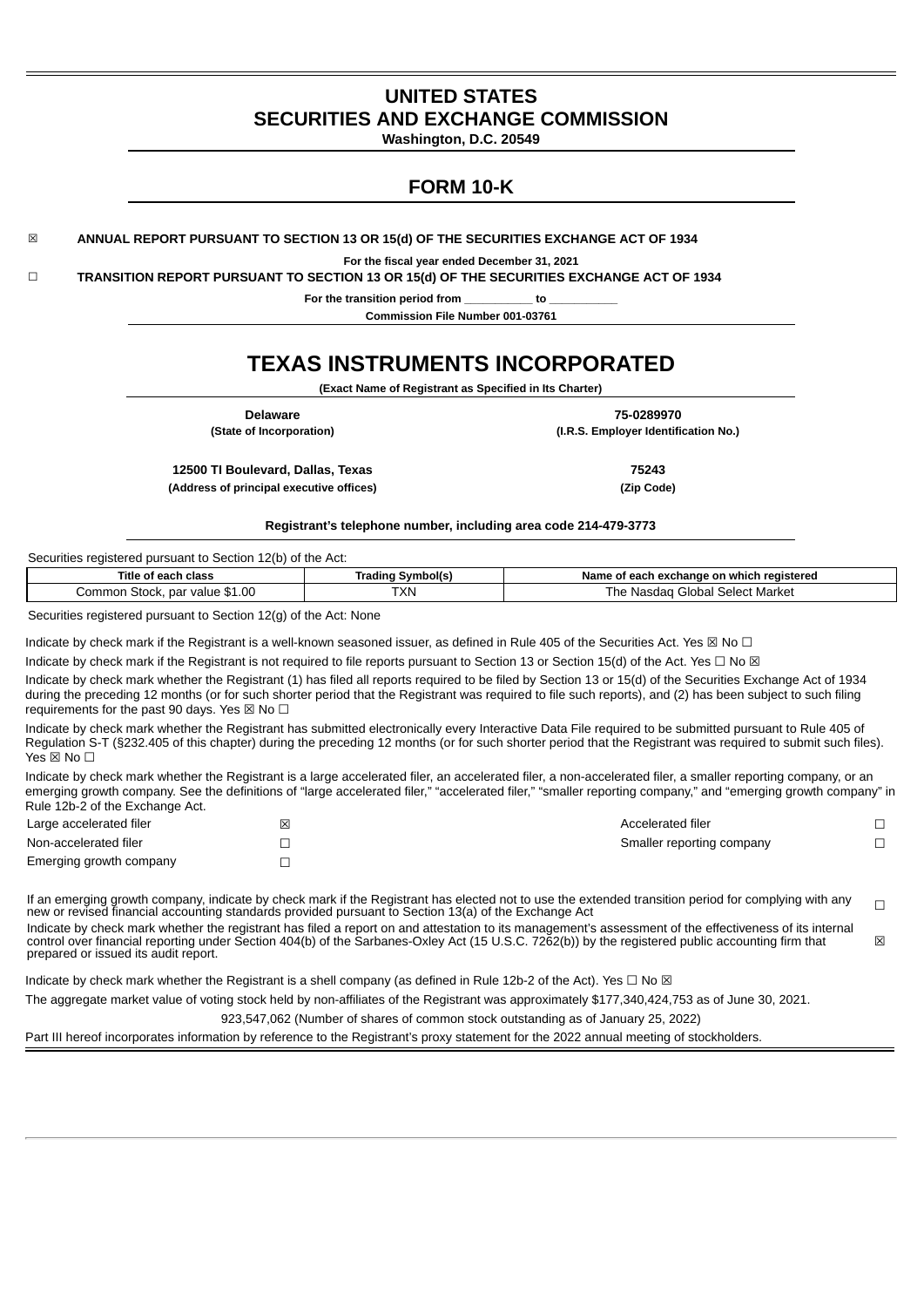#### **PART I**

#### **ITEM 1. Business**

We design and make semiconductors that we sell to electronics designers and manufacturers all over the world. Our operations began in 1930, and we are incorporated in Delaware. With headquarters in Dallas, Texas, we have design, manufacturing or sales operations in more than 30 countries. Our two reportable segments are Analog and Embedded Processing, and we report the results of our remaining business activities in Other. In 2021, we generated \$18.34 billion of revenue.

For decades, we have operated with a passion to create a better world by making electronics more affordable through semiconductors. We were pioneers in the transition from vacuum tubes to transistors and then to integrated circuits. As each generation became more reliable, more affordable and lower in power, semiconductors were used by a growing number of customers and markets. This passion is alive today as we help our customers develop electronics and new applications, particularly in industrial and automotive markets.

For many years, we have run our business with three overarching ambitions in mind. First, we will act like owners who will own the company for decades. Second, we will adapt and succeed in a world that is ever changing. And third, we will be a company that we are personally proud to be a part of and that we would want as our neighbor. Our ambitions are foundational to ensuring that we operate in a sustainable, socially thoughtful and environmentally responsible manner. When we are successful in achieving these ambitions, our employees, customers, communities and shareholders all win.

As engineers, we are fortunate to work on exciting technology which helps our customers innovate to create a better world. Technology is the foundation of our company, but ultimately, our objective and the best metric to measure progress and generate long-term value for owners is the growth of free cash flow per share.

Our strategy to maximize free cash flow per share growth has three elements:

The first element of our strategy is a business model that is focused on analog and embedded processing products and built around four competitive advantages. This business model is the result of a series of strategic decisions made over the years and that continue today. The four sustainable competitive advantages are a strong foundation of manufacturing and technology, a broad portfolio of analog and embedded processing products, the reach of our market channels, and diversity and longevity of our products, markets and customer positions. In combination, these four competitive advantages provide tangible benefits, are difficult to replicate and ultimately separate us from our best peers. Together, these competitive advantages help position TI in a unique class of companies capable of generating and returning significant amounts of cash for our owners. We make our investments with an eye towards long-term strengthening and leveraging of these advantages.

The second element of our strategy to maximize free cash flow per share growth is disciplined allocation of capital. This spans how we select R&D projects, develop new capabilities like TI.com, invest in new manufacturing capacity or how we think about acquisitions and returning cash to our owners. Over a 10-year period from 2012 to 2021, we allocated \$79 billion, which reinforces the importance of discipline in capital allocation. The largest allocation over this period was to drive organic growth, which includes investments in R&D, sales and marketing, capital expenditures and working capital for inventory. In this period we allocated just over \$8 billion to capital expenditures, and in the years ahead this amount will increase, as we expect it to be the largest driver of long-term free cash flow growth. Beyond that, we also allocated capital to dividends and share repurchases. Dividends are designed to appeal to a broad set of investors, and share repurchases are made with the goal of the accretive capture of future free cash flow for long-term investors. Lastly, for inorganic growth, we allocate to acquisitions that meet our financial and strategic objectives.

The third element of our strategy is efficiency, which we think of as constantly striving for more output for every dollar spent. This is about getting our investments in the most impactful areas to maximize the growth of long-term free cash flow per share; it is not just about optimizing cost-cutting to get to the last dollar of expense. We bring this philosophy of efficiency and continuous improvement to all areas of the company, and this focus on efficiency contributes to revenue growth, improved gross margins, disciplined R&D and SG&A expense, free cash flow margins and ultimately to free cash flow per share growth.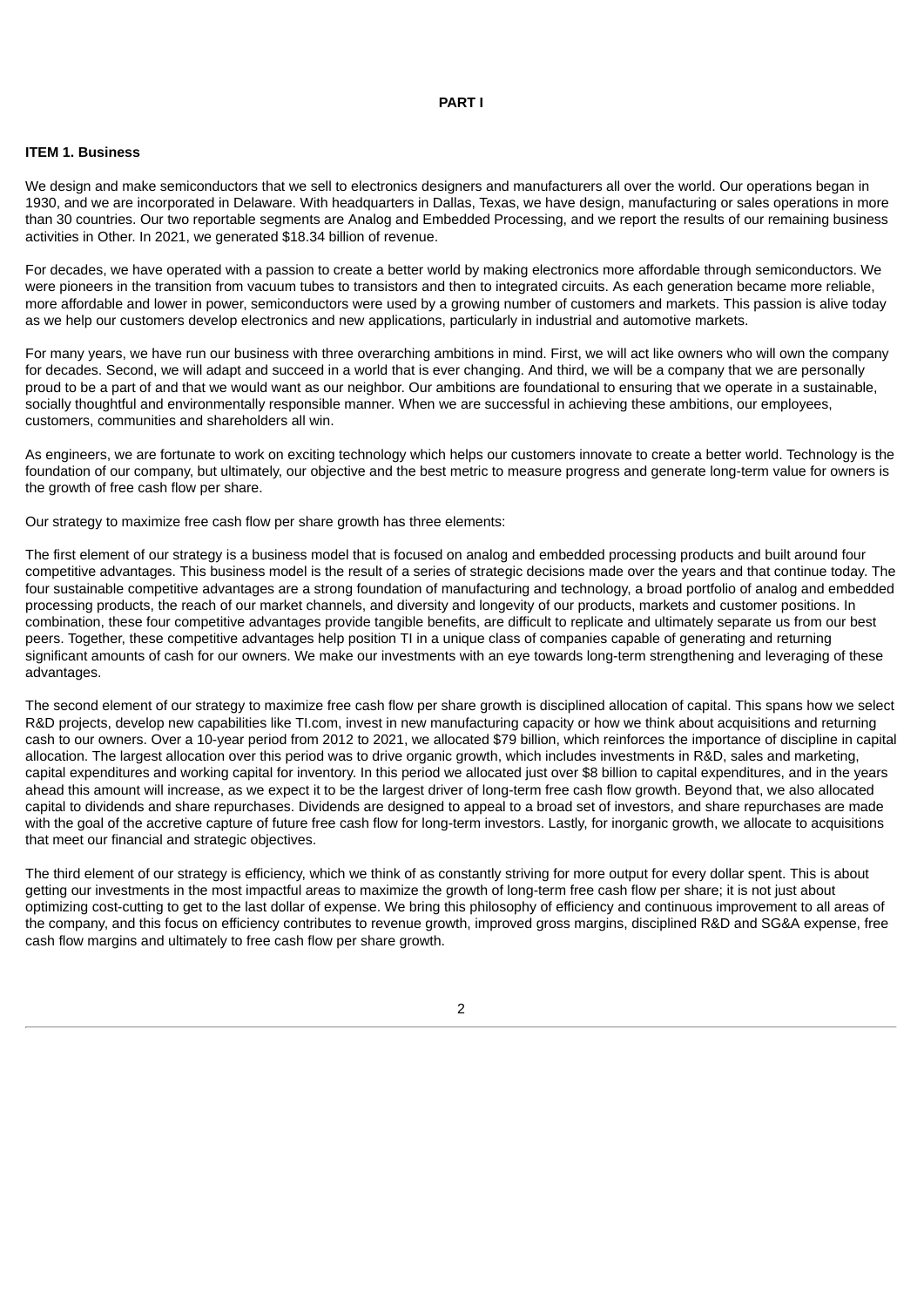We believe that our business model with the combined effect of our four competitive advantages sets TI apart from our peers and will for a long time to come. We will invest to strengthen our competitive advantages, be disciplined in capital allocation and stay diligent in our pursuit of efficiencies. Finally, we will remain focused on the belief that long-term growth of free cash flow per share is the ultimate measure to generate value.

#### **Product information**

Semiconductors are electronic components that serve as the building blocks inside modern electronic systems and equipment. Semiconductors, generally known as "chips," combine multiple transistors to form a complete electronic circuit. We have a diverse product portfolio that is used to accomplish many different things, such as converting and amplifying signals, interfacing with other devices, managing and distributing power, processing data, canceling noise and improving signal resolution. This broad portfolio includes approximately 80,000 products that are integral to almost every type of electronic equipment.

Our segments represent groups of similar products that are combined on the basis of similar design and development requirements, product characteristics, manufacturing processes and distribution channels. Our segments also reflect how management allocates resources and measures results.

#### Analog

Our Analog segment generated \$14.05 billion of revenue in 2021. Analog semiconductors change real-world signals, such as sound, temperature, pressure or images, by conditioning them, amplifying them and often converting them to a stream of digital data that can be processed by other semiconductors, such as embedded processors. Analog semiconductors are also used to manage power in all electronic equipment by converting, distributing, storing, discharging, isolating and measuring electrical energy, whether the equipment is plugged into a wall or using a battery. As the digitization of electronics continues, there is a growing need and opportunity for analog chips to provide the power to run devices and the critical interfaces with human beings, the real world and other electronic devices. Our Analog products are used in many markets, particularly industrial, automotive and personal electronics.

Sales of our Analog products generated about 77% of our revenue in 2021.

Our Analog segment includes the following major product lines: Power and Signal Chain.

#### *Power*

Power includes products that help customers manage power in electronic systems. Our broad portfolio is designed to manage power requirements across different voltage levels, including battery-management solutions, DC/DC switching regulators, AC/DC and isolated controllers and converters, power switches, linear regulators, voltage references and lighting products.

## *Signal Chain*

Signal Chain includes products that sense, condition and measure real-world signals to allow information to be transferred or converted for further processing and control. Our Signal Chain products include amplifiers, data converters, interface products, motor drives, clocks, logic and sensing products.

#### Embedded Processing

Our Embedded Processing segment generated \$3.05 billion of revenue in 2021. Embedded Processing products are the digital "brains" of many types of electronic equipment. They are designed to handle specific tasks and can be optimized for various combinations of performance, power and cost, depending on the application. Our devices vary from simple, low-cost microcontrollers used in applications such as electric toothbrushes to highly specialized, complex devices such as motor control. Our Embedded Processing products are used in many markets, particularly industrial and automotive.

An important characteristic of our Embedded Processing products is that our customers often invest their own research and development (R&D) to write software that operates on our products. This investment tends to increase the length of our customer relationships because many customers prefer to reuse software from one product generation to the next.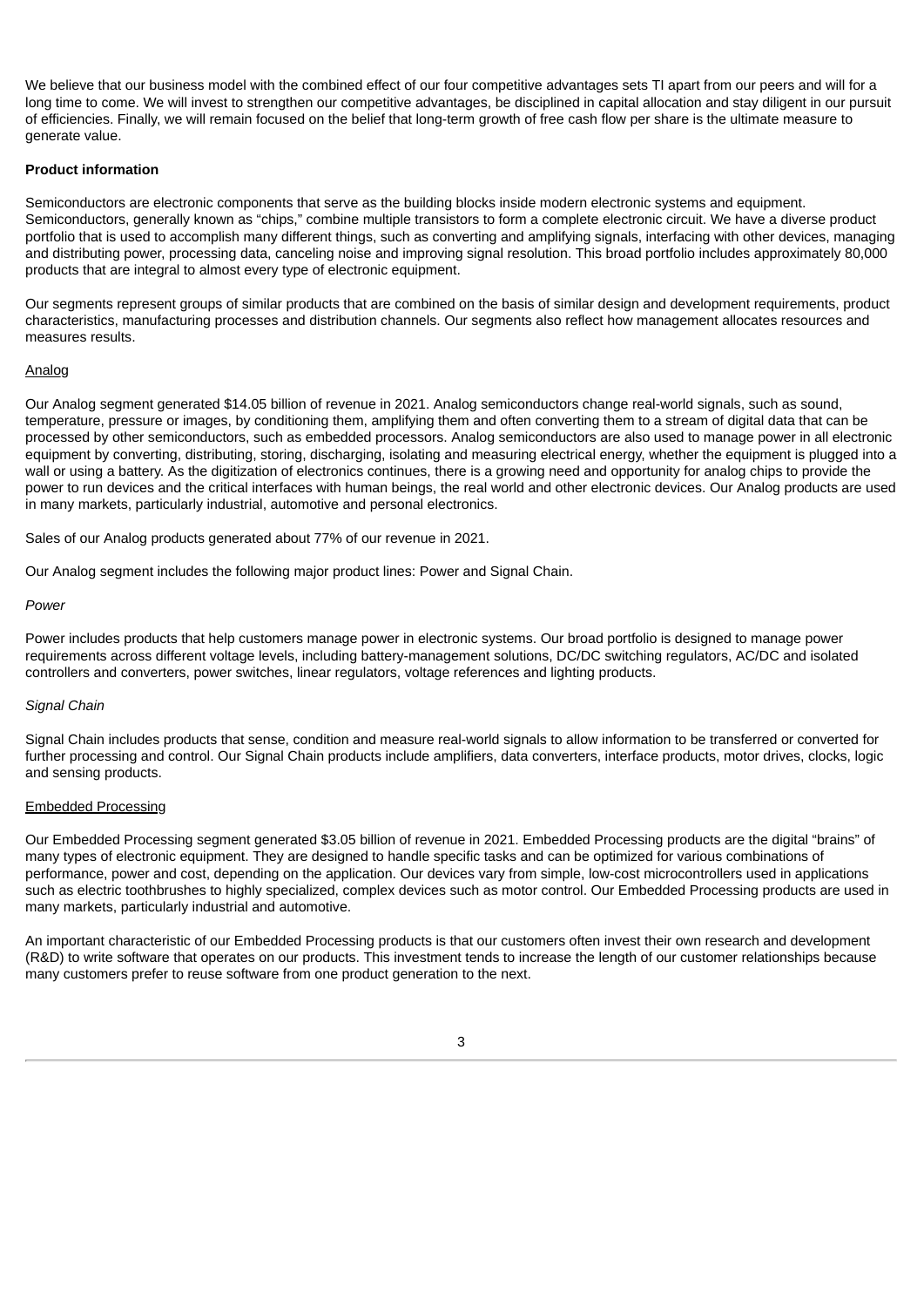Sales of Embedded Processing products generated about 17% of our revenue in 2021.

Our Embedded Processing segment includes microcontrollers, digital signal processors (DSPs) and applications processors. Microcontrollers are self-contained systems with a processor core, memory and peripherals that are designed to control a set of specific tasks for electronic equipment. DSPs perform mathematical computations almost instantaneously to process or improve digital data. Applications processors are designed for specific computing activity.

#### **Other**

We report the results of our remaining business activities in Other, which includes operating segments that do not meet the quantitative thresholds for individually reportable segments and cannot be aggregated with other operating segments. Other generated \$1.25 billion of revenue in 2021 and includes revenue from DLP® products (primarily used to project high-definition images), calculators and certain custom semiconductors known as application-specific integrated circuits (ASICs).

In Other, we also include items that are not used in evaluating the results of or in allocating resources to our segments. Examples of these items include acquisition, integration and restructuring charges, as well as certain corporate-level items, such as litigation expenses, environmental costs and gains and losses from other activities, including asset dispositions.

| ٦ |
|---|
|   |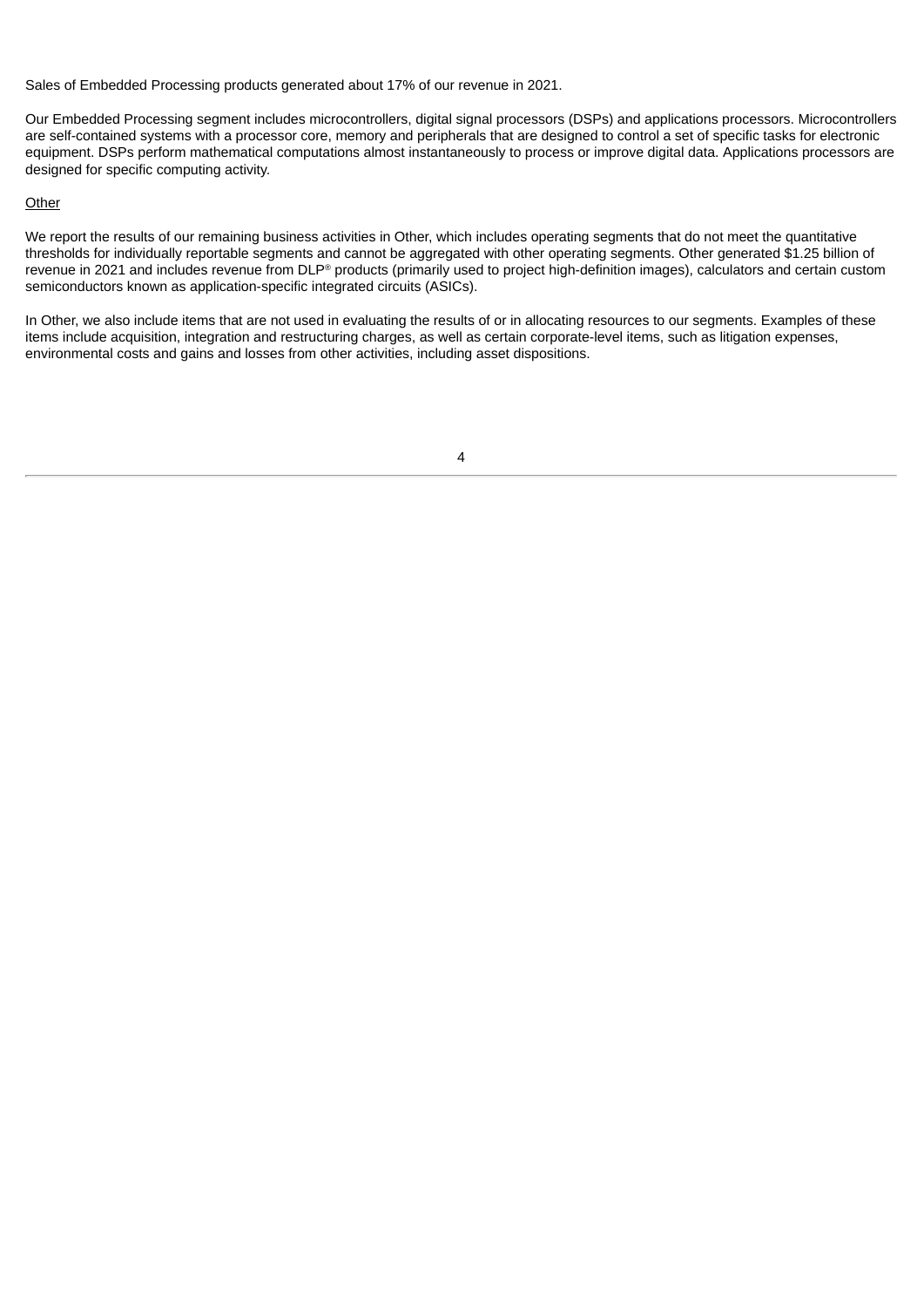#### Markets for our products

The table below lists the major markets for our products in 2021 and the estimated percentage of our 2021 revenue that the market represented. The chart also lists, in declining order of our revenue, the sectors within each market.

| <b>Market</b>                   | <b>Sector</b>                             |
|---------------------------------|-------------------------------------------|
| <b>Industrial</b>               | Factory automation & control              |
| (41% of TI revenue)             | <b>Building automation</b>                |
|                                 | Grid infrastructure                       |
|                                 | Medical                                   |
|                                 | Aerospace & defense                       |
|                                 | Test & measurement                        |
|                                 | Appliances                                |
|                                 | Pro audio, video & signage                |
|                                 | <b>Motor drives</b>                       |
|                                 | Power delivery                            |
|                                 | Retail automation & payment               |
|                                 | Industrial transport                      |
|                                 | Lighting                                  |
| <b>Automotive</b>               | Infotainment & cluster                    |
| (21% of TI revenue)             | Advanced driver assistance systems (ADAS) |
|                                 | Passive safety                            |
|                                 | Hybrid, electric & powertrain systems     |
|                                 | Body electronics & lighting               |
| <b>Personal electronics</b>     | Mobile phones                             |
| (24% of TI revenue)             | Portable electronics                      |
|                                 | PC & notebooks                            |
|                                 | Connected peripherals & printers          |
|                                 | Home theater & entertainment              |
|                                 | <b>TV</b>                                 |
|                                 | <b>Tablets</b>                            |
|                                 | Wearables (non-medical)                   |
|                                 | Data storage                              |
|                                 | Gaming                                    |
| <b>Communications equipment</b> | Wireless infrastructure                   |
| (6% of TI revenue)              | Wired networking                          |
|                                 | Broadband fixed line access               |
|                                 | Datacom module                            |
| <b>Enterprise systems</b>       | Data center & enterprise computing        |
| (6% of TI revenue)              | Enterprise projectors                     |
|                                 | Enterprise machine                        |
| Other (calculators and other)   |                                           |

(2% of TI revenue)

#### **Market characteristics**

### Competitive landscape

Despite recent consolidation, the analog and embedded processing markets remain highly fragmented. As a result, we face significant global competition from dozens of large and small companies, including both broad-based suppliers and niche suppliers. Our competitors also include emerging companies, particularly in Asia.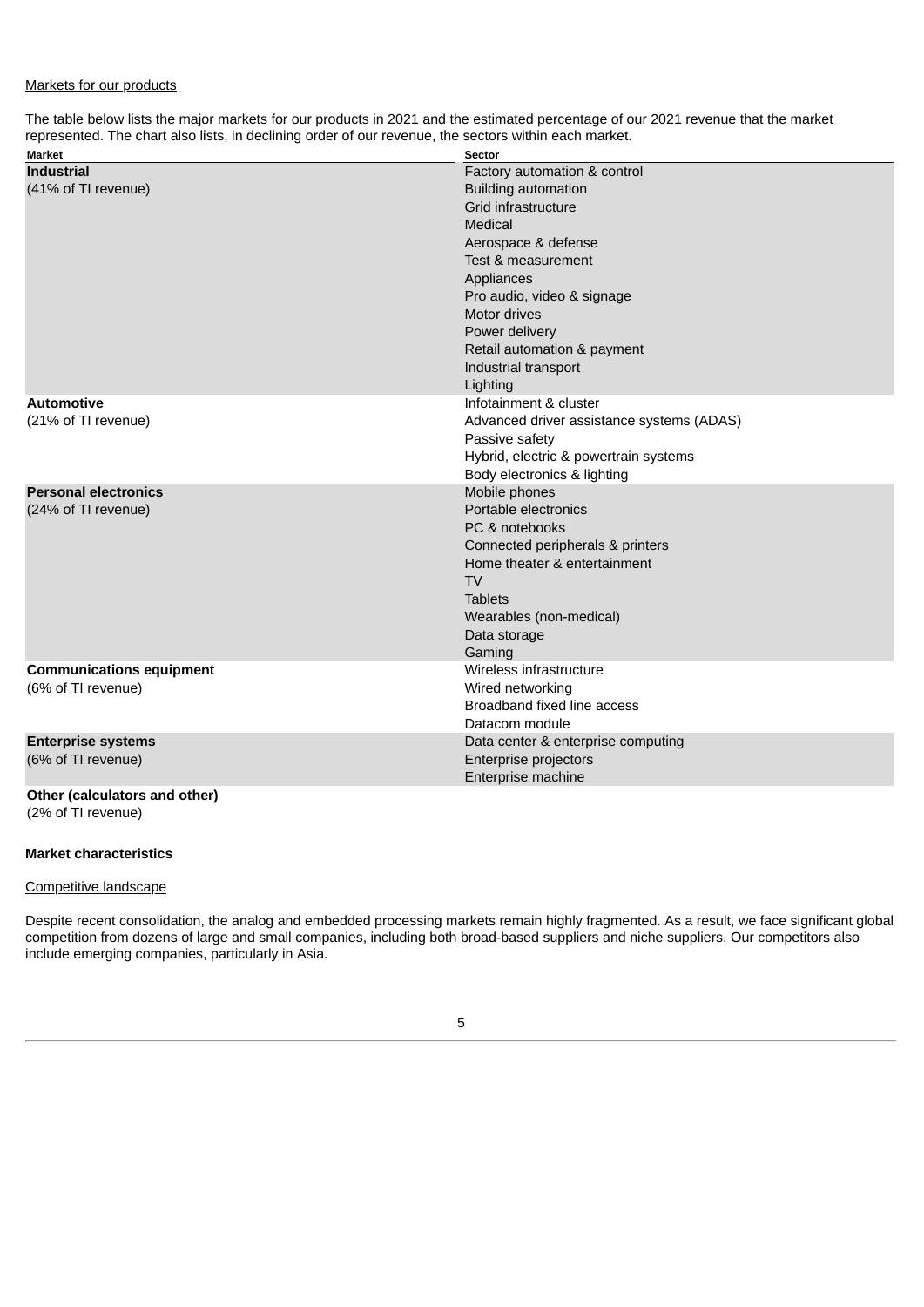We believe that competitive performance in the semiconductor market generally depends on several factors, including the breadth of a company's product line, the strength and reach of its channels to market, technological innovation, product development execution, technical support, customer service, quality, reliability, price and manufacturing capacity and capabilities. In addition, manufacturing process and package technologies that provide differentiated levels of performance and a structural cost advantage are competitive factors for our analog products, and customers' prior investments in software development is a competitive factor for our embedded processing products.

#### Market cycle

The "semiconductor cycle" refers to the ebb and flow of supply and demand and the building and depleting of inventories. The semiconductor market historically has been characterized by periods of tight supply caused by strengthening demand and/or insufficient manufacturing capacity, followed by periods of surplus inventory caused by weakening demand and/or excess manufacturing capacity. These are typically referred to as upturns and downturns in the semiconductor cycle. Semiconductor cycles are affected by the significant time and money required to build and maintain semiconductor manufacturing facilities.

## **Seasonality**

Our revenue is subject to some seasonal variation. Historically, our sequential revenue growth rate tends to be weaker in the first and fourth quarters when compared with the second and third quarters.

#### **Customers, sales and distribution**

We sell our products to over 100,000 customers. Our customer base is diverse, with more than 40% of our revenue derived from customers outside our largest 100.

We market and sell our products through direct sales channels, including our website and broad sales and applications team, and, to a lesser extent, through distributors. Over the past several years, we have been investing in new capabilities to build closer direct customer relationships. For example, in 2021 about two-thirds of our revenue was direct, and transactions on TI.com grew to about 10% of our revenue, as customers valued the convenience of purchasing online. Closer direct relationships with our customers help to strengthen our reach of market channel advantage and give us access to more customers and more of their design projects, leading to opportunities to sell more of our products into each design. Additionally, broader and deeper access gives us better insight and knowledge of customer needs.

Our investments in new and improved capabilities to directly support our customers include website and e-commerce enhancements as well as inventory consignment programs and order fulfillment services. We expanded the reach of our TI.com e-commerce channel by offering a localized online experience in many countries, with convenience features such as immediate availability, local currency, payment methods, invoicing and importer of record. In addition to doing business directly with TI, we offer customers the option of using a single worldwide distributor and a few region-specific distributors for order fulfillment.

#### **Manufacturing**

Semiconductor manufacturing begins with a sequence of photolithographic and chemical processing steps that fabricate a number of semiconductor devices on a thin silicon wafer. Each device on the wafer is packaged and tested. The entire process takes place in highly specialized facilities that require substantial investments.

We own and operate semiconductor manufacturing facilities in North America, Asia, Japan and Europe. These include both wafer fabrication and assembly/test facilities.

We invest in manufacturing technologies and do most of our manufacturing in-house. This strategic decision to make manufacturing and technology a core competitive advantage provides us with tangible benefits of lower manufacturing costs and greater control of our supply chain. We have focused on creating a competitive manufacturing structural cost advantage by investing in our advanced 300-millimeter capacity. An unpackaged chip built on a 300-millimeter wafer costs about 40% less than an unpackaged chip built on a 200-millimeter wafer.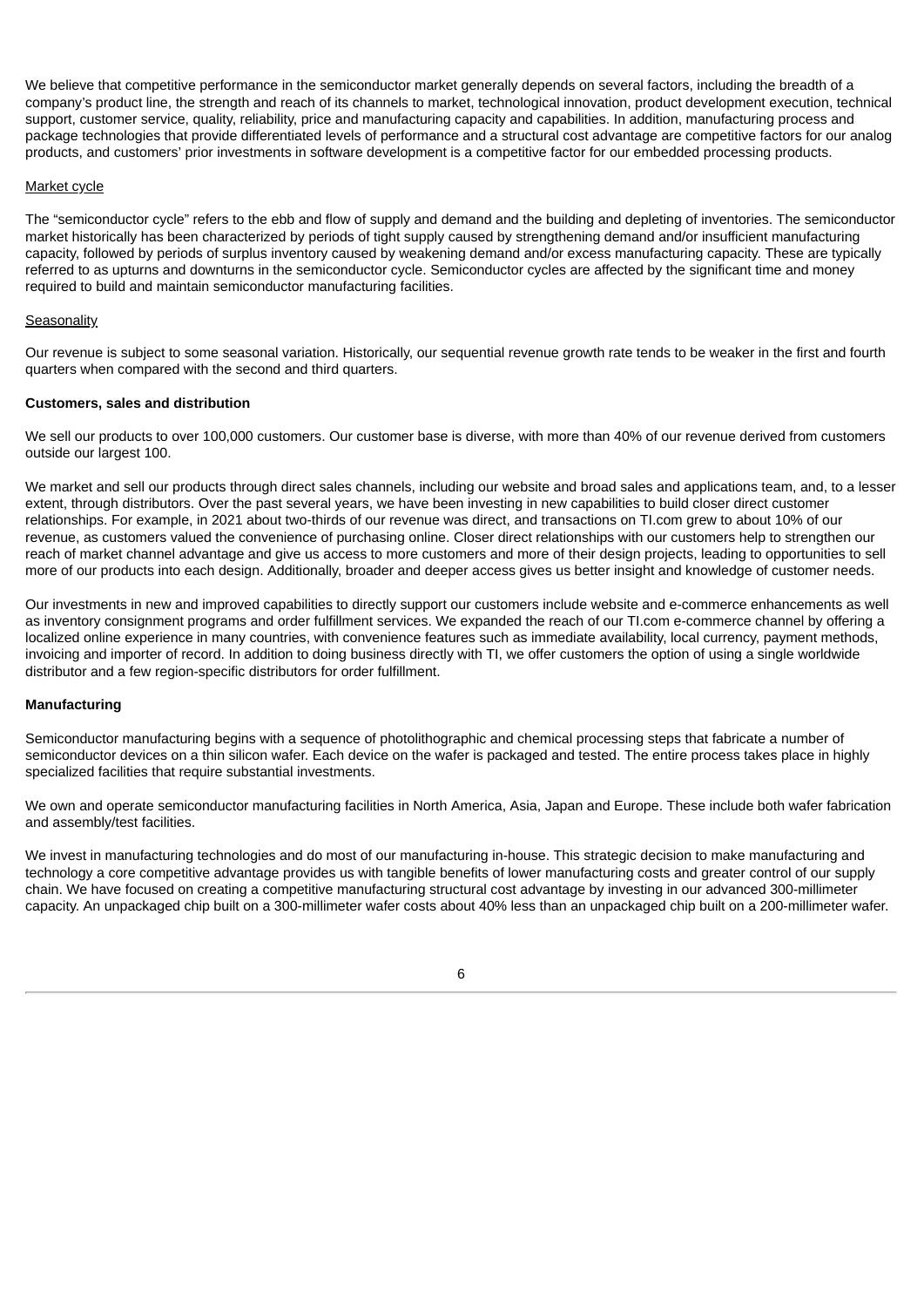We continue to invest to strengthen our competitive advantage in manufacturing and technology as part of our long-term capacity planning. Progress and investments include:

- continuing construction of RFAB2 (Richardson, Texas), our next 300-millimeter wafer fabrication facility, to begin production in the second half of 2022;
- purchasing a 300-millimeter wafer fabrication facility in Lehi, Utah, to support analog and embedded processing manufacturing, which is expected to begin production in early 2023; and
- planning construction on our next two 300-millimeter wafer fabrication facilities in Sherman, Texas, to begin in 2022. This North Texas site has the potential for up to four fabrication facilities to meet demand over time, as semiconductor growth in electronics, particularly in industrial and automotive markets, is expected to continue well into the future. Production is expected to begin in 2025.

Together, these investments are designed to strengthen our manufacturing and technology competitive advantage, provide us with lower costs and greater control of our supply chain, and support growth over the next 10 to 15 years.

We assess and are careful to address potential health, safety, and environmental risks presented by our operations, including our manufacturing operations. We care for our environment and work to prevent pollution and the potential risks related to climate change by implementing practices such as recycling and reusing materials, controlling harmful emissions, and properly handling hazardous and restricted substances.

We expect to continue to maintain sufficient internal manufacturing capacity to meet the majority of our production needs and to obtain manufacturing equipment to support new technology developments and revenue growth. To supplement our manufacturing capacity and maximize our responsiveness to customer demand, we selectively use the capacity of outside suppliers, commonly known as foundries, and subcontractors. In 2021, we sourced about 20% of our total wafers from external foundries and about 40% of our assembly/test services from subcontractors.

#### **Inventory**

Our objectives for inventory are to maintain high levels of customer service, maintain stable and competitive lead times, minimize inventory obsolescence and improve manufacturing asset utilization. To meet these objectives and to allow greater flexibility in periods of high demand, our strategy is to build ahead of demand our broad-based products that are used across a diverse set of applications and customers and have low risk of obsolescence. Inventory levels will vary based on market conditions and seasonality.

#### **Raw materials**

We purchase materials, parts and supplies from a number of suppliers. In some cases we purchase such items from sole-source suppliers. The materials, parts and supplies essential to our business are generally available at present, and we believe that such materials, parts and supplies will be available in the foreseeable future.

#### **Intellectual property**

We own many patents and have many patent applications pending in the United States and other countries in fields relating to our business. We have developed a strong, broad-based patent portfolio and continually add patents to that portfolio. We also have license agreements, which vary in duration, involving rights to our portfolio or those of other companies. We do not consider our business materially dependent upon any one patent or patent license.

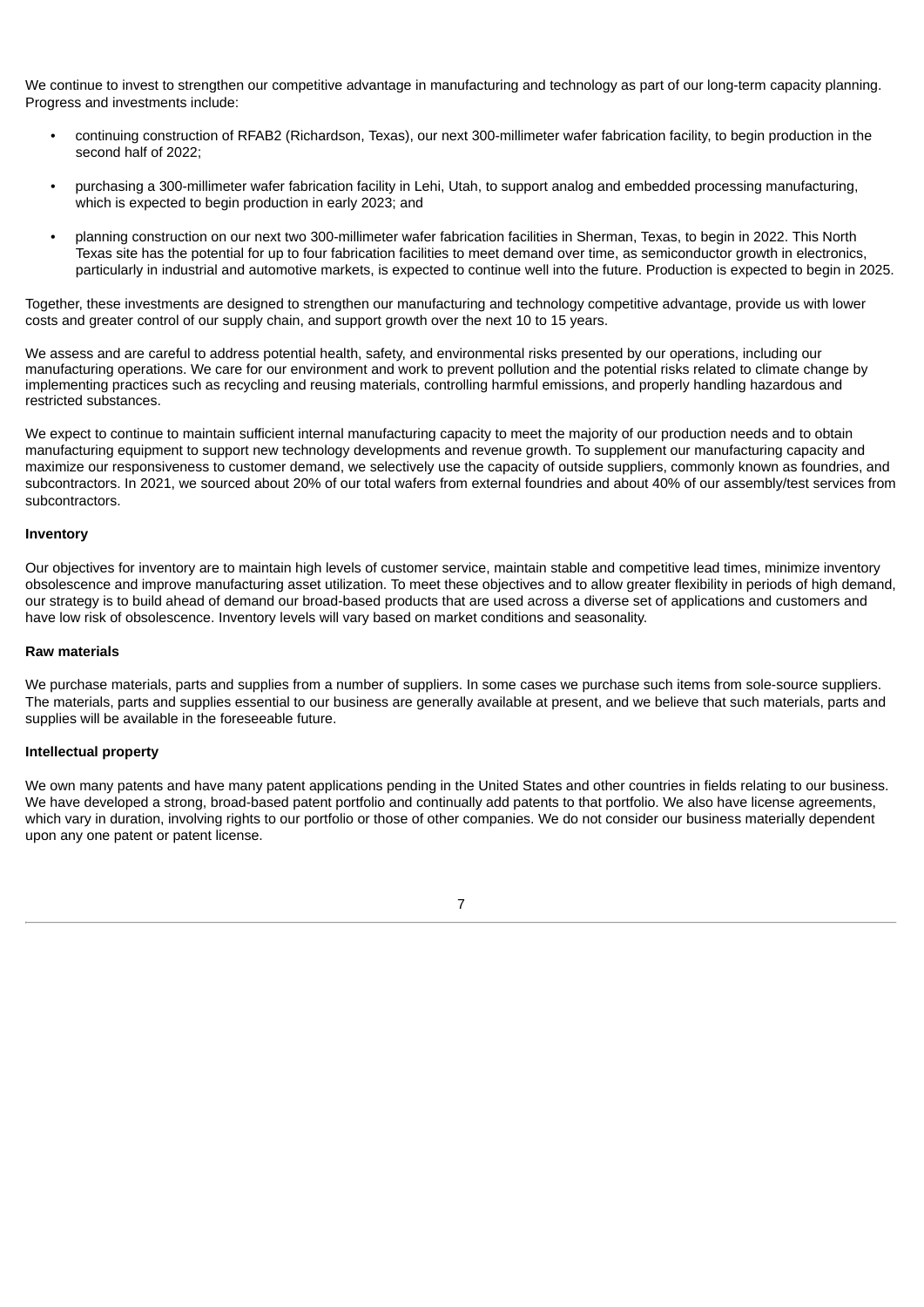#### **Information about our executive officers**

The following is an alphabetical list of the names and ages of the executive officers of the company and the positions or offices with the company held by each person named:

| <b>Name</b>           | Age | <b>Position</b>                                                        |
|-----------------------|-----|------------------------------------------------------------------------|
| Ahmad S. Bahai        | 59  | Senior Vice President                                                  |
| Kyle M. Flessner      | 51  | Senior Vice President                                                  |
| Mark S. Gary          | 47  | Senior Vice President                                                  |
| Haviv Ilan            | 53  | Director, Executive Vice President and Chief Operating Officer         |
| Hagop H. Kozanian     | 39  | Senior Vice President                                                  |
| Rafael R. Lizardi     | 49  | Senior Vice President and Chief Financial Officer                      |
| Mark T. Roberts       | 46  | Senior Vice President                                                  |
| Amichai Ron           | 44  | Senior Vice President                                                  |
| Richard K. Templeton  | 63  | Director, Chairman of the Board, President and Chief Executive Officer |
| Cynthia Hoff Trochu   | 58  | Senior Vice President, Secretary and General Counsel                   |
| Darla H. Whitaker     | 56  | Senior Vice President                                                  |
| Christine A. Witzsche | 37  | Senior Vice President                                                  |

The term of office of these officers is from the date of their election until their successor shall have been elected and qualified. All have been employees of the company for more than five years. Messrs. Templeton, Ilan and Lizardi and Mses. Trochu and Whitaker have served as executive officers of the company for more than five years. Messrs. Bahai, Flessner and Kozanian became executive officers of the company in 2018. Mr. Ron became an executive officer in 2019. Mr. Gary became an executive officer in 2020. Mr. Roberts and Ms. Witzsche became executive officers in 2021.

#### **Human capital management**

At December 31, 2021, we had about 31,000 employees worldwide. Of those, about 87% were in Sales, R&D or manufacturing. Our objective for human capital management is to recruit, develop and retain the best talent possible. As a technology and manufacturing company, our success is grounded in having strong engineering talent and a reliable factory workforce. We have a promote-from-within culture and offer training and rotation programs that provide the opportunity to quickly gain experience in different areas. In 2021, our turnover rate was 9.7%.

It is important that our employees represent a mix of experiences and backgrounds in order to make our company stronger, more innovative and more inclusive. Inclusion is one of our core values, and we have programs in place to promote diversity and inclusion. We encourage you to review our Corporate Citizenship Report for more information. Nothing in the Corporate Citizenship Report shall be deemed incorporated by reference into this report.

#### **Available information**

Our internet address is www.ti.com. Information on our website is not part of this report. We make available free of charge through our Investor Relations website our reports on Forms 10-K, 10-Q and 8-K, and amendments to those reports, as soon as reasonably practicable after they are filed with the Securities and Exchange Commission. Also available through the TI Investor Relations website are reports filed by our directors and executive officers on Forms 3, 4 and 5, and amendments to those reports.

Available on our website at www.ti.com/corporategovernance: (i) our Corporate Governance Guidelines; (ii) charters for the Audit, Compensation, and Governance and Stockholder Relations Committees of our board of directors; (iii) our code of conduct; and (iv) our Code of Ethics for TI Chief Executive Officer and Senior Finance Officers. Stockholders may request copies of these documents free of charge by writing to Texas Instruments Incorporated, Attention: Investor Relations, P.O. Box 660199, MS 8657, Dallas, Texas, 75266-0199.

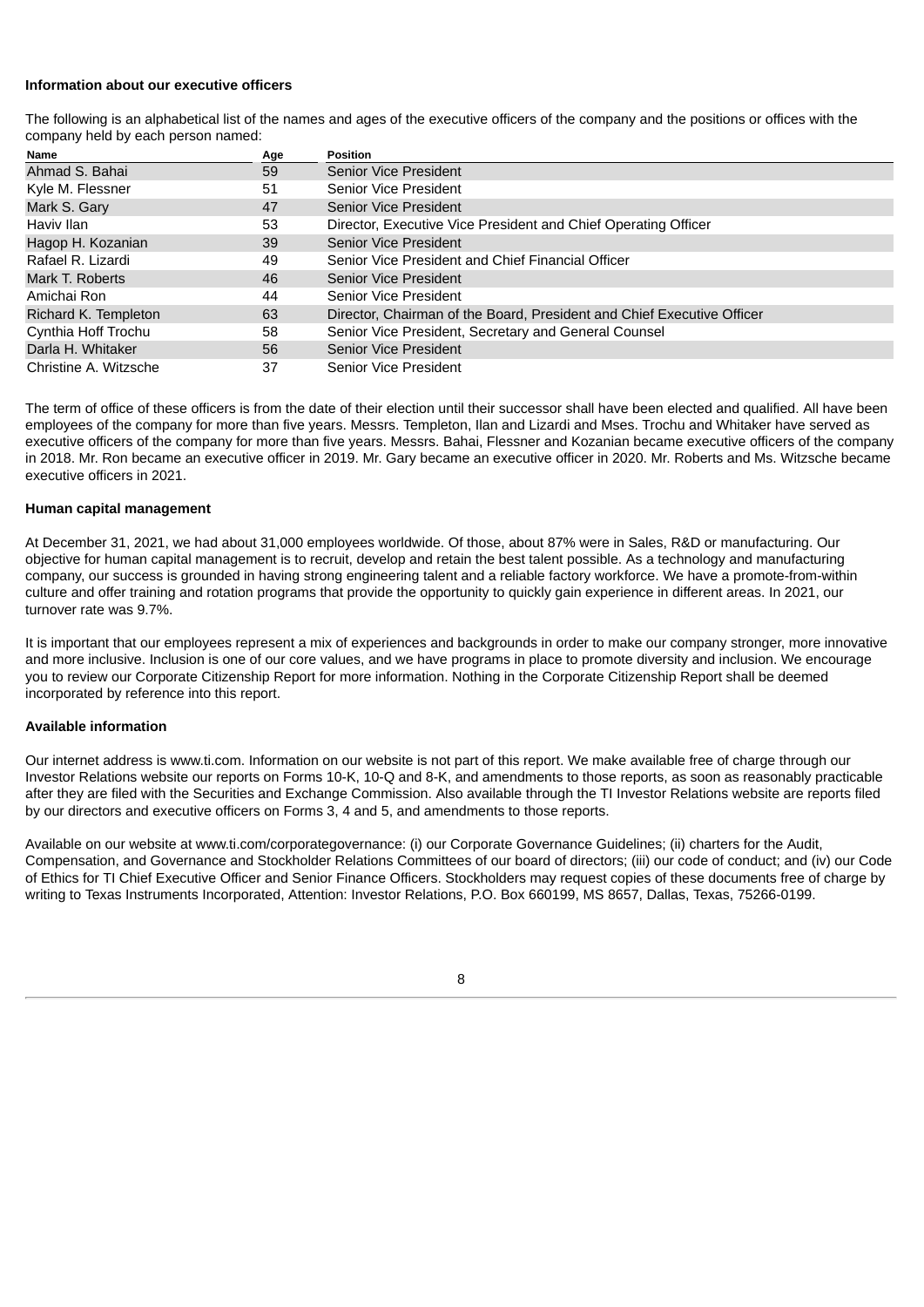#### **ITEM 1A. Risk factors**

You should read the following risk factors in conjunction with the factors discussed elsewhere in this and other of our filings with the Securities and Exchange Commission (SEC) and in materials incorporated by reference into these filings. These risk factors are intended to highlight certain factors that may affect our financial condition and results of operations and are not meant to be an exhaustive discussion of risks that apply to TI, a company with broad international operations. Like many companies, we are susceptible to a potential downturn associated with macroeconomic weakness, which may affect our performance and the performance of our customers. Similarly, the price of our securities is subject to volatility due to fluctuations in general market conditions, actual financial results that do not meet our and/or the investment community's expectations, changes in our and/or the investment community's expectations for our future results, dividends or share repurchases, and other factors, many of which are beyond our control.

#### **Risks related to our business and industry**

## The extent to which the COVID-19 pandemic will adversely affect our business, results of operations and financial condition is uncertain.

The global spread of the coronavirus (COVID-19) has created significant uncertainty and economic disruption, both near-term and potentially long-term. We have modified, and might further modify, our business practices in response to the COVID-19 pandemic, related third-party responses, including from government authorities and our suppliers, customers and distributors, and the economic and social ramifications of the disease and societal responses across the markets in which TI operates. The extent to which the COVID-19 pandemic will continue to affect our business, results of operation and financial condition is difficult to predict and depends on numerous evolving factors including: the duration and scope of the pandemic; government, social, business and other actions that have been and will be taken in response to the pandemic; and the effect of the pandemic on short- and long-term general economic conditions. We have experienced, and continue to experience, short- or long-term constrained supply or volatility in customer demand, which could materially and adversely affect our business and financial results.

#### Our global operations subject us to risks associated with domestic or international political, social, economic or other conditions.

We have facilities in more than 30 countries. About 90% of our revenue comes from shipments to locations outside the United States; shipments of products to China-based customers represent about 25% of our revenue. Certain countries where we operate have experienced, and other countries may experience, trade tension that affects global trade and macroeconomic conditions through the enactment of tariffs, import or export restrictions, trade embargoes and sanctions, restrictions on cross-border investment and other trade barriers. Trade tensions impact our ability to deliver products and product support into China, cause Chinese customers to seek alternate suppliers and could otherwise adversely affect our operations and financial results.

We are exposed to political, social and economic conditions, security risks, terrorism or other hostile acts, health conditions and epidemics, labor conditions, climate change risks and possible disruptions in transportation, communications and information technology networks of the various countries in which we operate. In addition, our global operations expose us to periods when the U.S. dollar significantly fluctuates in relation to the non-U.S. currencies in which we transact business. The remeasurement of non-U.S. dollar transactions can have an adverse effect on our results of operations and financial condition.

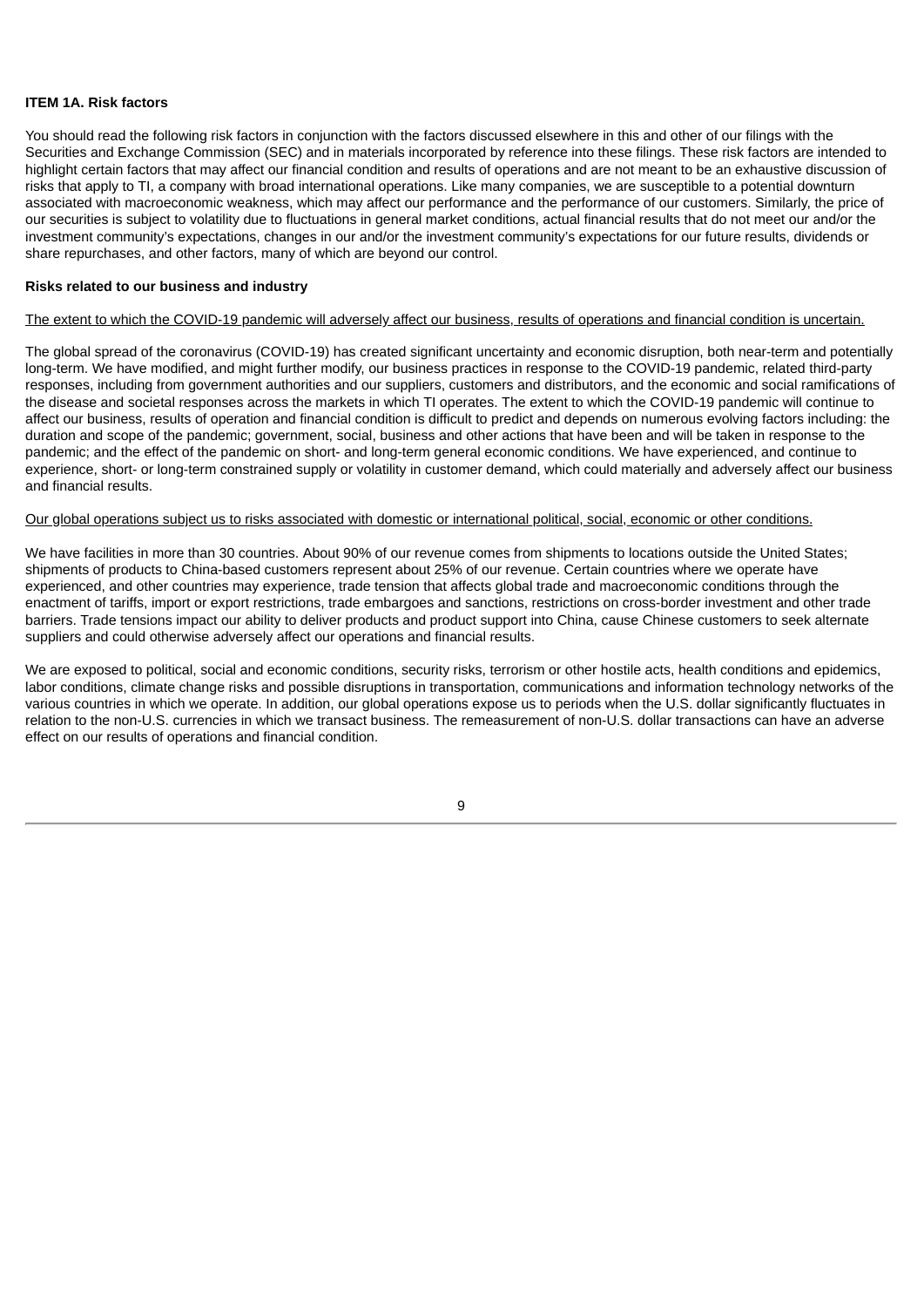#### We face substantial competition that requires us to respond rapidly to product development and pricing pressures.

We face intense technological and pricing competition in the markets in which we operate. We expect this competition will continue to increase from large competitors and from small competitors serving niche markets, and also from emerging companies, particularly in Asia, that sell products into the same markets in which we operate. For example, we may face increased competition as a result of China actively promoting and reshaping its domestic semiconductor industry through policy changes and investment. These actions, in conjunction with trade tensions, may restrict us from participating in the China market or may prevent us from competing effectively. Certain competitors possess sufficient financial, technical and management resources to develop and market products that may compete favorably against our products, and consolidation among our competitors may allow them to compete more effectively. The price and product development pressures that result from competition may lead to reduced profit margins and lost business opportunities in the event that we are unable to match the price declines or cost efficiencies, or meet the technological, product, support, software or manufacturing advancements of our competitors.

## Changes in expected demand for our products could have a material adverse effect on our results of operations.

Our customers include companies in a wide range of end markets and sectors within those markets. If demand in one or more sectors within our end markets declines or the rate of growth slows, our results of operations may be adversely affected. The cyclical nature of the semiconductor market occasionally leads to significant and rapid increases and decreases in product demand. Additionally, the loss or significant curtailment of purchases by one or more of our large customers, including curtailments due to a change in the design or manufacturing sourcing policies or practices of these customers, the timing of customer or distributor inventory adjustments, changes in demand for customer products, or trade restrictions, may adversely affect our results of operations and financial condition.

Our results of operations also might suffer because of a general decline in customer demand resulting from, for example: uncertainty regarding the stability of global credit and financial markets; natural events, epidemics or domestic or international political, social, economic or other conditions; breaches of customer information technology systems that disrupt customer operations; or a customer's inability to access credit markets and other sources of needed liquidity.

Our ability to match inventory and production with the product mix needed to fill orders may affect our ability to meet a quarter's revenue forecast. Due to strong demand, our manufacturing lead times for some products are longer than normal, and lead times might continue to extend. We manufacture products with the intent to provide high levels of customer service. Our manufacturing forecasts are based on multiple assumptions, and if inaccurate, could cause us to hold inadequate, excess or obsolete inventory that would reduce our profit margins and adversely affect our results of operations and financial condition.

#### Our operating results and our reputation could be adversely affected by cybersecurity events, breaches, disruptions or other incidents relating to our information technology systems.

Breaches, disruptions or other incidents relating to our information technology systems or the systems of our customers, vendors and other third parties could be caused by factors such as computer viruses, system failures, restricted network access, unauthorized access, terrorism, employee malfeasance, or human error. These events could, among other things, compromise our information technology networks; result in corrupt or lost data or the unauthorized release of our, our customers' or our suppliers' confidential or proprietary information; cause a disruption to our manufacturing and other operations; result in the release of personal data; or cause us to incur costs associated with increased protection, remediation, regulatory inquiries or penalties, or claims for damages, any of which could adversely affect our operating results and our reputation. Cybersecurity or other threats to our information technology systems or the systems of our customers, vendors and other third parties are frequent and constantly evolving, thereby increasing the difficulty of defending against them.

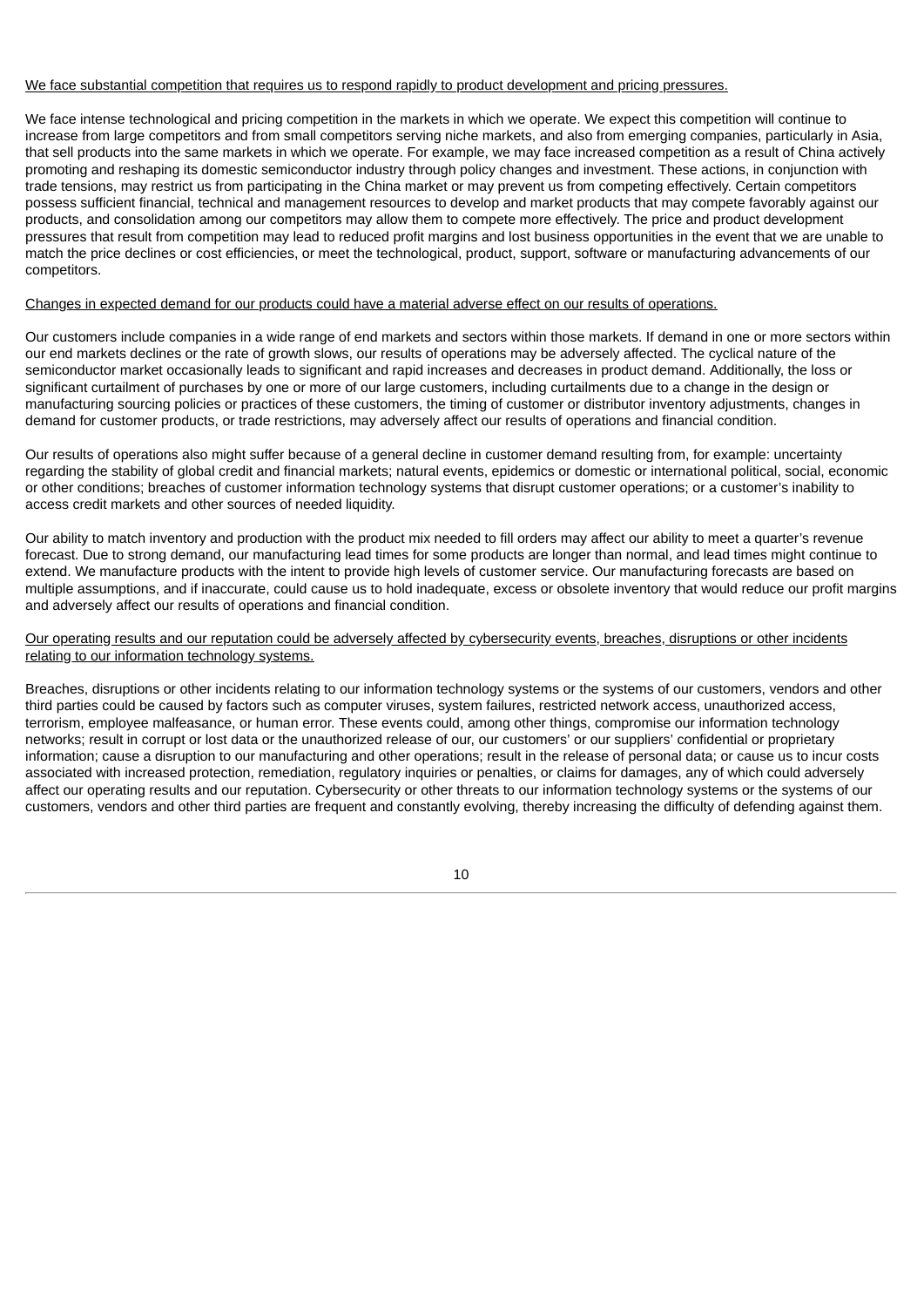## Our ability to successfully implement strategic, business and organizational changes could affect our business plans and results of operations.

From time to time, we undertake strategic, business and organizational changes, including acquisitions, divestitures and restructuring actions, to support or carry out our objectives. For example, the purchase of our 300-millimeter semiconductor factory in Lehi, Utah in 2021. If we do not successfully implement these changes, our business plans and operating results could be adversely affected. We may not achieve or sustain the expected growth, cost savings or other benefits of strategic, business and organizational changes, and charges associated with these actions could differ materially in amount and timing from our expectations.

## Our results of operations could be affected by natural events in the locations in which we operate.

We have manufacturing, data and design facilities and other operations in locations subject to natural occurrences such as severe weather, geological events or epidemics that could disrupt operations. Climate change might exacerbate these occurrences or cause natural disasters to occur with greater frequency. A natural disaster that results in a prolonged disruption, particularly where we have principal manufacturing and design operations, as listed in the Properties section in Item 2, may adversely affect our results and financial condition.

#### Rapid technological change in markets we serve requires us to develop new technologies and products.

Rapid technological change in markets we serve could contribute to shortened product life cycles and a decline in average selling prices of our products. Our results of operations depend in part upon our ability to successfully develop, manufacture and market innovative products in a timely and cost-effective manner. We make significant investments in research and development to improve existing technology and products, develop new products to meet changing customer demands, and improve our production processes. In some cases, we might not realize a return or the expected return on our investments because they are generally made before commercial viability can be assured. Further, projects that are commercially viable may not contribute to our operating results until at least a few years after they are completed.

## We face supply chain and manufacturing risks.

We rely on third parties to supply us with goods and services in a cost-effective and timely manner. Our access to needed goods and services may be adversely affected by potential disputes with suppliers or disruptions in our own or suppliers' operations as a result of, for example: quality excursions; uncertainty regarding the stability of global credit and financial markets; domestic or international political, social, economic and other conditions; natural events or epidemics in the locations in which our suppliers operate; or limited or delayed access to and high costs of key materials, natural resources, services and utilities. Additionally, a breach or other incident relating to our suppliers' information technology systems could result in a release of confidential or proprietary information. If our suppliers are unable to access credit markets and other sources of needed liquidity, we may be unable to obtain needed supplies, collect accounts receivable or access needed technology.

In particular, our manufacturing processes and critical manufacturing equipment, and those of our suppliers, require that certain key materials, natural resources, services and utilities be available. Suppliers of these items have and might continue to extend lead times, limit supply or increase prices due to factors beyond our control. Limited or delayed access to and high costs of key materials, natural resources, services and utilities could adversely affect our results of operations. Our products contain materials that are subject to conflict minerals reporting requirements. Our relationships with customers and suppliers may be adversely affected if we are unable to describe our products as conflict-free. Additionally, our costs may increase if one or more of our customers demand that we change the sourcing of materials we cannot identify as conflict-free.

Our inability to timely implement new manufacturing technologies or install manufacturing equipment could adversely affect our results of operations. We have made and will continue to make significant investments in manufacturing capacity, and we might not realize our expected return on those investments. We subcontract a portion of our wafer fabrication and assembly and testing of our products, and we depend on third parties to provide advanced logic manufacturing process technology development. We do not have long-term contracts with all of these suppliers, and the number of alternate suppliers is limited. Reliance on these suppliers involves risks, including possible shortages of capacity in periods of high demand, suppliers' inability to develop and deliver advanced logic manufacturing process technology in a timely, cost-effective, and appropriate manner, the possibility of suppliers' imposition of increased costs on us and the unauthorized disclosure or use of our intellectual property.

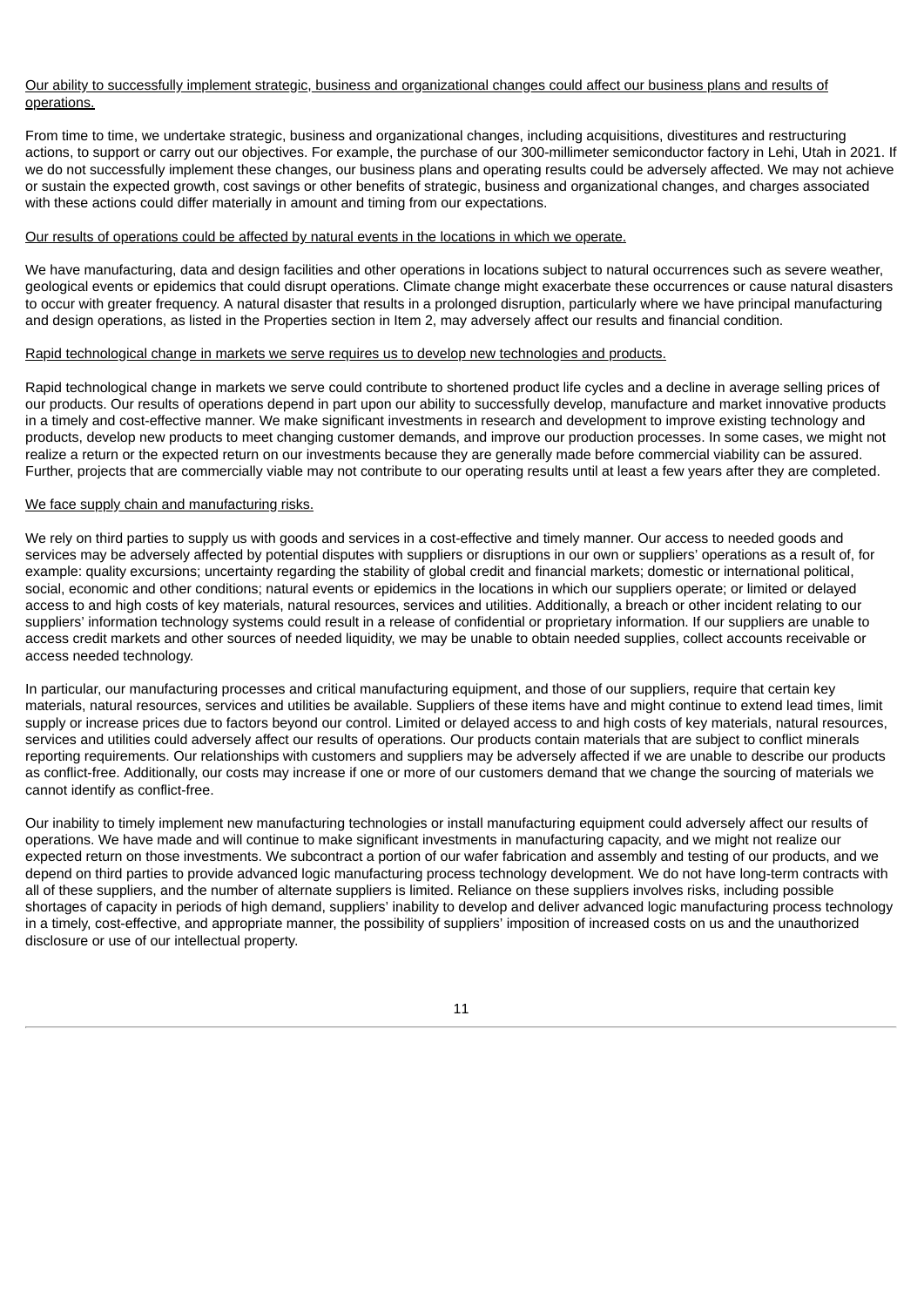## Our results of operations and our reputation could be affected by warranty claims, product liability claims, product recalls or legal proceedings.

Claims based on warranty, product liability, epidemic or delivery failures, or other grounds relating to our products, software, manufacturing, services, designs, communications or cybersecurity could lead to significant expenses as we defend the claims or pay damage awards or settlements. In the event of a claim, we would also incur costs if we decide to compensate the affected customer or end consumer. Any such claims may also cause us to write off the value of related inventory. We maintain product liability insurance, but there is no guarantee that such insurance will be available or adequate to protect against all such claims. In addition, it is possible for a customer to recall a product containing a TI part, for example, with respect to products used in automotive applications or handheld electronics, which may cause us to incur costs and expenses relating to the recall. Any of these events could adversely affect our results of operations, financial condition and reputation.

## Our results of operations could be adversely affected by distributors' promotion of competing product lines or our distributors' financial performance.

In 2021, about one-third of our revenue was generated from sales of our products through distributors. Our distributors carry competing product lines, and our sales could be affected if semiconductor distributors promote competing products over our products. Moreover, our results of operations could be affected if our distributors suffer financial difficulties that result in their inability to pay amounts owed to us. Disputes with current or former distributors could be disruptive or harmful to our business.

#### Our margins vary.

Our profit margins vary due to a number of factors, which may include customer demand and shipment volume; our manufacturing processes; product mix; inventory levels; tariffs; freight costs; and new accounting pronouncements or changes in existing accounting practices or standards. In addition, we operate in a highly competitive market environment that might adversely affect pricing for our products. Because we own much of our manufacturing capacity, a significant portion of our operating costs is fixed. In general, these fixed costs do not decline with reductions in customer demand or factory loadings, and can adversely affect profit margins as a result.

## Our continued success depends in part on our ability to retain and recruit a sufficient number of qualified employees in a competitive environment.

Our continued success depends in part on the retention and recruitment of skilled personnel, as well as the effective management of succession for key employees. Skilled and experienced personnel in our industry, including engineering, management, marketing, technical and staff personnel, are in high demand and competition for their talents is intense. There can be no assurance that we will be able to successfully retain and recruit the key engineering, management and technical personnel that we require to execute our business strategy. Our ability to recruit internationally or deploy employees to various locations may be limited by immigration laws and policies, including changes to, or the administration or interpretation of, those laws and policies.

## **Legal and regulatory risks**

Our operations could be affected by the complex laws, rules and regulations to which our business is subject.

We are subject to complex laws, rules and regulations affecting our domestic and international operations relating to, for example, the environment and climate change; safety; health; trade; bribery and corruption; financial reporting; tax; data privacy and protection; labor and employment; competition; market access; epidemics; intellectual property ownership and infringement; and the movement of currency. Compliance with these laws, rules and regulations may be onerous and expensive and could restrict our ability to manufacture or ship our products and operate our business. If we do not comply or if we become subject to enforcement activity, we could be subject to fines, penalties or other legal liability. Furthermore, should these laws, rules and regulations be amended or expanded, or new ones enacted, we could incur materially greater compliance costs or restrictions on our ability to manufacture our products and operate our business.

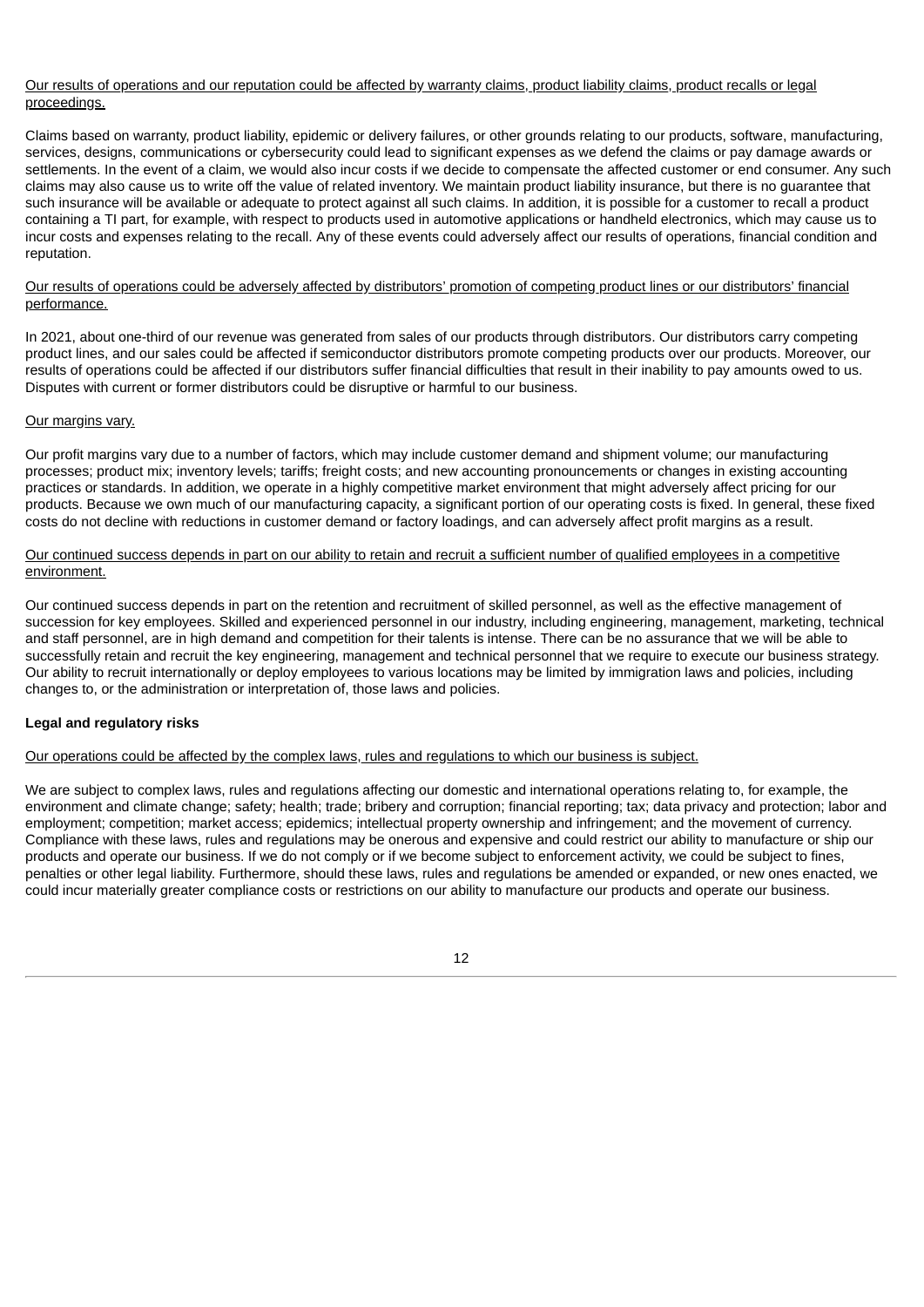Increased focus from government authorities, investors, customers and other key stakeholders on environmental, social and governance (ESG) matters has led to new and more stringent reporting standards and disclosure requirements. As the nature, scope and complexity of ESG reporting, diligence and disclosure requirements expand, we might have to undertake costly efforts to control, assess and report on ESG metrics.

Some of these complex laws, rules and regulations – for example, those related to environmental, safety and health requirements – may particularly affect us in the jurisdictions in which we manufacture products, especially if such laws and regulations: require the use of abatement equipment beyond what we currently employ; require the addition or elimination of a material or process to or from our current manufacturing processes; or impose costs, fees or reporting requirements on the direct or indirect use of energy, natural resources, or materials or gases used or emitted into the environment in connection with the manufacture of our products. A substitute for a prohibited material or process might not be available, or might not be available at reasonable cost.

#### Our results of operations could be affected by changes in tax-related matters.

We have facilities in more than 30 countries and as a result are subject to taxation and audit by a number of taxing authorities. Tax rates vary among the jurisdictions in which we operate. If our tax rate increases, our results of operations could be adversely affected. A number of factors could cause our tax rate to increase, including a change in the jurisdictions in which our profits are earned and taxed; a change in the mix of profits from those jurisdictions; changes in available tax credits or deductions, including for amounts relating to stock compensation; changes in applicable tax rates; changes in tariff regulations or surcharges; changes in accounting principles; or adverse resolution of audits by taxing authorities. We have deferred tax assets on our balance sheet. Changes in applicable tax laws and regulations or in our business performance could affect our ability to realize those deferred tax assets, which could also affect our results of operations.

In addition, we are subject to laws and regulations in various jurisdictions that determine how much profit has been earned and when it is subject to taxation in that jurisdiction. These laws and regulations can be complex and subject to interpretation. Changes in these laws and regulations, including those that align with the Organisation for Economic Cooperation and Development's Base Erosion and Profit Shifting recommendations, could affect the locations where we are deemed to earn income, which could in turn affect our results of operations. Each quarter we forecast our tax expense based on our forecast of our performance for the year. If that performance forecast changes, our forecasted tax expense will change.

## Our performance depends in part on our ability to enforce our intellectual property rights and to maintain freedom of operation.

Access to worldwide markets depends in part on the continued strength of our intellectual property portfolio in all jurisdictions where we conduct business. There can be no assurance that, as our business evolves, we will obtain the necessary intellectual property rights, or that we will be able to independently develop the technology, software or know-how necessary to conduct our business or that we can do so without infringing the intellectual property rights of others. To the extent that we have to rely on technology from others for which a license is required, there can be no assurance that we will be able to obtain such a license at all or on terms we consider reasonable. We, directly and indirectly, face infringement claims from third parties, including non-practicing entities that have acquired patents to pursue enforcement actions against other companies. We also face infringement claims where we or our customers make, use or sell products and where the intellectual property laws may be less established or less predictable. These assertions, whether or not of any merit, expose us to claims for damages and/or injunctions from third parties, as well as claims for indemnification by our customers in instances where we have a contractual or other legal obligation to indemnify them against damages resulting from infringement claims.

We actively enforce and protect our own intellectual property rights. However, our efforts cannot prevent all misappropriation or improper use of our protected technology and information, including, for example, third parties' use of our patented or copyrighted technology, or our trade secrets in their products without the right to do so, or third parties' sale of counterfeit products bearing our trademark. The risk of unfair copying or cloning may impede our ability to sell our products. The laws of countries where we operate may not protect our intellectual property rights to the same extent as U.S. laws.

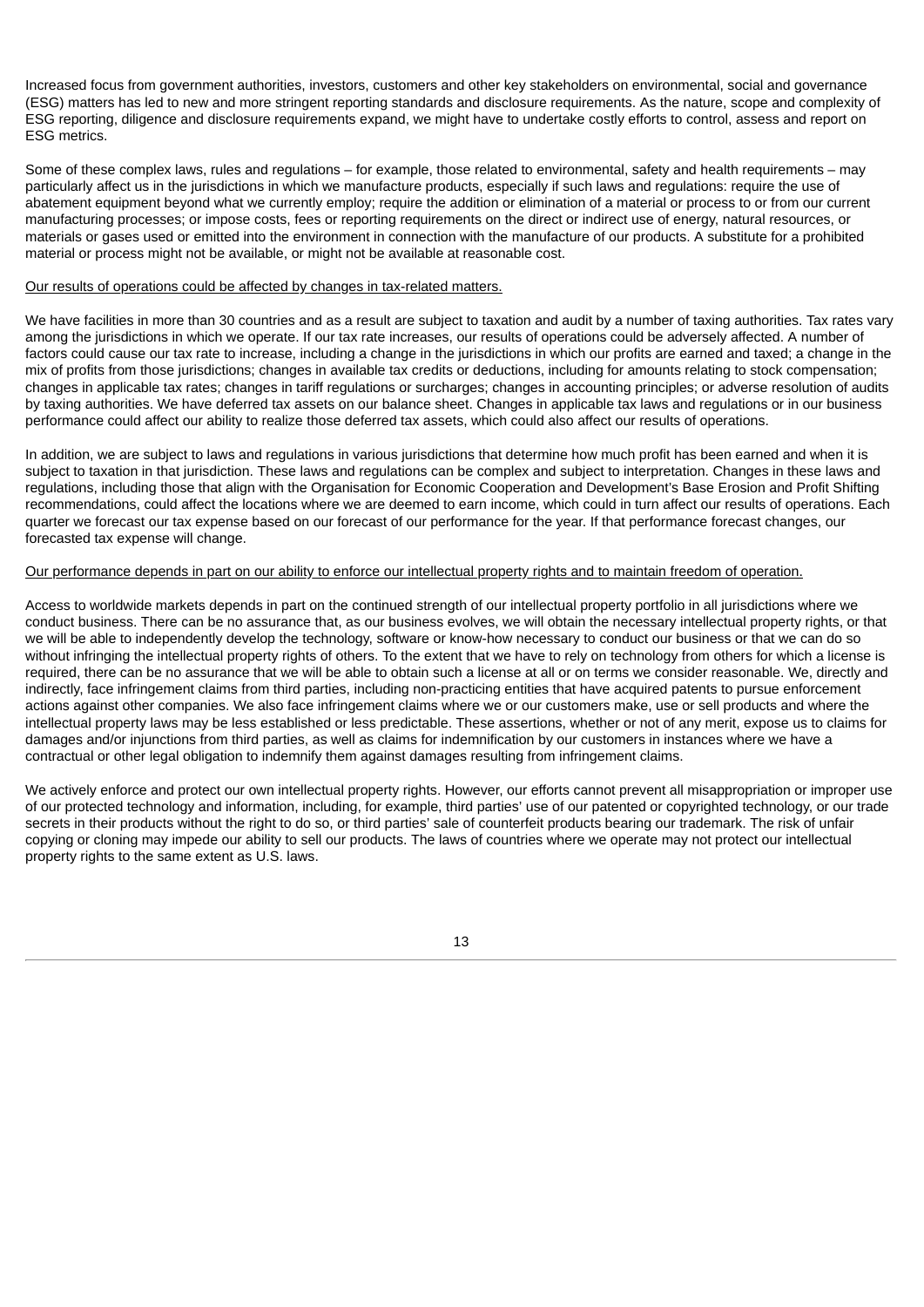## **Risks related to our financing activities and other risks**

#### Our debt could affect our operations and financial condition.

From time to time, we issue debt securities with various interest rates and maturities. While we believe we will have the ability to service this debt, our ability to make principal and interest payments when due depends upon our future performance, which will be subject to general economic conditions, industry cycles, and business and other factors affecting our operations, including our other risk factors, many of which are beyond our control. In addition, our obligation to make principal and interest payments could divert funds that otherwise might be invested in our operations or returned to shareholders, or could cause us to raise funds by, for example, issuing new debt or equity or selling assets.

## Our results of operations and liquidity could be affected by changes in the financial markets.

We maintain bank accounts, a portfolio of investments, access to one or more multiyear revolving credit agreements and the ability to issue debt to support the financing needs of the company. Our ability to fund our operations, invest in our business, make strategic acquisitions, service our debt obligations and meet our cash return objectives depends upon continuous access to our bank and investment accounts, and may depend on access to our bank credit lines that support commercial paper borrowings and provide additional liquidity through short-term bank loans. If we are unable to access these accounts and credit lines (for example, due to instability in the financial markets), our results of operations and financial condition could be adversely affected and our ability to access the capital markets or redeem our investments could be restricted.

## Material impairments of our goodwill could adversely affect our results of operations.

We have a significant amount of goodwill on our consolidated balance sheet. Charges associated with impairments of goodwill could adversely affect our financial condition and results of operations.

## **ITEM 1B. Unresolved staff comments**

Not applicable.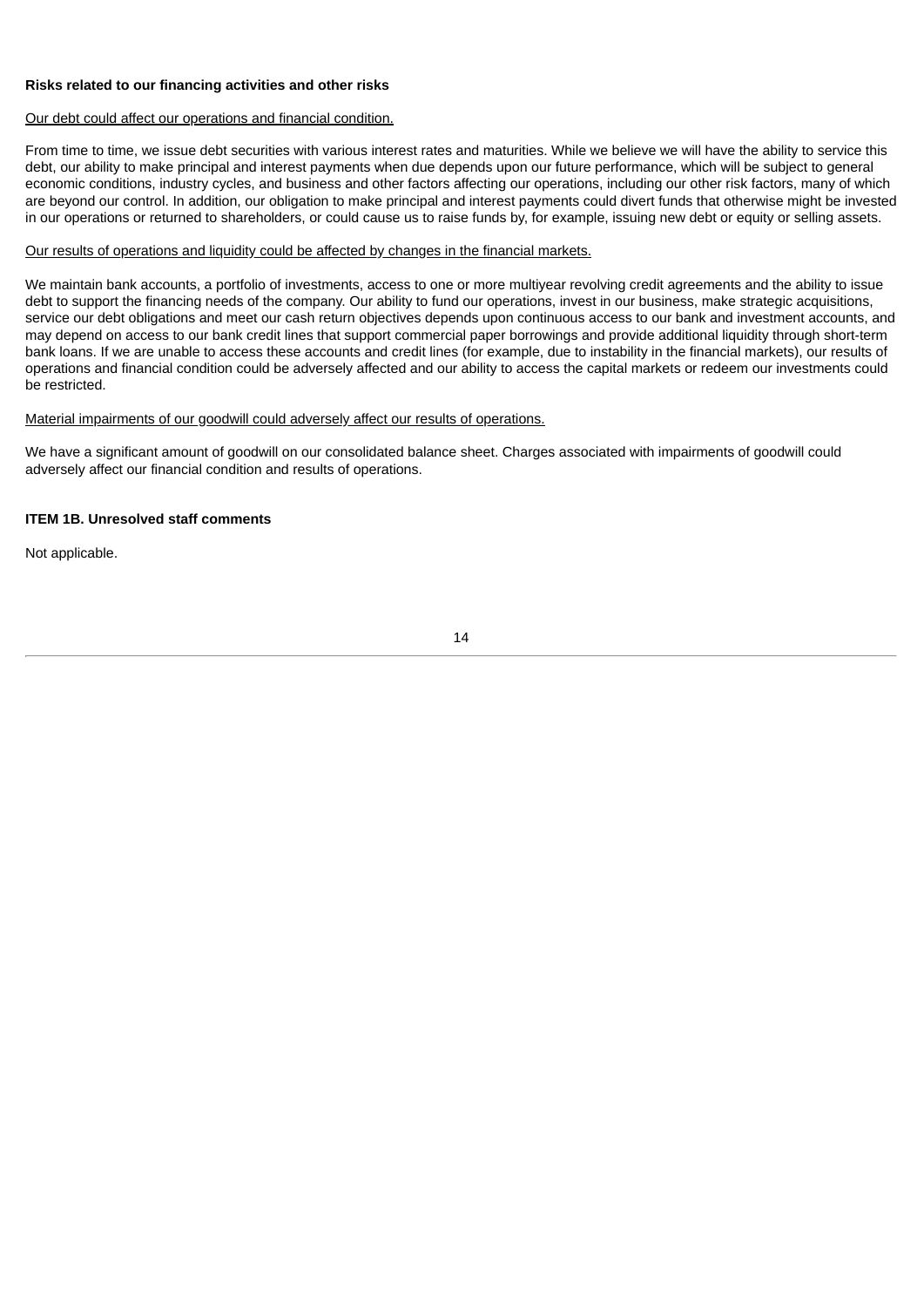## **ITEM 2. Properties**

Our principal executive offices are located at 12500 TI Boulevard, Dallas, Texas. The following table indicates the general location of our principal manufacturing and design operations and the reportable segments that make major use of them. Except as otherwise indicated, we own these facilities.

|                                              | Analog | Embedded<br>Processing |
|----------------------------------------------|--------|------------------------|
| North Texas (Dallas, Richardson and Sherman) | X      | X                      |
| Lehi, Utah                                   | X      | X                      |
| Houston, Texas                               |        | X                      |
| Tucson, Arizona                              | X      |                        |
| Santa Clara, California                      | X      |                        |
| South Portland, Maine                        | X      |                        |
| Chengdu, China †                             | X      | $\times$               |
| Shanghai, China *                            | X      | X                      |
| Freising, Germany                            | X      | X                      |
| Bangalore, India +                           | X      | X                      |
| Aizu, Japan                                  | X      | X                      |
| Miho, Japan                                  | X      | X                      |
| Kuala Lumpur, Malaysia †                     | X      | X                      |
| Melaka, Malaysia †                           | X      |                        |
| Aguascalientes, Mexico *                     | X      |                        |
| Baguio, Philippines †                        | X      | X                      |
| Pampanga (Clark), Philippines †              | X      | X                      |
| Taipei, Taiwan †                             | X      | Χ                      |

Leased.

† Portions of the facilities are leased and owned. This may include land leases.

Our facilities in the United States contained approximately 14.9 million square feet at December 31, 2021, of which approximately 0.3 million square feet were leased. Our facilities outside the United States contained approximately 10.2 million square feet at December 31, 2021, of which approximately 1.5 million square feet were leased.

At the end of 2021, we occupied substantially all of the space in our facilities.

Leases covering our currently occupied leased facilities expire at varying dates, generally within the next five years. We believe our current properties are suitable and adequate for their intended purpose.

## **ITEM 3. Legal proceedings**

We are involved in various inquiries and proceedings that arise in the ordinary course of our business. We believe that the amount of our liability, if any, will not have a material adverse effect upon our financial condition, results of operations or liquidity.

#### **ITEM 4. Mine safety disclosures**

Not applicable.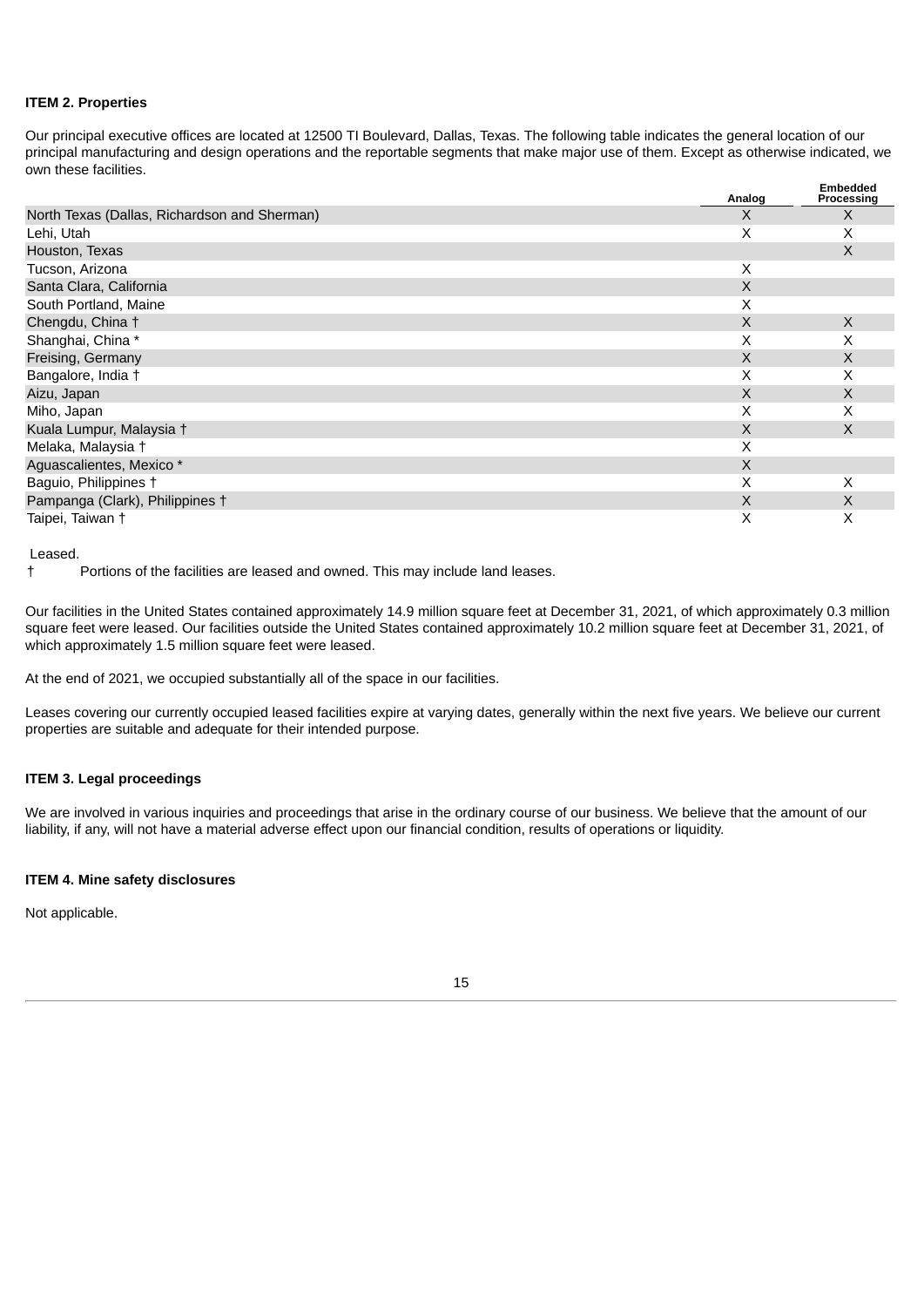#### **PART II**

#### ITEM 5. Market for Registrant's common equity, related stockholder matters and issuer purchases of equity securities

TI common stock is quoted on The Nasdaq Global Select Market under the ticker symbol TXN. At December 31, 2021, we had 12,151 stockholders of record.

The following table contains information regarding our purchases of our common stock during the fourth quarter of 2021.

| Period                                     | <b>Total Number of Shares</b><br><b>Purchased</b> | <b>Average Price</b><br>Paid per Share | <b>Total Number of Shares</b><br><b>Purchased as Part of</b><br><b>Publicly Announced</b><br>Plans or Programs (a) | <b>Approximate Dollar Value</b><br>of Shares that May Yet Be<br><b>Purchased Under the Plans</b><br>or Programs (a) |  |  |  |
|--------------------------------------------|---------------------------------------------------|----------------------------------------|--------------------------------------------------------------------------------------------------------------------|---------------------------------------------------------------------------------------------------------------------|--|--|--|
| October 1, 2021 through October 31, 2021   | 109.100                                           | \$187.94                               | 109,100                                                                                                            | 10.23 billion<br>\$                                                                                                 |  |  |  |
| November 1, 2021 through November 30, 2021 | 364.797                                           | 190.55                                 | 351.373                                                                                                            | 10.16 billion                                                                                                       |  |  |  |
| December 1, 2021 through December 31, 2021 | 314.834                                           | 190.89                                 | 314.834                                                                                                            | 10.10 billion                                                                                                       |  |  |  |
| Total                                      | 788,731 (b)                                       | $190.33$ (b)                           | 775.307                                                                                                            | 10.10 billion (c)<br>\$                                                                                             |  |  |  |

(a) All open-market purchases during the quarter were made under the authorization from our board of directors to purchase up to \$12.0 billion of additional shares of TI common stock announced September 20, 2018.

(b) In addition to open-market purchases, 13,424 shares of common stock were surrendered by employees to satisfy tax withholding obligations in connection with the vesting of restricted stock units.

(c) As of December 31, 2021, this amount consisted of the remaining portion of the \$12.0 billion authorized in September 2018. No expiration date has been specified for this authorization.

#### **ITEM 6. [Reserved]**

No longer required per the amendments to Regulation S-K that eliminate Item 301.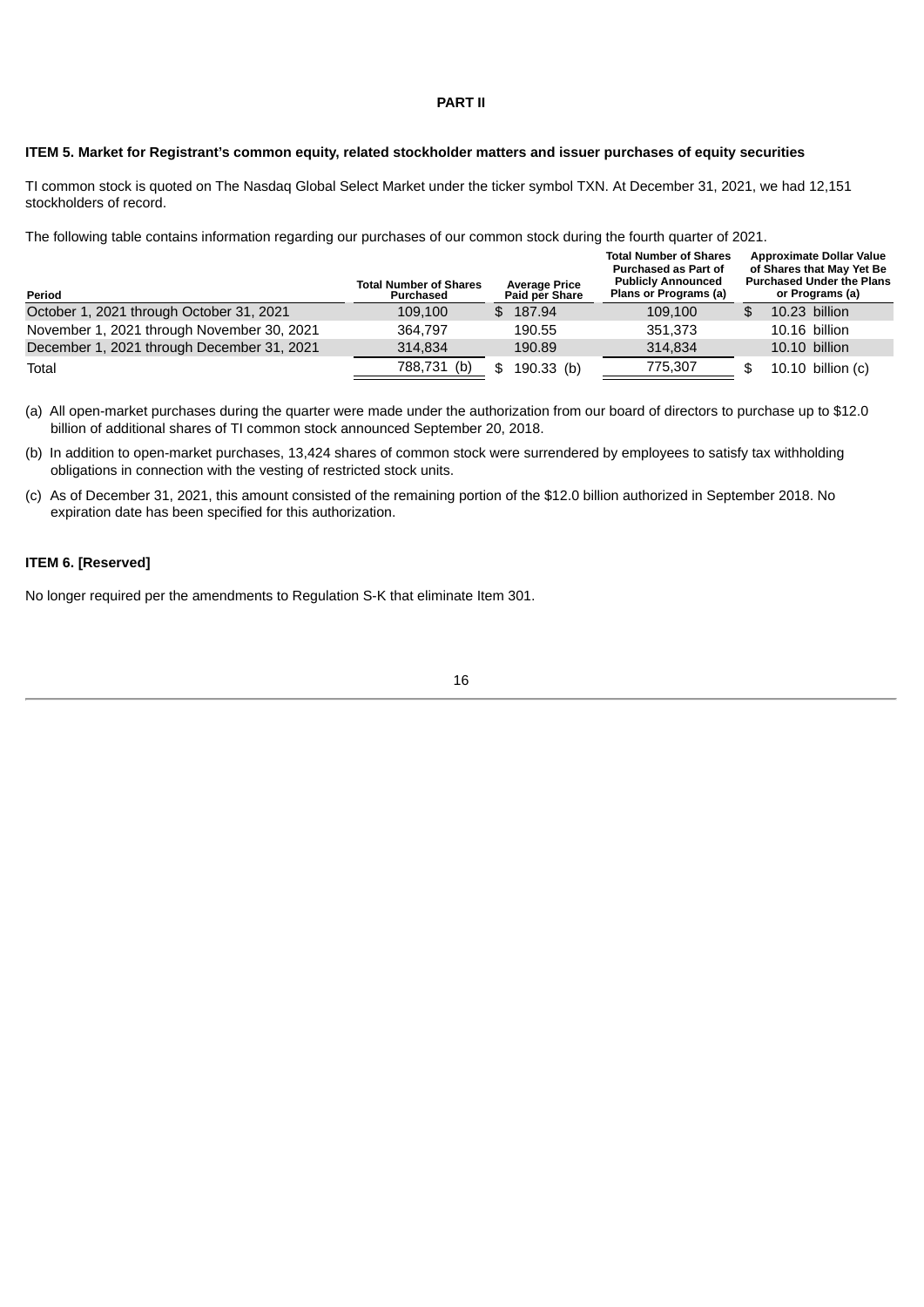## **ITEM 7. Management's discussion and analysis of financial condition and results of operations**

#### **Overview**

We design, make and sell semiconductors to electronics designers and manufacturers all over the world. Technology is the foundation of our company, but ultimately, our objective and the best metric to measure progress and generate long-term value for owners is the growth of free cash flow per share.

Our strategy to maximize free cash flow per share growth has three elements:

- 1. A great business model that is focused on analog and embedded processing products and built around four sustainable competitive advantages. The four sustainable competitive advantages are powerful in combination and provide tangible benefits:
	- i. A strong foundation of manufacturing and technology that provides lower costs and greater control of our supply chain.
	- ii. A broad portfolio of analog and embedded processing products that offers more opportunity per customer and more value for our investments.
	- iii. The reach of our market channels that gives access to more customers and more of their design projects, leading to the opportunity to sell more of our products into each design and gives us better insight and knowledge of customer needs.
	- iv. Diversity and longevity of our products, markets and customer positions that provide less single point dependency and longer returns on our investments.

Together, these competitive advantages help position TI in a unique class of companies capable of generating and returning significant amounts of cash for our owners. We make our investments with an eye towards long-term strengthening and leveraging of these advantages.

- 2. Discipline in allocating capital to the best opportunities. This spans how we select R&D projects, develop new capabilities like TI.com, invest in new manufacturing capacity or how we think about acquisitions and returning cash to our owners.
- 3. Efficiency, which means constantly striving for more output for every dollar spent.

We believe that our business model with the combined effect of our four competitive advantages sets TI apart from our peers and will for a long time to come. We will invest to strengthen our competitive advantages, be disciplined in capital allocation and stay diligent in our pursuit of efficiencies. Finally, we will remain focused on the belief that long-term growth of free cash flow per share is the ultimate measure to generate value.

Management's discussion and analysis of financial condition and results of operations (MD&A) should be read in conjunction with the financial statements and the related notes that appear elsewhere in this document. In the following discussion of our results of operations:

- Our segments represent groups of similar products that are combined on the basis of similar design and development requirements, product characteristics, manufacturing processes and distribution channels, and how management allocates resources and measures results. See Note 1 to the financial statements for more information regarding our segments.
- When we discuss our results:
	- Unless otherwise noted, changes in our revenue are attributable to changes in customer demand, which are evidenced by fluctuations in shipment volumes.
	- New products do not tend to have a significant impact on our revenue in any given period because we sell such a large number of products.
	- From time to time, our revenue and gross profit are affected by changes in demand for higher-priced or lower-priced products, which we refer to as changes in the "mix" of products shipped.

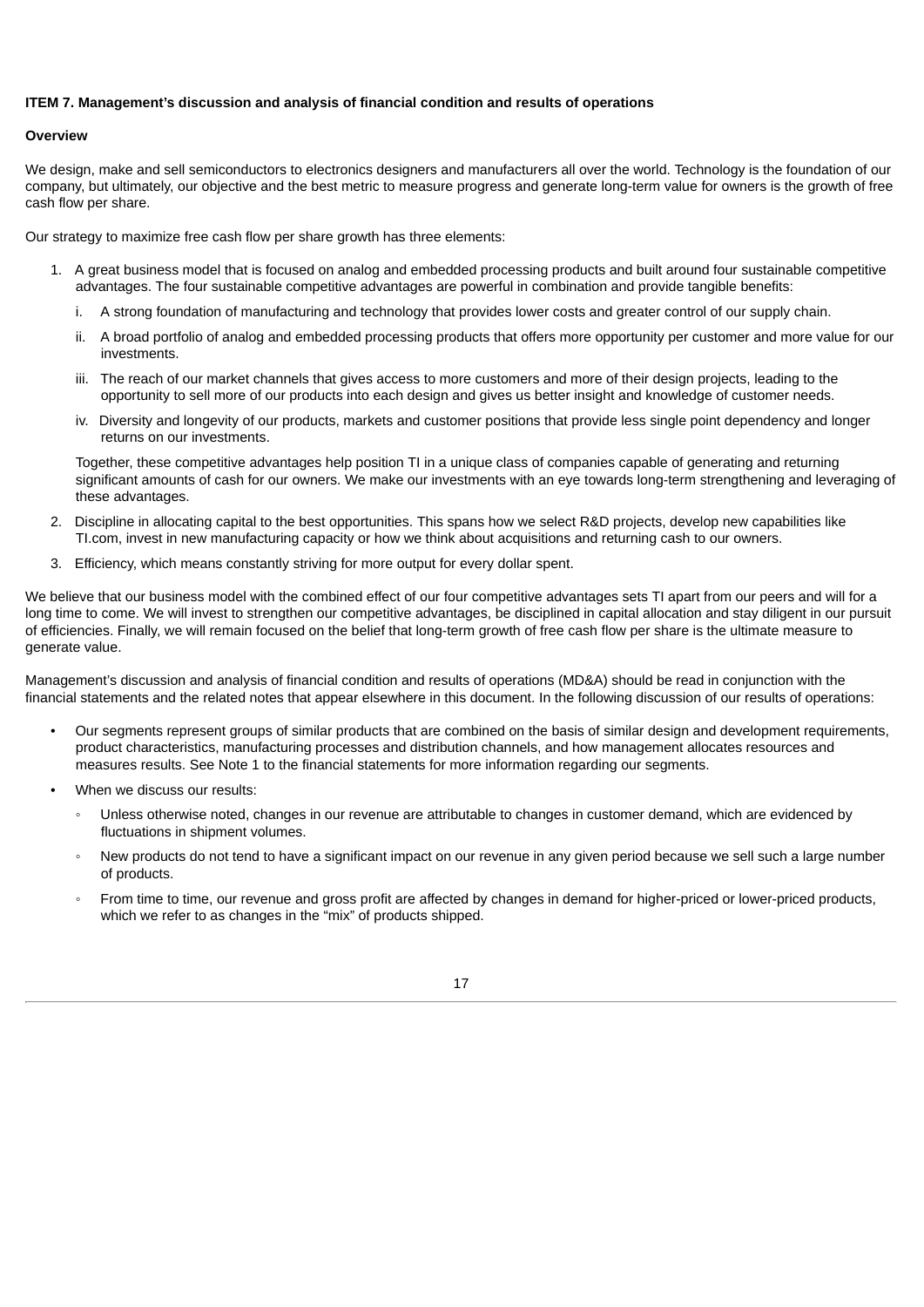- Because we own much of our manufacturing capacity, a significant portion of our operating cost is fixed. When factory loadings decrease, our fixed costs are spread over reduced output and, absent other circumstances, our profit margins decrease. Conversely, as factory loadings increase, our fixed costs are spread over increased output and, absent other circumstances, our profit margins increase.
- For an explanation of free cash flow and the term "annual operating tax rate," see the Non-GAAP financial information section.
- All dollar amounts in the tables are stated in millions of U.S. dollars.

Our results of operations provides details of our financial results for 2021 and 2020 and year-to-year comparisons between 2021 and 2020. Discussion of 2019 items and year-to-year comparisons between 2020 and 2019 that are not included in this Form 10-K can be found in "Management's discussion and analysis of financial condition and results of operations" in Part II, Item 7 of the Company's Annual Report on Form 10-K for the year ended December 31, 2020.

The coronavirus (COVID-19) pandemic and its effects are impacting and will likely continue to impact market conditions and business operations across industries worldwide, including at TI. Therefore, we remain cautious about how the economy might behave for the next few years and continue to monitor potential impact on our operations.

#### **Results of operations**

Our strategic focus is on analog and embedded processing products sold into six end markets: industrial, automotive, personal electronics, communications equipment, enterprise systems and other. While all end markets represent good opportunities, we place additional strategic emphasis on designing and selling those products into the industrial and automotive markets, which we believe represent the best growth opportunities. Gross margin of 67.5% reflected the quality of our product portfolio, as well as the efficiency of our manufacturing strategy, including the benefit of 300-millimeter production.

Our focus on analog and embedded processing allows us to generate strong cash flow from operations. Our cash flow from operations of \$8.76 billion underscored the strength of our business model. Free cash flow was \$6.29 billion and represented 34.3% of revenue. During 2021, we returned \$4.41 billion to shareholders through dividends and stock repurchases. Over the same period, our dividend represented 62% of free cash flow, underscoring its sustainability.

#### Details of financial results – 2021 compared with 2020

Revenue of \$18.34 billion increased \$3.88 billion, or 27%, due to higher revenue from Analog and, to a lesser extent, Embedded Processing.

Gross profit of \$12.38 billion was up \$3.11 billion, or 34%, primarily due to higher revenue. As a percentage of revenue, gross profit increased to 67.5% from 64.1%.

Operating expenses (R&D and SG&A) were \$3.22 billion compared with \$3.15 billion.

Acquisition charges were \$142 million compared with \$198 million and were non-cash.

Restructuring charges/other was \$54 million due to integration charges at our Lehi, Utah, manufacturing facility partially offset by gains on sales of assets, compared with \$24 million due to an Embedded Processing action in 2020.

Operating profit was \$8.96 billion, or 48.8% of revenue, compared with \$5.89 billion, or 40.8% of revenue.

Other income and expense (OI&E) was \$143 million of income compared with \$313 million of income, which decreased primarily due to lower royalty income. See Note 11 to the financial statements.

Our provision for income taxes was \$1.15 billion compared with \$422 million. This increase was due to higher income before income taxes and lower discrete tax benefits compared to 2020, which included a \$249 million benefit from the settlement of a depreciation-related uncertain tax position.

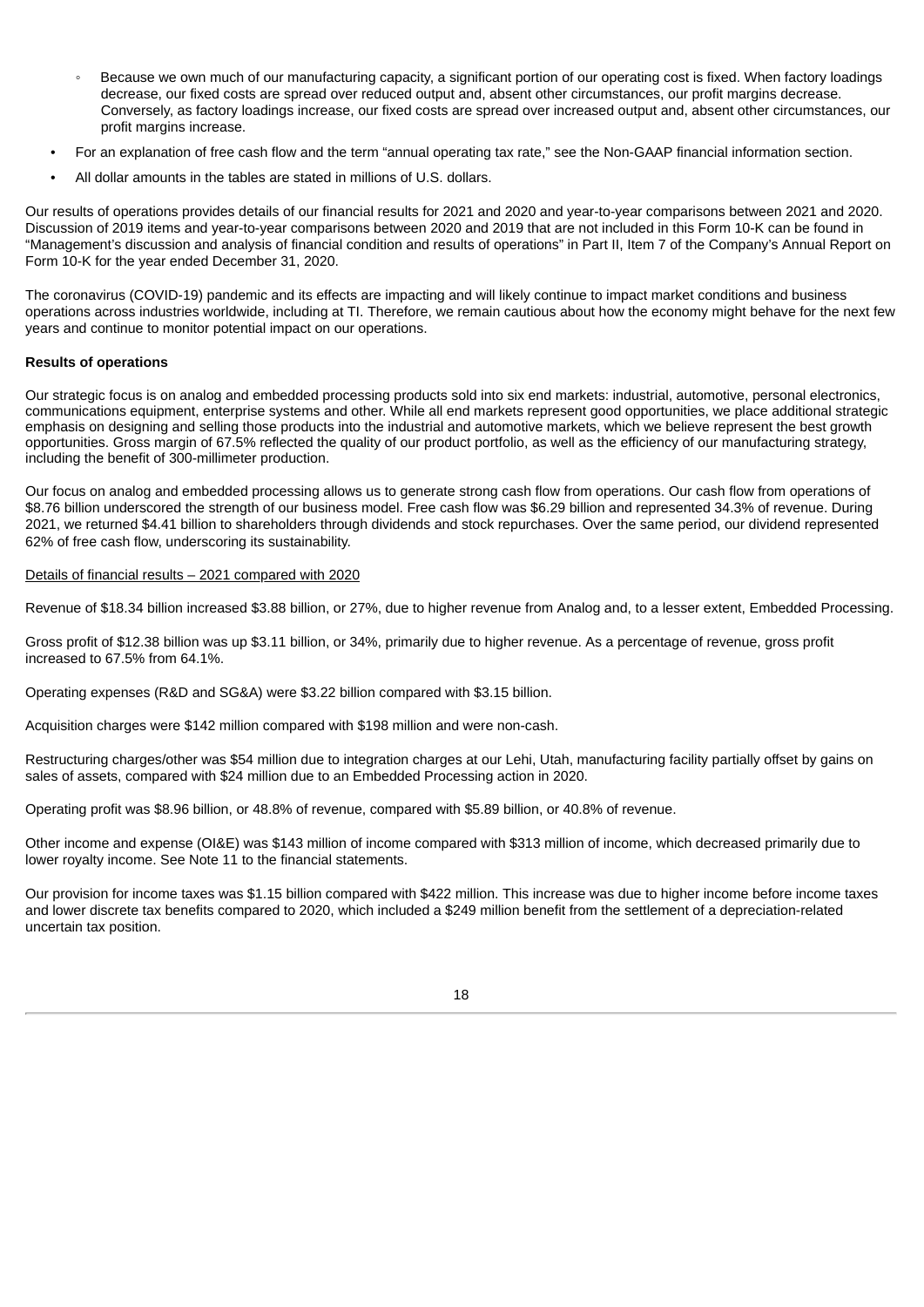Our annual operating tax rate, which does not include discrete tax items, was 14% in both periods. We use "annual operating tax rate" to describe the estimated annual effective tax rate. Our effective tax rate, which includes discrete tax items, was 13% in 2021 compared with 7% in 2020. See Note 4 to the financial statements for a reconciliation of the U.S. statutory corporate tax rate to our effective tax rate.

Net income was \$7.77 billion compared with \$5.60 billion. EPS was \$8.26 compared with \$5.97.

Segment results – 2021 compared with 2020

*Analog (includes Power and Signal Chain product lines)*

|                               | 2021   | 2020   | Change |
|-------------------------------|--------|--------|--------|
| Revenue                       | 14.050 | 10.886 | 29 %   |
| Operating profit              | 7.393  | .912   | 51 %   |
| Operating profit % of revenue | 52.6 % | 45.1 % |        |

Analog revenue increased in both product lines, led by Signal Chain. Operating profit increased primarily due to higher revenue and associated gross profit.

*Embedded Processing (includes microcontrollers and processors)*

|                               |   | 2021   | 2020 |        | Change |  |
|-------------------------------|---|--------|------|--------|--------|--|
| Revenue                       | æ | 3.049  |      | 2,570  | 19 %   |  |
| Operating profit              |   | 171    |      | 743    | 58 %   |  |
| Operating profit % of revenue |   | 38.5 % |      | 28.9 % |        |  |

Embedded Processing revenue increased. Operating profit increased primarily due to higher revenue and associated gross profit.

*<i>Other* (includes DLP<sup>®</sup> products, calculators and custom ASIC products)

|                               |   | 2021   |  | 2020   | Change |
|-------------------------------|---|--------|--|--------|--------|
| Revenue                       | æ | 245    |  | 1,005  | 24 %   |
| Operating profit *            |   | 393    |  | 239    | 64 %   |
| Operating profit % of revenue |   | 31.6 % |  | 23.8 % |        |

\* Includes acquisition charges and restructuring charges/other

Other revenue increased \$240 million, and operating profit increased \$154 million.

#### **Financial condition**

At the end of 2021, total cash (cash and cash equivalents plus short-term investments) was \$9.74 billion, an increase of \$3.17 billion from the end of 2020.

Accounts receivable were \$1.70 billion, an increase of \$287 million compared with the end of 2020. Days sales outstanding at the end of 2021 were 32 compared with 31 at the end of 2020.

Inventory was \$1.91 billion, a decrease of \$45 million from the end of 2020. Days of inventory at the end of 2021 were 116 compared with 123 at the end of 2020.

## **Liquidity and capital resources**

Our primary source of liquidity is cash flow from operations. Additional sources of liquidity are cash and cash equivalents, short-term investments and access to debt markets. We also have a variable rate, revolving credit facility. As of December 31, 2021, our credit facility was undrawn, and we had no commercial paper outstanding. Cash flows from operating activities for 2021 were \$8.76 billion, an increase of \$2.62 billion due to higher net income and lower cash used for working capital.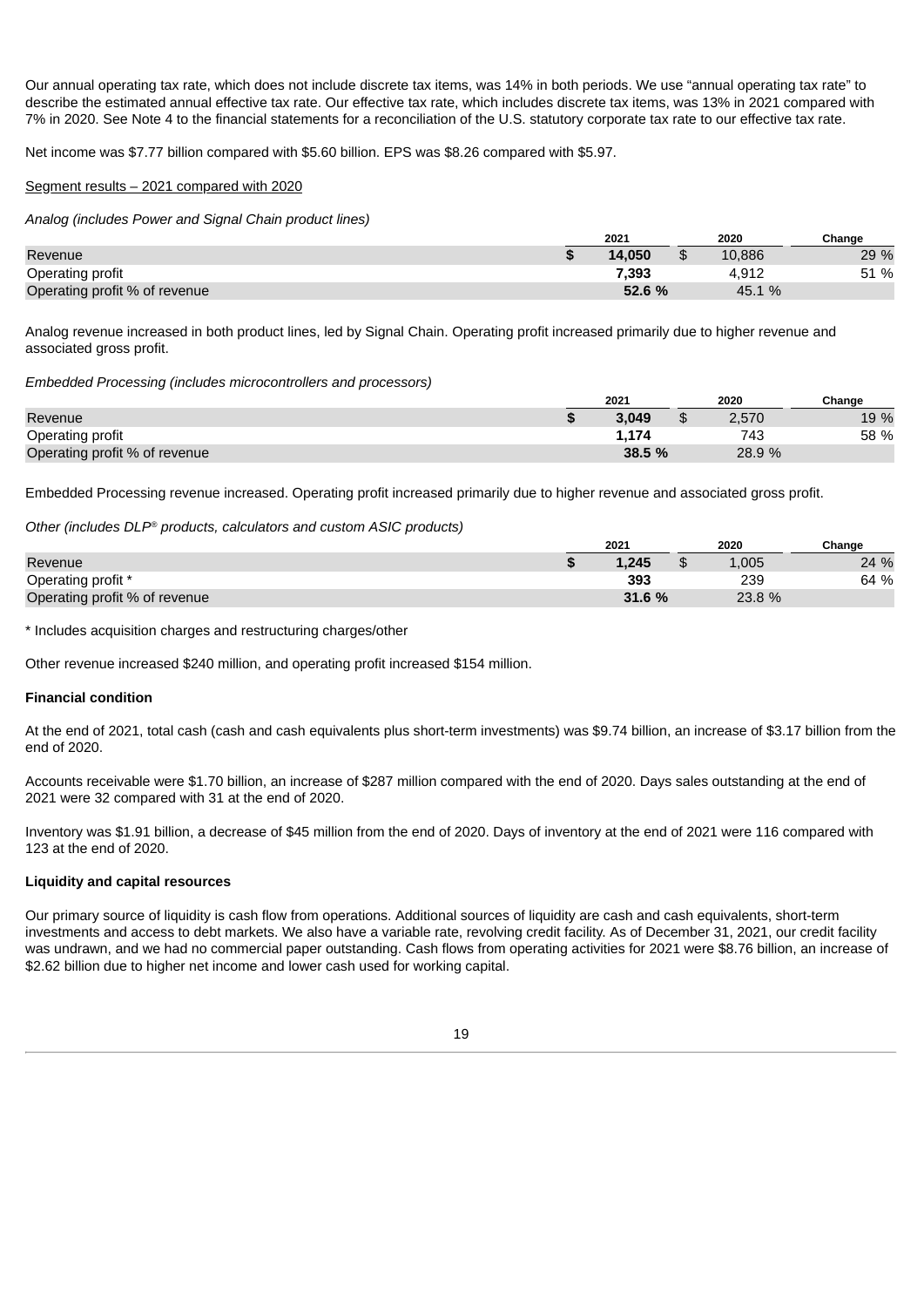Investing activities for 2021 used \$4.10 billion compared with \$922 million in 2020. Capital expenditures were \$2.46 billion compared with \$649 million in 2020 and were primarily for semiconductor manufacturing equipment and facilities in both periods, including the purchase of our 300-millimeter semiconductor factory in Lehi, Utah, during 2021. As we continue to invest to strengthen our competitive advantage in manufacturing and technology as part of our long-term capacity planning, we expect our capital expenditures to be higher than historical levels. Short-term investments used cash of \$1.65 billion in 2021 compared with \$241 million in 2020.

Financing activities for 2021 used \$3.14 billion compared with \$4.55 billion in 2020. In 2021, we received net proceeds of \$1.50 billion from the issuance of fixed-rate, long-term debt and retired maturing debt of \$550 million. In 2020, we received net proceeds of \$1.50 billion from the issuance of fixed-rate, long-term debt and retired maturing debt of \$500 million. Dividends paid in 2021 were \$3.89 billion compared with \$3.43 billion in 2020, reflecting an increased dividend rate. We used \$527 million to repurchase 2.9 million shares of our common stock compared with \$2.55 billion used in 2020 to repurchase 23.4 million shares. Employee exercises of stock options provided cash proceeds of \$377 million compared with \$470 million in 2020.

We had \$4.63 billion of cash and cash equivalents and \$5.11 billion of short-term investments as of December 31, 2021. We believe we have the necessary financial resources and operating plans to fund our working capital needs, capital expenditures, dividend and debt-related payments and other business requirements for at least the next 12 months.

#### **Non-GAAP financial information**

This MD&A includes references to free cash flow and ratios based on that measure. These are financial measures that were not prepared in accordance with generally accepted accounting principles in the United States (GAAP). Free cash flow was calculated by subtracting capital expenditures from the most directly comparable GAAP measure, cash flows from operating activities (also referred to as cash flow from operations).

We believe that free cash flow and the associated ratios provide insight into our liquidity, our cash-generating capability and the amount of cash potentially available to return to shareholders, as well as insight into our financial performance. These non-GAAP measures are supplemental to the comparable GAAP measures.

Reconciliation to the most directly comparable GAAP measures is provided in the table below.

|                                                             |      | For Years Ended December 31. |    |        |  |
|-------------------------------------------------------------|------|------------------------------|----|--------|--|
|                                                             | 2021 |                              |    | 2020   |  |
| Cash flow from operations (GAAP)                            |      | 8.756                        | \$ | 6,139  |  |
| Capital expenditures                                        |      | (2, 462)                     |    | (649)  |  |
| Free cash flow (non-GAAP)                                   |      | 6.294                        |    | 5,490  |  |
|                                                             |      |                              |    |        |  |
| Revenue                                                     |      | 18.344                       |    | 14,461 |  |
| Cash flow from operations as a percentage of revenue (GAAP) |      | 47.7 %                       |    | 42.5 % |  |
|                                                             |      |                              |    |        |  |
| Free cash flow as a percentage of revenue (non-GAAP)        |      | 34.3 %                       |    | 38.0 % |  |

This MD&A also includes references to an annual operating tax rate, a non-GAAP term we use to describe the estimated annual effective tax rate, a GAAP measure that by definition does not include discrete tax items. We believe the term annual operating tax rate helps differentiate from the effective tax rate, which includes discrete tax items.

#### **Critical accounting estimates**

Our accounting policies are more fully described in Note 2 of the consolidated financial statements. As disclosed in Note 2, the preparation of consolidated financial statements in conformity with U.S. GAAP requires management to make estimates and assumptions about future events that affect the amounts reported in the financial statements and accompanying notes. However, based on facts and circumstances inherent in developing estimates and assumptions, management believes it is unlikely that applying other estimates and assumptions would have a material impact on the financial statements. We consider the following accounting policies to be those that are most important to the portrayal of our financial condition and that require a higher degree of judgment.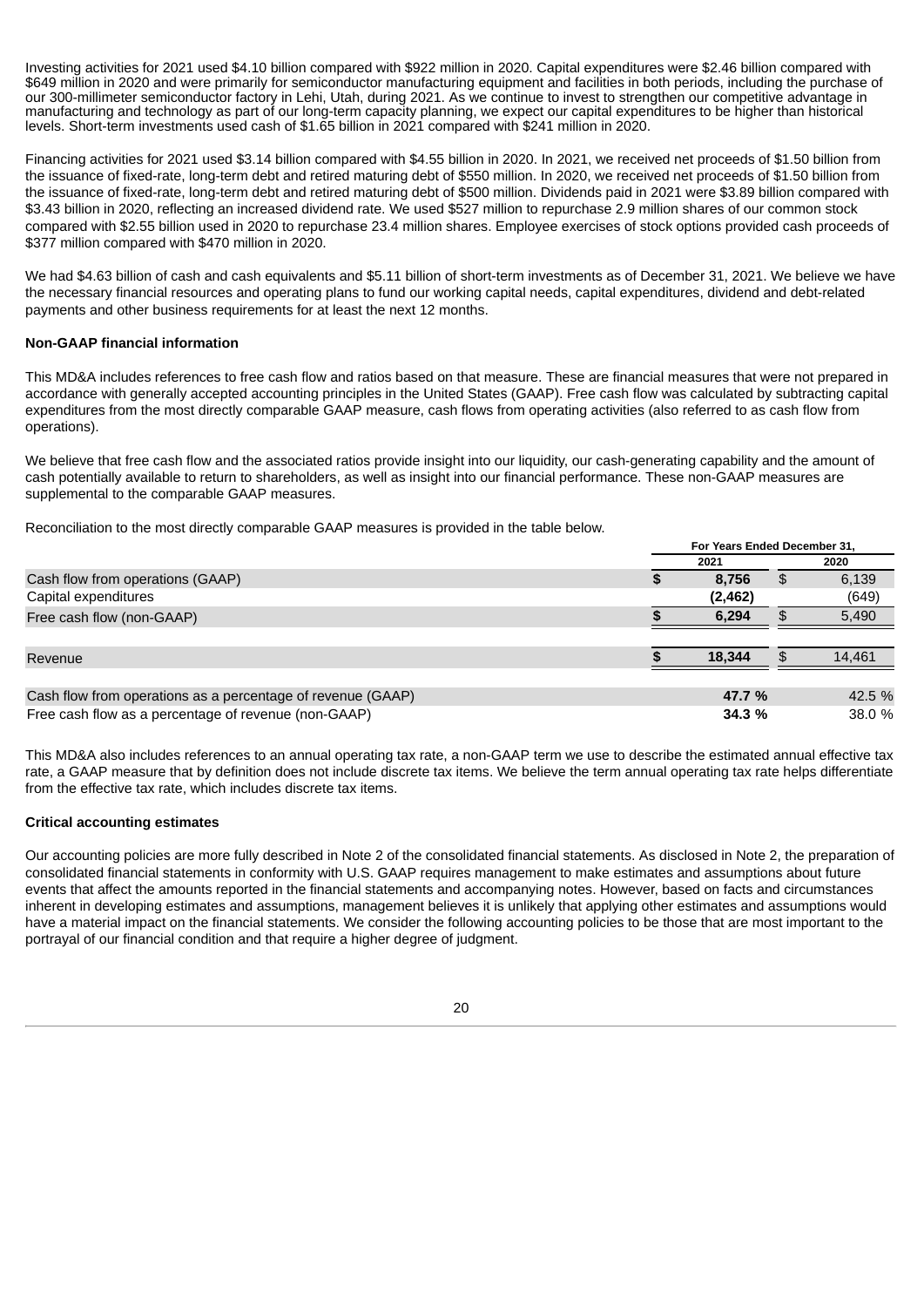#### Income taxes

In determining net income for financial statement purposes, we must make certain estimates and judgments in the calculation of tax provisions and the resultant tax liabilities and in the recoverability of deferred tax assets that arise from temporary differences between the tax and financial statement recognition of revenue and expense.

In the ordinary course of global business, there may be many transactions and calculations where the ultimate tax outcome is uncertain. The calculation of tax liabilities involves dealing with uncertainties in the interpretation and application of complex tax laws, and significant judgment is necessary to (i) determine whether, based on the technical merits, a tax position is more likely than not to be sustained and (ii) measure the amount of tax benefit that qualifies for recognition. We recognize potential liabilities for anticipated tax audit issues in the United States and other tax jurisdictions based on an estimate of the ultimate resolution of whether, and the extent to which, additional taxes will be due. Although we believe the estimates are reasonable, no assurance can be given that the final outcome of these matters will not be different from what is reflected in the historical income tax provisions and accruals.

As part of our financial process, we must assess the likelihood that our deferred tax assets can be recovered. If recovery is not likely, the provision for taxes must be increased by recording a reserve in the form of a valuation allowance for the deferred tax assets that are estimated not to be ultimately recoverable. Our judgment regarding future recoverability of our deferred tax assets may change due to various factors, including changes in U.S. or international tax laws and changes in market conditions and their impact on our assessment of taxable income in future periods. These changes, if any, may require adjustments to the valuation allowances and an accompanying reduction or increase in net income in the period when such determinations are made.

#### Inventory valuation allowances

Inventory is valued net of allowances for unsalable or obsolete raw materials, work in process and finished goods. Statistical allowances are determined quarterly for raw materials and work in process based on historical disposals of inventory for salability and obsolescence reasons. For finished goods, quarterly statistical allowances are determined by comparing inventory levels of individual parts to historical shipments, current backlog and estimated future sales in order to identify inventory considered unlikely to be sold. A specific allowance for each material type will be carried if there is a significant event not captured by the statistical allowance, such as an end-of-life part or demand with imminent risk of cancellation. Allowances are also calculated quarterly for instances where inventoried costs for individual products are in excess of the net realizable value for those products. Actual future write-offs of inventory for salability and obsolescence reasons may differ from estimates and calculations used to determine valuation allowances due to changes in customer demand, customer negotiations, technology shifts and other factors.

#### **Commitments and contingencies**

See Note 10 to the financial statements for a discussion of our commitments and contingencies.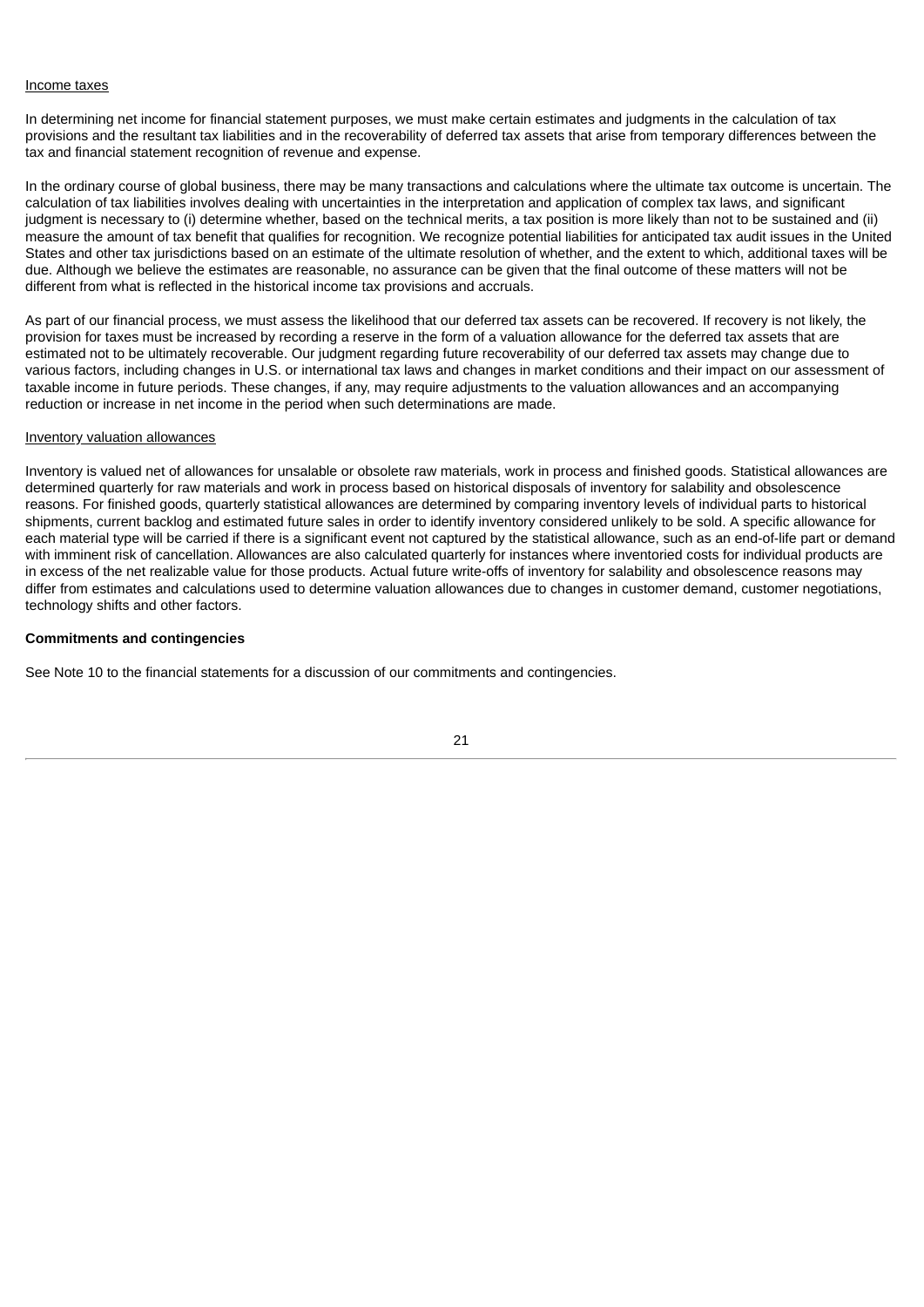## **ITEM 7A. Quantitative and qualitative disclosures about market risk**

#### **Foreign exchange risk**

The U.S. dollar is our functional currency for financial reporting. Our non-U.S. entities own assets or liabilities denominated in U.S. dollars or other currencies, and exchange rate fluctuations in those jurisdictions may impact our effective tax rate.

Our balance sheet also reflects amounts remeasured from non-U.S. dollar currencies. Because most of the aggregate non-U.S. dollar balance sheet exposure is hedged by forward currency exchange contracts, which are based on year-end 2021 balances and currency exchange rates, a hypothetical 10% plus or minus fluctuation in non-U.S. currency exchange rates relative to the U.S. dollar would result in a pretax currency exchange gain or loss of approximately \$1 million.

We use these forward currency exchange contracts to reduce the earnings impact that exchange rate fluctuations may have on our non-U.S. dollar net balance sheet exposures. As of December 31, 2021, we had forward currency exchange contracts outstanding with a notional value of \$313 million to hedge net balance sheet exposures (including \$127 million to sell Japanese yen, \$82 million to sell British pounds and \$42 million to sell euros). Similar hedging activities existed at year-end 2020.

#### **Interest rate risk**

We have the following potential exposure to changes in interest rates: (i) the effect of changes in interest rates on the fair value of our investments in cash equivalents and short-term investments, which could produce a gain or a loss; and (ii) the effect of changes in interest rates on the fair value of our debt.

As of December 31, 2021, a hypothetical 100 basis point increase in interest rates would decrease the fair value of our investments in cash equivalents and short-term investments by about \$15 million and decrease the fair value of our long-term debt by \$715 million. Because interest rates on our long-term debt are fixed, changes in interest rates would not affect the cash flows associated with long-term debt.

## **Equity risk**

Long-term investments at year-end 2021 include the following:

- *Investments in mutual funds* includes mutual funds that were selected to generate returns that offset changes in certain liabilities related to deferred compensation arrangements. The mutual funds hold a variety of debt and equity investments.
- *Investments in venture capital funds* includes investments in limited partnerships (accounted for under either the equity method or at cost with adjustments to observable market changes or impairments).
- *Equity investments* includes non-marketable (non-publicly traded) equity securities.

Investments in mutual funds are stated at fair value. Changes in prices of the mutual fund investments are expected to offset related changes in certain deferred compensation liabilities. Non-marketable equity securities and certain venture capital funds are stated at cost minus impairment, if any, plus or minus changes resulting from qualifying observable price changes. Investments in the remaining venture capital funds are stated using the equity method. See Note 6 to the financial statements for details of equity and other long-term investments.

We also utilize total return swaps to economically hedge exposure to changes in liabilities related to the equity market risks of certain deferred compensation arrangements with employees. Gains or losses from changes in the fair value of these total return swaps generally offset the related losses or gains on the deferred compensation liabilities.

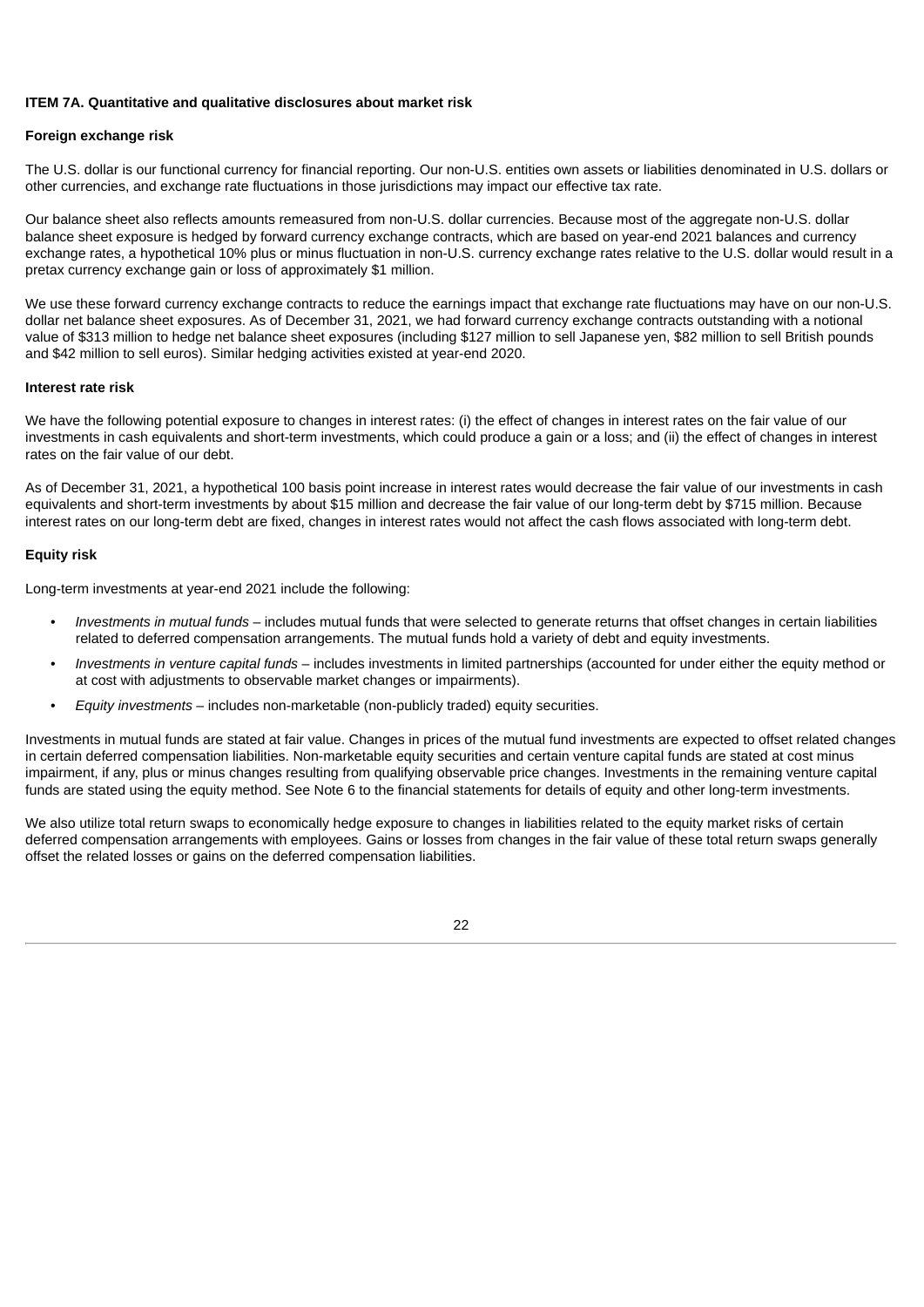## **ITEM 8. Financial statements and supplementary data**

List of financial statements:

- Income for each of the three years in the period ended December 31, 2021
- Comprehensive income for each of the three years in the period ended December 31, 2021
- Balance sheets as of December 31, 2021 and 2020
- Cash flows for each of the three years in the period ended December 31, 2021
- Stockholders' equity for each of the three years in the period ended December 31, 2021
- Reports of independent registered public accounting firm (PCAOB ID: 42)

Schedules have been omitted because the required information is not present or not present in amounts sufficient to require submission of the schedule or because the information required is included in the consolidated financial statements or the notes thereto.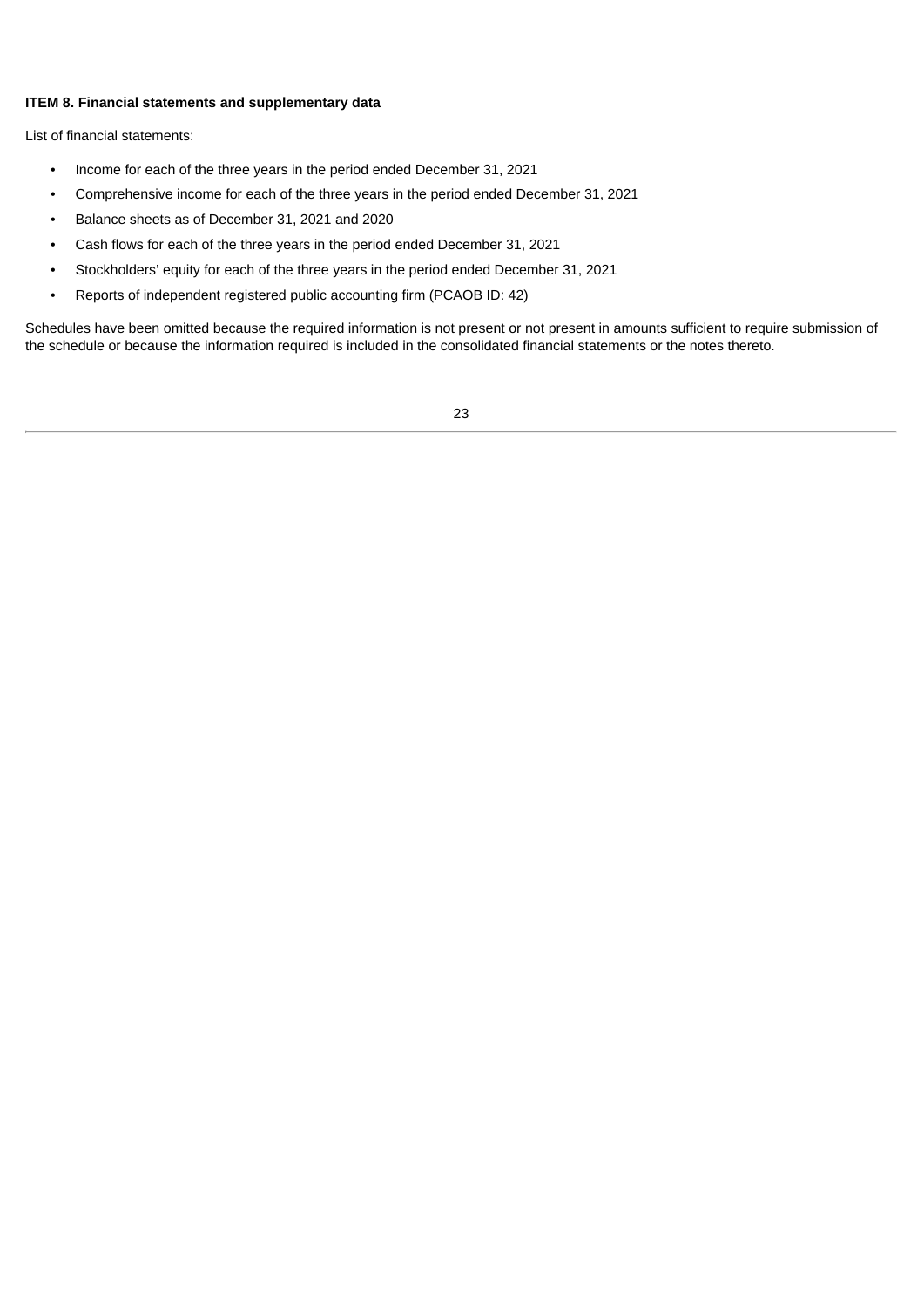| <b>Consolidated Statements of Income</b>   |              |    | For Years Ended December 31, |                |        |  |
|--------------------------------------------|--------------|----|------------------------------|----------------|--------|--|
| (In millions, except per-share amounts)    | 2021         |    | 2020                         |                | 2019   |  |
| Revenue                                    | \$<br>18,344 | \$ | 14,461                       | $\mathfrak{L}$ | 14,383 |  |
| Cost of revenue (COR)                      | 5,968        |    | 5,192                        |                | 5,219  |  |
| Gross profit                               | 12,376       |    | 9,269                        |                | 9,164  |  |
| Research and development (R&D)             | 1,554        |    | 1,530                        |                | 1,544  |  |
| Selling, general and administrative (SG&A) | 1,666        |    | 1,623                        |                | 1,645  |  |
| Acquisition charges                        | 142          |    | 198                          |                | 288    |  |
| Restructuring charges/other                | 54           |    | 24                           |                | (36)   |  |
| Operating profit                           | 8,960        |    | 5,894                        |                | 5,723  |  |
| Other income (expense), net (OI&E)         | 143          |    | 313                          |                | 175    |  |
| Interest and debt expense                  | 184          |    | 190                          |                | 170    |  |
| Income before income taxes                 | 8,919        |    | 6,017                        |                | 5,728  |  |
| Provision for income taxes                 | 1,150        |    | 422                          |                | 711    |  |
| Net income                                 | \$<br>7,769  | \$ | 5,595                        | $\frac{3}{2}$  | 5,017  |  |
| Earnings per common share (EPS):           |              |    |                              |                |        |  |
| <b>Basic</b>                               | 8.38<br>S    | \$ | 6.05                         | \$             | 5.33   |  |
| <b>Diluted</b>                             | \$<br>8.26   | \$ | 5.97                         | \$             | 5.24   |  |
| Average shares outstanding:                |              |    |                              |                |        |  |
| <b>Basic</b>                               | 923          |    | 921                          |                | 936    |  |
| <b>Diluted</b>                             | 936          |    | 933                          |                | 952    |  |

A portion of net income is allocated to unvested restricted stock units (RSUs) on which we pay dividend equivalents. Diluted EPS is calculated using the following:

| Net income                                       | 7.769 | 5.595      | 5,017 |
|--------------------------------------------------|-------|------------|-------|
| Income allocated to RSUs                         | دد ا  | $\epsilon$ | (31)  |
| Income allocated to common stock for diluted EPS |       | 5.568      | .986  |

See accompanying notes.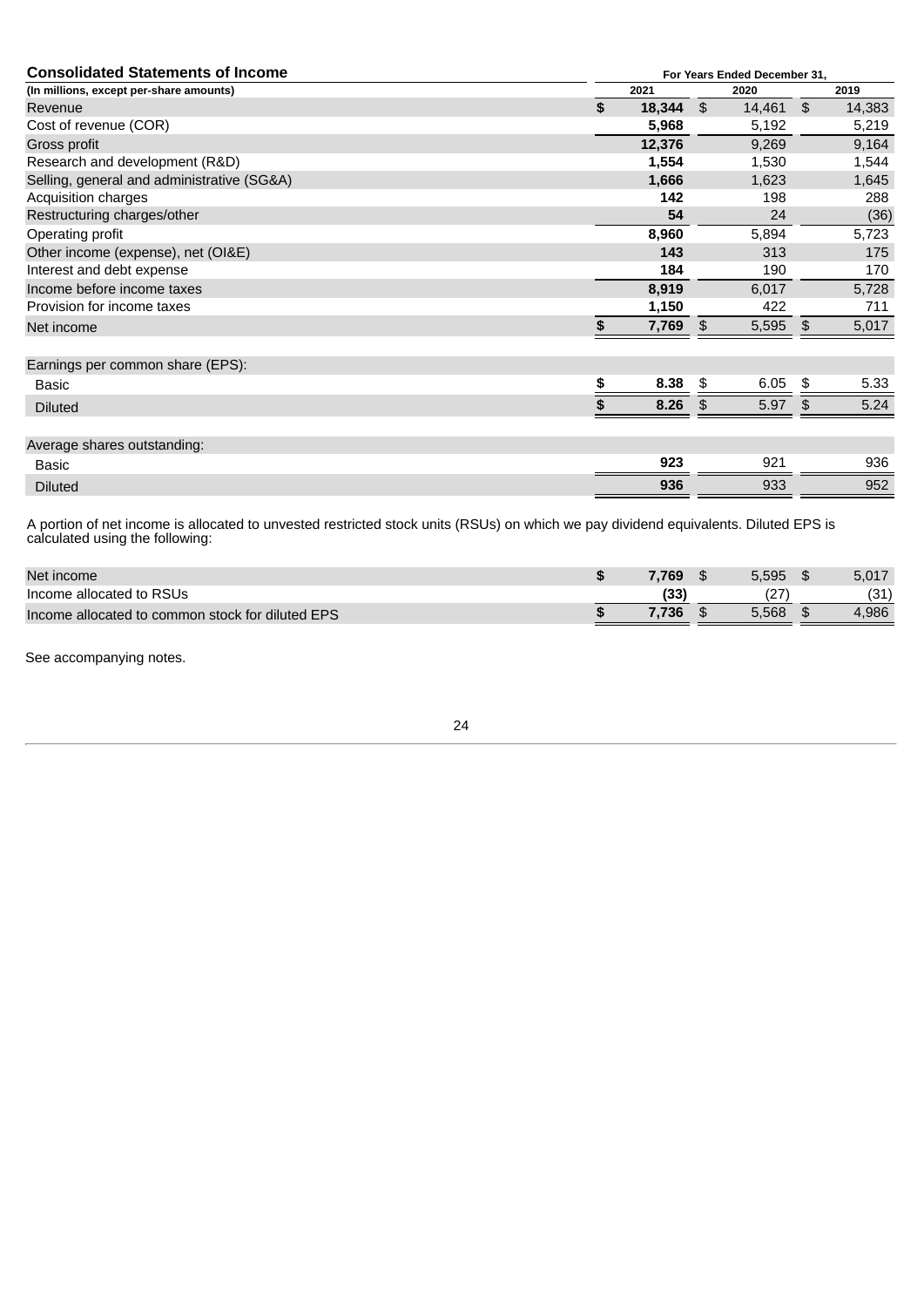| <b>Consolidated Statements of Comprehensive Income</b>                     |   | For Years Ended December 31. |     |       |      |       |  |  |  |  |
|----------------------------------------------------------------------------|---|------------------------------|-----|-------|------|-------|--|--|--|--|
| (In millions)                                                              |   | 2021                         |     | 2020  | 2019 |       |  |  |  |  |
| Net income                                                                 | æ | 7,769                        | \$. | 5,595 |      | 5.017 |  |  |  |  |
| Other comprehensive income (loss)                                          |   |                              |     |       |      |       |  |  |  |  |
| Net actuarial losses of defined benefit plans:                             |   |                              |     |       |      |       |  |  |  |  |
| Adjustments, net of tax effect of (\$56), \$3 and (\$37)                   |   | 175                          |     | (41)  |      | 88    |  |  |  |  |
| Recognized within net income, net of tax effect of (\$8), (\$9) and (\$13) |   | 29                           |     | 29    |      | 38    |  |  |  |  |
| Prior service credit of defined benefit plans:                             |   |                              |     |       |      |       |  |  |  |  |
| Recognized within net income, net of tax effect of \$0, \$0 and \$0        |   | (1)                          |     | (1    |      |       |  |  |  |  |
| Other comprehensive income (loss), net of taxes                            |   | 203                          |     | (13)  |      | 126   |  |  |  |  |
| Total comprehensive income                                                 |   | 7.972                        |     | 5.582 |      | 5,143 |  |  |  |  |
|                                                                            |   |                              |     |       |      |       |  |  |  |  |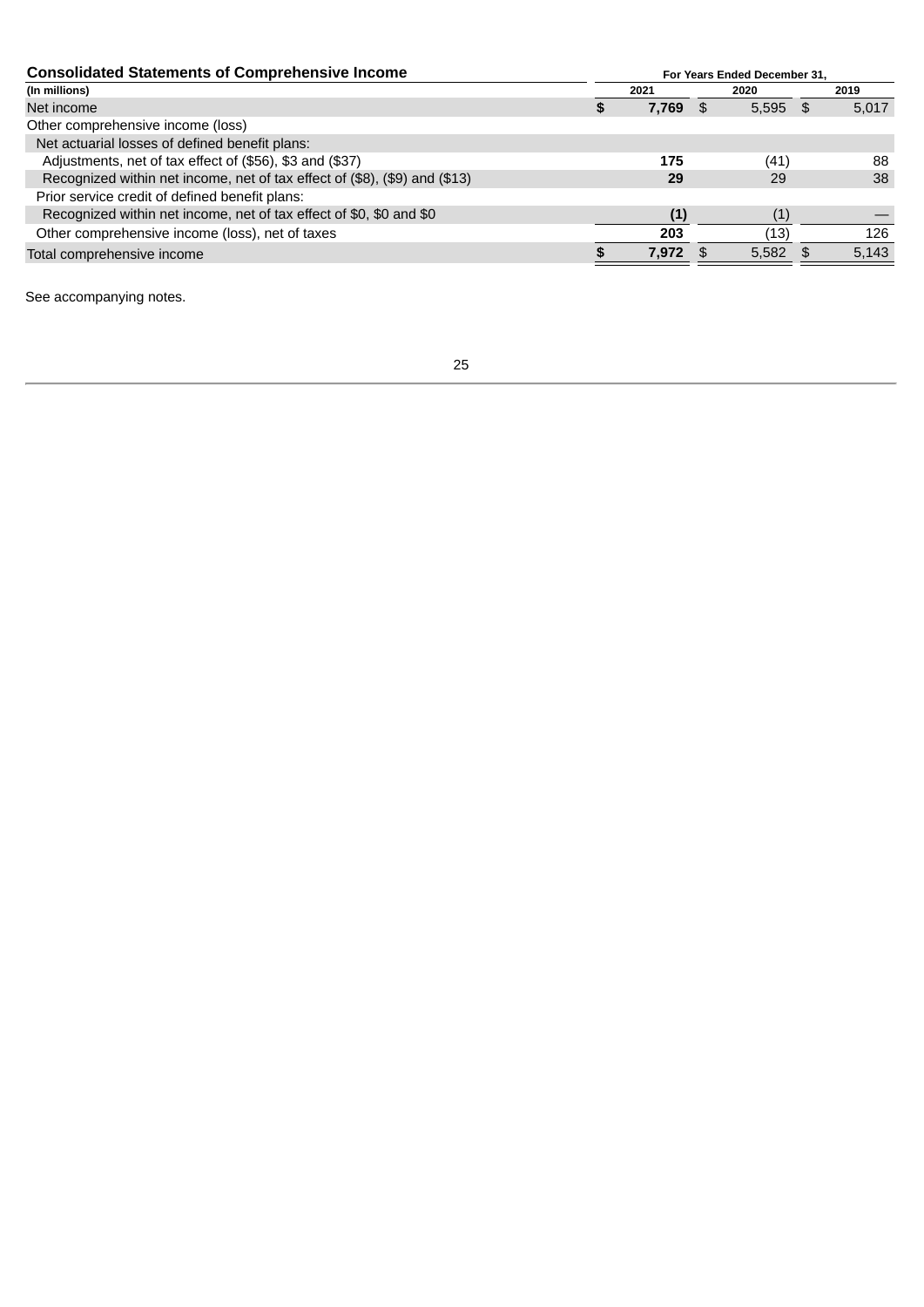| <b>Consolidated Balance Sheets</b>                                            |              | December 31,  |          |  |
|-------------------------------------------------------------------------------|--------------|---------------|----------|--|
| (In millions, except par value)                                               | 2021         |               | 2020     |  |
| <b>Assets</b>                                                                 |              |               |          |  |
| Current assets:                                                               |              |               |          |  |
| Cash and cash equivalents                                                     | \$<br>4,631  | $\frac{1}{2}$ | 3,107    |  |
| Short-term investments                                                        | 5,108        |               | 3,461    |  |
| Accounts receivable, net of allowances of (\$8) and (\$11)                    | 1,701        |               | 1,414    |  |
| Raw materials                                                                 | 245          |               | 180      |  |
| Work in process                                                               | 1,067        |               | 964      |  |
| Finished goods                                                                | 598          |               | 811      |  |
| Inventories                                                                   | 1,910        |               | 1,955    |  |
| Prepaid expenses and other current assets                                     | 335          |               | 302      |  |
| Total current assets                                                          | 13,685       |               | 10,239   |  |
| Property, plant and equipment at cost                                         | 7,858        |               | 5,781    |  |
| Accumulated depreciation                                                      | (2,717)      |               | (2,512)  |  |
| Property, plant and equipment                                                 | 5,141        |               | 3,269    |  |
| Goodwill                                                                      | 4,362        |               | 4,362    |  |
| Deferred tax assets                                                           | 263          |               | 343      |  |
| Capitalized software licenses                                                 | 85           |               | 122      |  |
| Overfunded retirement plans                                                   | 392          |               | 246      |  |
| Other long-term assets                                                        | 748          |               | 770      |  |
| Total assets                                                                  | \$<br>24,676 | \$            | 19,351   |  |
|                                                                               |              |               |          |  |
| Liabilities and stockholders' equity                                          |              |               |          |  |
| <b>Current liabilities:</b>                                                   |              |               |          |  |
| Current portion of long-term debt                                             | \$<br>500    | \$            | 550      |  |
| Accounts payable                                                              | 653          |               | 415      |  |
| Accrued compensation                                                          | 775          |               | 767      |  |
| Income taxes payable                                                          | 121          |               | 134      |  |
| Accrued expenses and other liabilities                                        | 520          |               | 524      |  |
| <b>Total current liabilities</b>                                              | 2,569        |               | 2,390    |  |
| Long-term debt                                                                | 7,241        |               | 6,248    |  |
| Underfunded retirement plans                                                  | 79           |               | 131      |  |
| Deferred tax liabilities                                                      | 87           |               | 90       |  |
| Other long-term liabilities                                                   | 1,367        |               | 1,305    |  |
| <b>Total liabilities</b>                                                      | 11,343       |               | 10,164   |  |
| Stockholders' equity:                                                         |              |               |          |  |
| Preferred stock, \$25 par value. Shares authorized - 10; none issued          |              |               |          |  |
| Common stock, \$1 par value. Shares authorized - 2,400; shares issued - 1,741 | 1.741        |               | 1,741    |  |
| Paid-in capital                                                               | 2,630        |               | 2,333    |  |
| Retained earnings                                                             | 45,919       |               | 42,051   |  |
| Treasury common stock at cost                                                 |              |               |          |  |
| Shares: 2021 - 817; 2020 - 821                                                | (36, 800)    |               | (36,578) |  |
| Accumulated other comprehensive income (loss), net of taxes (AOCI)            | (157)        |               | (360)    |  |
| Total stockholders' equity                                                    | 13,333       |               | 9,187    |  |
|                                                                               | \$<br>24,676 | \$            | 19,351   |  |
| Total liabilities and stockholders' equity                                    |              |               |          |  |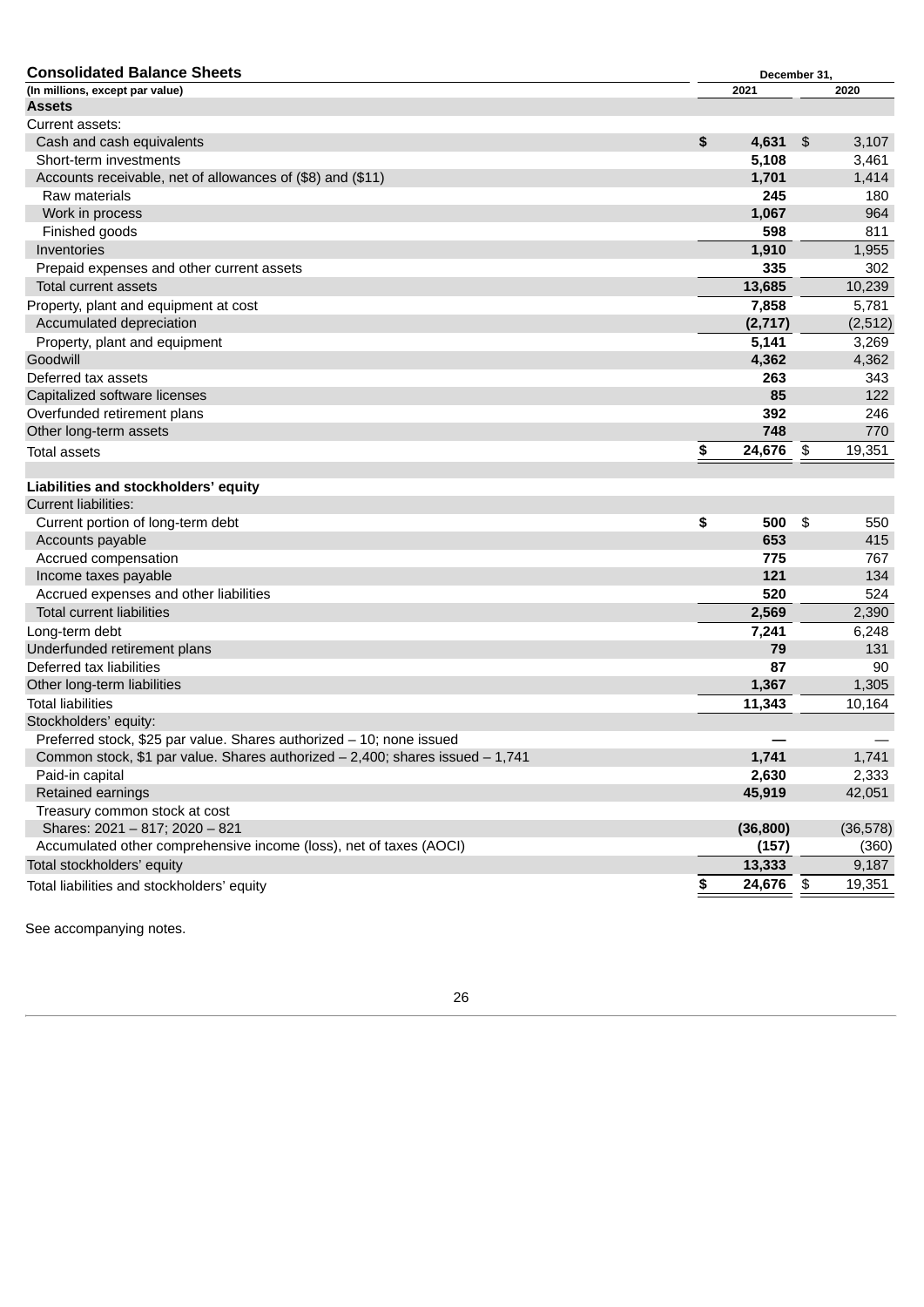| <b>Consolidated Statements of Cash Flows</b>     |                | For Years Ended December 31, |                |    |          |  |  |  |  |
|--------------------------------------------------|----------------|------------------------------|----------------|----|----------|--|--|--|--|
| (In millions)                                    | 2021           |                              | 2020           |    | 2019     |  |  |  |  |
| Cash flows from operating activities             |                |                              |                |    |          |  |  |  |  |
| Net income                                       | \$<br>7,769    | \$                           | 5,595          | \$ | 5,017    |  |  |  |  |
| Adjustments to net income:                       |                |                              |                |    |          |  |  |  |  |
| Depreciation                                     | 755            |                              | 733            |    | 708      |  |  |  |  |
| Amortization of acquisition-related intangibles  | 142            |                              | 198            |    | 288      |  |  |  |  |
| Amortization of capitalized software             | 57             |                              | 61             |    | 54       |  |  |  |  |
| Stock compensation                               | 230            |                              | 224            |    | 217      |  |  |  |  |
| Gains on sales of assets                         | (57)           |                              | (4)            |    | (23)     |  |  |  |  |
| Deferred taxes                                   | 15             |                              | (137)          |    | 81       |  |  |  |  |
| Increase (decrease) from changes in:             |                |                              |                |    |          |  |  |  |  |
| Accounts receivable                              | (287)          |                              | (340)          |    | 133      |  |  |  |  |
| Inventories                                      | 45             |                              | 46             |    | 216      |  |  |  |  |
| Prepaid expenses and other current assets        | 57             |                              | (79)           |    | 265      |  |  |  |  |
| Accounts payable and accrued expenses            | 33             |                              | 63             |    | (93)     |  |  |  |  |
| Accrued compensation                             | $\overline{7}$ |                              | 63             |    | (15)     |  |  |  |  |
| Income taxes payable                             | (20)           |                              | (181)          |    | (193)    |  |  |  |  |
| Changes in funded status of retirement plans     | 62             |                              | (9)            |    | 29       |  |  |  |  |
| Other                                            | (52)           |                              | (94)           |    | (35)     |  |  |  |  |
| Cash flows from operating activities             | 8,756          |                              | 6,139          |    | 6.649    |  |  |  |  |
|                                                  |                |                              |                |    |          |  |  |  |  |
| Cash flows from investing activities             |                |                              |                |    |          |  |  |  |  |
| Capital expenditures                             | (2,462)        |                              | (649)          |    | (847)    |  |  |  |  |
| Proceeds from asset sales                        | 75             |                              | $\overline{4}$ |    | 30       |  |  |  |  |
| Purchases of short-term investments              | (10, 124)      |                              | (5,786)        |    | (3, 444) |  |  |  |  |
| Proceeds from short-term investments             | 8,478          |                              | 5,545          |    | 2,309    |  |  |  |  |
| Other                                            | (62)           |                              | (36)           |    | 32       |  |  |  |  |
| Cash flows from investing activities             | (4,095)        |                              | (922)          |    | (1,920)  |  |  |  |  |
|                                                  |                |                              |                |    |          |  |  |  |  |
| Cash flows from financing activities             |                |                              |                |    |          |  |  |  |  |
| Proceeds from issuance of long-term debt         | 1,495          |                              | 1,498          |    | 1,491    |  |  |  |  |
| Repayment of debt                                | (550)          |                              | (500)          |    | (750)    |  |  |  |  |
| Dividends paid                                   | (3,886)        |                              | (3, 426)       |    | (3,008)  |  |  |  |  |
| Stock repurchases                                | (527)          |                              | (2, 553)       |    | (2,960)  |  |  |  |  |
| Proceeds from common stock transactions          | 377            |                              | 470            |    | 539      |  |  |  |  |
| Other                                            | (46)           |                              | (36)           |    | (42)     |  |  |  |  |
| Cash flows from financing activities             | (3, 137)       |                              | (4, 547)       |    | (4,730)  |  |  |  |  |
|                                                  |                |                              |                |    |          |  |  |  |  |
| Net change in cash and cash equivalents          | 1,524          |                              | 670            |    | (1)      |  |  |  |  |
| Cash and cash equivalents at beginning of period | 3,107          |                              | 2,437          |    | 2,438    |  |  |  |  |
| Cash and cash equivalents at end of period       | \$<br>4,631    | \$                           | 3,107          | \$ | 2,437    |  |  |  |  |
|                                                  |                |                              |                |    |          |  |  |  |  |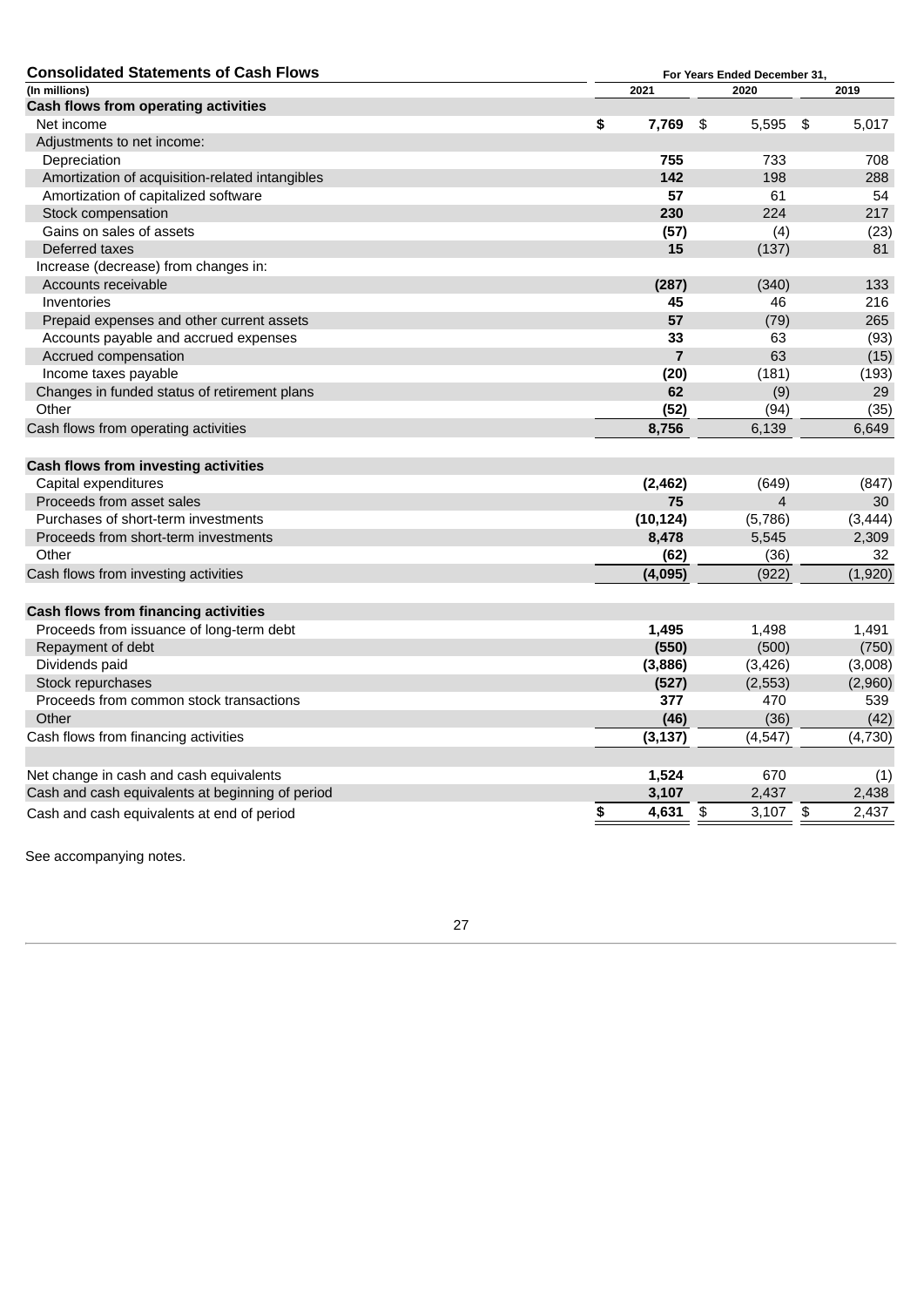| <b>Consolidated Statements of Stockholders' Equity</b> | Common<br><b>Stock</b> | Paid-in<br>Capital       |               | Retained<br>Earnings |               | <b>Treasury</b><br>Common<br><b>Stock</b> | <b>AOCI</b> |
|--------------------------------------------------------|------------------------|--------------------------|---------------|----------------------|---------------|-------------------------------------------|-------------|
| (In millions, except per-share amounts)                |                        |                          |               |                      |               |                                           |             |
| Balance, December 31, 2018                             | \$<br>1,741            | $\frac{1}{2}$<br>1,950   | $\frac{1}{2}$ | 37,906               | $\frac{2}{3}$ | $(32, 130)$ \$                            | (473)       |
| 2019                                                   |                        |                          |               |                      |               |                                           |             |
| Net income                                             |                        |                          |               | 5,017                |               |                                           |             |
| Dividends declared and paid (\$3.21 per share)         |                        |                          |               | (3,008)              |               |                                           |             |
| Common stock issued for stock-based awards             |                        | (55)                     |               |                      |               | 594                                       |             |
| Stock repurchases                                      |                        |                          |               |                      |               | (2,960)                                   |             |
| Stock compensation                                     |                        | 217                      |               |                      |               |                                           |             |
| Other comprehensive income (loss), net of taxes        |                        | $\overline{\phantom{0}}$ |               |                      |               |                                           | 126         |
| Dividend equivalents on RSUs                           |                        |                          |               | (17)                 |               |                                           |             |
| Other                                                  |                        | (2)                      |               |                      |               | $\mathbf{1}$                              |             |
| Balance, December 31, 2019                             | 1,741                  | 2,110                    |               | 39,898               |               | (34, 495)                                 | (347)       |
| 2020                                                   |                        |                          |               |                      |               |                                           |             |
| Net income                                             |                        |                          |               | 5,595                |               |                                           |             |
| Dividends declared and paid (\$3.72 per share)         |                        |                          |               | (3, 426)             |               |                                           |             |
| Common stock issued for stock-based awards             |                        |                          |               |                      |               | 470                                       |             |
| Stock repurchases                                      |                        |                          |               |                      |               | (2, 553)                                  |             |
| Stock compensation                                     |                        | 224                      |               |                      |               |                                           |             |
| Other comprehensive income (loss), net of taxes        |                        |                          |               |                      |               |                                           | (13)        |
| Dividend equivalents on RSUs                           |                        | $\overline{\phantom{0}}$ |               | (16)                 |               |                                           |             |
| Other                                                  |                        | (1)                      |               |                      |               |                                           |             |
| Balance, December 31, 2020                             | 1,741                  | 2,333                    |               | 42,051               |               | (36, 578)                                 | (360)       |
| 2021                                                   |                        |                          |               |                      |               |                                           |             |
| <b>Net income</b>                                      |                        |                          |               | 7,769                |               |                                           |             |
| Dividends declared and paid (\$4.21 per share)         |                        |                          |               | (3,886)              |               |                                           |             |
| Common stock issued for stock-based awards             |                        | 67                       |               |                      |               | 310                                       |             |
| <b>Stock repurchases</b>                               |                        |                          |               |                      |               | (532)                                     |             |
| <b>Stock compensation</b>                              |                        | 230                      |               |                      |               |                                           |             |
| Other comprehensive income (loss), net of taxes        |                        |                          |               |                      |               |                                           | 203         |
| <b>Dividend equivalents on RSUs</b>                    |                        |                          |               | (15)                 |               |                                           |             |
| Balance, December 31, 2021                             | \$<br>1,741            | \$<br>2,630              | \$            | 45,919               | \$            | (36, 800)                                 | \$<br>(157) |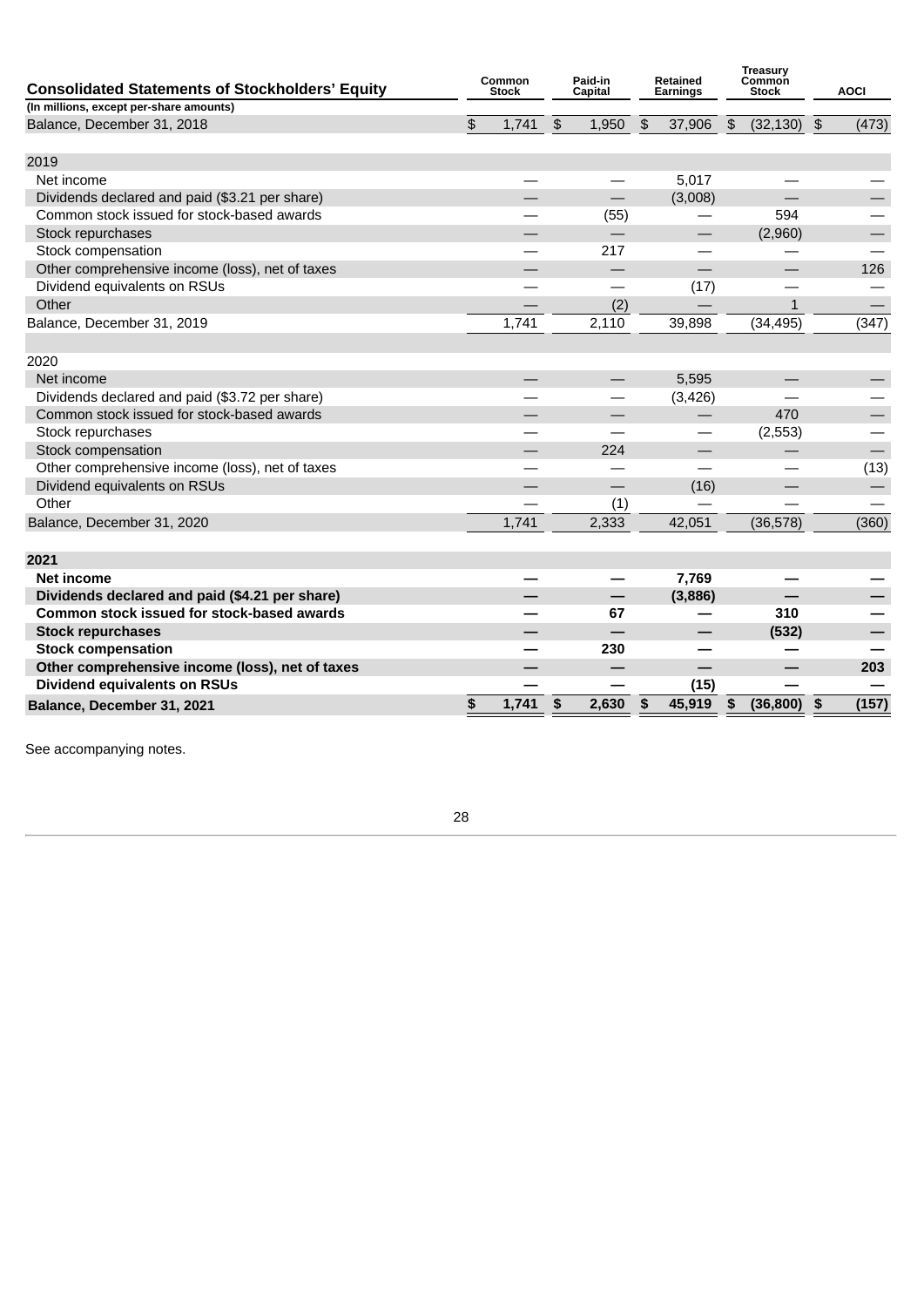#### **Notes to financial statements**

## 1. Description of business, including segment and geographic area information

We design, make and sell semiconductors to electronics designers and manufacturers all over the world. We have two reportable segments, Analog and Embedded Processing, each of which represents groups of similar products that are combined on the basis of similar design and development requirements, product characteristics, manufacturing processes and distribution channels.

- Analog semiconductors change real-world signals, such as sound, temperature, pressure or images, by conditioning them, amplifying them and often converting them to a stream of digital data that can be processed by other semiconductors, such as embedded processors. Analog semiconductors are also used to manage power in all electronic equipment by converting, distributing, storing, discharging, isolating and measuring electrical energy, whether the equipment is plugged into a wall or using a battery. Our Analog segment consists of two major product lines: Power and Signal Chain.
- Embedded Processing products are the digital "brains" of many types of electronic equipment. They are designed to handle specific tasks and can be optimized for various combinations of performance, power and cost, depending on the application.

We report the results of our remaining business activities in Other. Other includes operating segments that do not meet the quantitative thresholds for individually reportable segments and cannot be aggregated with other operating segments. Other includes DLP® products, calculators and custom ASIC products.

In Other, we also include items that are not used in evaluating the results of or in allocating resources to our segments. Examples of these items include acquisition, integration and restructuring charges (see Note 11); and certain corporate-level items, such as litigation expenses, environmental costs, insurance settlements, and gains and losses from other activities, including asset dispositions. We allocate the remainder of our expenses associated with corporate activities to our operating segments based on specific methodologies, such as percentage of operating expenses or headcount.

Our centralized manufacturing and support organizations, such as facilities, procurement and logistics, provide support to our operating segments, including those in Other. Costs incurred by these organizations, including depreciation, are charged to the segments on a per-unit basis. Consequently, depreciation expense is not an independently identifiable component within the segments' results and, therefore, is not provided.

With the exception of goodwill, we do not identify or allocate assets by operating segment, nor does the chief operating decision maker evaluate operating segments using discrete asset information. We have no material intersegment revenue. The accounting policies of the segments are consistent with those described in the summary of significant accounting policies and practices.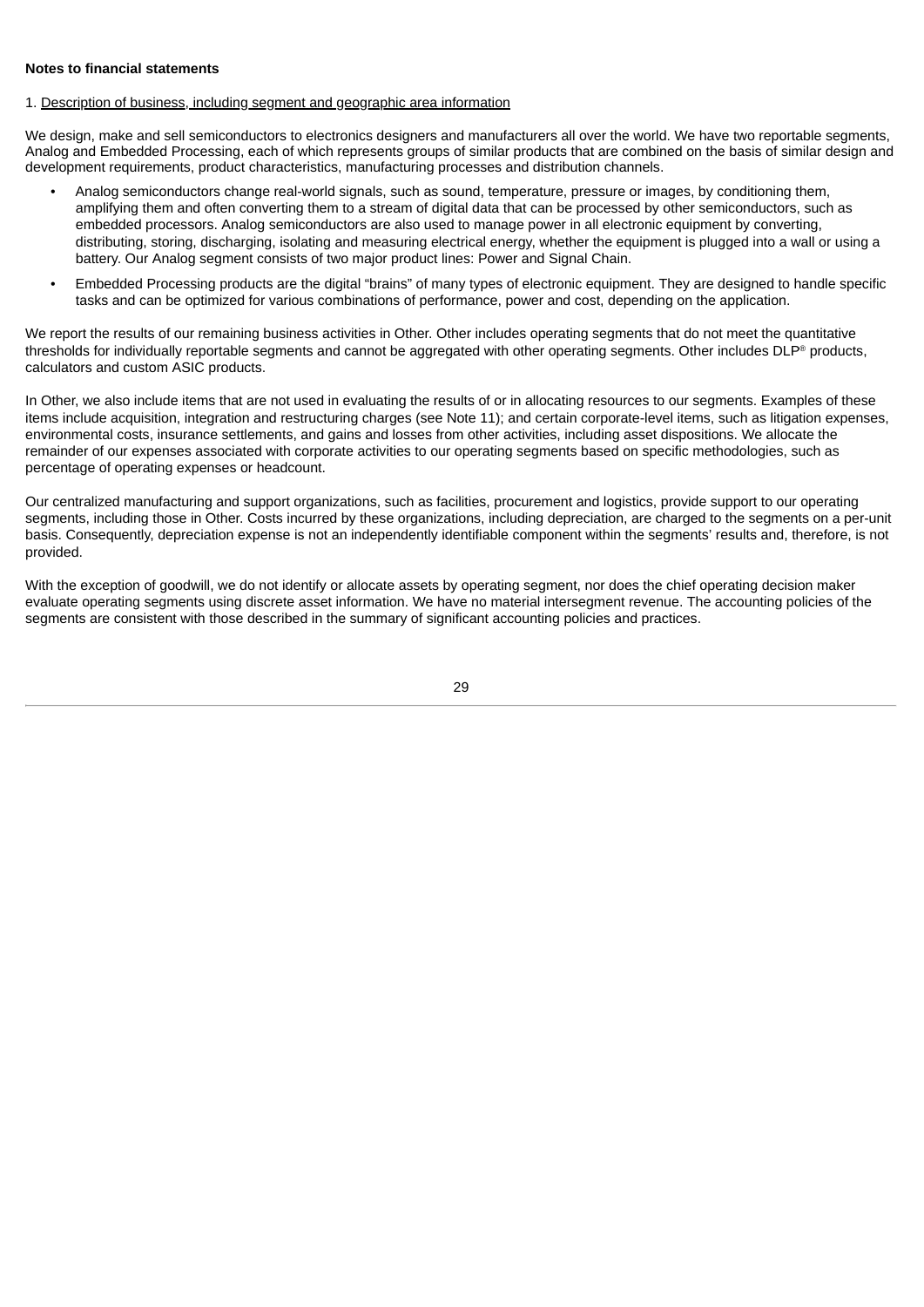#### *Segment information*

|                            | For Years Ended December 31. |    |        |    |        |  |  |  |
|----------------------------|------------------------------|----|--------|----|--------|--|--|--|
|                            | 2021                         |    | 2020   |    | 2019   |  |  |  |
| Revenue:                   |                              |    |        |    |        |  |  |  |
| Analog                     | \$<br>14,050                 | \$ | 10,886 | \$ | 10,223 |  |  |  |
| <b>Embedded Processing</b> | 3,049                        |    | 2,570  |    | 2,943  |  |  |  |
| Other                      | 1,245                        |    | 1,005  |    | 1,217  |  |  |  |
| Total revenue              | 18,344                       | \$ | 14,461 | \$ | 14,383 |  |  |  |
|                            |                              |    |        |    |        |  |  |  |
| <b>Operating profit:</b>   |                              |    |        |    |        |  |  |  |
| Analog                     | \$<br>7,393                  | \$ | 4,912  | \$ | 4,477  |  |  |  |
| <b>Embedded Processing</b> | 1,174                        |    | 743    |    | 907    |  |  |  |
| Other                      | 393                          |    | 239    |    | 339    |  |  |  |
| Total operating profit     | 8,960                        | \$ | 5,894  | \$ | 5,723  |  |  |  |

#### *Geographic area information*

The following geographic area information includes revenue, based on product shipment destination, and property, plant and equipment, based on physical location. The geographic revenue information does not necessarily reflect end demand by geography because our products tend to be shipped to the locations where our customers manufacture their products.

|                                | For Years Ended December 31, |        |     |            |    |        |  |
|--------------------------------|------------------------------|--------|-----|------------|----|--------|--|
|                                | 2021                         |        |     | 2020       |    | 2019   |  |
| Revenue:                       |                              |        |     |            |    |        |  |
| <b>United States</b>           | S                            | 1,906  | \$  | $1,547$ \$ |    | 1,827  |  |
| Asia (a)                       |                              | 12,185 |     | 9,541      |    | 8,650  |  |
| Europe, Middle East and Africa |                              | 2,802  |     | 2,249      |    | 2,707  |  |
| Japan                          |                              | 959    |     | 734        |    | 796    |  |
| Rest of world                  |                              | 492    |     | 390        |    | 403    |  |
| Total revenue                  |                              | 18,344 | \$. | 14,461     | \$ | 14,383 |  |

(a) Revenue from products shipped into China was \$10.0 billion, \$8.0 billion and \$7.2 billion in 2021, 2020 and 2019, respectively, which includes shipments to customers that manufacture in China and then export end products to their customers around the world, as well as distributors that transship inventory through China to service other countries.

|                                     |      | December 31. |     |       |  |  |  |
|-------------------------------------|------|--------------|-----|-------|--|--|--|
|                                     | 2021 |              |     | 2020  |  |  |  |
| Property, plant and equipment:      |      |              |     |       |  |  |  |
| <b>United States</b>                | \$   | 3,648        | \$  | 2,036 |  |  |  |
| Asia (a)                            |      | 1,292        |     | 1,005 |  |  |  |
| Europe, Middle East and Africa      |      | 47           |     | 52    |  |  |  |
| Japan                               |      | 139          |     | 165   |  |  |  |
| Rest of world                       |      | 15           |     | 11    |  |  |  |
| Total property, plant and equipment |      | 5,141        | \$. | 3,269 |  |  |  |

(a) Property, plant and equipment at our two sites in the Philippines was \$370 million and \$333 million as of December 31, 2021 and 2020, respectively. Property, plant and equipment at our sites in China was \$570 million and \$370 million as of December 31, 2021 and 2020, respectively.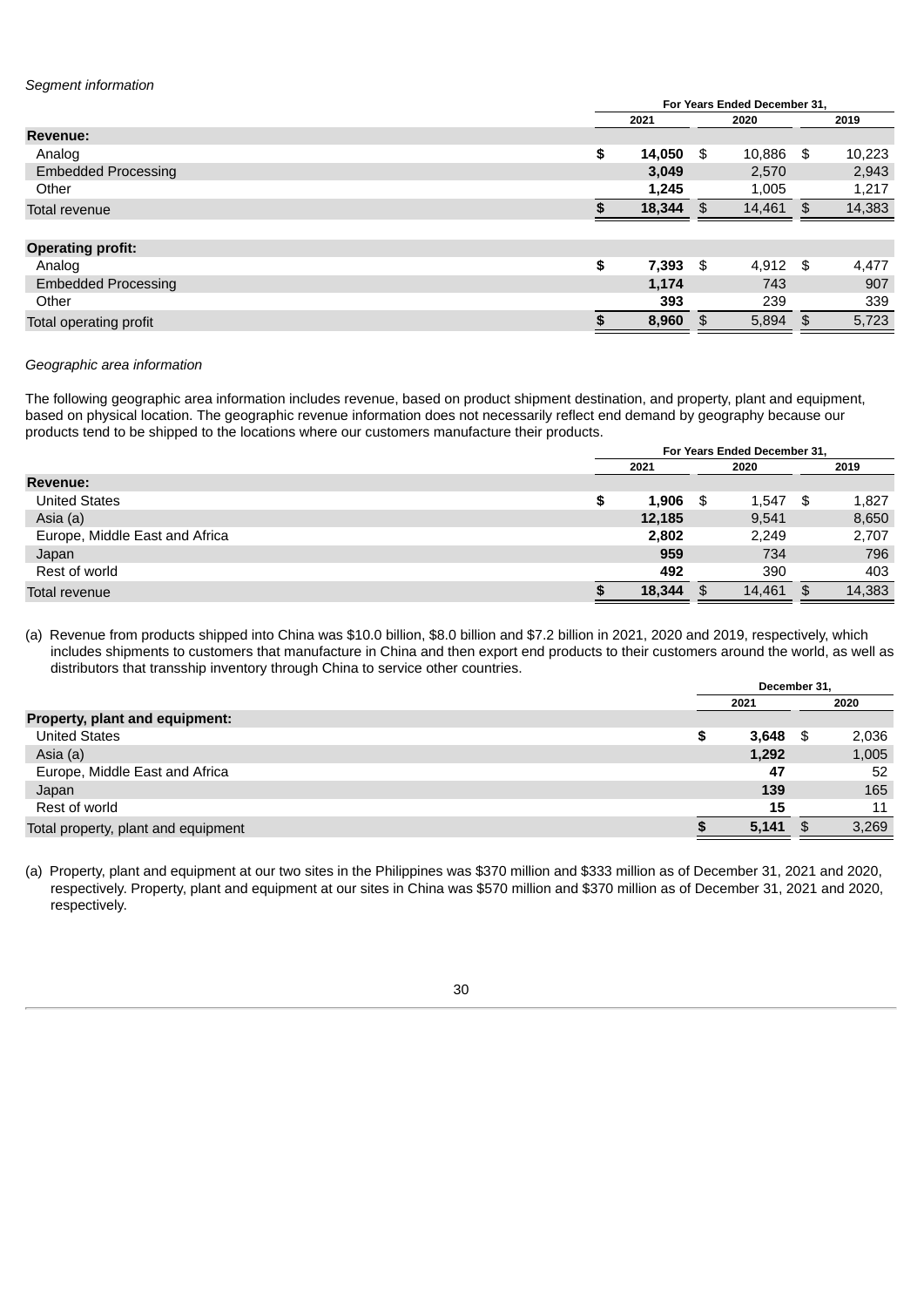#### *Major customer*

One of our end customers accounted for 9%, 10% and 8% of revenue in 2021, 2020 and 2019, respectively, recognized primarily in our Analog segment. No end customer accounted for 10% or more of revenue in 2021 or 2019.

#### 2. Basis of presentation and significant accounting policies and practices

#### *Basis of presentation*

The consolidated financial statements have been prepared in accordance with accounting principles generally accepted in the United States (GAAP). The basis of these financial statements is comparable for all periods presented herein.

The consolidated financial statements include the accounts of all subsidiaries. All intercompany balances and transactions have been eliminated in consolidation. All dollar and share amounts in the financial statements and tables in these notes, except per-share amounts, are presented in millions unless otherwise indicated. We have reclassified certain amounts in the prior periods' financial statements to conform to the 2021 presentation.

The preparation of financial statements requires the use of estimates from which final results may vary.

#### *Significant accounting policies and practices*

#### *Revenue recognition*

We generate revenue primarily from the sale of semiconductor products, either directly to a customer or to a distributor, and recognize revenue when control is transferred. Control is considered transferred when title and risk of loss pass, when the customer becomes obligated to pay and, where required, when the customer has accepted the products. This transfer generally occurs at a point in time upon shipment or delivery to the customer or distributor, depending upon the terms of the sales order. Payment for sales to customers and distributors is generally due on our standard commercial terms. For sales to distributors, payment is not contingent upon resale of the products.

Revenue from sales of our products that are subject to inventory consignment agreements is recognized at a point in time, when the customer or distributor pulls product from consignment inventory that we store at designated locations. Delivery and transfer of control occur at that point, when title and risk of loss transfers and the customer or distributor becomes obligated to pay for the products pulled from inventory. Until the products are pulled for use or sale by the customer or distributor, we retain control over the products' disposition, including the right to pull back or relocate the products.

The revenue recognized is adjusted based on allowances, which are prepared on a portfolio basis using a most likely amount methodology based on analysis of historical data and contractual terms. These allowances, which are not material, generally include adjustments for pricing arrangements, product returns, incentives and credit losses. We recognize shipping fees, if any, received from customers in revenue. We include the related shipping and handling costs in cost of revenue. The majority of our customers pay these fees directly to third parties.

#### *Advertising costs*

We expense advertising and other promotional costs as incurred. This expense was \$27 million, \$28 million and \$30 million in 2021, 2020 and 2019, respectively.

#### *Income taxes*

We account for income taxes using an asset and liability approach. We record the amount of taxes payable or refundable for the current year and the deferred tax assets and liabilities for future tax consequences related to events that have been recognized in the financial statements or tax returns. We record a valuation allowance when it is more likely than not that some or all of the deferred tax assets will not be realized.

#### *Other assessed taxes*

Some transactions require us to collect taxes such as sales, value-added and excise taxes from our customers. These transactions are presented in our Consolidated Statements of Income on a net (excluded from revenue) basis.

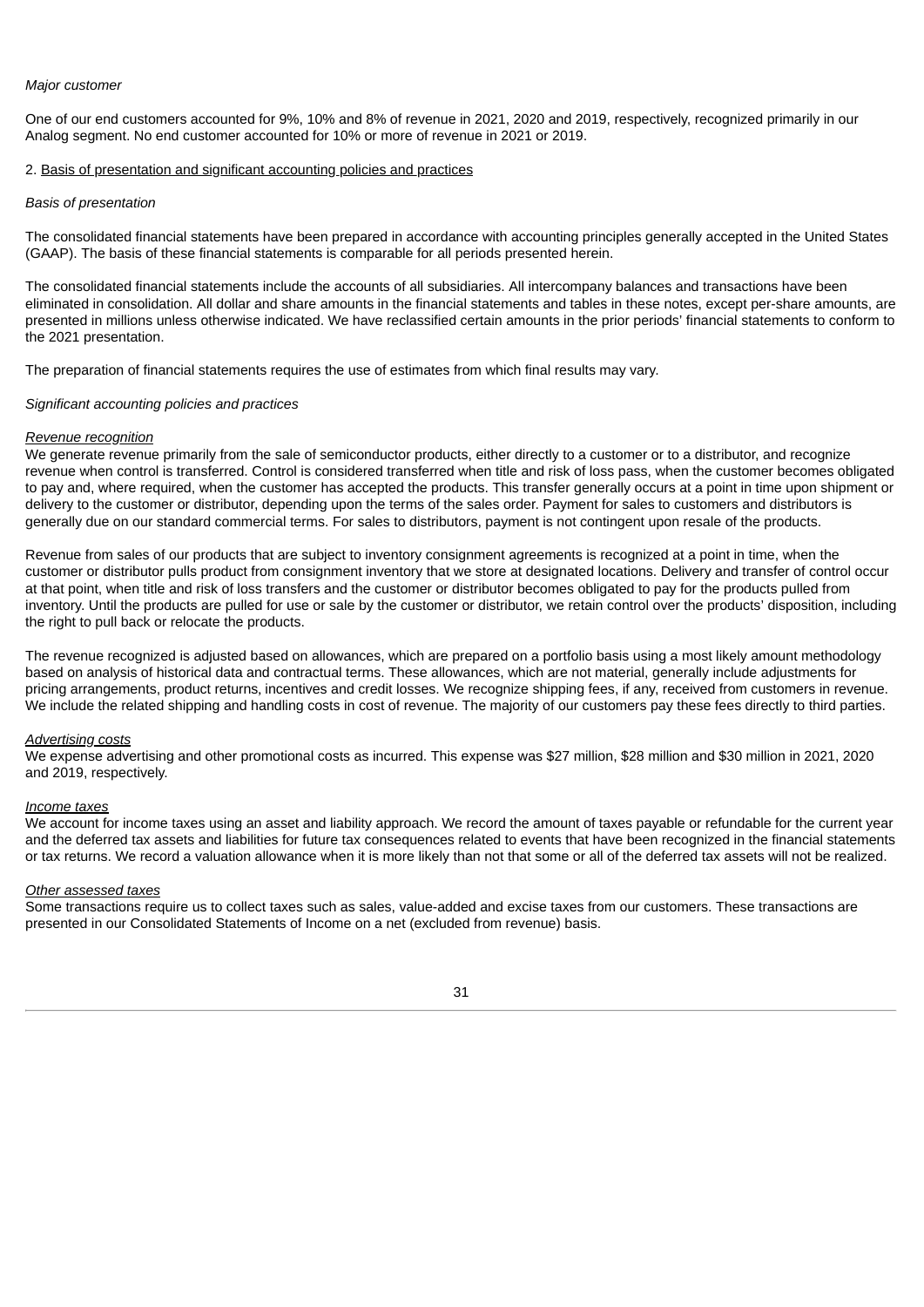#### *Leases*

We determine if an arrangement is a lease at inception. Leases are included in other long-term assets, accrued expenses and other liabilities, and other long-term liabilities on our Consolidated Balance Sheets.

Lease assets represent our right to use underlying assets for the lease term, and lease liabilities represent our obligations to make lease payments over the lease term. On the commencement date, leases are evaluated for classification, and assets and liabilities are recognized based on the present value of lease payments over the lease term. We use our incremental borrowing rate based on the information available at commencement in determining the present value of lease payments. Operating lease expense is generally recognized on a straight-line basis over the lease term. Our lease values include options to extend or not to terminate the lease when it is reasonably certain that we will exercise such options.

We have agreements with lease and non-lease components, which are accounted for as a single lease component. Leases with an initial lease term of 12 months or less are not recorded on the balance sheet; we recognize lease expense for these leases on a straight-line basis over the lease term.

#### *Earnings per share (EPS)*

We use the two-class method for calculating EPS because the restricted stock units (RSUs) we grant are participating securities containing non-forfeitable rights to receive dividend equivalents. Under the two-class method, a portion of net income is allocated to RSUs and excluded from the calculation of income allocated to common stock.

Computation and reconciliation of earnings per common share are as follows:

|                                                |    |                   |               |            |     |                   | For Years Ended December 31, |            |     |            |               |    |            |
|------------------------------------------------|----|-------------------|---------------|------------|-----|-------------------|------------------------------|------------|-----|------------|---------------|----|------------|
|                                                |    |                   | 2021          |            |     |                   | 2020                         |            |     |            |               |    |            |
|                                                |    | <b>Net Income</b> | <b>Shares</b> | <b>EPS</b> |     | <b>Net Income</b> | <b>Shares</b>                | <b>EPS</b> |     | Net Income | <b>Shares</b> |    | <b>EPS</b> |
| <b>Basic EPS:</b>                              |    |                   |               |            |     |                   |                              |            |     |            |               |    |            |
| Net income                                     | \$ | 7,769             |               |            | \$  | 5,595             |                              |            | \$  | 5,017      |               |    |            |
| Income allocated to RSUs                       |    | (33)              |               |            |     | (27)              |                              |            |     | (32)       |               |    |            |
| Income allocated to common<br>stock            |    | 7,736             | 923           | \$<br>8.38 | \$. | 5,568             | 921                          | \$<br>6.05 | \$. | 4,985      | 936           | \$ | 5.33       |
| Dilutive effect of stock<br>compensation plans |    |                   | 13            |            |     |                   | 12                           |            |     |            | 16            |    |            |
|                                                |    |                   |               |            |     |                   |                              |            |     |            |               |    |            |
| <b>Diluted EPS:</b>                            |    |                   |               |            |     |                   |                              |            |     |            |               |    |            |
| Net income                                     | \$ | 7,769             |               |            | \$  | 5,595             |                              |            | \$  | 5,017      |               |    |            |
| Income allocated to RSUs                       |    | (33)              |               |            |     | (27)              |                              |            |     | (31)       |               |    |            |
| Income allocated to common<br>stock            | S  | 7,736             | 936           | \$<br>8.26 | £.  | 5,568             | 933                          | \$<br>5.97 | \$. | 4,986      | 952           | \$ | 5.24       |

Potentially dilutive securities representing 3 million, 4 million and 6 million shares of common stock that were outstanding in 2021, 2020 and 2019 respectively, were excluded from the computation of diluted earnings per common share during these periods because their effect would have been anti-dilutive.

#### *Investments*

We present investments on our Consolidated Balance Sheets as cash equivalents, short-term investments or other long-term assets. See Note 6 for additional information.

• *Cash equivalents and short-term investments* – The primary objectives of our cash equivalent and short-term investment activities are to preserve capital and maintain liquidity while generating appropriate returns. We consider investments in available-for-sale debt securities with maturities of 90 days or less from the date of our investment to be cash equivalents. We consider investments in available-for-sale debt securities with maturities beyond 90 days from the date of our investment as being available for use in current operations and include them in short-term investments.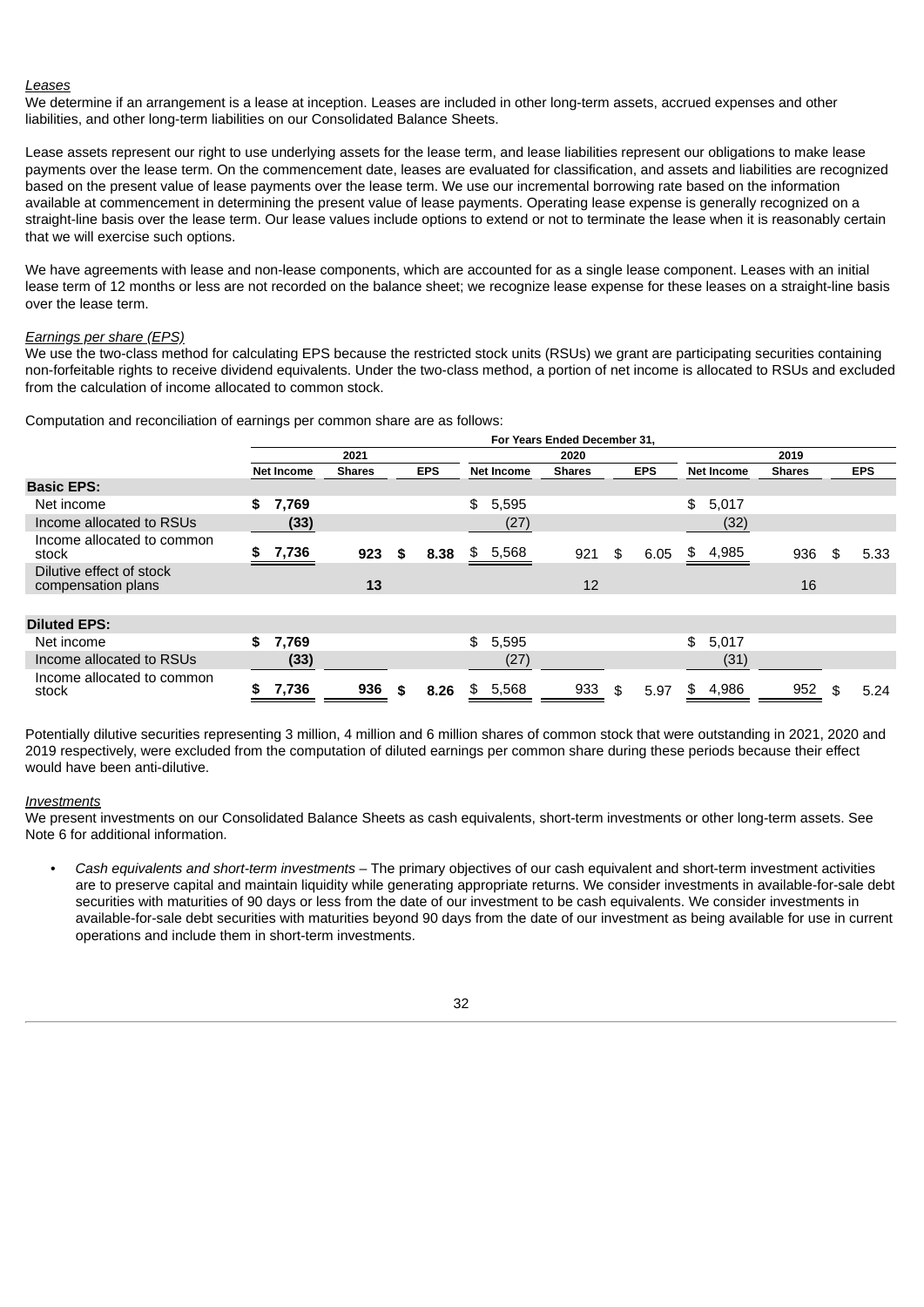• *Other long-term assets* – Long-term investments, which are included within other long-term assets on our Consolidated Balance Sheets, consist of mutual funds, venture capital funds and non-marketable equity securities.

#### *Inventories*

Inventories are stated at the lower of cost or estimated net realizable value. Cost is generally computed on a currently adjusted standard cost basis, which approximates cost on a first-in, first-out basis. Standard cost is based on the normal utilization of installed factory capacity. Cost associated with underutilization of capacity is expensed as incurred. Inventory held at consignment locations is included in our finished goods inventory.

We review inventory quarterly for salability and obsolescence. A statistical allowance is provided for inventory considered unlikely to be sold. The statistical allowance is based on an analysis of historical disposal activity, historical customer shipments, as well as estimated future sales. A specific allowance for each material type will be carried if there is a significant event not captured by the statistical allowance. We write off inventory in the period in which disposal occurs.

#### *Property, plant and equipment; acquisition-related intangibles; and other capitalized costs*

Property, plant and equipment are stated at cost and depreciated over their estimated useful lives using the straight-line method. Our cost basis includes certain assets acquired in business combinations that were initially recorded at fair value as of the date of acquisition. Leasehold improvements are amortized using the straight-line method over the shorter of the remaining lease term or the estimated useful lives of the improvements. We amortize acquisition-related intangibles on a straight-line basis over the estimated economic life of the assets. Capitalized software licenses generally are amortized on a straight-line basis over the term of the license. Fully depreciated or amortized assets are written off against accumulated depreciation or amortization.

#### *Impairments of long-lived assets*

We regularly review whether facts or circumstances exist that indicate the carrying values of property, plant and equipment or other long-lived assets, including intangible assets, are impaired. We assess the recoverability of assets by comparing the projected undiscounted net cash flows associated with those assets to their respective carrying amounts. Any impairment charge is based on the excess of the carrying amount over the fair value of those assets. Fair value is determined by available market valuations, if applicable, or by discounted cash flows.

#### *Goodwill*

Goodwill is reviewed for impairment annually in the fourth quarter or more frequently if certain impairment indicators arise. We perform a qualitative assessment to determine if it is more likely than not that the fair value of a reporting unit is less than its carrying value, including goodwill. If, as a result of the qualitative assessment, we determine that it is more likely than not that the fair value of a reporting unit is less than its carrying value, then we perform the quantitative goodwill impairment test. See Note 11 for additional information.

#### *Foreign currency*

The functional currency for our non-U.S. subsidiaries is the U.S. dollar. Accounts recorded in currencies other than the U.S. dollar are remeasured into the functional currency. Current assets (except inventories), deferred taxes, other long-term assets, current liabilities and long-term liabilities are remeasured at exchange rates in effect at the end of each reporting period. Property, plant and equipment with associated depreciation and inventories are valued at historical exchange rates. Revenue and expense accounts other than depreciation for each month are calculated at the appropriate daily rate of exchange. Currency exchange gains and losses from remeasurement are credited or charged to OI&E.

#### *Derivatives and hedging*

We use derivative financial instruments to manage exposure to foreign exchange risk. These instruments are primarily forward foreign currency exchange contracts, which are used as economic hedges to reduce the earnings impact that exchange rate fluctuations may have on our non-U.S. dollar net balance sheet exposures. Gains and losses from changes in the fair value of these forward foreign currency exchange contracts are credited or charged to OI&E. We do not apply hedge accounting to our foreign currency derivative instruments.

We are exposed to variability in compensation charges related to certain deferred compensation obligations to employees. We use total return swaps to economically hedge this exposure and offset the related compensation expense, recognizing changes in the value of the swaps and the related deferred compensation liabilities in SG&A.

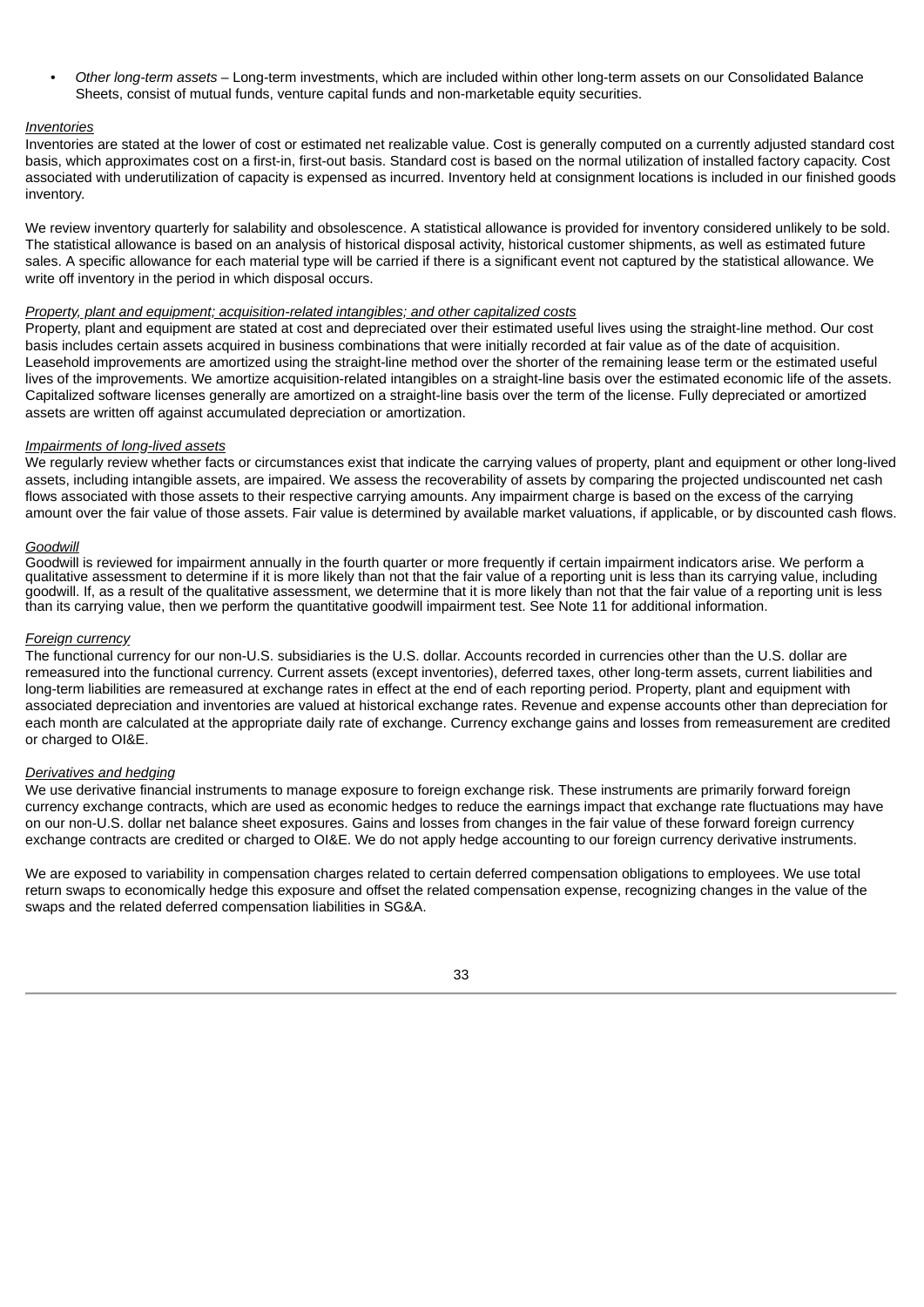In connection with the issuance of long-term debt, we may use financial derivatives such as treasury-rate lock agreements that are recognized in AOCI and amortized over the life of the related debt.

The results of these derivative transactions were not material. We do not use derivatives for speculative or trading purposes.

#### 3. Stock compensation

We have stock options outstanding to participants under long-term incentive plans. The option price per share may not be less than the fair market value of our common stock on the date of the grant. The options have a 10-year term, generally vest ratably over four years and continue to vest after the option recipient retires.

We also have RSUs outstanding to participants under long-term incentive plans. Each RSU represents the right to receive one share of TI common stock, issued on the vesting date, which is generally four years after the date of grant. RSUs continue to vest after the recipient retires. Holders of RSUs receive an annual cash payment equivalent to the dividends paid on our common stock. The fair value per share of RSUs is generally determined based on the closing price of our common stock on the date of grant.

We have options and RSUs outstanding to non-employee directors under director compensation plans. The plans generally provide for annual grants of stock options and RSUs, a one-time grant of RSUs to each new non-employee director and the issuance of TI common stock upon the distribution of stock units credited to director deferred compensation accounts.

We also have an employee stock purchase plan (ESPP) under which options are offered to all eligible employees in amounts based on a percentage of the employee's compensation, subject to a cap. Under the plan, the option price per share is 85% of the fair market value on the exercise date. As of December 31, 2021, 33 million shares remain available for future issuance under this plan.

Total stock compensation expense recognized is as follows:

|                             | For Years Ended December 31, |     |  |      |  |      |  |  |  |
|-----------------------------|------------------------------|-----|--|------|--|------|--|--|--|
|                             | 2021                         |     |  | 2020 |  | 2019 |  |  |  |
| <b>COR</b>                  |                              | 21  |  | 21   |  | 21   |  |  |  |
| R&D                         |                              | 67  |  | 68   |  | 66   |  |  |  |
| <b>SG&amp;A</b>             |                              | 134 |  | 135  |  | 130  |  |  |  |
| Restructuring charges/other |                              | я   |  |      |  | __   |  |  |  |
| Total                       |                              | 230 |  | 224  |  | 217  |  |  |  |

These amounts include expenses related to non-qualified stock options, RSUs and stock options offered under our ESPP and are net of estimated forfeitures.

We recognize compensation expense for non-qualified stock options and RSUs on a straight-line basis over the minimum service period required for vesting of the award, adjusting for estimated forfeitures based on historical activity. Awards issued to employees who are retirement eligible or nearing retirement eligibility are expensed on an accelerated basis. Options issued under our ESPP are expensed over a three-month period.

As of December 31, 2021, total future compensation related to equity awards not yet recognized in our Consolidated Statements of Income was \$271 million, which we expect to recognize over a weighted average period of 1.7 years.

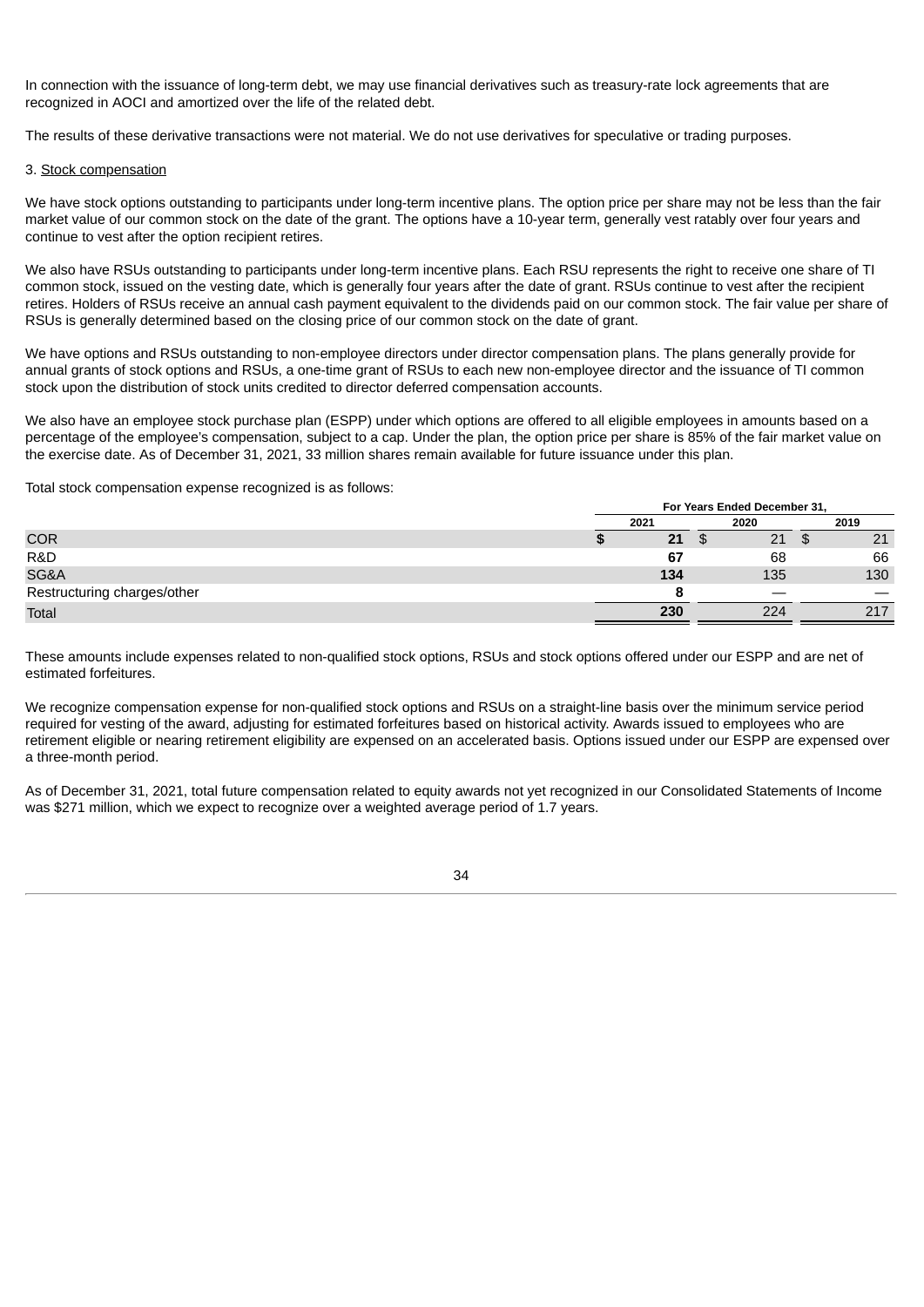#### *Fair value methods and assumptions*

We account for all awards granted under our various stock compensation plans at fair value.

We estimate the fair values for non-qualified stock options using the Black-Scholes-Merton option-pricing model with the following weighted average assumptions:

|                                                   | For Years Ended December 31. |        |  |        |    |        |  |  |  |  |  |
|---------------------------------------------------|------------------------------|--------|--|--------|----|--------|--|--|--|--|--|
|                                                   | 2021                         |        |  | 2020   |    | 2019   |  |  |  |  |  |
| Weighted average grant date fair value, per share |                              | 40.78  |  | 25.55  | \$ | 22.08  |  |  |  |  |  |
| Weighted average assumptions used:                |                              |        |  |        |    |        |  |  |  |  |  |
| Expected volatility                               |                              | 32 %   |  | $26\%$ |    | 26 %   |  |  |  |  |  |
| Expected lives (in years)                         |                              | 6.7    |  | 6.8    |    | 7.1    |  |  |  |  |  |
| Risk-free interest rates                          |                              | 0.72%  |  | 1.53 % |    | 2.66 % |  |  |  |  |  |
| Expected dividend yields                          |                              | 2.41 % |  | 2.76%  |    | 2.95%  |  |  |  |  |  |

We use market-based measures of implied volatility to determine expected volatility on all options granted. We determine expected lives of options based on the historical option exercise experience of our option holders using a rolling 10-year average.

Expected dividend yields are based on the annualized approved quarterly dividend rate and the current market price of our common stock at the time of grant. No assumption for a future dividend rate change is included unless there is an approved plan to change the dividend in the near term.

*Long-term incentive and director compensation plans*

Stock option and RSU transactions under our long-term incentive and director compensation plans are as follows:

|                                           | <b>Stock Options</b> |                                                                      | <b>RSUs</b>   |                                                                             |        |  |
|-------------------------------------------|----------------------|----------------------------------------------------------------------|---------------|-----------------------------------------------------------------------------|--------|--|
|                                           | <b>Shares</b>        | <b>Weighted Average</b><br><b>Exercise Price per</b><br><b>Share</b> | <b>Shares</b> | <b>Weighted Average</b><br><b>Grant Date Fair</b><br><b>Value per Share</b> |        |  |
| Outstanding grants, December 31, 2020     | 28                   | \$<br>79.69                                                          | 5.            | \$.                                                                         | 100.80 |  |
| Granted                                   |                      | 169.52                                                               |               |                                                                             | 176.08 |  |
| Stock options exercised/RSUs vested       | (6)                  | 65.89                                                                |               |                                                                             | 81.31  |  |
| Outstanding grants, December 31, 2021 (a) | 25                   | 91.58                                                                |               |                                                                             | 124.80 |  |

(a) Forfeited and expired shares were not material.

|                                                           | For Years Ended December 31. |  |        |  |        |  |
|-----------------------------------------------------------|------------------------------|--|--------|--|--------|--|
|                                                           | 2021                         |  | 2020   |  | 2019   |  |
| Weighted average grant date fair value per share for RSUs | 176.08                       |  | 130.59 |  | 106.58 |  |
| Total grant date fair value of shares vested for RSUs     | $115 \quad$ \$               |  | 110    |  | 125    |  |
| Aggregate intrinsic value of options exercised            | 611                          |  | 681    |  | 819    |  |

As of December 31, 2021, 37 million shares remain available for future issuance under these plans.

Summarized information about stock options outstanding as of December 31, 2021, is as follows:

|                             | <b>Stock Options Outstanding</b>         |                                                                                   |                                                                      |       |
|-----------------------------|------------------------------------------|-----------------------------------------------------------------------------------|----------------------------------------------------------------------|-------|
| <b>Exercise Price Range</b> | <b>Number</b><br>Outstanding<br>(Shares) | <b>Weighted Average</b><br>Remaining<br><b>Contractual Life</b><br><b>Years</b> ) | <b>Weighted Average</b><br><b>Exercise Price per</b><br><b>Share</b> |       |
| \$28.13 to 193.58           | 25                                       | 5.5                                                                               |                                                                      | 91.58 |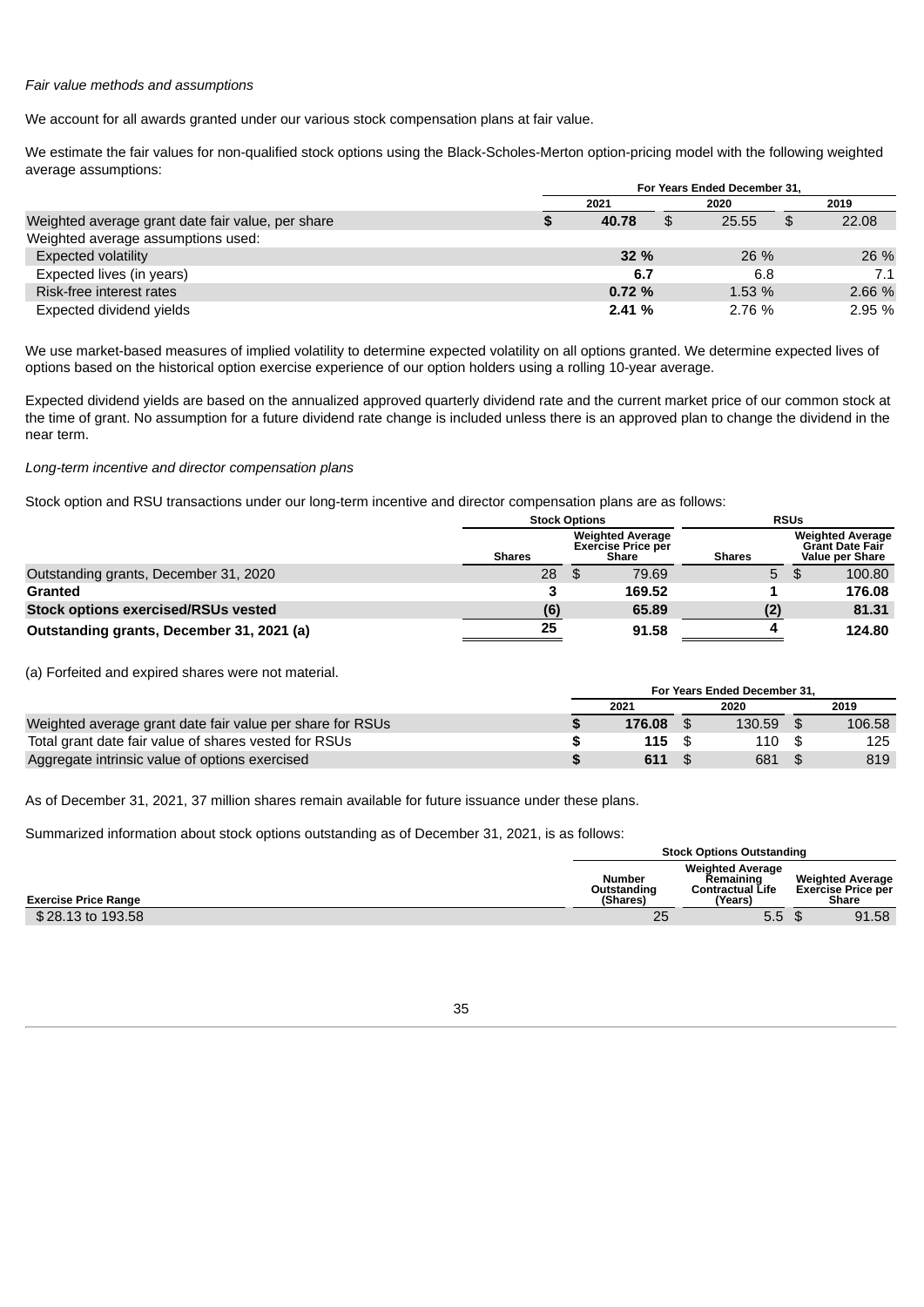|                                                        |  | <b>Options Fully</b><br>Vested and<br><b>Expected to Vest</b><br>(a) | <b>Options</b><br>Exercisable |  |  |
|--------------------------------------------------------|--|----------------------------------------------------------------------|-------------------------------|--|--|
| Options outstanding (shares)                           |  | 25                                                                   | 16                            |  |  |
| Weighted average remaining contractual life (in years) |  | 5.5                                                                  | 4.2                           |  |  |
| Weighted average exercise price per share              |  | 90.97<br>\$                                                          | 69.43                         |  |  |
| Intrinsic value                                        |  | 2.408<br>\$                                                          | 1.952                         |  |  |

(a) Includes effects of expected forfeitures. Excluding the effects of expected forfeitures, the aggregate intrinsic value of stock options outstanding was \$2.42 billion.

## *Effect on shares outstanding and treasury shares*

Treasury shares were acquired in connection with the board-authorized stock repurchase program. As of December 31, 2021, \$10.10 billion of stock repurchase authorizations remain, and no expiration date has been specified.

Our practice is to issue shares of common stock from treasury shares upon exercise of stock options, distribution of director deferred compensation and vesting of RSUs. The following table reflects the changes in our treasury shares:

|                      | For Years Ended December 31, |      |      |  |
|----------------------|------------------------------|------|------|--|
|                      | 2021                         | 2020 | 2019 |  |
| Balance, January 1   | 821                          | 809  | 796  |  |
| Repurchases          |                              | 23   | 27   |  |
| Shares issued        |                              |      | (14) |  |
| Balance, December 31 | 817                          |      | 809  |  |

The effects on cash flows are as follows:

|                                              | For Years Ended December 31, |      |      |          |      |      |
|----------------------------------------------|------------------------------|------|------|----------|------|------|
|                                              | 2021                         |      | 2020 |          | 2019 |      |
| Proceeds from common stock transactions (a)  |                              | 377  |      | 470      |      | 539  |
| Tax benefit realized from stock compensation |                              | 175  |      | $195$ \$ |      | 224  |
| Reduction to deferred tax asset              |                              | (39) |      | (44)     |      | (49) |
| Excess tax benefit for stock compensation    |                              | 136  |      | 151      |      | 175  |

(a) Net of taxes paid for employee shares withheld of \$53 million, \$53 million and \$52 million in 2021, 2020 and 2019, respectively.

#### 4. Income taxes

Income before income taxes is comprised of the following components:

|             |      | For Years Ended December 31, |            |       |    |       |  |
|-------------|------|------------------------------|------------|-------|----|-------|--|
|             | 2021 |                              |            | 2020  |    | 2019  |  |
| <b>U.S.</b> |      | 7.998                        | ന          | 5.210 | \$ | 4,915 |  |
| Non-U.S.    |      | 921                          |            | 807   |    | 813   |  |
| Total       |      | .919                         | $\sqrt{2}$ | 6.017 | ۰D | 5,728 |  |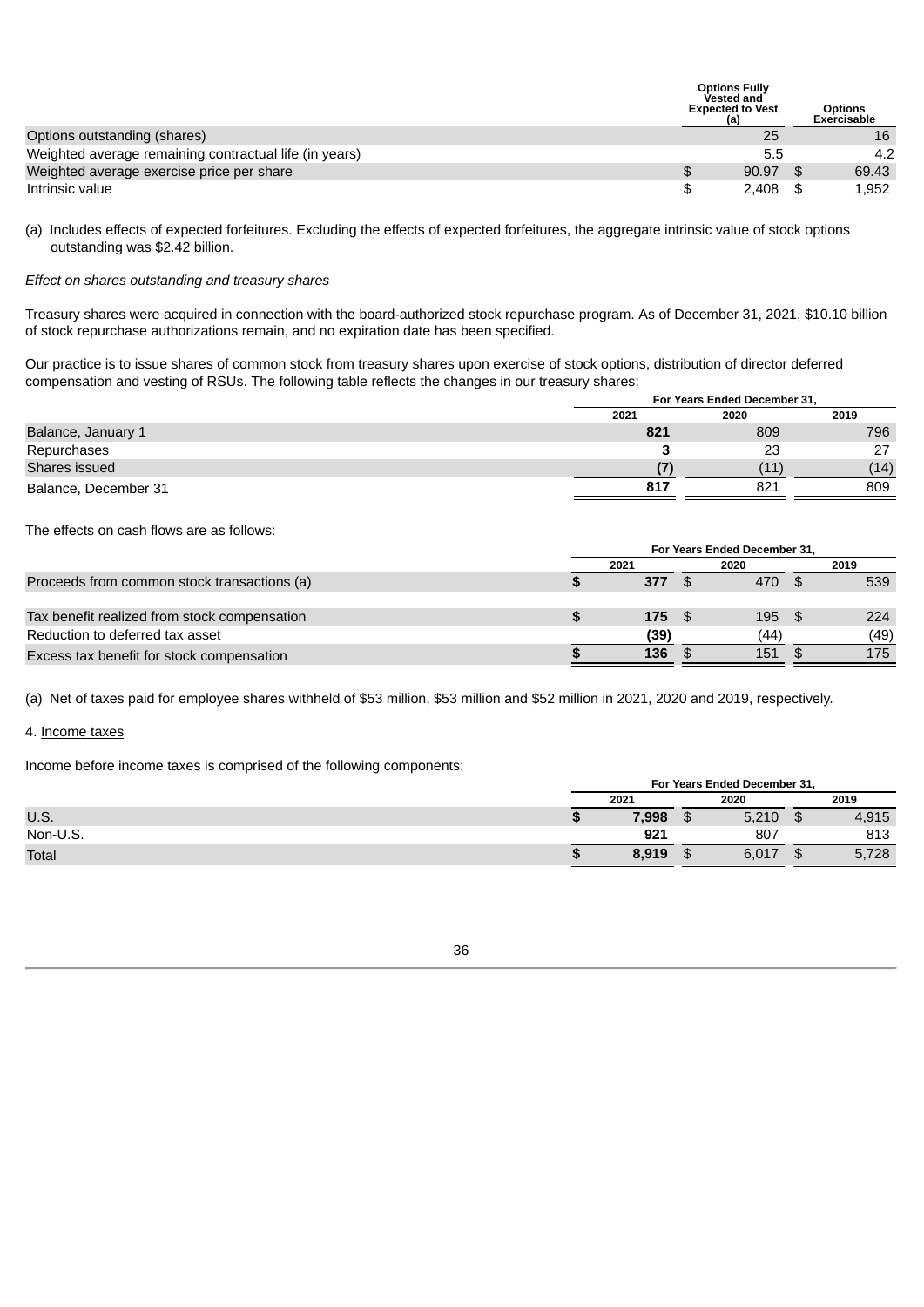Provision for income taxes is comprised of the following components:

|              |  |       |                 |      |       |              |         | For Years Ended December 31. |                 |       |              |     |    |         |                 |      |       |     |  |  |
|--------------|--|-------|-----------------|------|-------|--------------|---------|------------------------------|-----------------|-------|--------------|-----|----|---------|-----------------|------|-------|-----|--|--|
|              |  |       |                 | 2021 |       |              |         |                              |                 | 2020  |              |     |    |         |                 | 2019 |       |     |  |  |
| Current      |  |       | <b>Deferred</b> |      | Total |              | Current |                              | <b>Deferred</b> |       | <b>Total</b> |     |    | Current | <b>Deferred</b> |      | Total |     |  |  |
| U.S. federal |  | 948   |                 | (23) | S     | 925          |         | 357                          | \$              | (122) |              | 235 | \$ | 483     | \$              | 25   |       | 508 |  |  |
| Non-U.S.     |  | 169   |                 | 38   |       | 207          |         | 192                          |                 | (15)  |              | 177 |    | 135     |                 | 56   |       | 191 |  |  |
| U.S. state   |  | 18    |                 |      |       | 18           |         | 10                           |                 |       |              | 10  |    | 12      |                 |      |       | 12  |  |  |
| Total        |  | 1,135 |                 | 15   |       | <b>L.150</b> |         | 559                          | \$              | 137   |              | 422 |    | 630     | \$              | 81   |       | 711 |  |  |

Principal reconciling items from the U.S. statutory income tax rate to the effective tax rate (provision for income taxes as a percentage of income before income taxes) are as follows:

|                                                        |        | For Years Ended December 31. |        |  |  |  |  |  |
|--------------------------------------------------------|--------|------------------------------|--------|--|--|--|--|--|
|                                                        | 2021   | 2020                         | 2019   |  |  |  |  |  |
| U.S. statutory income tax rate                         | 21.0 % | 21.0 %                       | 21.0 % |  |  |  |  |  |
| U.S. tax benefit for foreign derived intangible income | (6.1)  | (6.1)                        | (4.9)  |  |  |  |  |  |
| U.S. excess tax benefit for stock compensation         | (1.5)  | (2.5)                        | (3.1)  |  |  |  |  |  |
| U.S. R&D tax credit                                    | (0.9)  | (1.3)                        | (1.4)  |  |  |  |  |  |
| Impact of changes in uncertain tax positions           | (0.2)  | (4.0)                        | (0.1)  |  |  |  |  |  |
| Other                                                  | 0.6    | (0.1)                        | 0.9    |  |  |  |  |  |
| Effective tax rate                                     | 12.9 % | 7.0 %                        | 12.4 % |  |  |  |  |  |

The earnings represented by non-cash operating assets, such as fixed assets and inventory, will continue to be permanently reinvested outside the United States. Provisions of the U.S. Tax Cuts and Jobs Act (the Tax Act), such as the one-time tax on indefinitely reinvested earnings and the global intangible low-taxed income (GILTI) tax for years beginning in 2018, eliminate any additional U.S. taxation resulting from repatriation of earnings of non-U.S. subsidiaries to the United States. Consequently, no U.S. tax provision has been made for the future remittance of these earnings. However, withholding or distribution taxes in certain non-U.S. jurisdictions will be incurred upon repatriation of available cash to the United States. A provision has been made for deferred taxes on these undistributed earnings to the extent that repatriation of the available cash to the United States is expected to result in a tax liability. As of December 31, 2021, we have no basis differences that would result in material unrecognized deferred tax liabilities.

We have made an allowable policy election to account for the effects of GILTI as a component of income tax expense in the period in which the tax is incurred.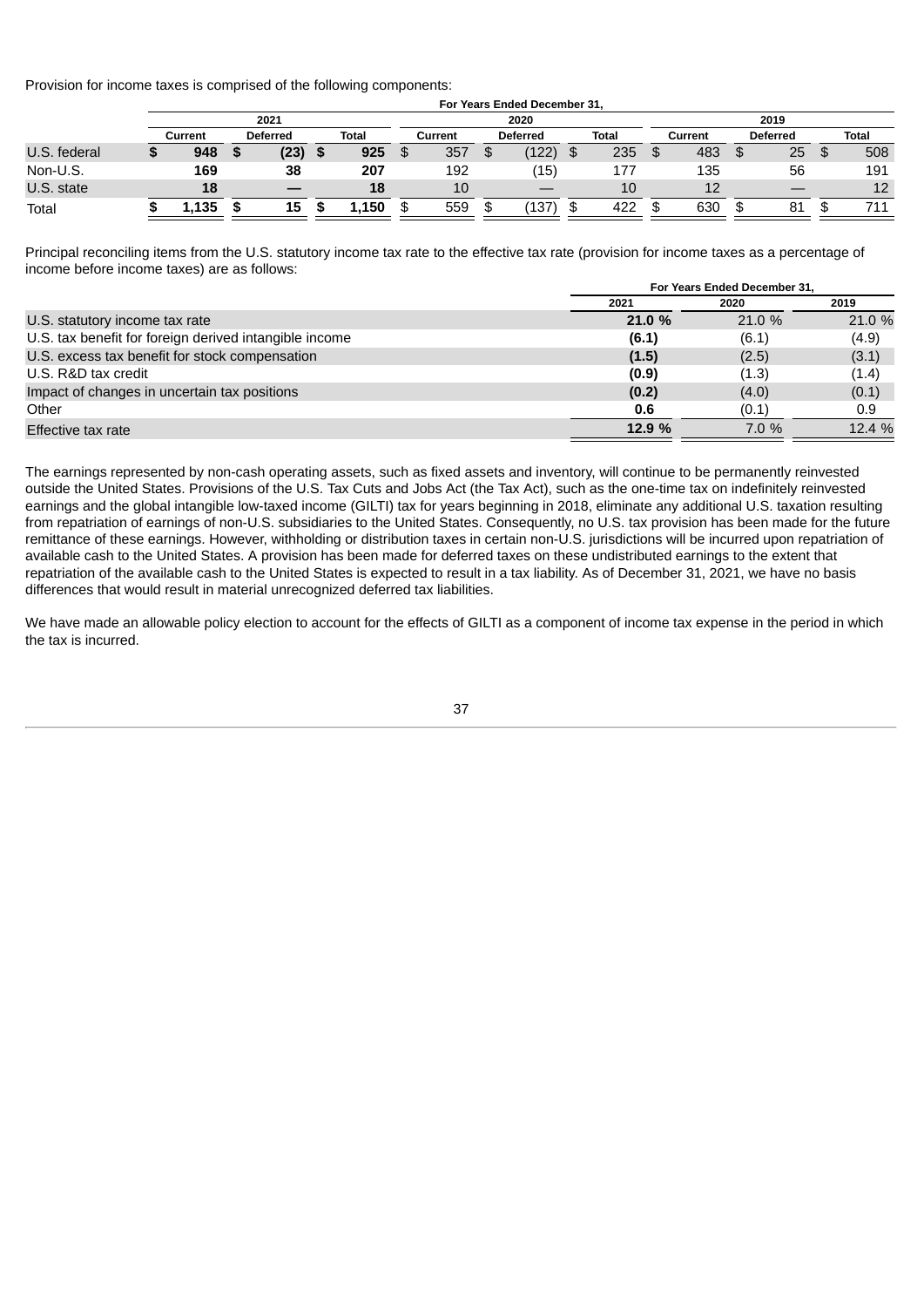The primary components of deferred tax assets and liabilities are as follows:

|                                                              |    |       | December 31, |       |  |
|--------------------------------------------------------------|----|-------|--------------|-------|--|
|                                                              |    | 2021  |              | 2020  |  |
| Deferred tax assets:                                         |    |       |              |       |  |
| Accrued expenses                                             | \$ | 209   | \$           | 180   |  |
| Deferred loss and tax credit carryforwards                   |    | 207   |              | 207   |  |
| Stock compensation                                           |    | 110   |              | 106   |  |
| Inventories and related reserves                             |    | 74    |              | 105   |  |
| Retirement costs for defined benefit and retiree health care |    |       |              | 44    |  |
| Other                                                        |    | 40    |              | 3     |  |
| Total deferred tax assets, before valuation allowance        |    | 640   |              | 645   |  |
| Valuation allowance                                          |    | (188) |              | (179) |  |
| Total deferred tax assets, after valuation allowance         |    | 452   |              | 466   |  |
| Deferred tax liabilities:                                    |    |       |              |       |  |
| Property, plant and equipment                                |    | (197) |              | (116) |  |
| International earnings                                       |    | (38)  |              | (44)  |  |
| Retirement costs for defined benefit and retiree health care |    | (15)  |              |       |  |
| Acquisition-related intangibles and fair-value adjustments   |    | (12)  |              | (40)  |  |
| Other                                                        |    | (14)  |              | (13)  |  |
| Total deferred tax liabilities                               |    | (276) |              | (213) |  |
| Net deferred tax asset                                       | S  | 176   | \$           | 253   |  |

The deferred tax assets and liabilities based on tax jurisdictions are presented on our Consolidated Balance Sheets as follows:

|                          |      | December 31. |            |      |
|--------------------------|------|--------------|------------|------|
|                          |      | 2021         |            | 2020 |
| Deferred tax assets      | - 12 | 263          |            | 343  |
| Deferred tax liabilities |      | (87          |            | (90) |
| Net deferred tax asset   |      | 176          | $\sqrt{2}$ | 253  |

We make an ongoing assessment regarding the realization of U.S. and non-U.S. deferred tax assets. This assessment is based on our evaluation of relevant criteria, including the existence of deferred tax liabilities that can be used to absorb deferred tax assets, taxable income in prior carryback years and expectations for future taxable income. Valuation allowances increased \$9 million in 2021, decreased \$1 million in 2020 and increased \$8 million in 2019. These changes had no impact to net income in 2021, 2020 or 2019.

We have no material tax loss carryforwards as of December 31, 2021.

Cash payments made for income taxes, net of refunds, were \$1.20 billion, \$720 million and \$570 million in 2021, 2020 and 2019, respectively.

#### *Uncertain tax positions*

We operate in a number of tax jurisdictions, and our income tax returns are subject to examination by tax authorities in those jurisdictions who may challenge any item on these tax returns. Because the matters challenged by authorities are typically complex, their ultimate outcome is uncertain. Before any benefit can be recorded in our financial statements, we must determine that it is "more likely than not" that a tax position will be sustained by the appropriate tax authorities. We recognize accrued interest related to uncertain tax positions and penalties as components of OI&E.

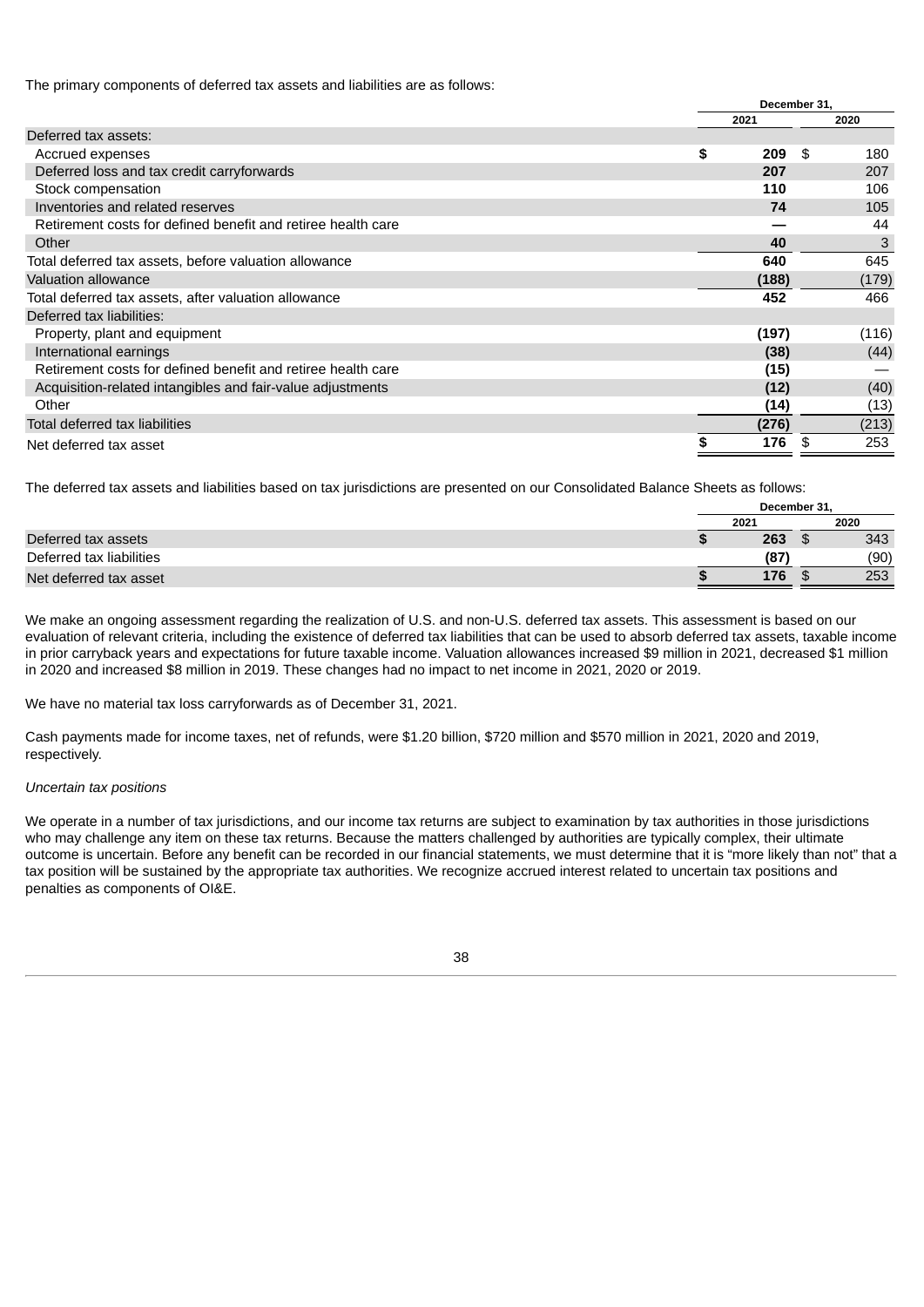The changes in the total amounts of uncertain tax positions are as follows:

|                                                                    | 2021 | 2020                   |    | 2019 |
|--------------------------------------------------------------------|------|------------------------|----|------|
| Balance, January 1                                                 | 89   | \$<br>303              | £. | 286  |
| Additions based on tax positions related to the current year       |      |                        |    |      |
| Additions for tax positions of prior years                         |      | 35                     |    | 63   |
| Reductions for tax positions of prior years                        | (6)  | (249)                  |    | (41) |
| Settlements with tax authorities                                   | (23) |                        |    | (8)  |
| Expiration of the statute of limitations for assessing taxes       |      | (3)                    |    |      |
| Balance, December 31                                               | 69   | 89                     |    | 303  |
|                                                                    |      |                        |    |      |
| Interest income (expense) recognized in the year ended December 31 | (5)  | \$<br>$39 \text{ } $5$ |    | 9    |
|                                                                    |      |                        |    |      |
| Interest payable as of December 31                                 | 13   | 8                      | \$ | 44   |

The liability for uncertain tax positions is a component of other long-term liabilities on our Consolidated Balance Sheets.

All of the \$69 million and \$89 million liabilities for uncertain tax positions as of December 31, 2021 and 2020, respectively, are comprised of positions that, if recognized, would lower the effective tax rate. If these liabilities are ultimately realized, \$2 million of existing deferred tax assets in 2020 would also be realized. Reductions for tax positions of prior years in 2020 include a \$249 million tax benefit for the effective settlement of a depreciation-related uncertain tax position. Accrued interest of \$46 million related to this uncertain tax position was reversed and included in OI&E.

As of December 31, 2021, the statute of limitations remains open for U.S. federal tax returns for 2017 and following years. Certain tax treaty procedures for relief from double taxation remain pending for U.S. federal tax returns for the years 2011 through 2020.

In non-U.S. jurisdictions, the years open to audit represent the years still open under the statute of limitations. With respect to major jurisdictions outside the United States, our subsidiaries are no longer subject to income tax audits for years before 2012.

## 5. Financial instruments and risk concentration

## *Financial instruments*

We hold derivative financial instruments such as forward foreign currency exchange contracts, the fair value of which was not material as of December 31, 2021. Our forward foreign currency exchange contracts outstanding as of December 31, 2021, had a notional value of \$313 million to hedge our non-U.S. dollar net balance sheet exposures, including \$127 million to sell Japanese yen, \$82 million to sell British pounds and \$42 million to sell euros.

Our investments in cash equivalents, short-term investments and certain long-term investments, as well as our deferred compensation liabilities, are carried at fair value. Our postretirement plan assets are carried at fair value or net asset value per share. The carrying values for other current financial assets and liabilities, such as accounts receivable and accounts payable, approximate fair value due to the short maturity of such instruments. As of December 31, 2021, the carrying value of long-term debt, including the current portion, was \$7.74 billion, and the estimated fair value was \$8.38 billion. The estimated fair value is measured using broker-dealer quotes, which are Level 2 inputs. See Note 6 for a description of fair value and the definition of Level 2 inputs.

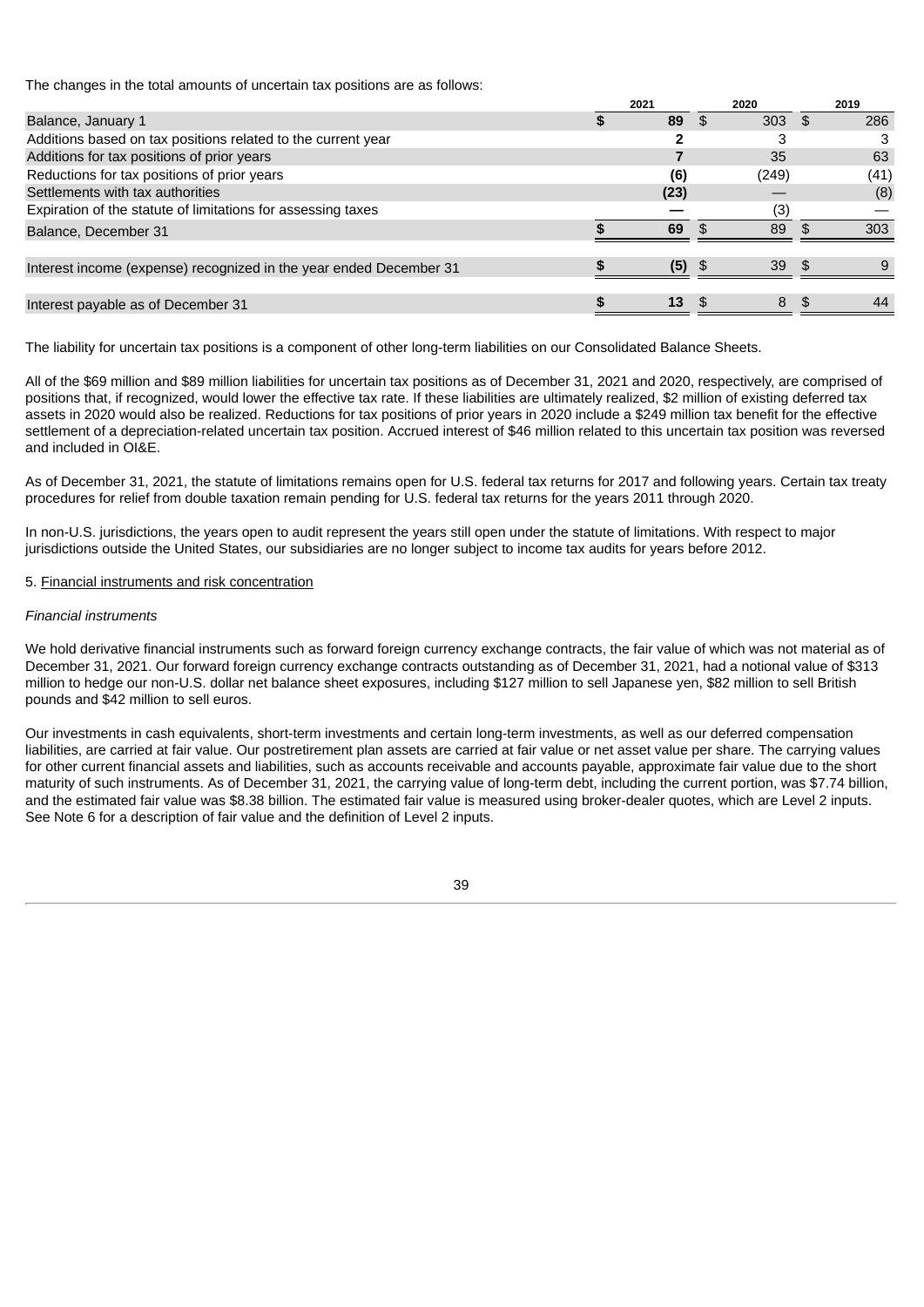#### *Risk concentration*

We are subject to counterparty risks from financial institutions, customers and issuers of debt securities. Financial instruments that could subject us to concentrations of credit risk are primarily cash deposits, cash equivalents, short-term investments and accounts receivable. To manage our credit risk exposure, we place cash investments in investment-grade debt securities and limit the amount of credit exposure to any one issuer. We also limit counterparties on cash deposits and financial derivative contracts to financial institutions with investment-grade ratings.

Concentrations of credit risk with respect to accounts receivable are limited due to our large number of customers and their dispersion across different industries and geographic areas. We maintain allowances for expected returns, disputes, adjustments, incentives and credit losses. These allowances are deducted from accounts receivable on our Consolidated Balance Sheets.

Accounts receivable allowances changed to reflect amounts charged (credited) to operating results by (\$3) million, \$3 million and (\$11) million in 2021, 2020 and 2019, respectively.

# 6. Valuation of debt and equity investments and certain liabilities

#### *Investments measured at fair value*

Money market funds, available-for-sale debt investments and mutual funds are stated at fair value, which is generally based on market prices or broker quotes. See *Fair-value considerations*. Unrealized gains and losses from available-for-sale debt securities are recorded as an increase or decrease, net of taxes, in AOCI on our Consolidated Balance Sheets, and any credit losses on available-for-sale debt securities are recorded as an allowance for credit losses with an offset recognized in OI&E in our Consolidated Statements of Income.

Our mutual funds hold a variety of debt and equity investments intended to generate returns that offset changes in certain deferred compensation liabilities. We record changes in the fair value of these mutual funds and the related deferred compensation liabilities in SG&A.

#### *Other investments*

Our other investments include equity-method investments and non-marketable equity investments, which are not measured at fair value. These investments consist of interests in venture capital funds and other non-marketable equity securities. Gains and losses from equity-method investments are recognized in OI&E based on our ownership share of the investee's financial results.

Non-marketable equity securities are measured at cost with adjustments for observable changes in price or impairments. Gains and losses on non-marketable equity investments are recognized in OI&E.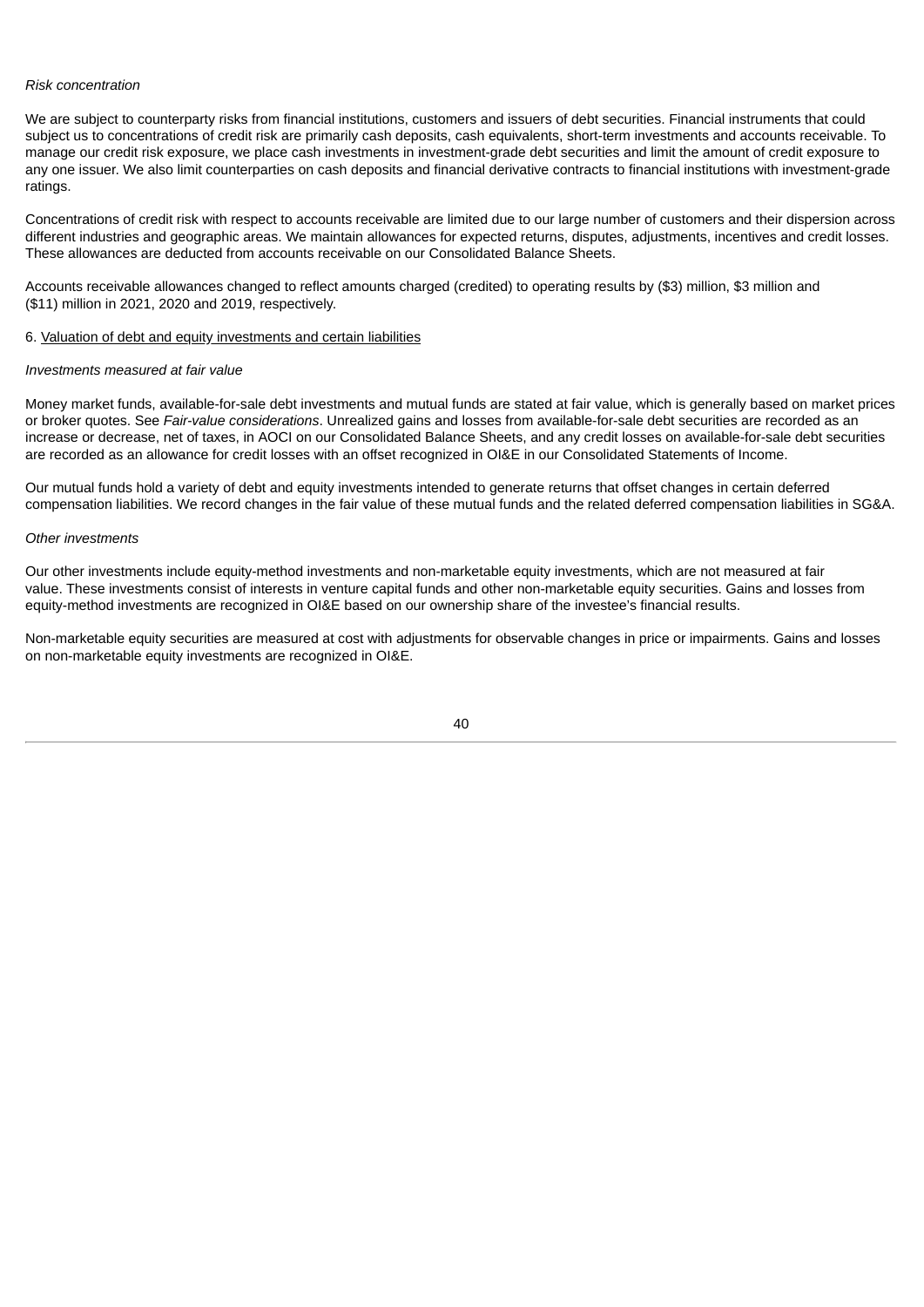Details of our investments are as follows:

|                                              |                                            | December 31, 2021                       |      |                                 | December 31, 2020                          |       |                                         |       |                |                                 |  |  |
|----------------------------------------------|--------------------------------------------|-----------------------------------------|------|---------------------------------|--------------------------------------------|-------|-----------------------------------------|-------|----------------|---------------------------------|--|--|
|                                              | <b>Cash and Cash</b><br><b>Equivalents</b> | <b>Short-Term</b><br><b>Investments</b> |      | Long-Term<br><b>Investments</b> | <b>Cash and Cash</b><br><b>Equivalents</b> |       | <b>Short-Term</b><br><b>Investments</b> |       |                | Long-Term<br><b>Investments</b> |  |  |
| <b>Measured at fair value:</b>               |                                            |                                         |      |                                 |                                            |       |                                         |       |                |                                 |  |  |
| Money market funds                           | \$<br>1,824                                | \$                                      | - \$ |                                 | \$                                         | 886   | - \$                                    |       | \$             |                                 |  |  |
| Corporate obligations                        | 1,060                                      | 1,070                                   |      |                                 |                                            | 256   |                                         | 257   |                |                                 |  |  |
| U.S. government and agency securities        | 642                                        | 3,388                                   |      |                                 |                                            | 1,340 |                                         | 3,054 |                |                                 |  |  |
| Non-U.S. government and agency<br>securities | 300                                        | 650                                     |      |                                 |                                            |       |                                         | 150   |                |                                 |  |  |
| <b>Mutual funds</b>                          |                                            |                                         |      | 16                              |                                            |       |                                         |       |                | 18                              |  |  |
| Total                                        | 3,826                                      | 5,108                                   |      | 16                              |                                            | 2,482 |                                         | 3,461 |                | 18                              |  |  |
| <b>Other measurement basis:</b>              |                                            |                                         |      |                                 |                                            |       |                                         |       |                |                                 |  |  |
| Equity-method investments                    |                                            |                                         |      | 42                              |                                            |       |                                         |       |                | 27                              |  |  |
| Non-marketable equity investments            |                                            |                                         |      | 4                               |                                            |       |                                         |       |                | $\overline{4}$                  |  |  |
| Cash on hand                                 | 805                                        |                                         |      |                                 |                                            | 625   |                                         |       |                |                                 |  |  |
| Total                                        | 4,631                                      | \$<br>5,108                             | -\$  | 62                              | \$                                         | 3,107 | \$                                      | 3,461 | $\mathfrak{F}$ | 49                              |  |  |

As of December 31, 2021 and 2020, unrealized gains and losses associated with our available-for-sale investments were not material. We did not recognize any credit losses related to available-for-sale investments in 2021, 2020 or 2019. All of our debt securities classified as available for sale as of December 31, 2021, have maturities within one year.

In 2021, 2020 and 2019, the proceeds from sales, redemptions and maturities of short-term available-for-sale investments were \$8.48 billion, \$5.29 billion and \$2.31 billion, respectively. Gross realized gains and losses from these sales were not material.

In 2020, we entered into total return swaps to economically hedge the variability of certain deferred compensation obligations to employees. As a result, in 2020, we received proceeds of \$253 million from the sale of investments in mutual funds that were previously being utilized to offset this exposure.

## *Fair-value considerations*

We measure and report certain financial assets and liabilities at fair value on a recurring basis. Fair value is defined as the price that would be received to sell an asset or paid to transfer a liability (an exit price) in the principal or most advantageous market for the asset or liability in an orderly transaction between market participants on the measurement date.

The three-level hierarchy described below indicates the extent and level of judgment used to estimate fair-value measurements.

- *Level 1* Uses unadjusted quoted prices that are available in active markets for identical assets or liabilities as of the reporting date.
- *Level 2* Uses inputs other than Level 1 that are either directly or indirectly observable as of the reporting date through correlation with market data, including quoted prices for similar assets and liabilities in active markets and quoted prices in markets that are not active. Level 2 also includes assets and liabilities that are valued using models or other pricing methodologies that do not require significant judgment since the input assumptions used in the models, such as interest rates and volatility factors, are corroborated by readily observable data. We utilize a third-party data service to provide Level 2 valuations. We verify these valuations for reasonableness relative to unadjusted quotes obtained from brokers or dealers based on observable prices for similar assets in active markets.

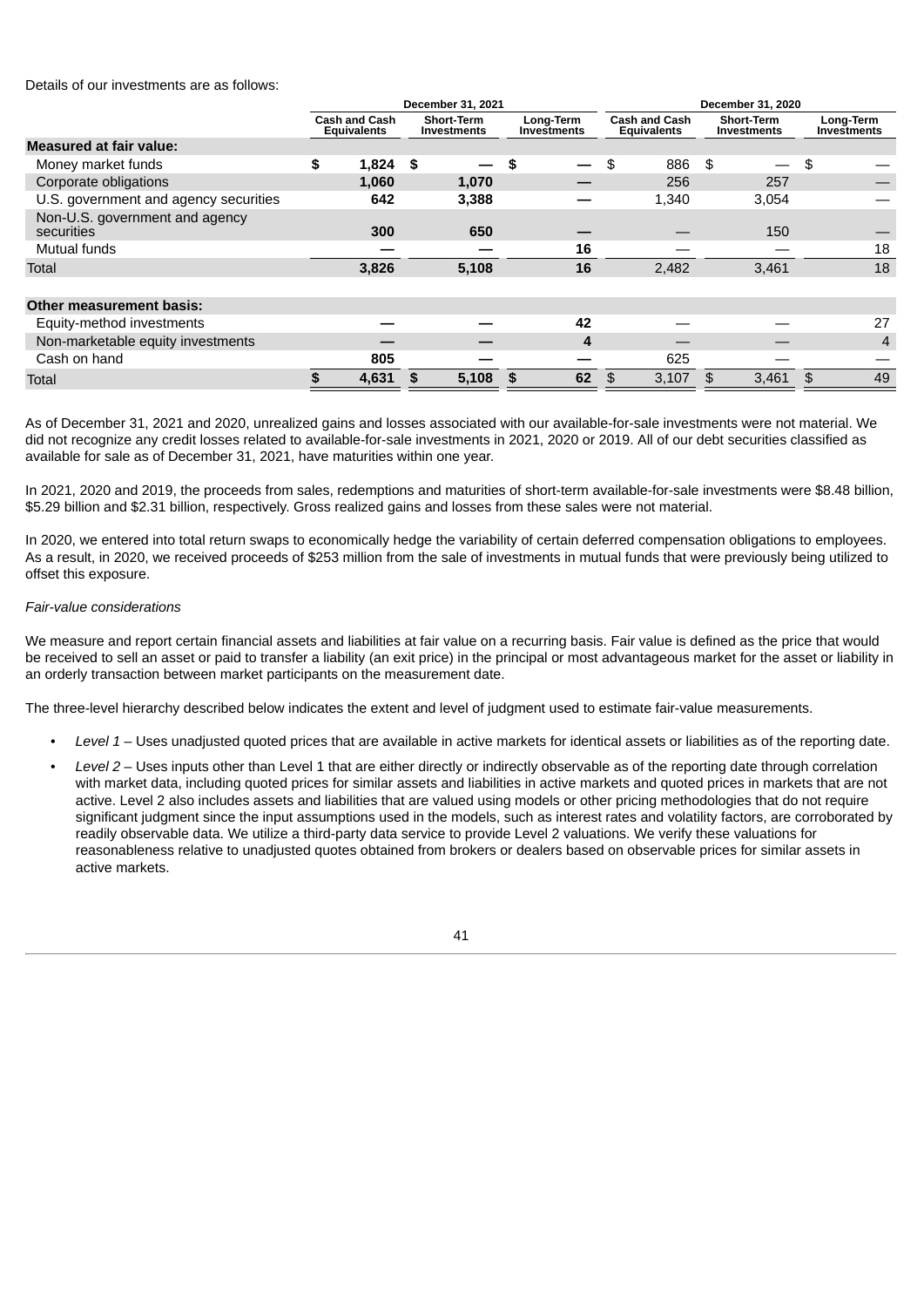• *Level 3* – Uses inputs that are unobservable, supported by little or no market activity and reflect the use of significant management judgment. These values are generally determined using pricing models that utilize management estimates of market participant assumptions. As of December 31, 2021 and 2020, we had no Level 3 assets or liabilities.

The following are our assets and liabilities that were accounted for at fair value on a recurring basis. These tables do not include cash on hand, assets held by our postretirement plans, or assets and liabilities that are measured at historical cost or any basis other than fair value.

|                                           |    |         |    | December 31, 2021        |       |       | December 31, 2020 |       |                    |                          |    |              |  |  |
|-------------------------------------------|----|---------|----|--------------------------|-------|-------|-------------------|-------|--------------------|--------------------------|----|--------------|--|--|
|                                           |    | Level 1 |    | Level <sub>2</sub>       | Total |       | Level 1           |       | Level <sub>2</sub> |                          |    | <b>Total</b> |  |  |
| Assets:                                   |    |         |    |                          |       |       |                   |       |                    |                          |    |              |  |  |
| Money market funds                        | \$ | 1,824   | S. | $\overline{\phantom{0}}$ | \$    | 1,824 | \$                | 886   | -\$                | $\overline{\phantom{0}}$ | \$ | 886          |  |  |
| Corporate obligations                     |    |         |    | 2,130                    |       | 2,130 |                   |       |                    | 513                      |    | 513          |  |  |
| U.S. government and agency securities     |    | 3,629   |    | 401                      |       | 4,030 |                   | 4,394 |                    |                          |    | 4,394        |  |  |
| Non-U.S. government and agency securities |    |         |    | 950                      |       | 950   |                   |       |                    | 150                      |    | 150          |  |  |
| <b>Mutual funds</b>                       |    | 16      |    |                          |       | 16    |                   | 18    |                    |                          |    | 18           |  |  |
| <b>Total assets</b>                       |    | 5,469   | S  | 3,481                    | - \$  | 8,950 | \$                | 5,298 | \$                 | 663                      | \$ | 5,961        |  |  |
|                                           |    |         |    |                          |       |       |                   |       |                    |                          |    |              |  |  |
| Liabilities:                              |    |         |    |                          |       |       |                   |       |                    |                          |    |              |  |  |
| Deferred compensation                     | \$ | 395     | \$ | —                        | S     | 395   | \$                | 350   | \$                 | $\overline{\phantom{0}}$ | \$ | 350          |  |  |
| <b>Total liabilities</b>                  |    | 395     | £. |                          |       | 395   | \$                | 350   | \$                 |                          |    | 350          |  |  |

## 7. Postretirement benefit plans

## *Plan descriptions*

We have various employee retirement plans, including defined contribution, defined benefit and retiree health care benefit plans. For qualifying employees, we offer deferred compensation arrangements.

## *U.S. retirement plans*

Our principal retirement plans in the United States are a defined contribution plan, an enhanced defined contribution plan and qualified and non-qualified defined benefit pension plans. The defined benefit plans were closed to new participants in 1997, and then current participants were allowed to make a one-time election to continue accruing a benefit in the plans or to cease accruing a benefit and instead to participate in the enhanced defined contribution plan.

Both defined contribution plans offer an employer-matching savings option that allows employees to make pretax and post-tax contributions to various investment choices. Employees who elected to continue accruing a benefit in the qualified defined benefit pension plans may also participate in the defined contribution plan, where employer-matching contributions are provided for up to 2% of the employee's annual eligible earnings. Employees who elected not to continue accruing a benefit in the defined benefit pension plans and employees hired after November 1997 and through December 31, 2003, may participate in the enhanced defined contribution plan. This plan provides for a fixed employer contribution of 2% of the employee's annual eligible earnings, plus an employer-matching contribution of up to 4% of the employee's annual eligible earnings. Employees hired after December 31, 2003, do not receive the fixed employer contribution of 2% of the employee's annual eligible earnings.

As of December 31, 2021 and 2020, as a result of employees' elections, TI's U.S. defined contribution plans held shares of TI common stock totaling 6 million shares and 7 million shares valued at \$1.16 billion and \$1.12 billion, respectively. Dividends paid on these shares in both 2021 and 2020 were \$27 million. Effective April 1, 2016, the TI common stock fund was frozen to new contributions or transfers into the fund.

Our aggregate expense for the U.S. defined contribution plans was \$63 million in 2021 and \$61 million in 2020 and 2019.

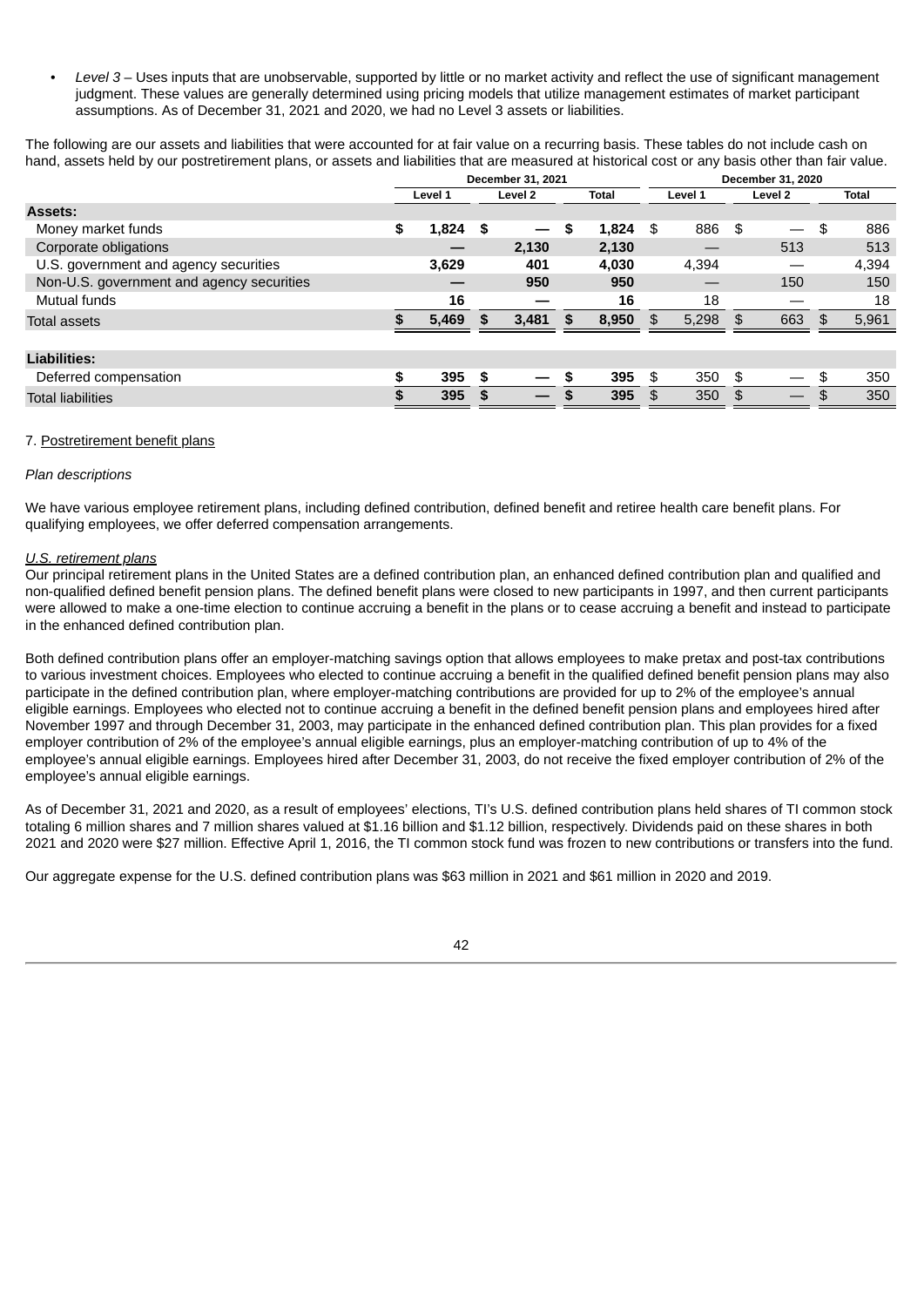The defined benefit pension plans include employees still accruing benefits, as well as employees and participants who no longer accrue service-related benefits, but instead, may participate in the enhanced defined contribution plan. Benefits under the qualified defined benefit pension plan are determined using a formula based on years of service and the highest five consecutive years of compensation. We intend to contribute amounts to this plan to meet the minimum funding requirements of applicable local laws and regulations, plus such additional amounts as we deem appropriate. The non-qualified defined benefit plans are unfunded and closed to new participants.

## *U.S. retiree health care benefit plan*

U.S. employees who meet eligibility requirements are offered medical coverage during retirement. We make a contribution toward the cost of those retiree medical benefits for certain retirees and their dependents. The contribution rates are based upon various factors, the most important of which are an employee's date of hire, date of retirement, years of service and eligibility for Medicare benefits. The balance of the cost is borne by the plan's participants. Employees hired after January 1, 2001, are responsible for the full cost of their medical benefits during retirement.

## *Non-U.S. retirement plans*

We provide retirement coverage for non-U.S. employees, as required by local laws or to the extent we deem appropriate, through a number of defined benefit and defined contribution plans. Retirement benefits are generally based on an employee's years of service and compensation. Funding requirements are determined on an individual country and plan basis and are subject to local country practices and market circumstances.

As of December 31, 2021 and 2020, as a result of employees' elections, TI's non-U.S. defined contribution plans held TI common stock valued at \$38 million and \$36 million, respectively. Dividends paid on these shares of TI common stock in 2021 and 2020 were not material.

## *Effects on our Consolidated Statements of Income and Balance Sheets*

Expenses related to defined benefit and retiree health care benefit plans are as follows:

|                                              | <b>U.S. Defined Benefit</b> |     |      |    |      | <b>U.S. Retiree Health Care</b> |     |      |      |      |      | Non-U.S. Defined Benefit |      |      |      |     |      |
|----------------------------------------------|-----------------------------|-----|------|----|------|---------------------------------|-----|------|------|------|------|--------------------------|------|------|------|-----|------|
|                                              | 2021                        |     | 2020 |    | 2019 | 2021                            |     | 2020 |      | 2019 |      | 2021                     |      | 2020 |      |     | 2019 |
| Service cost                                 | 21                          | \$. | 18   | \$ | 18   | S                               | 3   | \$   | 3    | \$   | 3    | S                        | 36   | \$   | 34   | \$. | 31   |
| Interest cost                                | 30                          |     | 31   |    | 38   |                                 | 10  |      | 13   |      | 14   |                          | 37   |      | 38   |     | 43   |
| Expected return on plan assets               | (31)                        |     | (36) |    | (41) |                                 | (9) |      | (12) |      | (14) |                          | (81) |      | (78) |     | (86) |
| Amortization of prior service cost (credit)  |                             |     |      |    |      |                                 | (2) |      | (2)  |      | (1)  |                          |      |      |      |     |      |
| Recognized net actuarial loss                | 15                          |     |      |    | 9    |                                 |     |      |      |      |      |                          |      |      | 14   |     | 29   |
| Net periodic benefit costs                   | 35                          |     | 20   |    | 24   |                                 |     |      | ົ    |      |      |                          |      |      | 9    |     | 18   |
| Settlement losses                            | 13                          |     | 16   |    | 10   |                                 |     |      |      |      |      |                          |      |      |      |     |      |
| Total, including other postretirement losses | 48                          | \$. | 36   |    | 34   |                                 | 2   | \$.  | 2    | \$   | 2    |                          | 2    | \$   | 10   | ዳ   | 21   |

All defined benefit and retiree health care benefit plan expense components other than service cost are recognized in OI&E in our Consolidated Statements of Income. Service cost is recognized within operating profit.

For the U.S. qualified pension and retiree health care plans, the expected return on plan assets component of net periodic benefit cost is based upon a market-related value of assets. In accordance with U.S. GAAP, the market-related value of assets is the fair value adjusted by a smoothing technique whereby certain gains and losses are phased in over a period of three years.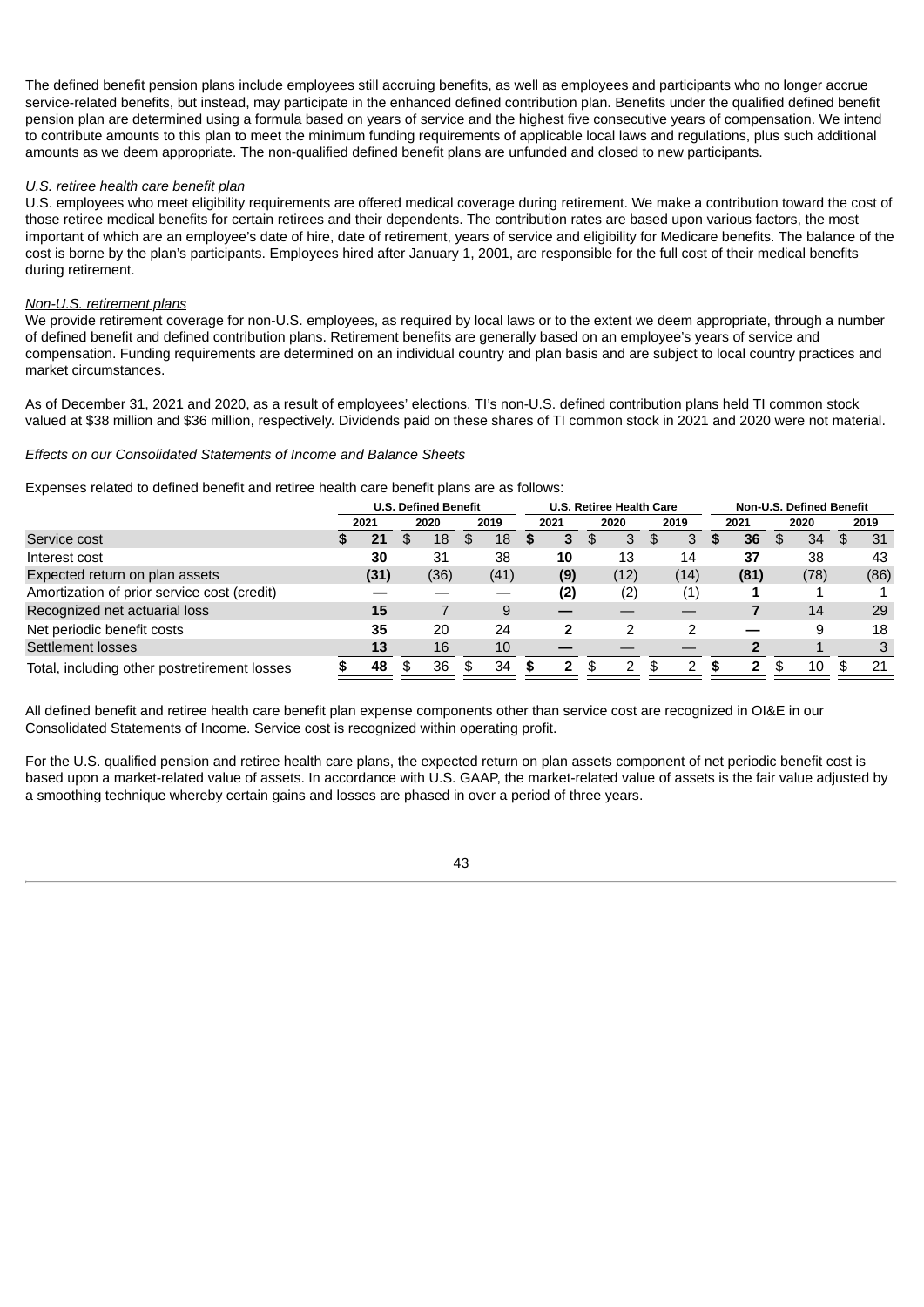Changes in the benefit obligations and plan assets for defined benefit and retiree health care benefit plans are as follows:

|                                                 | <b>U.S. Defined Benefit</b> |       |    |       | <b>U.S. Retiree Health Care</b> |      |                      |      |    |       | Non-U.S. Defined Benefit |                |  |
|-------------------------------------------------|-----------------------------|-------|----|-------|---------------------------------|------|----------------------|------|----|-------|--------------------------|----------------|--|
|                                                 |                             | 2021  |    | 2020  |                                 | 2021 |                      | 2020 |    | 2021  |                          | 2020           |  |
| Change in plan benefit obligation               |                             |       |    |       |                                 |      |                      |      |    |       |                          |                |  |
| Benefit obligation at beginning of year:        | \$                          | 1,097 | \$ | 960   | \$                              | 389  | \$                   | 359  | \$ | 2,868 | \$                       | 2,581          |  |
| Service cost                                    |                             | 21    |    | 18    |                                 | 3    |                      | 3    |    | 36    |                          | 34             |  |
| Interest cost                                   |                             | 30    |    | 31    |                                 | 10   |                      | 13   |    | 37    |                          | 38             |  |
| Participant contributions                       |                             |       |    |       |                                 | 14   |                      | 13   |    | 9     |                          | $\overline{7}$ |  |
| Benefits paid                                   |                             | (12)  |    | (12)  |                                 | (38) |                      | (39) |    | (101) |                          | (95)           |  |
| Settlements                                     |                             | (162) |    | (94)  |                                 |      |                      |      |    | (12)  |                          | (8)            |  |
| Actuarial loss (gain)                           |                             | (79)  |    | 194   |                                 | (18) |                      | 40   |    | (111) |                          | 143            |  |
| Plan amendments                                 |                             |       |    |       |                                 |      |                      |      |    |       |                          | $\mathbf{1}$   |  |
| Effects of exchange rate changes                |                             |       |    |       |                                 |      |                      |      |    | (152) |                          | 167            |  |
| Benefit obligation at end of year               | \$                          | 895   | \$ | 1,097 | \$                              | 360  | $\pmb{\mathfrak{P}}$ | 389  | \$ | 2,574 | \$                       | 2,868          |  |
| Change in plan assets                           |                             |       |    |       |                                 |      |                      |      |    |       |                          |                |  |
| Fair value of plan assets at beginning of year: | \$                          | 1,061 | \$ | 987   | \$                              | 389  | \$                   | 356  | \$ | 3,008 | \$                       | 2,661          |  |
| Actual return on plan assets                    |                             | 37    |    | 164   |                                 | 19   |                      | 58   |    | 75    |                          | 260            |  |
| Employer contributions (qualified plans)        |                             |       |    |       |                                 | 1    |                      |      |    |       |                          | 11             |  |
| Employer contributions (non-qualified plans)    |                             | 10    |    | 16    |                                 |      |                      |      |    |       |                          |                |  |
| Participant contributions                       |                             |       |    |       |                                 | 14   |                      | 13   |    | 9     |                          | $\overline{7}$ |  |
| Benefits paid                                   |                             | (12)  |    | (12)  |                                 | (38) |                      | (39) |    | (101) |                          | (95)           |  |
| Settlements                                     |                             | (162) |    | (94)  |                                 |      |                      |      |    | (12)  |                          | (8)            |  |
| Effects of exchange rate changes                |                             |       |    |       |                                 |      |                      |      |    | (173) |                          | 172            |  |
| Fair value of plan assets at end of year        | \$                          | 934   | \$ | 1,061 | \$                              | 385  | \$                   | 389  | \$ | 2,813 | \$                       | 3,008          |  |
|                                                 |                             |       |    |       |                                 |      |                      |      |    |       |                          |                |  |
| Funded status at end of year                    | \$                          | 39    | \$ | (36)  | \$                              | 25   | \$                   |      | \$ | 239   | \$                       | 140            |  |

Changes in actuarial gains and losses in the projected benefit obligations are generally driven by discount rate movement.

Amounts recognized on our Consolidated Balance Sheets as of December 31, are as follows:

|                                                                                | <b>U.S. Defined Benefit</b> | <b>U.S. Retiree Health</b><br>Care | Non-U.S. Defined<br>Benefit | <b>Total</b> |
|--------------------------------------------------------------------------------|-----------------------------|------------------------------------|-----------------------------|--------------|
| 2021                                                                           |                             |                                    |                             |              |
| <b>Overfunded retirement plans</b>                                             | \$<br>73                    | \$<br>28                           | \$<br>291                   | 392<br>- \$  |
| Accrued expenses and other liabilities & other long-term<br><b>liabilities</b> | (5)                         |                                    | (5)                         | (10)         |
| Underfunded retirement plans                                                   | (29)                        | (3)                                | (47)                        | (79)         |
| <b>Funded status at end of 2021</b>                                            | 39                          | 25                                 | 239                         | 303<br>\$    |
|                                                                                |                             |                                    |                             |              |
| 2020                                                                           |                             |                                    |                             |              |
| Overfunded retirement plans                                                    | \$<br>9                     | 3<br>\$                            | 234<br>-\$                  | 246<br>- \$  |
| Accrued expenses and other liabilities & other long-term<br>liabilities        | (6)                         |                                    | (5)                         | (11)         |
| Underfunded retirement plans                                                   | (39)                        | (3)                                | (89)                        | (131)        |
| Funded status at end of 2020                                                   | (36)                        | \$                                 | 140<br>\$                   | 104<br>\$.   |

Contributions to the plans meet or exceed all minimum funding requirements. We expect to contribute about \$10 million to our retirement benefit plans in 2022.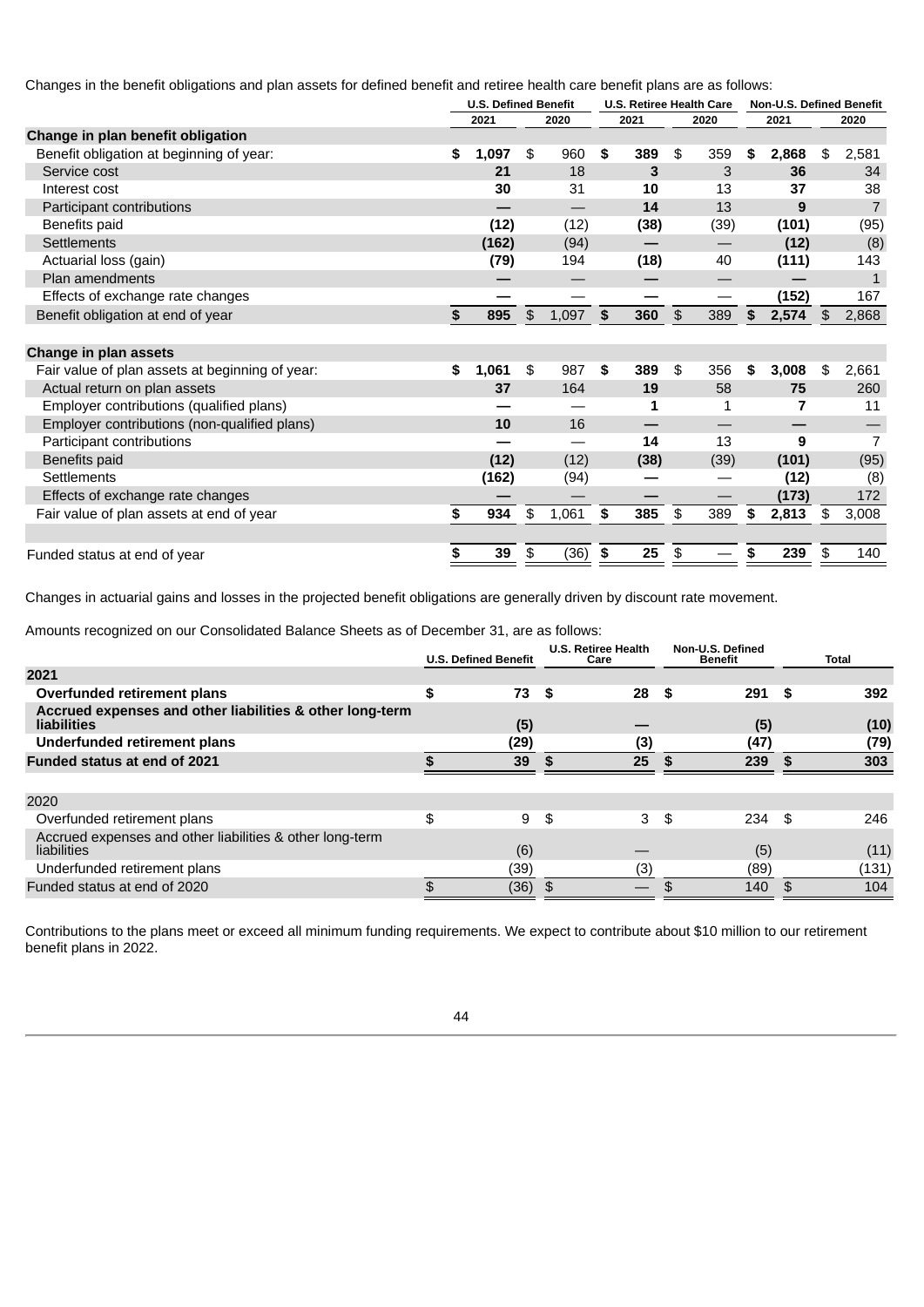Accumulated benefit obligations, which are generally less than the projected benefit obligations as they exclude the impact of future salary increases, were \$820 million and \$992 million as of December 31, 2021 and 2020, respectively, for the U.S. defined benefit plans, and \$2.47 billion and \$2.72 billion as of December 31, 2021 and 2020, respectively, for the non-U.S. defined benefit plans.

The change in AOCI is as follows:

|                                                         | U.S. Defined<br><b>Benefit</b> | U.S. Retiree Health Care     | Total                          |                              |                                |                              |                                |
|---------------------------------------------------------|--------------------------------|------------------------------|--------------------------------|------------------------------|--------------------------------|------------------------------|--------------------------------|
|                                                         | <b>Net Actuarial</b><br>Loss   | <b>Net Actuarial</b><br>Loss | <b>Prior Service</b><br>Credit | <b>Net Actuarial</b><br>Loss | <b>Prior Service</b><br>Credit | <b>Net Actuarial</b><br>Loss | <b>Prior Service</b><br>Credit |
| AOCI balance, net of taxes,<br>December 31, 2020        | $125 - $$<br>\$                | $(8)$ \$                     | $(2)$ \$                       | $242 \text{ } $$             | $\mathbf{1}$                   | 359<br>-\$                   | (1)<br>- \$                    |
| Changes in AOCI by category:                            |                                |                              |                                |                              |                                |                              |                                |
| <b>Adjustments</b>                                      | (84)                           | (28)                         |                                | (119)                        |                                | (231)                        |                                |
| <b>Recognized within net</b><br>income                  | (28)                           |                              |                                | (9)                          | (1)                            | (37)                         |                                |
| <b>Tax effect</b>                                       | 23                             | 6                            | (1)                            | 35                           |                                | 64                           |                                |
| <b>Total change to AOCI</b>                             | (89)                           | (22)                         |                                | (93)                         |                                | (204)                        | 1                              |
| AOCI balance, net of taxes,<br><b>December 31, 2021</b> | 36                             | (30)<br>- \$                 | $(1)$ \$<br>- \$               | 149                          | $\mathbf{1}$                   | 155<br>S.                    |                                |

## *Information on plan assets*

We report and measure the plan assets of our defined benefit pension and other postretirement plans at fair value. The tables below set forth the fair value of our plan assets using the same three-level hierarchy of fair-value inputs described in Note 6.

|                                              | December 31, 2021 |         |         |      |           |                  |      |       |  |  |  |
|----------------------------------------------|-------------------|---------|---------|------|-----------|------------------|------|-------|--|--|--|
|                                              |                   | Level 1 | Level 2 |      | Other (a) |                  |      | Total |  |  |  |
| Assets of U.S. defined benefit plan:         |                   |         |         |      |           |                  |      |       |  |  |  |
| Fixed income securities and cash equivalents | \$                |         | \$      |      | \$        | 655              | - \$ | 655   |  |  |  |
| <b>Equity securities</b>                     |                   |         |         |      |           | 279              |      | 279   |  |  |  |
| Total                                        | \$                |         | £       |      | \$        | 934              | S    | 934   |  |  |  |
| Assets of U.S. retiree health care plan:     |                   |         |         |      |           |                  |      |       |  |  |  |
| Fixed income securities and cash equivalents | \$                | 10      | - \$    |      | \$        | 238 <sup>5</sup> |      | 248   |  |  |  |
| <b>Equity securities</b>                     |                   |         |         |      |           | 137              |      | 137   |  |  |  |
| <b>Total</b>                                 |                   | 10      | \$      |      | \$        | 375              | S.   | 385   |  |  |  |
| Assets of non-U.S. defined benefit plans:    |                   |         |         |      |           |                  |      |       |  |  |  |
| Fixed income securities and cash equivalents | \$                | 71      | - \$    | 104S |           | $2,045$ \$       |      | 2,220 |  |  |  |
| <b>Equity securities</b>                     |                   | 49      |         | 2    |           | 542              |      | 593   |  |  |  |
| Total                                        | \$                | 120     |         | 106  | \$        | 2,587            |      | 2,813 |  |  |  |
|                                              |                   |         |         |      |           |                  |      |       |  |  |  |

(a) Consists of bond index and equity index funds, measured at net asset value per share, as well as cash equivalents.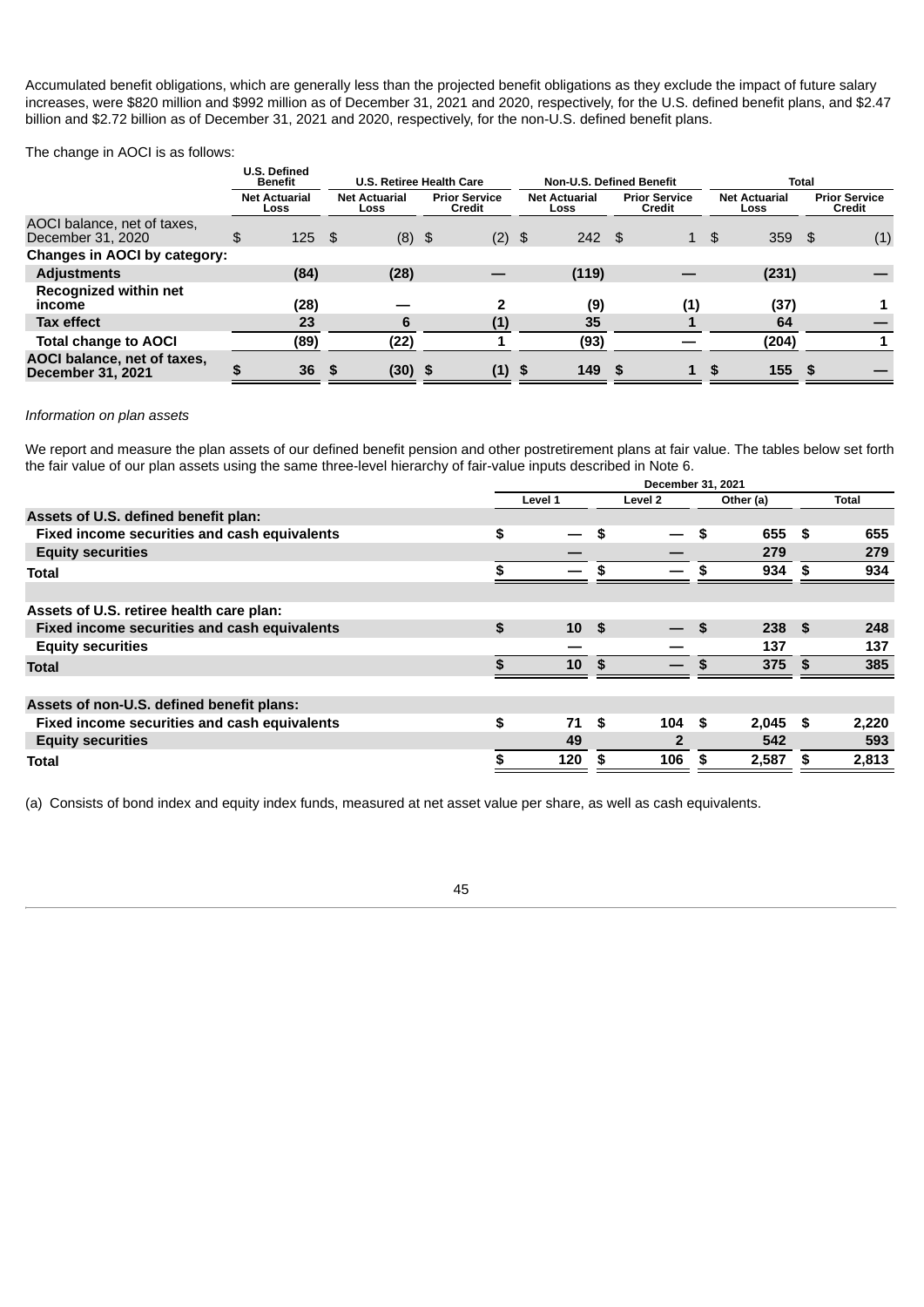|                                              | December 31, 2020 |         |      |     |           |            |              |       |  |  |  |
|----------------------------------------------|-------------------|---------|------|-----|-----------|------------|--------------|-------|--|--|--|
|                                              |                   | Level 1 |      |     | Other (a) |            | <b>Total</b> |       |  |  |  |
| Assets of U.S. defined benefit plan:         |                   |         |      |     |           |            |              |       |  |  |  |
| Fixed income securities and cash equivalents | \$                |         | \$   |     | \$        | 743        | \$           | 743   |  |  |  |
| <b>Equity securities</b>                     |                   |         |      |     |           | 318        |              | 318   |  |  |  |
| Total                                        | \$.               |         |      |     | \$        | 1,061      | \$           | 1,061 |  |  |  |
| Assets of U.S. retiree health care plan:     |                   |         |      |     |           |            |              |       |  |  |  |
| Fixed income securities and cash equivalents | \$                | 29      | - \$ |     | \$        | $222 - 15$ |              | 251   |  |  |  |
| <b>Equity securities</b>                     |                   |         |      |     |           | 138        |              | 138   |  |  |  |
| Total                                        |                   | 29      | \$.  |     | \$.       | 360        | \$           | 389   |  |  |  |
| Assets of non-U.S. defined benefit plans:    |                   |         |      |     |           |            |              |       |  |  |  |
| Fixed income securities and cash equivalents | \$                | 69      | \$   | 146 | \$        | 2,063      | \$           | 2,278 |  |  |  |
| <b>Equity securities</b>                     |                   | 43      |      | 2   |           | 685        |              | 730   |  |  |  |
| Total                                        |                   | 112     |      | 148 | \$        | 2,748      | \$           | 3,008 |  |  |  |

(a) Consists of bond index and equity index funds, measured at net asset value per share, as well as cash equivalents.

The investments in our major benefit plans largely consist of low-cost, broad-market index funds to mitigate risks of concentration within market sectors. Our investment policy is designed to better match the interest rate sensitivity of the plan assets and liabilities. The appropriate mix of equity and bond investments is determined primarily through the use of detailed asset-liability modeling studies that look to balance the impact of changes in the discount rate against the need to provide asset growth to cover future service cost. Most of our plans around the world have a greater proportion of fixed income securities with return characteristics that are more closely aligned with changes in the liabilities caused by discount rate volatility.

## *Assumptions and investment policies*

|                                                                              |       | <b>U.S. Defined Benefit</b> | <b>U.S. Retiree Health Care</b> |       |       | Non-U.S. Defined Benefit |
|------------------------------------------------------------------------------|-------|-----------------------------|---------------------------------|-------|-------|--------------------------|
|                                                                              | 2021  | 2020                        | 2021                            | 2020  | 2021  | 2020                     |
| Weighted average assumptions used to<br>determine benefit obligations:       |       |                             |                                 |       |       |                          |
| Discount rate                                                                | 2.74% | 2.81%                       | 3.05%                           | 2.74% | 1.57% | 1.31%                    |
| Long-term pay progression                                                    | 3.70% | 3.70%                       | nla                             | n/a   | 3.15% | 3.15%                    |
|                                                                              |       |                             |                                 |       |       |                          |
| Weighted average assumptions used to<br>determine net periodic benefit cost: |       |                             |                                 |       |       |                          |
| Discount rate                                                                | 2.95% | $3.42\%$                    | 2.74%                           | 3.63% | 1.31% | 1.46%                    |
| Long-term rate of return on plan assets                                      | 3.50% | 4.00%                       | 3.10%                           | 3.50% | 2.82% | 2.93%                    |
| Long-term pay progression                                                    | 3.70% | 3.30%                       | nla                             | n/a   | 3.15% | 3.06%                    |

We utilize a variety of methods to select an appropriate discount rate depending on the depth of the corporate bond market in the country in which the benefit plan operates. In the United States, we use a settlement approach whereby a portfolio of bonds is selected from the universe of actively traded high-quality U.S. corporate bonds. The selected portfolio is designed to provide cash flows sufficient to pay the plan's expected benefit payments when due. The resulting discount rate reflects the rate of return of the selected portfolio of bonds. For our non-U.S. locations with a sufficient number of actively traded high-quality bonds, an analysis is performed in which the projected cash flows from the defined benefit plans are discounted against a yield curve constructed with an appropriate universe of high-quality corporate bonds available in each country. In this manner, a present value is developed. The discount rate selected is the single equivalent rate that produces the same present value. For countries that lack a sufficient corporate bond market, a government bond index is used to establish the discount rate.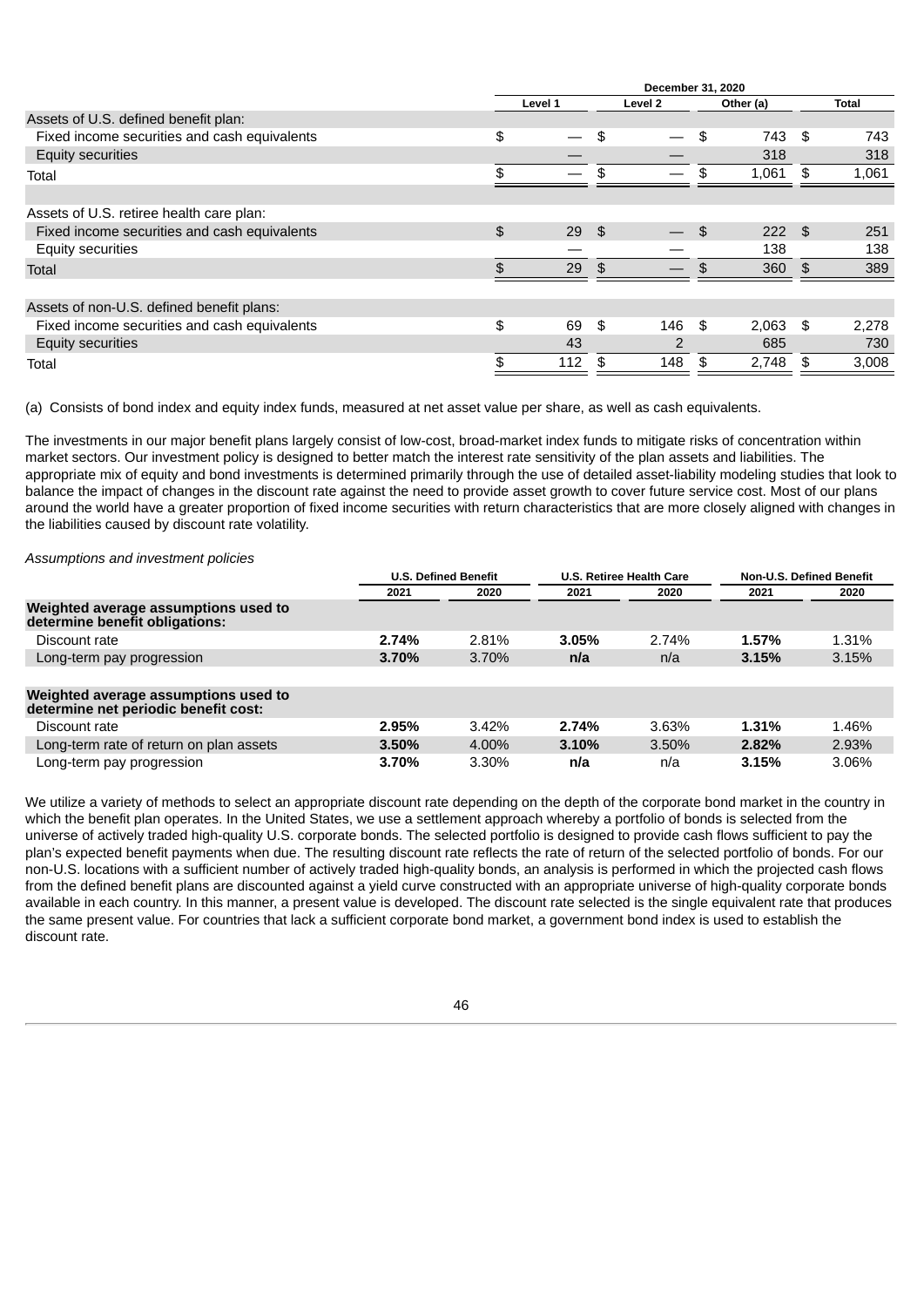Assumptions for the expected long-term rate of return on plan assets are based on future expectations for returns for each asset class and the effect of periodic target asset allocation rebalancing. We adjust the results for the payment of reasonable expenses of the plan from plan assets. We believe our assumptions are appropriate based on the investment mix and long-term nature of the plans' investments. Assumptions used for the non-U.S. defined benefit plans reflect the different economic environments within the various countries.

The target allocation ranges for the plans that hold a substantial majority of the defined benefit assets are as follows:

|                                              | <b>U.S. Defined Benefit</b> | <b>U.S. Retiree Health</b><br>Care | Non-U.S. Defined<br>Benefit |
|----------------------------------------------|-----------------------------|------------------------------------|-----------------------------|
| Fixed income securities and cash equivalents | $65\% - 80\%$               | $65\% - 80\%$                      | $60\% - 100\%$              |
| Equity securities                            | $20\% - 35\%$               | $20\% - 35\%$                      | 0% – 40%                    |

We rebalance the plans' investments when they are outside the target allocation ranges.

Weighted average asset allocations as of December 31 are as follows:

|                                              |      | <b>U.S. Defined Benefit</b> | <b>U.S. Retiree Health</b> | Care | Non-U.S. Defined | <b>Benefit</b> |
|----------------------------------------------|------|-----------------------------|----------------------------|------|------------------|----------------|
|                                              | 2021 | 2020                        | 2021                       | 2020 | 2021             | 2020           |
| Fixed income securities and cash equivalents | 70%  | 70%                         | 64%                        | 65%  | 79%              | 76%            |
| <b>Equity securities</b>                     | 30%  | 30%                         | 36%                        | 35%  | 21%              | 24%            |

None of the plan assets related to the defined benefit pension plans and retiree health care benefit plan are directly invested in TI common stock.

The following assumed future benefit payments to plan participants in the next 10 years are used to measure our benefit obligations. Almost all of the payments, which may vary significantly from these assumptions, will be made from plan assets and not from company assets.

|                           | 2022 | 2023 |    | 2024 | 2025 | 2026 |    | $2027 - 2031$ |
|---------------------------|------|------|----|------|------|------|----|---------------|
| . Defined Benefit<br>U.S. | 89   | 96   | ۰D | o    | 87   | n-   | ۰D | 391           |
| U.S. Retiree Health Care  | 28   |      |    | 26   | 25   | --   |    | 108           |
| Non-U.S. Defined Benefit  | 99   | 101  |    | 103  | 105  | 107  |    | 566           |

Assumed health care cost trend rates for the U.S. retiree health care benefit plan as of December 31 are as follows:

|                                                   | 2021  | 2020     |
|---------------------------------------------------|-------|----------|
| Assumed health care cost trend rate for next year | 6.50% | $6.75\%$ |
| Ultimate trend rate                               | 5.00% | 5.00%    |
| Year in which ultimate trend rate is reached      | 2028  | 2028     |

## *Deferred compensation plans*

We have deferred compensation plans that allow U.S. employees whose base salary and management responsibility exceed a certain level to defer receipt of a portion of their cash compensation. Payments under these plans are made based on the participant's distribution election and plan balance. Participants can earn a return on their deferred compensation based on notional investments in the same investment funds that are offered in our defined contribution plans.

As of December 31, 2021, our liability to participants of the deferred compensation plans was \$395 million and is recorded in other long-term liabilities on our Consolidated Balance Sheets. This amount reflects the accumulated participant deferrals and earnings thereon as of that date. We utilize total return swaps and investments in mutual funds that serve as economic hedges of our exposure to changes in the fair value of these liabilities. We record changes in the fair value of the liability and the related total return swaps and mutual funds in SG&A, as discussed in Note 6. As of December 31, 2021, we held \$16 million in mutual funds related to these plans that are recorded in long-term investments on our Consolidated Balance Sheets.

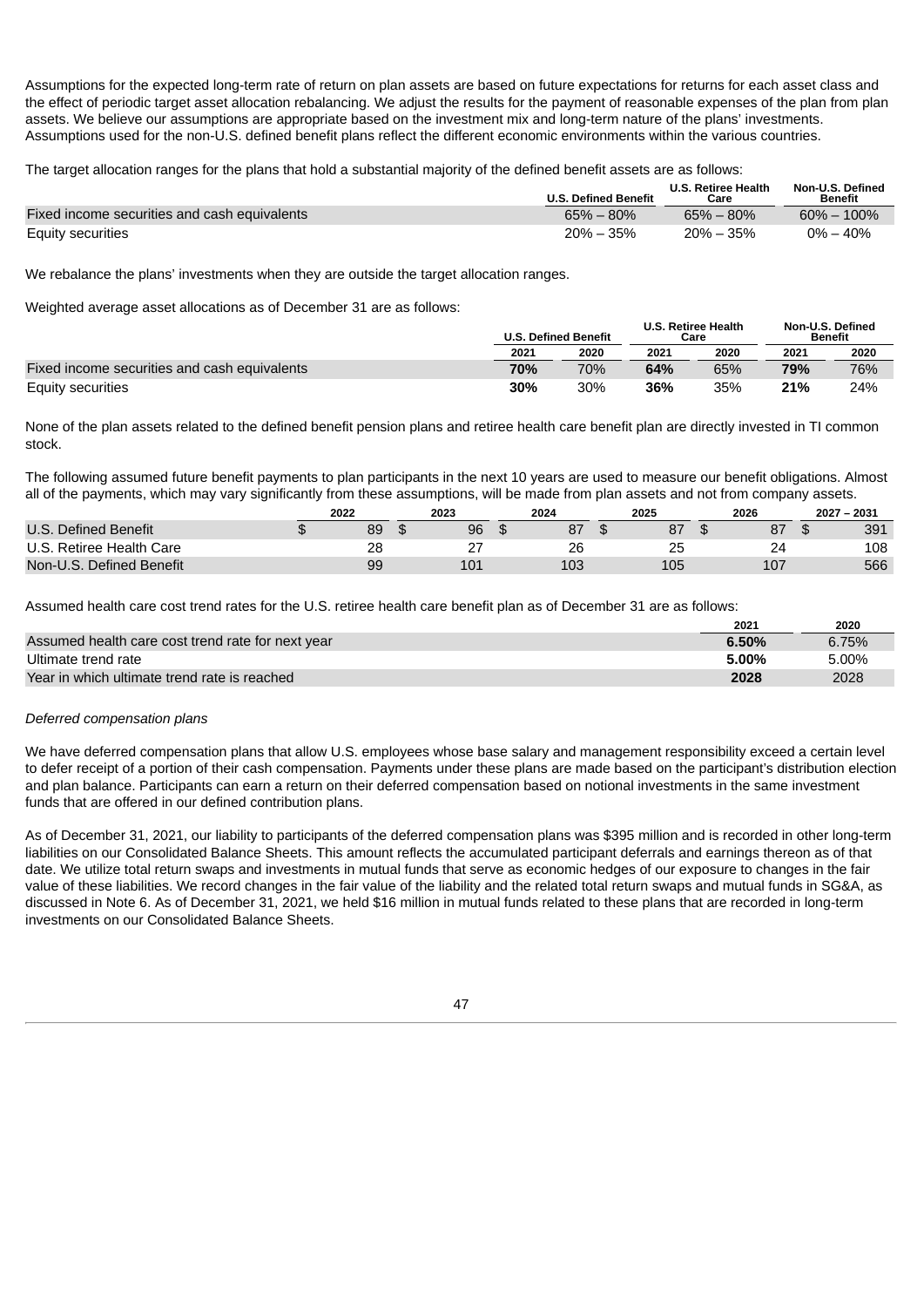#### 8. Debt and lines of credit

#### *Short-term borrowings*

We maintain a line of credit to support commercial paper borrowings, if any, and to provide additional liquidity through bank loans. As of December 31, 2021, we had a variable-rate revolving credit facility from a consortium of investment-grade banks that allows us to borrow up to \$2 billion until March 2024. As of December 31, 2021, our credit facility was undrawn, and we had no commercial paper outstanding.

#### *Long-term debt*

In February 2021, we retired \$550 million of maturing debt.

In September 2021, we issued three series of senior unsecured notes for an aggregate principal amount of \$1.5 billion, consisting of \$500 million of 1.125% notes due in 2026, \$500 million of 1.90% notes due in 2031 and \$500 million of 2.70% notes due in 2051. We incurred \$10 million of issuance costs. The proceeds of the offering were \$1.5 billion, net of the original issuance discounts, which will be used for general corporate purposes.

In March 2020, we issued a principal amount of \$750 million of fixed-rate, long-term debt due in 2025. We incurred \$4 million of issuance costs. The proceeds of the offering were \$749 million, net of the original issuance discount, and were used for general corporate purposes and the repayment of maturing debt.

In April 2020, we retired \$500 million of maturing debt.

In May 2020, we issued a principal amount of \$750 million of fixed-rate, long-term debt due in 2030. We incurred \$5 million of issuance costs. The proceeds of the offering were \$749 million, net of the original issuance discount, and were used for general corporate purposes.

In March 2019, we issued a principal amount of \$750 million of fixed-rate, long-term debt due in 2039. We incurred \$7 million of issuance costs. The proceeds of the offering were \$743 million, net of the original issuance discount, and were used for general corporate purposes.

In August 2019, we retired \$750 million of maturing debt.

In September 2019, we issued a principal amount of \$750 million of fixed-rate, long-term debt due in 2029. We incurred \$5 million of issuance costs. The proceeds of the offering were \$748 million, net of the original issuance discount, and were used for general corporate purposes.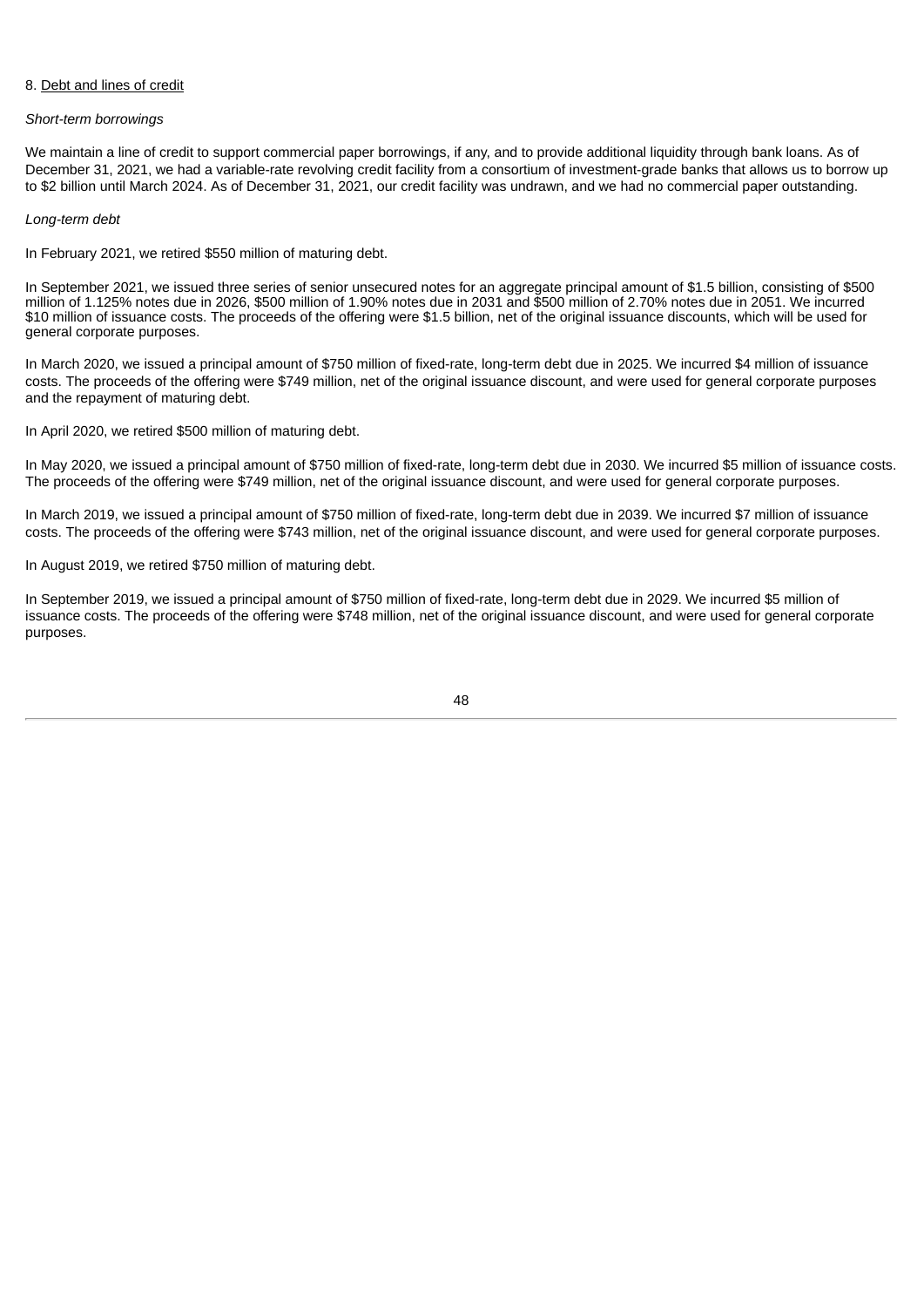Long-term debt outstanding is as follows:

|                                                                              | December 31, |       |    |       |  |  |
|------------------------------------------------------------------------------|--------------|-------|----|-------|--|--|
|                                                                              |              | 2021  |    | 2020  |  |  |
| Notes due 2021 at 2.75%                                                      | \$           |       | \$ | 550   |  |  |
| Notes due 2022 at 1.85%                                                      |              | 500   |    | 500   |  |  |
| Notes due 2023 at 2.25%                                                      |              | 500   |    | 500   |  |  |
| Notes due 2024 at 2.625%                                                     |              | 300   |    | 300   |  |  |
| Notes due 2025 at 1.375%                                                     |              | 750   |    | 750   |  |  |
| Notes due 2026 at 1.125%                                                     |              | 500   |    |       |  |  |
| Notes due 2027 at 2.90%                                                      |              | 500   |    | 500   |  |  |
| Notes due 2029 at 2.25%                                                      |              | 750   |    | 750   |  |  |
| Notes due 2030 at 1.75%                                                      |              | 750   |    | 750   |  |  |
| Notes due 2031 at 1.90%                                                      |              | 500   |    |       |  |  |
| Notes due 2039 at 3.875%                                                     |              | 750   |    | 750   |  |  |
| Notes due 2048 at 4.15%                                                      |              | 1,500 |    | 1,500 |  |  |
| Notes due 2051 at 2.70%                                                      |              | 500   |    |       |  |  |
| Total debt                                                                   |              | 7,800 |    | 6,850 |  |  |
| Net unamortized discounts, premiums and issuance costs                       |              | (59)  |    | (52)  |  |  |
| Total debt, including net unamortized discounts, premiums and issuance costs |              | 7,741 |    | 6,798 |  |  |
| Current portion of long-term debt                                            |              | (500) |    | (550) |  |  |
| Long-term debt                                                               | \$           | 7,241 | \$ | 6,248 |  |  |

Interest and debt expense was \$184 million, \$190 million and \$170 million in 2021, 2020 and 2019, respectively. This was net of the amortized discounts, premiums and issuance costs. Cash payments for interest on long-term debt were \$181 million, \$182 million and \$156 million in 2021, 2020 and 2019, respectively. Capitalized interest was not material.

# 9. Leases

We conduct certain operations in leased facilities and also lease a portion of our data processing and other equipment. In addition, certain long-term supply agreements to purchase industrial gases are accounted for as operating leases. Lease agreements frequently include renewal provisions and require us to pay real estate taxes, insurance and maintenance costs.

Our leases are included as a component of the following balance sheet lines:

|                                        |              | December 31, |      |
|----------------------------------------|--------------|--------------|------|
|                                        |              | 2021         | 2020 |
| Other long-term assets                 | $\mathbf{H}$ | 465          | 319  |
|                                        |              |              |      |
| Accrued expenses and other liabilities |              | 82           | 72   |
| Other long-term liabilities            |              | 383          | 249  |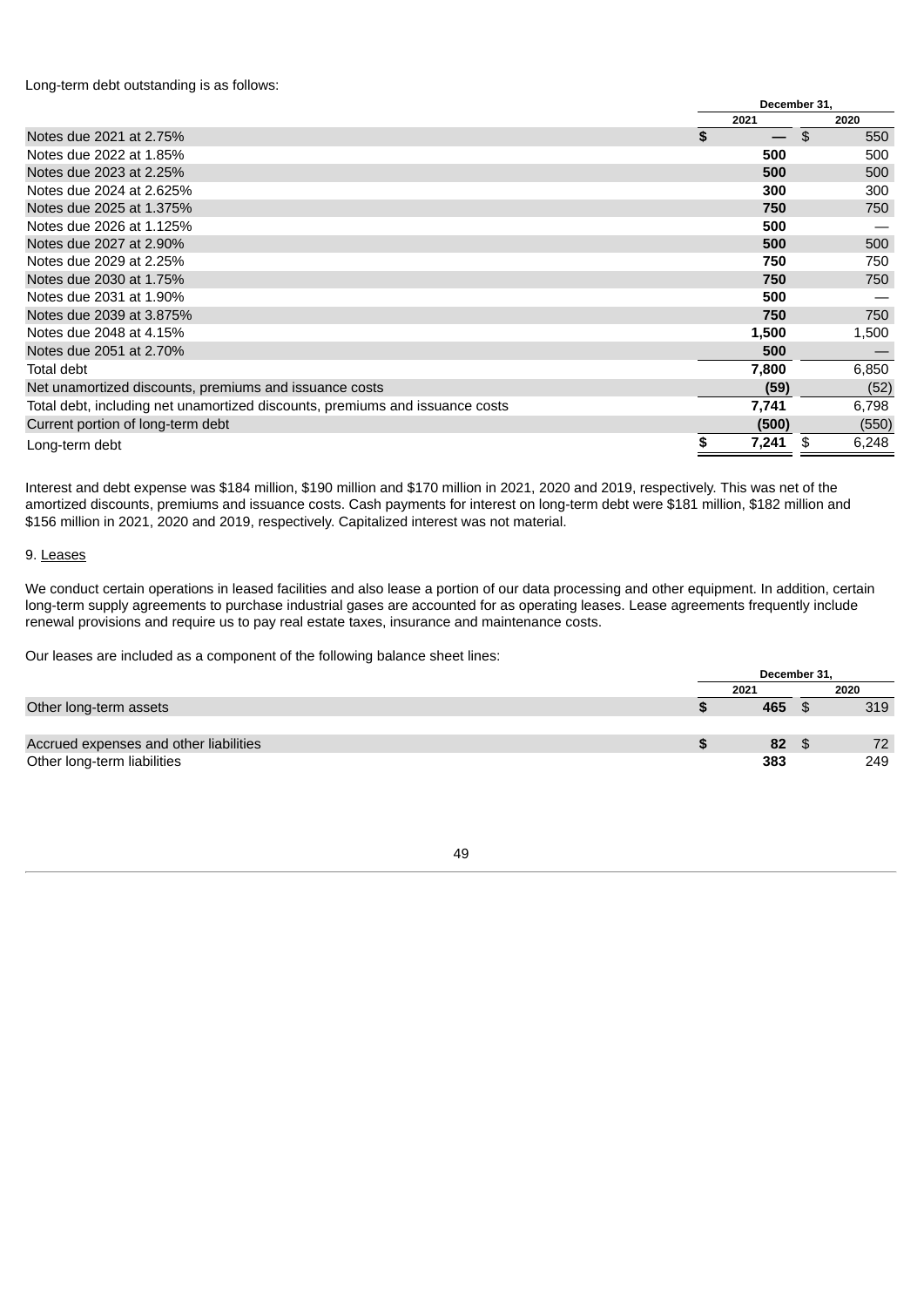### Details of our operating leases are as follows:

| December 31, |    |      |                           |                        |                                               |  |
|--------------|----|------|---------------------------|------------------------|-----------------------------------------------|--|
|              |    |      | 2020                      |                        | 2019                                          |  |
|              | 69 | \$   |                           |                        | 66                                            |  |
|              | 56 |      | 36                        |                        | 41                                            |  |
|              |    |      |                           |                        |                                               |  |
|              |    |      |                           |                        |                                               |  |
|              |    |      |                           |                        | 60                                            |  |
|              |    |      |                           |                        |                                               |  |
|              |    |      |                           |                        | 167                                           |  |
|              |    | 2021 | $61 \quad $$<br>$210 \t$$ | <b>For Years Ended</b> | 70 \$<br>$59 \text{ }$ \$<br>$59 \text{ }$ \$ |  |

## As of December 31, 2021, we had committed to make the following minimum payments under our non-cancellable operating leases:

|                         | 2022 | 2023 |    | 2024 |  | 2025 |    | 2026 | $\tau$ hereafter | Total |
|-------------------------|------|------|----|------|--|------|----|------|------------------|-------|
| Lease payments          | 84   |      | s. | 60   |  |      | 50 | 45   | $\mathbf{a}$     | 525   |
| Imputed lease interest  |      |      |    |      |  |      |    |      |                  | (60)  |
| Total lease liabilities |      |      |    |      |  |      |    |      |                  | 465   |

The weighted-average remaining lease term was 9.2 years and 8.9 years as of December 31, 2021 and 2020, respectively. The weightedaverage discount rate was 2.51% and 3.02% as of December 31, 2021 and 2020, respectively.

## 10. Commitments and contingencies

## *Purchase commitments*

Our purchase commitments include payments for software licenses and contractual arrangements with suppliers when there is a fixed, noncancellable payment schedule or when minimum payments are due with a reduced delivery schedule.

As of December 31, 2021, we had committed to make the following minimum payments under our purchase commitments:

|                    | 2022 |                 | 2023   |   | 2024                 |                 | 2025 |    | 2026        | Thereatter                                         | Tota.   |
|--------------------|------|-----------------|--------|---|----------------------|-----------------|------|----|-------------|----------------------------------------------------|---------|
| Purd<br>ients<br>Ш |      | $\cdot$ $\cdot$ | $\sim$ | w | 10 <sup>2</sup><br>∹ | $\cdot$ $\cdot$ |      | ۰п | nc.<br>-cu- | $\overline{\phantom{a}}$<br>-<br>$\mathbf{u}$<br>_ | $- - -$ |

## *Indemnification guarantees*

We routinely sell products with an intellectual property indemnification included in the terms of sale. Historically, we have had only minimal, infrequent losses associated with these indemnities. Consequently, we cannot reasonably estimate any future liabilities that may result.

## *Warranty costs/product liabilities*

We accrue for known product-related claims if a loss is probable and can be reasonably estimated. During the periods presented, there have been no material accruals or payments regarding product warranty or product liability. Historically, we have experienced a low rate of payments on product claims. Although we cannot predict the likelihood or amount of any future claims, we do not believe they will have a material adverse effect on our financial condition, results of operations or liquidity. Our stated warranties for semiconductor products obligate us to repair, replace or credit the purchase price of a covered product back to the buyer. Product claim consideration may exceed the price of our products.

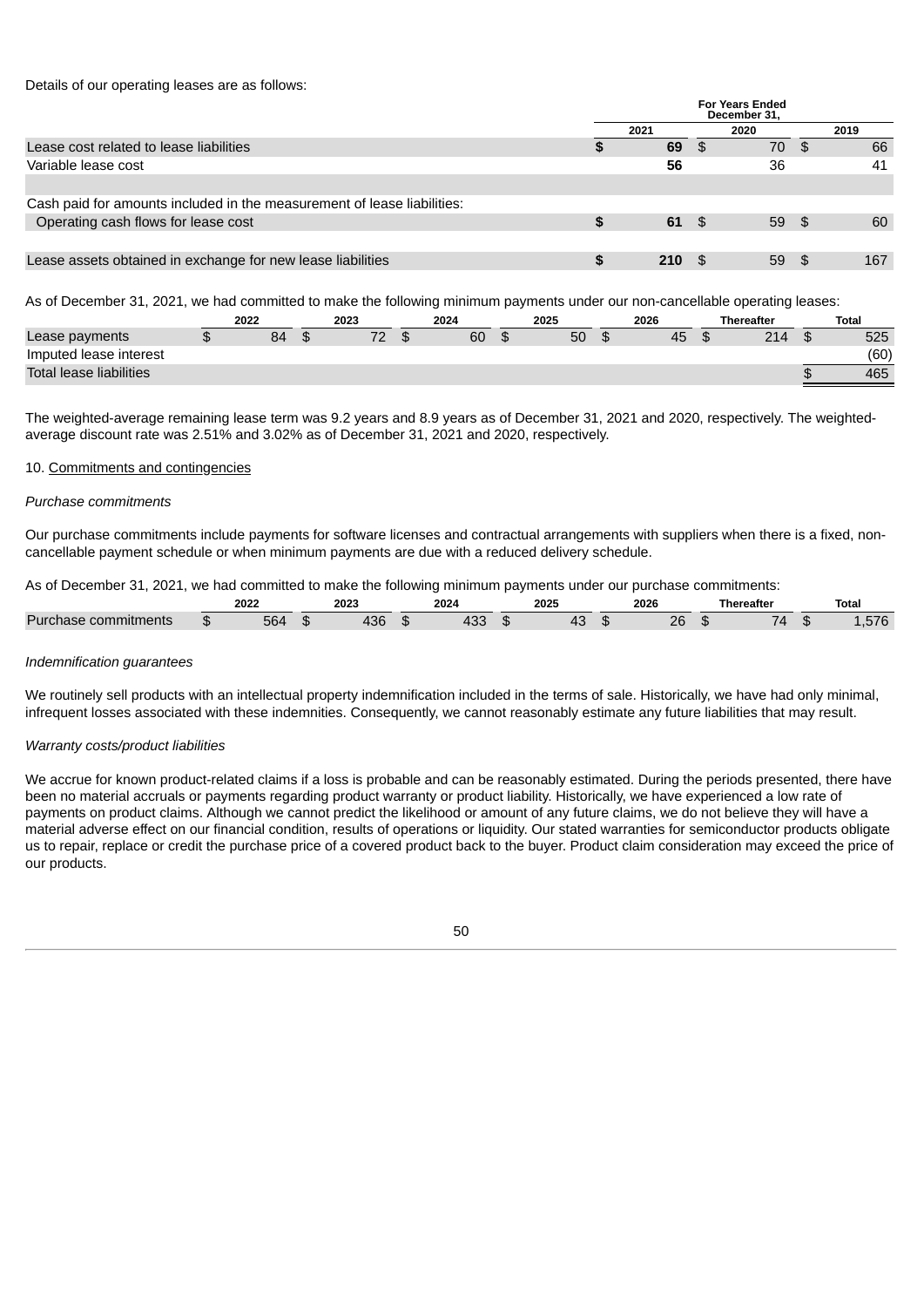### *General*

We are subject to various legal and administrative proceedings. Although it is not possible to predict the outcome of these matters, we believe that the results of these proceedings will not have a material adverse effect on our financial condition, results of operations or liquidity.

### 11. Supplemental financial information

#### *Restructuring charges/other*

Restructuring charges/other are included in Other for segment reporting purposes and are comprised of the following components:

|                              |      |      | For Years Ended December 31, |      |
|------------------------------|------|------|------------------------------|------|
|                              | 2021 |      | 2020                         | 2019 |
| Restructuring charges (a)    |      |      | 25                           | (15) |
| Integration charges (b)      |      | 104  |                              |      |
| Gains on sales of assets (c) |      | (50) |                              | (21) |
| Restructuring charges/other  |      | 54   | 24                           | (36) |

(a) Includes severance and benefits, accelerated depreciation, changes in estimates and other exit costs.

(b) Includes costs related to our purchase of the Lehi, Utah, manufacturing facility, as well as ongoing costs until production begins in early 2023.

(c) Includes a \$50 million gain from the sale of property in October 2021.

*Changes in accrued restructuring balances*

|                       | 2021 |     | 2020 | 2019 |
|-----------------------|------|-----|------|------|
| Balance, January 1    |      | 18  |      | 28   |
| Restructuring charges |      |     | 25   | (15) |
| Non-cash items (a)    |      |     |      |      |
| Payments              |      | (13 | (8)  | (13) |
| Balance, December 31  |      | 5   | 18   |      |

(a) Reflects charges for impacts of changes in exchange rates and accelerated depreciation.

The restructuring accrual balances are reported as a component of either accrued expenses and other liabilities or other long-term liabilities on our Consolidated Balance Sheets, depending on the expected timing of payment.

In 2020, we recognized \$25 million of restructuring charges primarily for severance and benefit costs associated with our Embedded Processing business. As of December 31, 2021, \$21 million of payments have been made.

In 2020, we announced a multiyear plan to close our two remaining factories with 150-millimeter production, located in Sherman and Dallas, Texas. During 2021 we decided not to close a portion of our factory in Dallas. We expect this plan to be completed no later than 2025. Charges for the closures cannot be reasonably estimated at this time.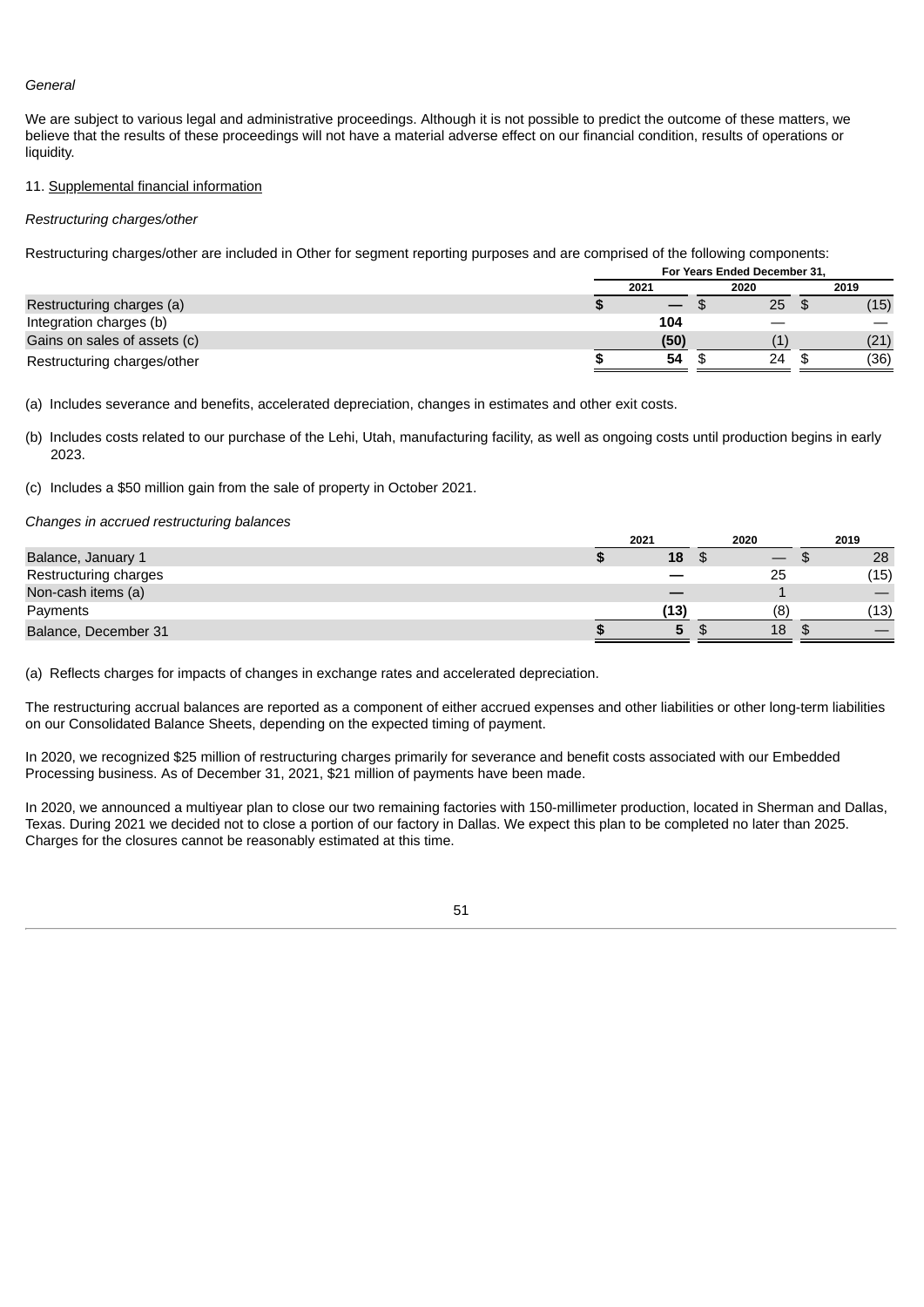#### *Other income (expense), net (OI&E)*

|                   | For Years Ended December 31, |  |      |                     |      |  |
|-------------------|------------------------------|--|------|---------------------|------|--|
|                   | 2021                         |  | 2020 |                     | 2019 |  |
| Other income (a)  | 145                          |  | 327  | $\sqrt{2}$<br>ъD    | 201  |  |
| Other expense (b) |                              |  | (14  |                     | (26) |  |
| <b>Total</b>      | 143                          |  | 313  | $\rightarrow$<br>.n | 175  |  |

(a) Other income includes royalty and lease income, investment gains and losses, interest income, as well as reversals of tax interest accruals.

(b) Other expense includes a portion of pension and other retiree benefit costs, currency gains and losses and miscellaneous items.

*Property, plant and equipment at cost*

|               | December 31.       |       |      |       |  |
|---------------|--------------------|-------|------|-------|--|
| Lives (Years) | 2021               |       | 2020 |       |  |
| n/a           |                    | 132   | \$   | 125   |  |
| $5 - 40$      |                    | 3.490 |      | 2,571 |  |
| $2 - 10$      |                    | 4.236 |      | 3,085 |  |
|               |                    | 7.858 |      | 5,781 |  |
|               | <b>Depreciable</b> |       |      |       |  |

In October 2021, we completed our purchase of a 300-millimeter semiconductor factory in Lehi, Utah, for cash consideration of \$893 million. The estimated fair value of assets acquired was determined based on market comparable information to purchase or build comparable assets and allocated on a relative basis to purchase consideration. Assets acquired included \$28 million of land, \$305 million of buildings and improvements and \$526 million of machinery and equipment.

## *Goodwill*

Goodwill by segment as of December 31, 2021 and 2020, is as follows:

|                            |   | Goodwill |
|----------------------------|---|----------|
| Analog                     | w | .158     |
| <b>Embedded Processing</b> |   | ר ד      |
| Other                      |   | 32       |
| Total                      |   | 362      |

We perform our annual goodwill impairment test in the fourth quarter and determine whether the fair value of each of our reporting units is in excess of its carrying value. In 2021, we elected to perform a qualitative analysis to assess impairment of goodwill rather than to perform the quantitative goodwill impairment test. The key qualitative factors considered in the assessment included the change in the industry and competitive environment, market capitalization and overall financial performance. Based on this qualitative analysis, we determined that it was more likely than not that the fair value of each reporting unit exceeded its carrying value. In 2021, 2020 and 2019, we determined no impairment was indicated.

#### *Other long-term liabilities*

|                                                                         | December 31. |       |  |       |
|-------------------------------------------------------------------------|--------------|-------|--|-------|
|                                                                         |              | 2021  |  | 2020  |
| Long-term portion of transition tax on indefinitely reinvested earnings | æ            | 403   |  | 457   |
| Deferred compensation plans                                             |              | 395   |  | 350   |
| Operating lease liabilities                                             |              | 383   |  | 249   |
| Other                                                                   |              | 186   |  | 249   |
| Total                                                                   |              | 1.367 |  | 1,305 |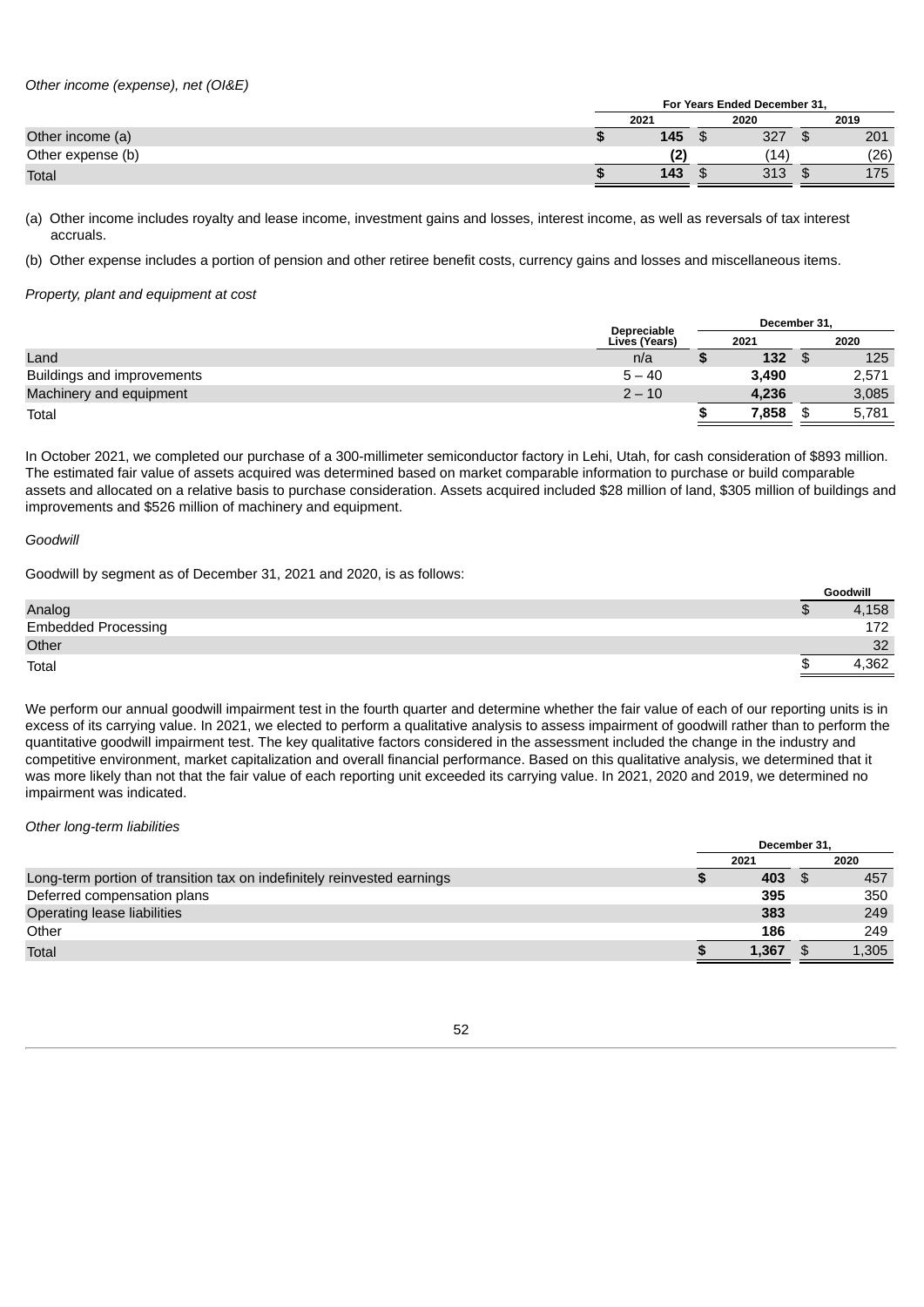## *Accumulated other comprehensive income (loss), net of taxes (AOCI)*

|                                        | December 31. |            |  |       |
|----------------------------------------|--------------|------------|--|-------|
|                                        |              | 2021       |  | 2020  |
| Postretirement benefit plans:          |              |            |  |       |
| Net actuarial loss                     | S            | $(155)$ \$ |  | (359) |
| Prior service credit                   |              |            |  |       |
| Cash flow hedge derivative instruments |              |            |  | (2)   |
| Total                                  |              | (157)      |  | (360) |

Details on amounts reclassified out of accumulated other comprehensive income (loss), net of taxes, to net income

Our Consolidated Statements of Comprehensive Income include items that have been recognized within net income in 2021, 2020 and 2019. The table below details where these transactions are recorded in our Consolidated Statements of Income.

|                                                         | For Years Ended December 31. |              |    |                     |    |      |                                                              |
|---------------------------------------------------------|------------------------------|--------------|----|---------------------|----|------|--------------------------------------------------------------|
|                                                         |                              | 2021<br>2020 |    |                     |    | 2019 | <b>Impact to Related Statement of</b><br><b>Income Lines</b> |
| Net actuarial losses of defined benefit plans:          |                              |              |    |                     |    |      |                                                              |
| Recognized net actuarial loss and settlement losses (a) | \$                           | 37           | \$ | $38 \quad$ \$       |    | 51   | Decrease to OI&E                                             |
| Tax effect                                              |                              | (8)          |    | (9)                 |    | (13) | Decrease to provision for<br>income taxes                    |
| Recognized within net income, net of taxes              |                              | 29           | \$ | 29                  | \$ | 38   | Decrease to net income                                       |
|                                                         |                              |              |    |                     |    |      |                                                              |
| Prior service credit of defined benefit plans:          |                              |              |    |                     |    |      |                                                              |
| Amortization of prior service credit (a)                | \$                           | (1)          | \$ | $(1)$ \$            |    |      | Increase to OI&E                                             |
| Tax effect                                              |                              |              |    |                     |    |      | Increase to provision for<br>income taxes                    |
| Recognized within net income, net of taxes              |                              | (1)          | \$ | $\scriptstyle{(1)}$ | \$ |      | Increase to net income                                       |
|                                                         |                              |              |    |                     |    |      |                                                              |

(a) Detailed in Note 7.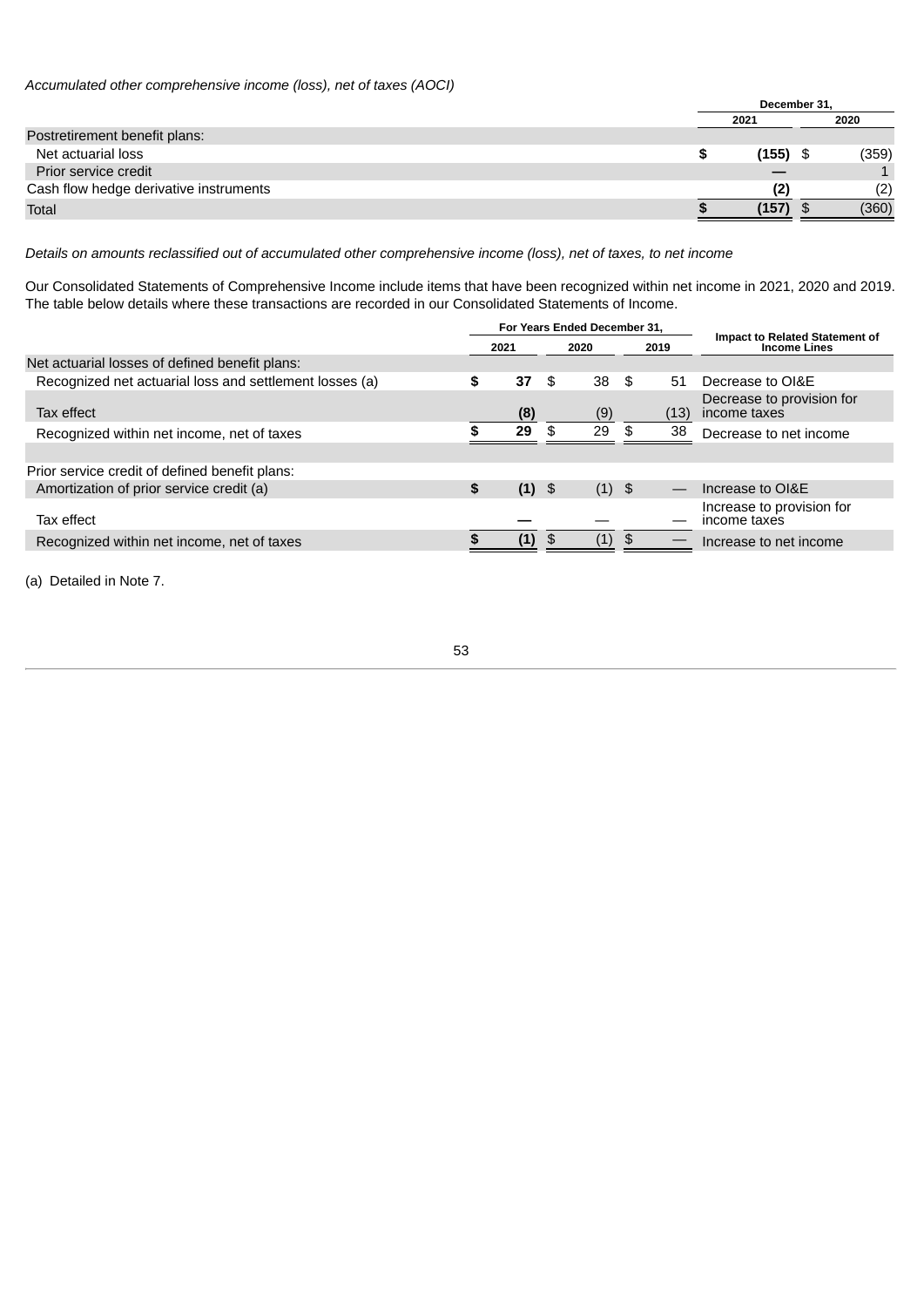#### **Report of independent registered public accounting firm**

To the Shareholders and the Board of Directors of Texas Instruments Incorporated

#### **Opinion on the financial statements**

We have audited the accompanying consolidated balance sheets of Texas Instruments Incorporated (the Company) as of December 31, 2021 and 2020, the related consolidated statements of income, comprehensive income, shareholders' equity and cash flows for each of the three years in the period ended December 31, 2021, and the related notes (collectively referred to as the "consolidated financial statements"). In our opinion, the consolidated financial statements present fairly, in all material respects, the financial position of the Company at December 31, 2021 and 2020, and the results of its operations and its cash flows for each of the three years in the period ended December 31, 2021, in conformity with U.S. generally accepted accounting principles.

We also have audited, in accordance with the standards of the Public Company Accounting Oversight Board (United States) (PCAOB), the Company's internal control over financial reporting as of December 31, 2021, based on criteria established in Internal Control-Integrated Framework issued by the Committee of Sponsoring Organizations of the Treadway Commission (2013 framework) and our report dated February 4, 2022, expressed an unqualified opinion thereon.

### **Basis for opinion**

These financial statements are the responsibility of the Company's management. Our responsibility is to express an opinion on the Company's financial statements based on our audits. We are a public accounting firm registered with the PCAOB and are required to be independent with respect to the Company in accordance with the U.S. federal securities laws and the applicable rules and regulations of the Securities and Exchange Commission and the PCAOB.

We conducted our audits in accordance with the standards of the PCAOB. Those standards require that we plan and perform the audit to obtain reasonable assurance about whether the financial statements are free of material misstatement, whether due to error or fraud. Our audits included performing procedures to assess the risks of material misstatement of the financial statements, whether due to error or fraud, and performing procedures that respond to those risks. Such procedures included examining, on a test basis, evidence regarding the amounts and disclosures in the financial statements. Our audits also included evaluating the accounting principles used and significant estimates made by management, as well as evaluating the overall presentation of the financial statements. We believe that our audits provide a reasonable basis for our opinion.

## **Critical audit matter**

The critical audit matter communicated below is a matter arising from the current period audit of the financial statements that was communicated or required to be communicated to the audit committee and that: (1) relates to accounts or disclosures that are material to the financial statements and (2) involved our especially challenging, subjective or complex judgments. The communication of the critical audit matter does not alter in any way our opinion on the consolidated financial statements, taken as a whole, and we are not, by communicating the critical audit matter below, providing a separate opinion on the critical audit matter or on the account or disclosure to which it relates.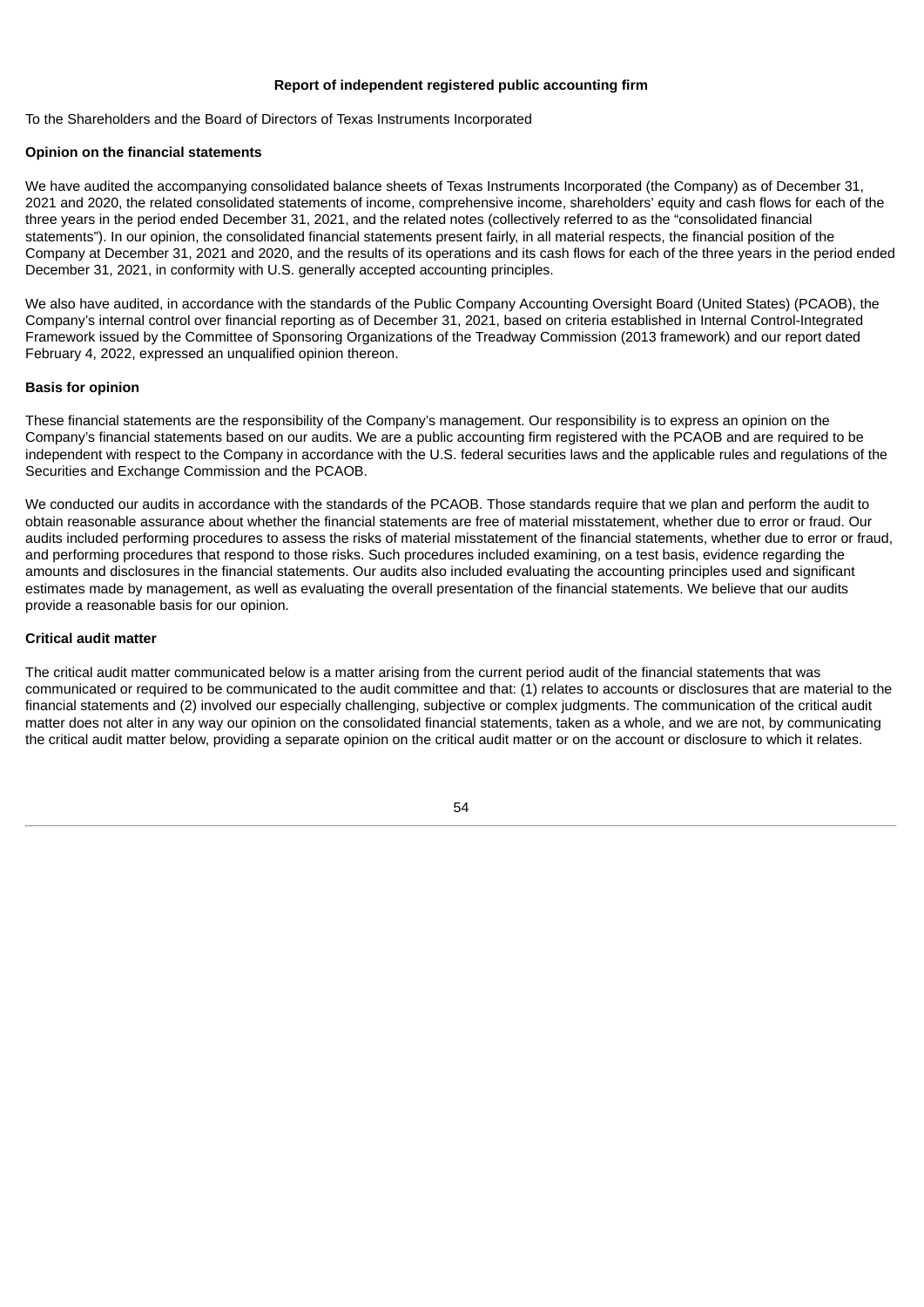# **Uncertain tax positions**

| Description of the matter                   | As discussed in Note 4 to the consolidated financial statements, the Company operates in the United States and<br>multiple international tax jurisdictions, and its income tax returns are subject to examination by tax authorities in<br>those jurisdictions who may challenge any tax position on these returns. Uncertainty in a tax position may arise<br>because tax laws are subject to interpretation. The Company uses significant judgment to (1) determine<br>whether, based on the technical merits, a tax position is more likely than not to be sustained and (2) measure<br>the amount of tax benefit that qualifies for recognition. Auditing management's estimate of the amount of tax<br>benefit that qualifies for recognition involved auditor judgment because management's estimate is complex,<br>requires a high degree of judgment and is based on interpretations of tax laws and legal rulings.                                                                                                                                                                                                                                                                                              |
|---------------------------------------------|--------------------------------------------------------------------------------------------------------------------------------------------------------------------------------------------------------------------------------------------------------------------------------------------------------------------------------------------------------------------------------------------------------------------------------------------------------------------------------------------------------------------------------------------------------------------------------------------------------------------------------------------------------------------------------------------------------------------------------------------------------------------------------------------------------------------------------------------------------------------------------------------------------------------------------------------------------------------------------------------------------------------------------------------------------------------------------------------------------------------------------------------------------------------------------------------------------------------------|
| How we addressed the<br>matter in our audit | We obtained an understanding, evaluated the design, and tested the operating effectiveness of controls over the<br>Company's accounting process for uncertain tax positions. For example, this included controls over the<br>Company's assessment of the technical merits of tax positions and management's process to measure the<br>benefit of those tax positions. Among other procedures performed, we involved our tax professionals to assess<br>the technical merits of the Company's tax positions. This included assessing the Company's correspondence<br>with the relevant tax authorities and evaluating income tax opinions or other third-party advice obtained by the<br>Company. We also evaluated the appropriateness of the Company's accounting for its tax positions taking into<br>consideration relevant international and local income tax laws and legal rulings. We analyzed the Company's<br>assumptions and data used to determine the amount of tax benefit to recognize and tested the accuracy of the<br>calculations. We also evaluated the adequacy of the Company's financial statement disclosures in Note 4 to the<br>consolidated financial statements related to these tax matters. |

/s/ Ernst & Young LLP

We have served as the Company's auditor since 1952.

Dallas, Texas February 4, 2022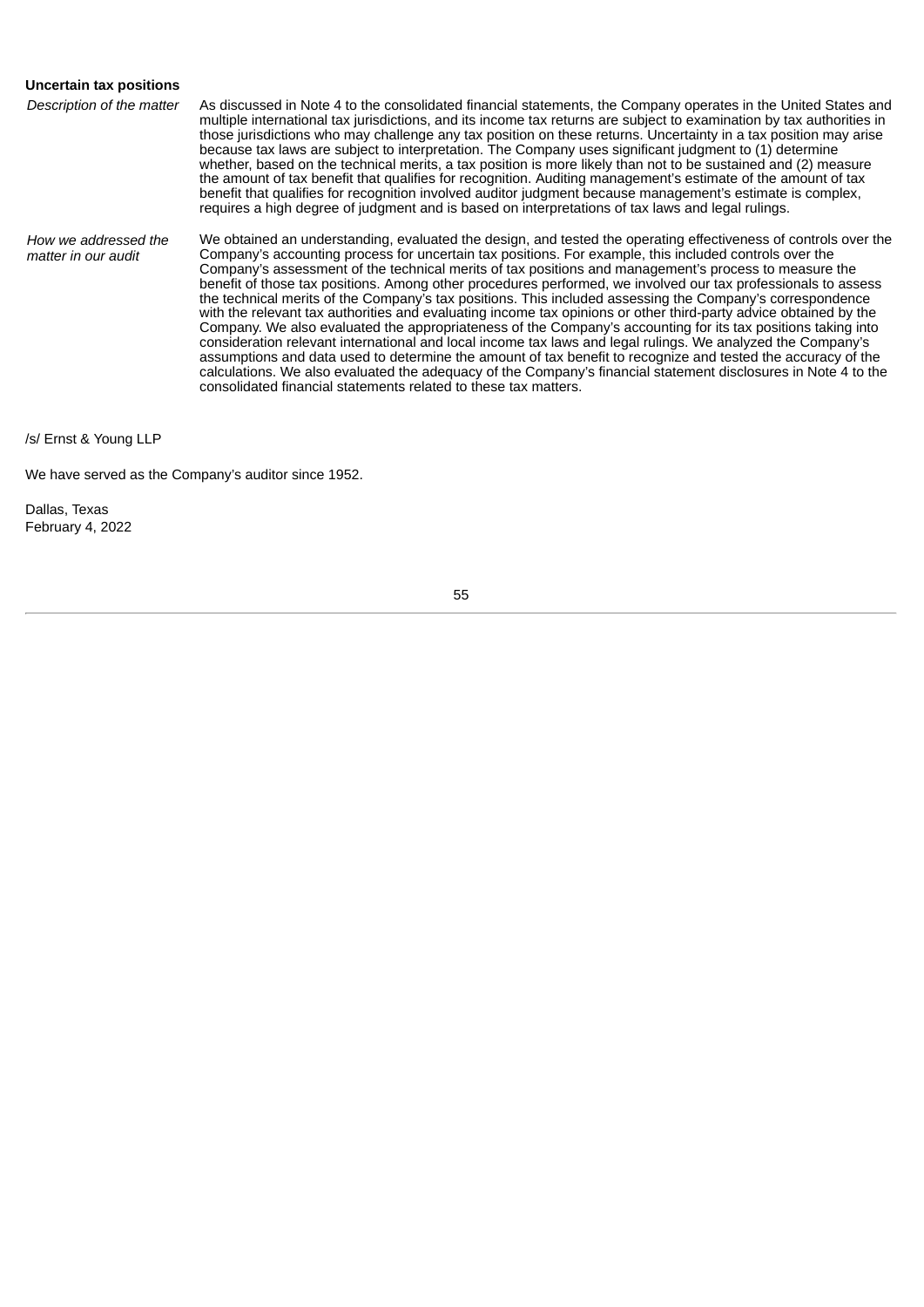## **ITEM 9. Changes in and disagreements with accountants on accounting and financial disclosure**

Not applicable.

## **ITEM 9A. Controls and procedures**

## **Disclosure controls and procedures**

An evaluation as of the end of the period covered by this report was carried out under the supervision and with the participation of management, including our Chief Executive Officer and Chief Financial Officer, of the effectiveness of the design and operation of our disclosure controls and procedures (as defined in Rules 13a-15(e) and 15d-15(e) under the Securities Exchange Act of 1934). Based upon that evaluation, the Chief Executive Officer and Chief Financial Officer concluded that those disclosure controls and procedures were effective.

## **Internal control over financial reportin**g

#### *Report by management on internal control over financial reporting*

The management of TI is responsible for establishing and maintaining effective internal control over financial reporting. TI's internal control system was designed to provide reasonable assurance regarding the reliability of financial reporting and the preparation and fair presentation of financial statements issued for external purposes in accordance with generally accepted accounting principles. There has been no change in our internal control over financial reporting (as defined in Rule 13a-15(f) and 15d-15(f) under the Securities Exchange Act of 1934) that occurred during the fourth quarter of 2021 that has materially affected, or is reasonably likely to materially affect, our internal control over financial reporting.

All internal control systems, no matter how well designed, have inherent limitations and may not prevent or detect misstatements. Also, projections of any evaluation of effectiveness to future periods are subject to the risk that controls may become inadequate because of changes in conditions, or that the degree of compliance with the policies or procedures may deteriorate.

TI management assessed the effectiveness of internal control over financial reporting as of December 31, 2021. In making this assessment, we used the criteria set forth by the Committee of Sponsoring Organizations of the Treadway Commission (2013 framework) (the COSO criteria) in Internal Control − Integrated Framework. Based on our assessment, we believe that, as of December 31, 2021, our internal control over financial reporting is effective based on the COSO criteria.

TI's independent registered public accounting firm, Ernst & Young LLP, has issued an audit report on the effectiveness of our internal control over financial reporting, which immediately follows this report.

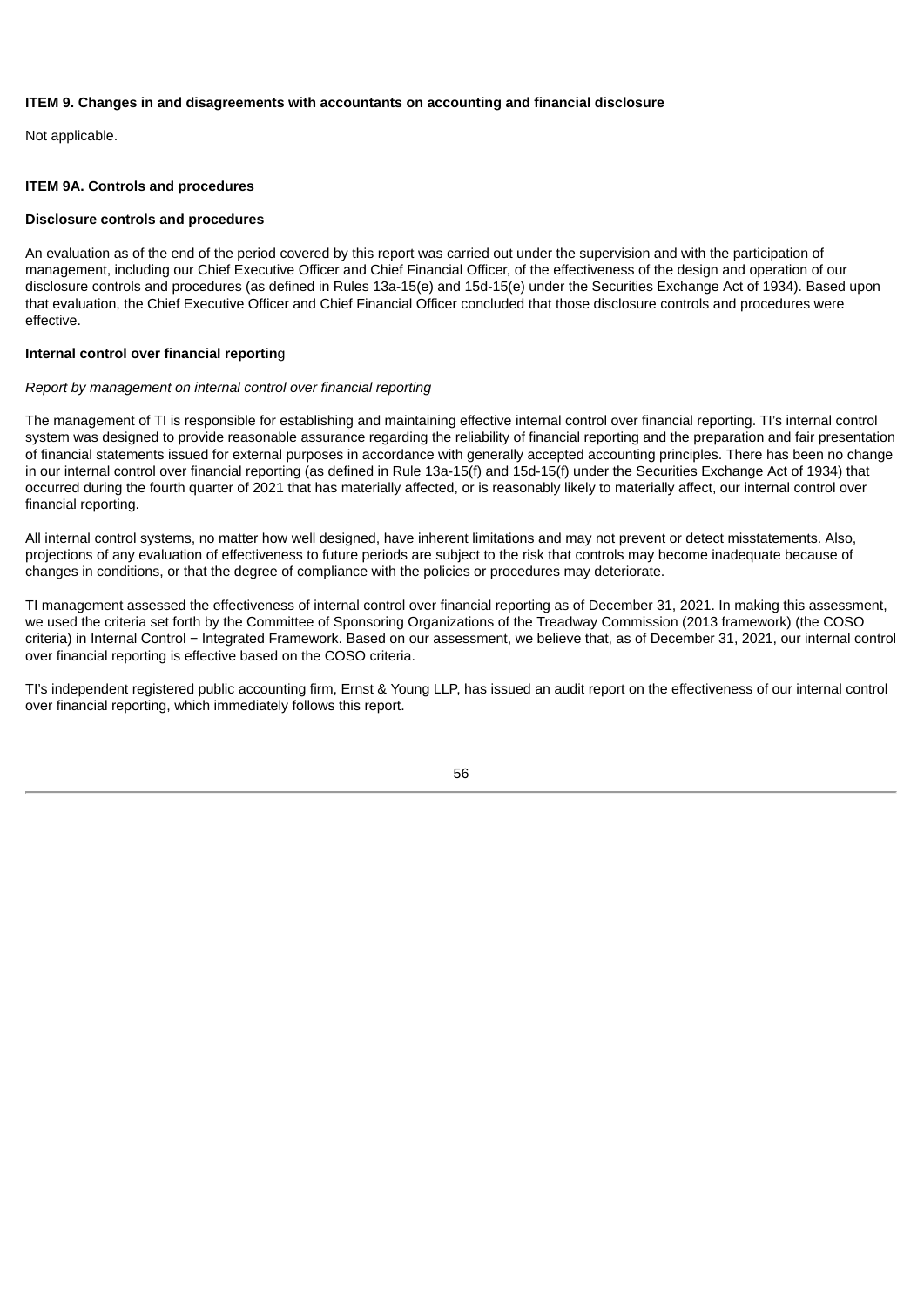#### **Report of independent registered public accounting firm**

To the Shareholders and the Board of Directors of Texas Instruments Incorporated

#### **Opinion on internal control over financial reporting**

We have audited Texas Instruments Incorporated's internal control over financial reporting as of December 31, 2021, based on criteria established in Internal Control—Integrated Framework issued by the Committee of Sponsoring Organizations of the Treadway Commission (2013 framework) (the COSO criteria). In our opinion, Texas Instruments Incorporated (the Company) maintained, in all material respects, effective internal control over financial reporting as of December 31, 2021, based on the COSO criteria.

We also have audited, in accordance with the standards of the Public Company Accounting Oversight Board (United States) (PCAOB), the consolidated balance sheets of the Company as of December 31, 2021 and 2020, the related consolidated statements of income, comprehensive income, shareholders' equity and cash flows for each of the three years in the period ended December 31, 2021, and the related notes, and our report dated February 4, 2022, expressed an unqualified opinion thereon.

#### **Basis for opinion**

The Company's management is responsible for maintaining effective internal control over financial reporting and for its assessment of the effectiveness of internal control over financial reporting included in the accompanying report by management on internal control over financial reporting. Our responsibility is to express an opinion on the Company's internal control over financial reporting based on our audit. We are a public accounting firm registered with the PCAOB and are required to be independent with respect to the Company in accordance with the U.S. federal securities laws and the applicable rules and regulations of the Securities and Exchange Commission and the PCAOB.

We conducted our audit in accordance with the standards of the PCAOB. Those standards require that we plan and perform the audit to obtain reasonable assurance about whether effective internal control over financial reporting was maintained in all material respects.

Our audit included obtaining an understanding of internal control over financial reporting, assessing the risk that a material weakness exists, testing and evaluating the design and operating effectiveness of internal control based on the assessed risk, and performing such other procedures as we considered necessary in the circumstances. We believe that our audit provides a reasonable basis for our opinion.

## **Definition and limitations of internal control over financial reporting**

A company's internal control over financial reporting is a process designed to provide reasonable assurance regarding the reliability of financial reporting and the preparation of financial statements for external purposes in accordance with generally accepted accounting principles. A company's internal control over financial reporting includes those policies and procedures that (1) pertain to the maintenance of records that, in reasonable detail, accurately and fairly reflect the transactions and dispositions of the assets of the company; (2) provide reasonable assurance that transactions are recorded as necessary to permit preparation of financial statements in accordance with generally accepted accounting principles, and that receipts and expenditures of the company are being made only in accordance with authorizations of management and directors of the company; and (3) provide reasonable assurance regarding prevention or timely detection of unauthorized acquisition, use, or disposition of the company's assets that could have a material effect on the financial statements.

Because of its inherent limitations, internal control over financial reporting may not prevent or detect misstatements. Also, projections of any evaluation of effectiveness to future periods are subject to the risk that controls may become inadequate because of changes in conditions, or that the degree of compliance with the policies or procedures may deteriorate.

/s/ Ernst & Young LLP

Dallas, Texas February 4, 2022

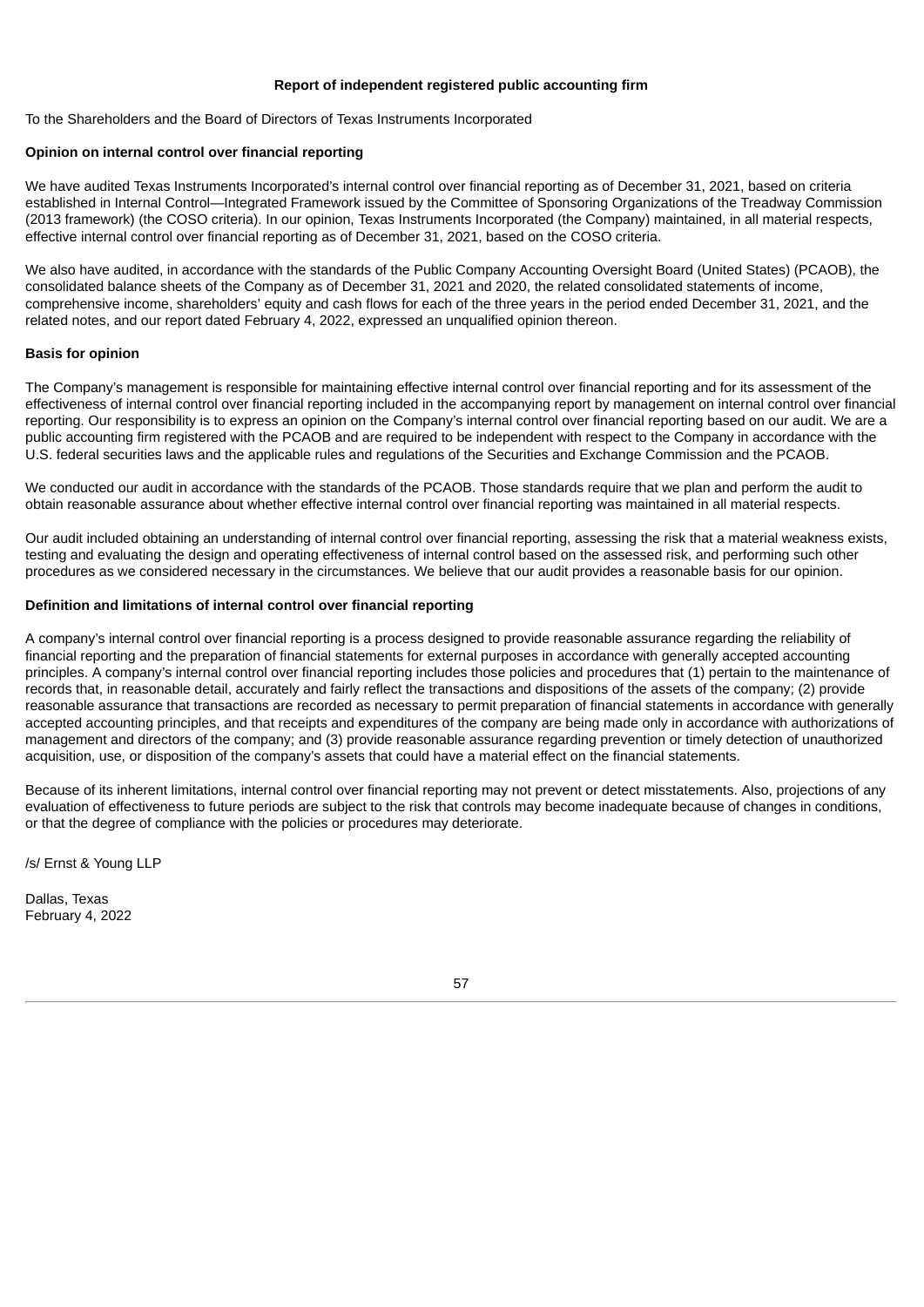### **ITEM 9B. Other information**

#### **Section 13(r) of the Securities Exchange Act of 1934 disclosure**

During the period covered by this report and as permitted by General License 1B from the U.S. Office of Foreign Assets Control, we engaged with the Russian Federal Security Service (FSB) solely to permit the import, distribution and use of certain of our catalog semiconductor products in Russia. No gross revenue or net profit is directly attributable to these engagements with the FSB, and we intend to continue them to the extent permitted by law.

## **ITEM 9C. Disclosure regarding foreign jurisdictions that prevent inspections**

Not applicable.

#### **PART III**

#### **ITEM 10. Directors, executive officers and corporate governance**

The information with respect to directors' names, ages, positions, term of office, periods of service and business experience, which is contained under the caption "Election of directors" in our proxy statement for the 2022 annual meeting of stockholders, is incorporated herein by reference to such proxy statement.

A list of our executive officers and their biographical information appears in Part I, Item 1 of this report.

#### **Code of ethics**

We have adopted the Code of Ethics for TI Chief Executive Officer and Senior Finance Officers. A copy of the Code can be found on our website at www.ti.com/corporategovernance. We intend to satisfy the disclosure requirements of the SEC regarding amendments to, or waivers from, the Code by posting such information on the same website.

#### **Audit committee**

The information contained under the caption "Committees of the board" with respect to the audit committee and the audit committee financial expert in our proxy statement for the 2022 annual meeting of stockholders is incorporated herein by reference to such proxy statement.

#### **ITEM 11. Executive compensation**

The information contained under the captions "Director compensation" and "Executive compensation" in our proxy statement for the 2022 annual meeting of stockholders is incorporated herein by reference to such proxy statement, provided that the Compensation Committee report shall not be deemed filed with this Form 10-K.

The information contained under the caption "Compensation committee interlocks and insider participation" in our proxy statement for the 2022 annual meeting of stockholders is incorporated herein by reference to such proxy statement.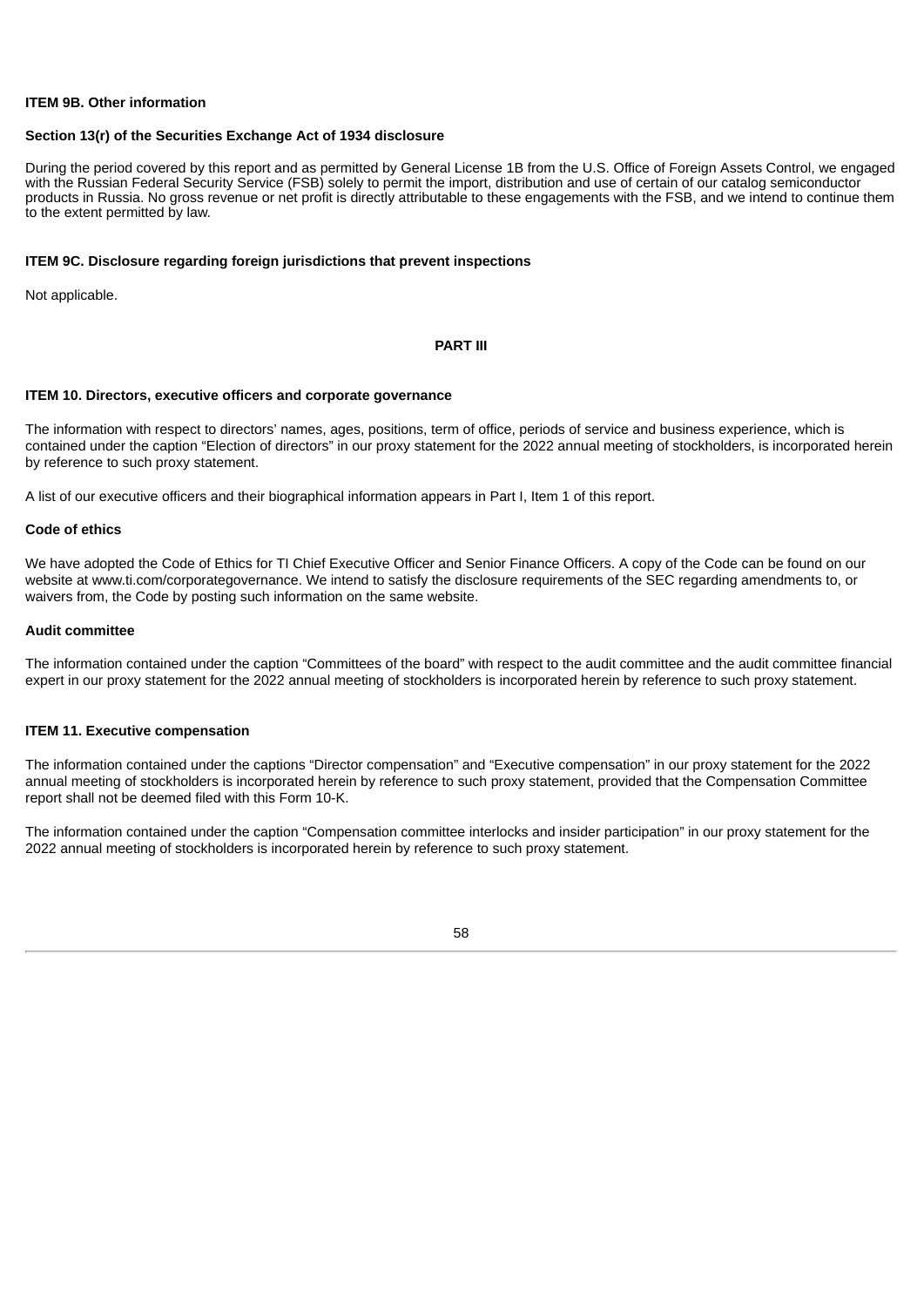## **ITEM 12. Security ownership of certain beneficial owners and management and related stockholder matters**

## **Equity compensation plan information**

The following table sets forth information about the company's equity compensation plans as of December 31, 2021.

| <b>Plan Category</b>                                       | <b>Number of Securities to</b><br>be Issued Upon<br><b>Exercise of</b><br>Outstanding Options.<br>Warrants and Rights (1) | <b>Weighted-Average</b><br><b>Exercise Price of</b><br><b>Outstanding Options.</b><br>Warrants and Rights (2) | <b>Number of Securities</b><br>Remaining Available for<br><b>Future Issuance under</b><br><b>Equity Compensation</b><br><b>Plans (excluding)</b><br>securities reflected in<br>column (1)) (3) |
|------------------------------------------------------------|---------------------------------------------------------------------------------------------------------------------------|---------------------------------------------------------------------------------------------------------------|------------------------------------------------------------------------------------------------------------------------------------------------------------------------------------------------|
| Equity compensation plans approved by security holders     | 29,280,162 (a)                                                                                                            | \$<br>$91.92$ (b)                                                                                             | 69,842,569 (c)                                                                                                                                                                                 |
| Equity compensation plans not approved by security holders |                                                                                                                           |                                                                                                               |                                                                                                                                                                                                |
| Total                                                      | 29,280,162 (d)                                                                                                            | 91.92                                                                                                         | 69.842.569                                                                                                                                                                                     |

- (a) Includes shares of TI common stock to be issued under the Texas Instruments 2003 Director Compensation Plan, the Texas Instruments 2009 Long-Term Incentive Plan (the "2009 LTIP") and its predecessor stockholder-approved plans, the Texas Instruments 2009 Director Compensation Plan, the TI Employees 2014 Stock Purchase Plan (the "2014 ESPP") and the Texas Instruments 2018 Director Compensation Plan (the "2018 Director Plan").
- (b) Restricted stock units and stock units credited to directors' deferred compensation accounts are settled in shares of TI common stock on a one-for-one basis. Accordingly, such units have been excluded for purposes of computing the weighted-average exercise price.
- (c) Shares of TI common stock available for future issuance under the 2009 LTIP, the 2014 ESPP and the 2018 Director Plan. 35,385,153 shares remain available for future issuance under the 2009 LTIP and 1,843,134 shares remain available for future issuance under the 2018 Director Plan. Under the 2009 LTIP and the 2018 Director Plan, awards may be granted in the form of restricted stock units, options or other stock-based awards such as restricted stock.
- (d) Includes 24,981,728 shares for issuance upon exercise of outstanding grants of options, 4,085,972 shares for issuance upon vesting of outstanding grants of restricted stock units, 121,844 shares for issuance under the 2014 ESPP and 90,618 shares for issuance in settlement of directors' deferred compensation accounts.

#### **Security ownership of certain beneficial owners and management**

The information that is contained under the captions "Security ownership of certain beneficial owners" and "Security ownership of directors and management" in our proxy statement for the 2022 annual meeting of stockholders is incorporated herein by reference to such proxy statement.

#### **ITEM 13. Certain relationships and related transactions, and director independence**

The information contained under the captions "Related person transactions" and "Director independence" in our proxy statement for the 2022 annual meeting of stockholders is incorporated herein by reference to such proxy statement.

## **ITEM 14. Principal accountant fees and services**

The information with respect to principal accountant fees and services contained under the caption "Proposal to ratify appointment of independent registered public accounting firm" in our proxy statement for the 2022 annual meeting of stockholders is incorporated herein by reference to such proxy statement.

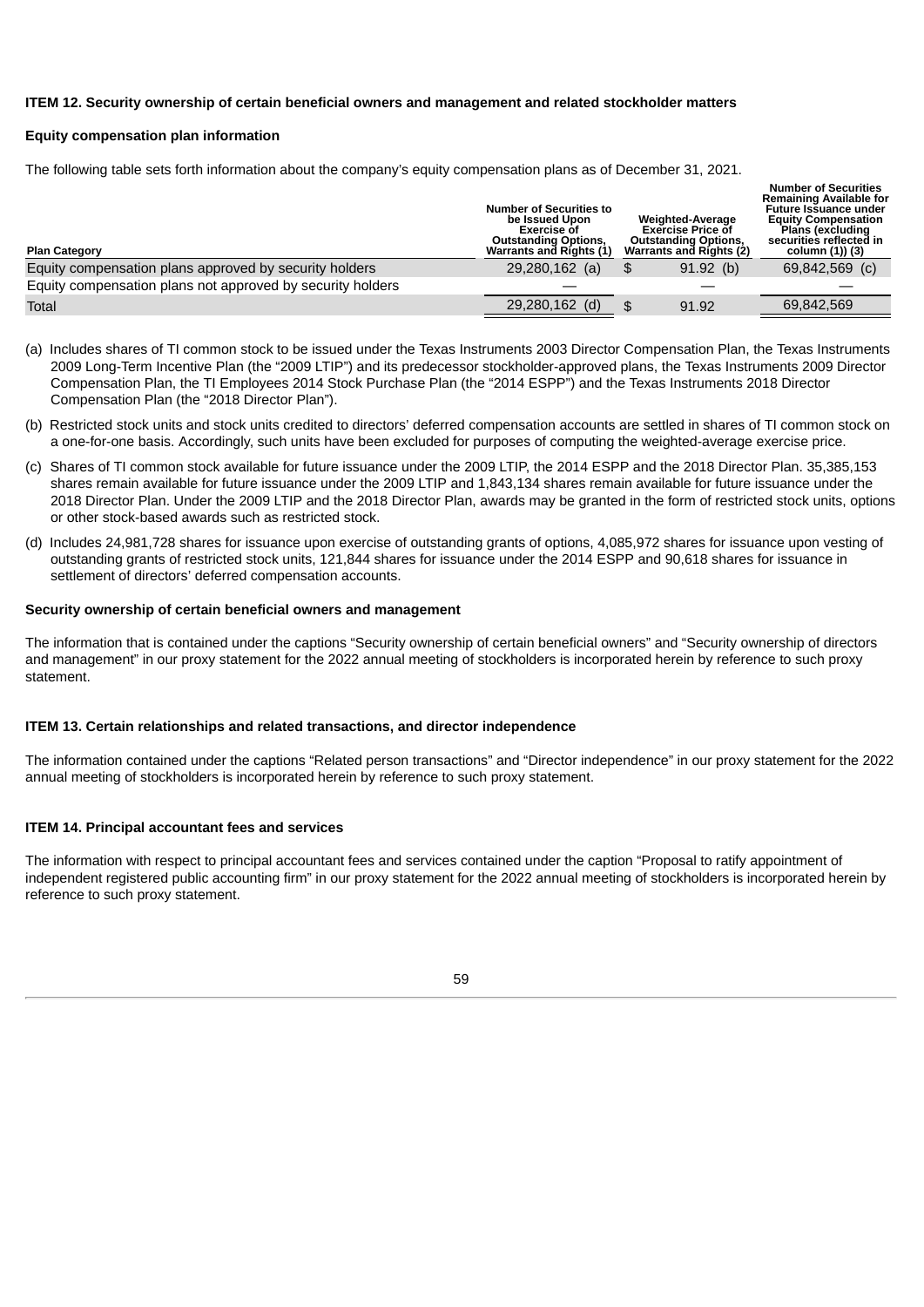## **PART IV**

# **ITEM 15. Exhibits, financial statement schedules**

The financial statements are listed in the index included in Item 8, "Financial statements and supplementary data."

|                                         |                                                                                                                                                |        |                    | <b>Incorporated by Reference</b> |                       |                                          |
|-----------------------------------------|------------------------------------------------------------------------------------------------------------------------------------------------|--------|--------------------|----------------------------------|-----------------------|------------------------------------------|
| <b>Designation of</b><br><b>Exhibit</b> | <b>Description of Exhibit</b>                                                                                                                  | Form   | <b>File Number</b> | Date of Filing                   | <b>Exhibit Number</b> | Filed or<br>Furnished<br><b>Herewith</b> |
| 3(a)                                    | Restated Certificate of Incorporation of the<br>Registrant, dated April 18, 1985, as<br>amended                                                | $10-K$ | 001-3761           | February 24, 2015                | 3(a)                  |                                          |
| 3(b)                                    | <b>By-Laws of the Registrant</b>                                                                                                               | $8-K$  | 001-3761           | January 26, 2022                 | 3                     |                                          |
| 4(a)                                    | <b>Indenture</b>                                                                                                                               | $8-K$  | 001-3761           | May 23, 2011                     | 4.2                   |                                          |
| 4(b)                                    | Officer's Certificate                                                                                                                          | $8-K$  | 001-3761           | May 8, 2013                      | 4.2                   |                                          |
| $\overline{4(c)}$                       | <b>Officers' Certificate</b>                                                                                                                   | $8-K$  | 001-3761           | March 12, 2014                   | 4.2                   |                                          |
| 4(d)                                    | <b>Officers' Certificate</b>                                                                                                                   | 8-K    | 001-3761           | May 6, 2016                      | 4.1                   |                                          |
| 4(e)                                    | Officers' Certificate                                                                                                                          | $8-K$  | 001-3761           | May 4, 2017                      | 4.1                   |                                          |
| 4(f)                                    | <b>Officers' Certificate</b>                                                                                                                   | $8-K$  | 001-3761           | November 3, 2017                 | 4.1                   |                                          |
| 4(g)                                    | Officers' Certificate                                                                                                                          | $8-K$  | 001-3761           | May 7, 2018                      | 4.1                   |                                          |
| 4(h)                                    | <b>Officers' Certificate</b>                                                                                                                   | $8-K$  | 001-3761           | June 8, 2018                     | 4.1                   |                                          |
| 4(i)                                    | Officers' Certificate                                                                                                                          | $8-K$  | 001-3761           | March 11, 2019                   | 4.1                   |                                          |
| 4(j)                                    | <b>Officers' Certificate</b>                                                                                                                   | $8-K$  | 001-3761           | September 4, 2019                | 4.1                   |                                          |
| 4(k)                                    | Officers' Certificate                                                                                                                          | $8-K$  | 001-3761           | March 12, 2020                   | 4.1                   |                                          |
| 4(1)                                    | <b>Officers' Certificate</b>                                                                                                                   | $8-K$  | 001-3761           | May 4, 2020                      | 4.1                   |                                          |
| 4(m)                                    | <b>Description of Securities</b>                                                                                                               | $10-K$ | 001-3761           | February 20, 2020                | 4(1)                  |                                          |
| 4(n)                                    | <b>Officers' Certificate</b>                                                                                                                   | $8-K$  | 001-3761           | September 15, 2021               | 4.1                   |                                          |
| 10(a)                                   | TI Deferred Compensation Plan, as<br>amended*                                                                                                  | $10-K$ | 001-3761           | February 24, 2016                | 10(a)                 |                                          |
| 10(b)                                   | <b>TI Employees Non-Qualified Pension Plan.</b><br>effective January 1, 2009, as amended*                                                      | $10-K$ | 001-3761           | February 24, 2016                | 10(b)                 |                                          |
| 10(c)                                   | <b>TI Employees Non-Qualified Pension Plan</b>                                                                                                 | $10-K$ | 001-3761           | February 24, 2016                | 10(c)                 |                                          |
| 10(d)                                   | <b>Texas Instruments Long-Term Incentive</b><br>Plan, adopted April 15, 1993*                                                                  | $10-K$ | 001-3761           | February 24, 2012                | 10(c)                 |                                          |
| 10(e)                                   | <b>Texas Instruments 2003 Director</b><br><b>Compensation Plan as amended January</b><br>19, 2012                                              | $10-K$ | 001-3761           | February 24, 2015                | 10(i)                 |                                          |
| 10(f)                                   | Form of Non-Qualified Stock Option<br>Agreement for Executive Officers under the<br>Texas Instruments 2009 Long-Term<br><b>Incentive Plan*</b> | $10-K$ | 001-3761           | February 23, 2017                | 10(k)                 |                                          |
| 10(g)                                   | Form of Restricted Stock Unit Award<br>Agreement for Executive Officers under the<br>Texas Instruments 2009 Long-Term<br>Incentive Plan*       | $10-K$ | 001-3761           | February 23, 2017                | 10(1)                 |                                          |
| 10(h)                                   | <b>Texas Instruments 2009 Long-Term</b><br>Incentive Plan as amended April 21, 2016*                                                           |        | DEF 14A 001-3761   | March 9, 2016                    | Appendix B            |                                          |
| 10(i)                                   | <b>Texas Instruments 2009 Director</b><br><b>Compensation Plan as amended January</b><br>19.2012                                               | $10-K$ | 001-3761           | February 23, 2017                | 10(n)                 |                                          |

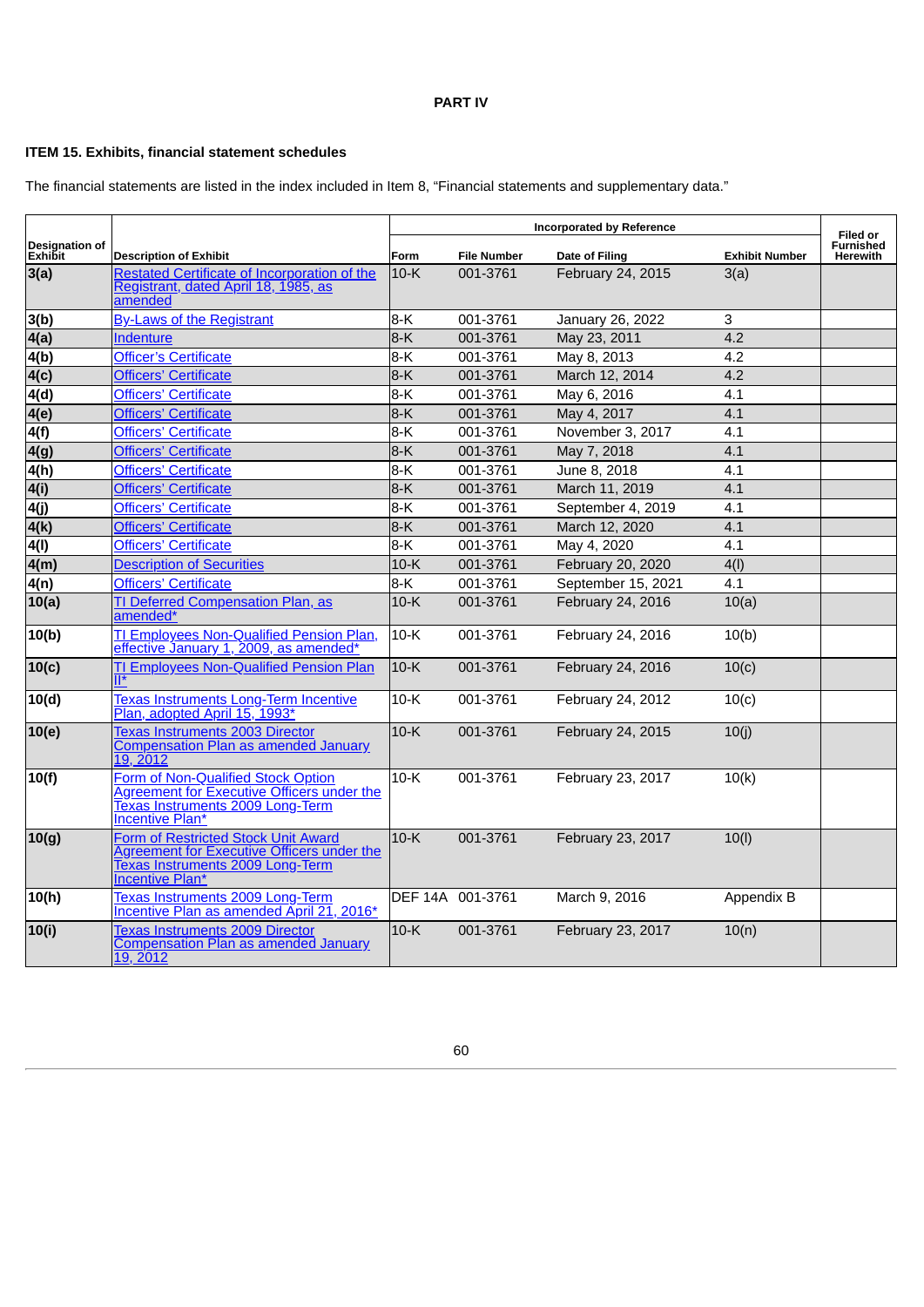|                                  |                                                                                                          |        |                    | <b>Incorporated by Reference</b> |                       | Filed or                            |
|----------------------------------|----------------------------------------------------------------------------------------------------------|--------|--------------------|----------------------------------|-----------------------|-------------------------------------|
| <b>Designation of</b><br>Exhibit | <b>Description of Exhibit</b>                                                                            | Form   | <b>File Number</b> | Date of Filing                   | <b>Exhibit Number</b> | <b>Furnished</b><br><b>Herewith</b> |
| 10(j)                            | <b>Texas Instruments 2018 Director</b><br><b>Compensation Plan as amended December</b><br><u>5, 2019</u> | $10-K$ | 001-3761           | February 20, 2020                | 10(k)                 |                                     |
| 21                               | <b>List of Subsidiaries of the Registrant</b>                                                            |        |                    |                                  |                       | X                                   |
| 23                               | <b>Consent of Independent Registered Public</b><br><b>Accounting Firm</b>                                |        |                    |                                  |                       | X                                   |
| 31(a)                            | Rule 13a-14(aRule 13a-14(a)/15(d)-14(a)<br><b>Certification of Chief Executive Officer</b>               |        |                    |                                  |                       | X                                   |
| 31(b)                            | Rule 13a-14(a)/15(d)-14(a) Certification of<br>Chief Financial Officer                                   |        |                    |                                  |                       | X                                   |
| 32(a)                            | Section 1350 Certification of Chief<br><b>Executive Officer</b>                                          |        |                    |                                  |                       | $\times$                            |
| 32(b)                            | <b>Section 1350 Certification of Chief Financial</b><br><b>Officer</b>                                   |        |                    |                                  |                       | X                                   |
| 101.ins                          | Instance Document                                                                                        |        |                    |                                  |                       | X                                   |
| 101.sch                          | <b>XBRL Taxonomy Schema</b>                                                                              |        |                    |                                  |                       | X                                   |
| <b>101.cal</b>                   | XBRL Taxonomy Calculation Linkbase                                                                       |        |                    |                                  |                       | X                                   |
| 101.def                          | <b>XBRL Taxonomy Definitions Document</b>                                                                |        |                    |                                  |                       | X                                   |
| 101.lab                          | XBRL Taxonomy Labels Linkbase                                                                            |        |                    |                                  |                       | X                                   |
| 101.pre                          | <b>XBRL Taxonomy Presentation Linkbase</b>                                                               |        |                    |                                  |                       | X                                   |
| 104                              | Cover Page Interactive Data File<br>(embedded within the Inline XBRL<br>document)                        |        |                    |                                  |                       | X                                   |

\* Management compensation plans and arrangements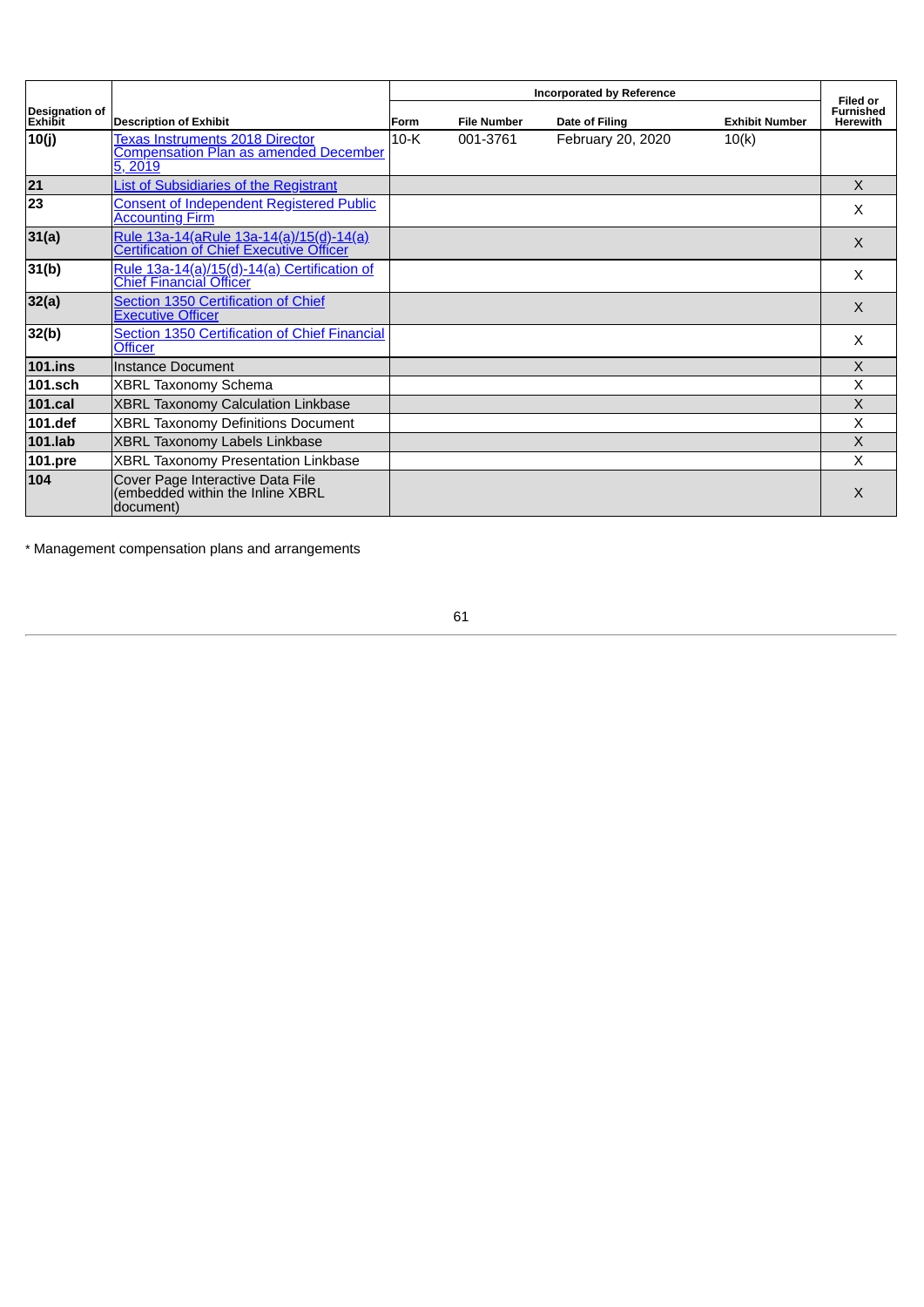#### **Notice regarding forward-looking statements**

This report includes forward-looking statements intended to qualify for the safe harbor from liability established by the Private Securities Litigation Reform Act of 1995. These forward-looking statements generally can be identified by phrases such as TI or its management "believes," "expects," "anticipates," "foresees," "forecasts," "estimates" or other words or phrases of similar import. Similarly, statements herein that describe TI's business strategy, outlook, objectives, plans, intentions or goals also are forward-looking statements. All such forward-looking statements are subject to certain risks and uncertainties that could cause actual results to differ materially from those in forward-looking statements.

We urge you to carefully consider the following important factors that could cause actual results to differ materially from the expectations of TI or our management:

- The duration and scope of the COVID-19 pandemic, government and other third-party responses to it and the consequences for the global economy, including to our business and the businesses of our suppliers, customers and distributors;
- Economic, social and political conditions, and natural events in the countries in which we, our customers or our suppliers operate, including global trade policies;
- Market demand for semiconductors, particularly in the industrial and automotive markets, and customer demand that differs from forecasts;
- Our ability to compete in products and prices in an intensely competitive industry;
- Evolving cybersecurity and other threats relating to our information technology systems or those of our customers, vendors and other third parties;
- Our ability to successfully implement and realize opportunities from strategic, business and organizational changes, or our ability to realize our expectations regarding the amount and timing of associated restructuring charges and cost savings;
- Our ability to develop, manufacture and market innovative products in a rapidly changing technological environment, our timely implementation of new manufacturing technologies and installation of manufacturing equipment, and our ability to realize expected returns on significant investments in manufacturing capacity;
- Availability and cost of raw materials, utilities, manufacturing equipment, third-party manufacturing services and manufacturing technology;
- Product liability, warranty or other claims relating to our products, software, manufacturing, delivery, services, design or communications, or recalls by our customers for a product containing one of our parts;
- Compliance with or changes in the complex laws, rules and regulations to which we are or may become subject, or actions of enforcement authorities, that restrict our ability to operate our business or subject us to fines, penalties or other legal liability;
- Changes in tax law and accounting standards that impact the tax rate applicable to us, the jurisdictions in which profits are determined to be earned and taxed, adverse resolution of tax audits, increases in tariff rates, and the ability to realize deferred tax assets;
- Financial difficulties of our distributors or semiconductor distributors' promotion of competing product lines to our detriment; or disputes with current or former distributors;
- Losses or curtailments of purchases from key customers or the timing and amount of customer inventory adjustments;
- Our ability to maintain or improve profit margins, including our ability to utilize our manufacturing facilities at sufficient levels to cover our fixed operating costs, in an intensely competitive and cyclical industry and changing regulatory environment;
- Our ability to maintain and enforce a strong intellectual property portfolio and maintain freedom of operation in all jurisdictions where we conduct business; or our exposure to infringement claims;
- Instability in the global credit and financial markets;
- Our ability to recruit and retain skilled personnel, and effectively manage key employee succession; and

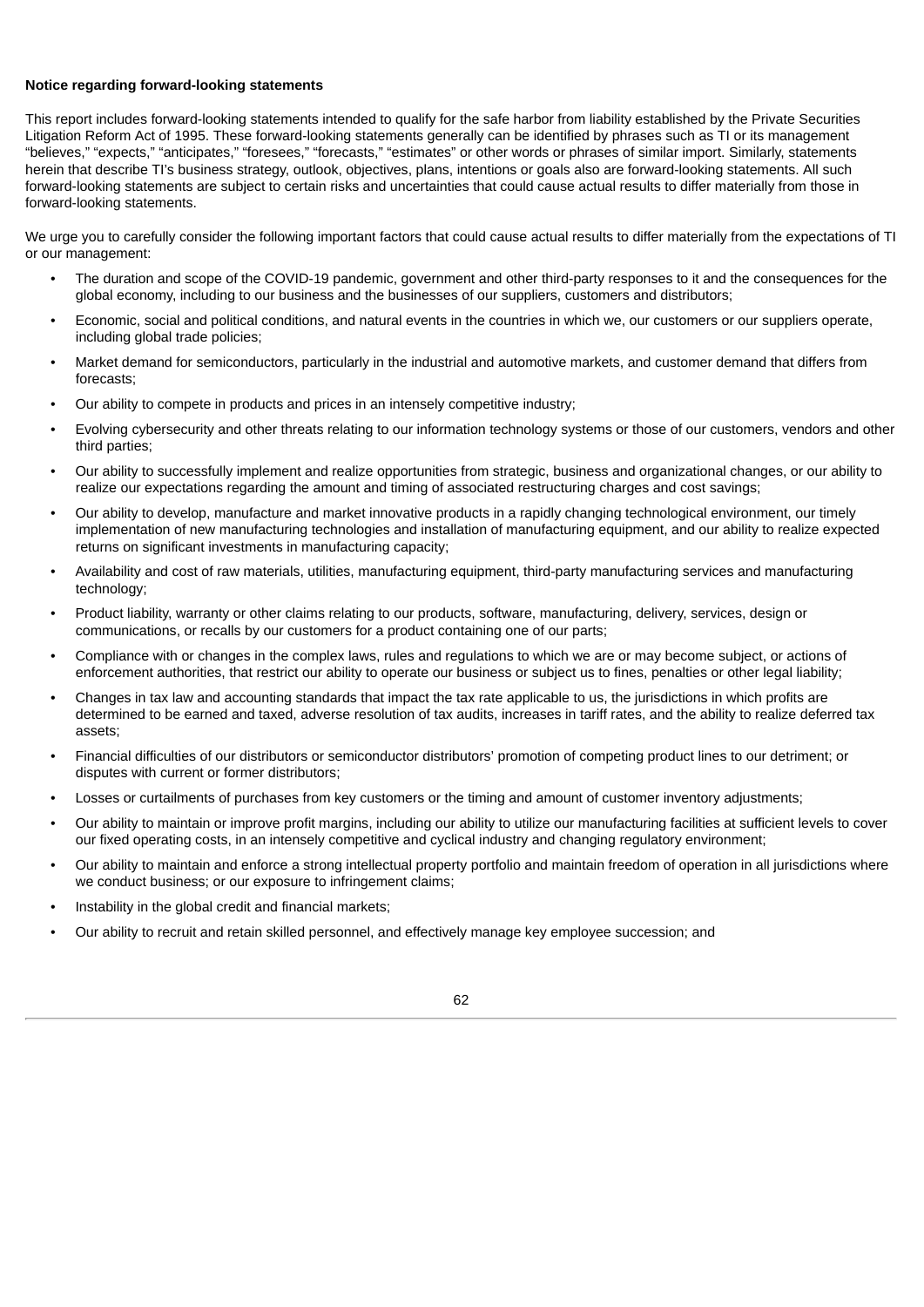• Impairments of our non-financial assets.

For a more detailed discussion of these factors, see the Risk factors discussion in Item 1A of this report. The forward-looking statements included in this report are made only as of the date of this report, and we undertake no obligation to update the forward-looking statements to reflect subsequent events or circumstances. If we do update any forward-looking statement, you should not infer that we will make additional updates with respect to that statement or any other forward-looking statement.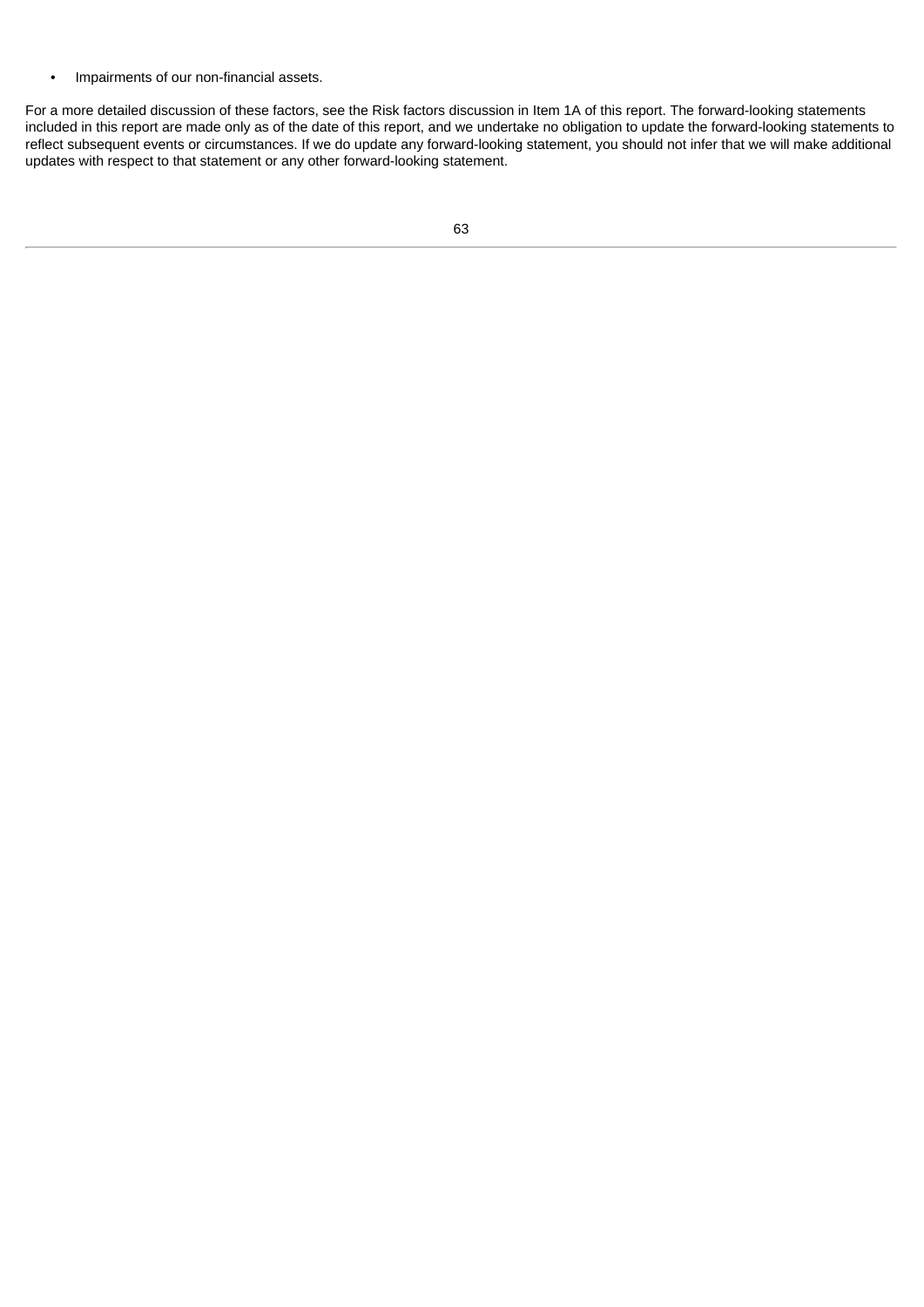## **SIGNATURES**

Pursuant to the requirements of Section 13 or 15(d) of the Securities Exchange Act of 1934, the Registrant has duly caused this Report to be signed on its behalf by the undersigned, thereunto duly authorized.

# TEXAS INSTRUMENTS INCORPORATED

By: /s/ Rafael R. Lizardi

**Rafael R. Lizardi,** Senior Vice President and Chief Financial Officer

Date: February 4, 2022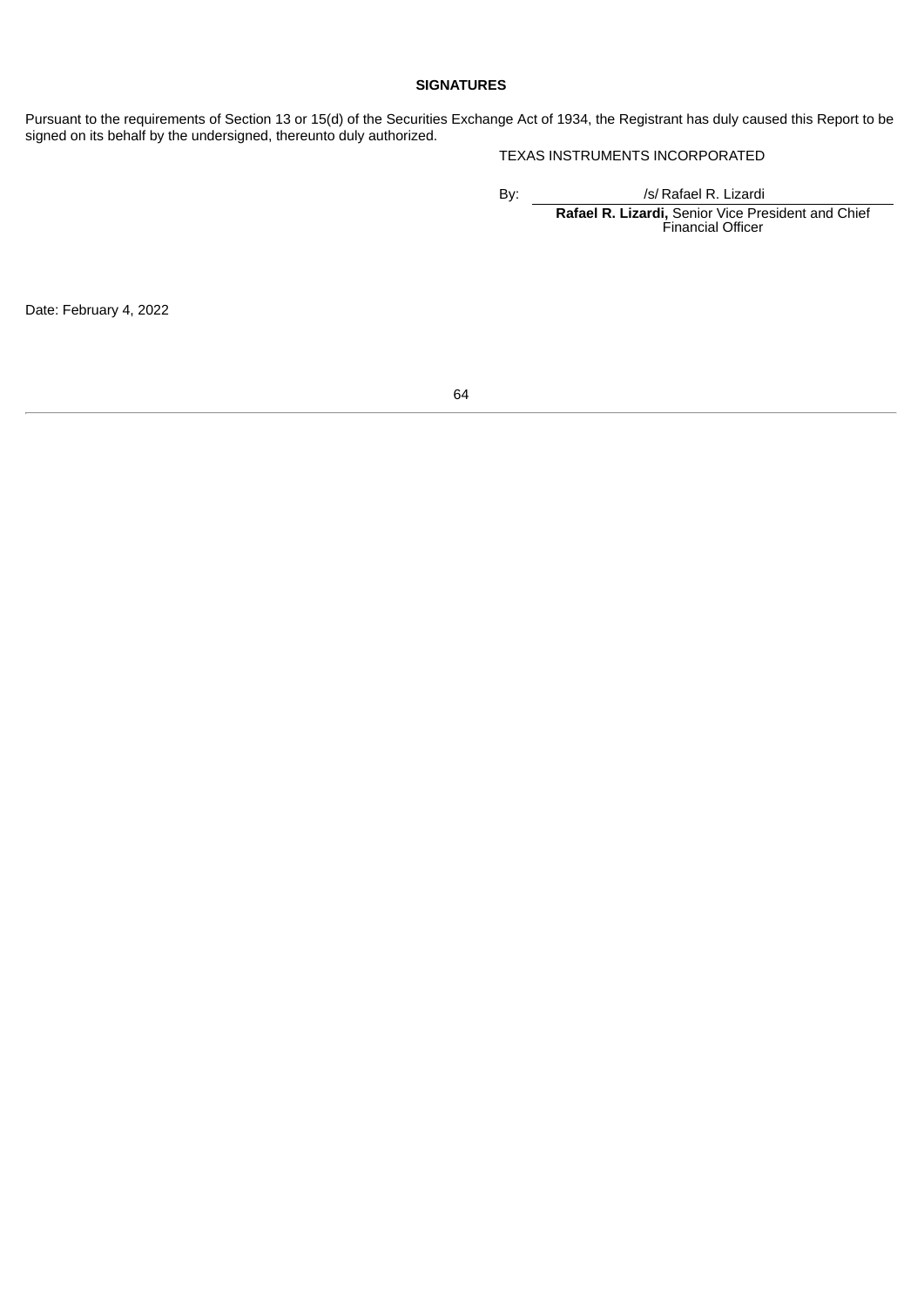Each person whose signature appears below constitutes and appoints each of Richard K. Templeton, Rafael R. Lizardi, Julie C. Knecht and Cynthia Hoff Trochu, or any of them, each acting alone, his or her true and lawful attorneys-in-fact and agents, with full power of substitution and resubstitution, for such person and in his or her name, place and stead, in any and all capacities in connection with the annual report on Form 10-K of Texas Instruments Incorporated for the year ended December 31, 2021, to sign any and all amendments to the Form 10-K and to file the same, with all exhibits thereto, and other documents in connection therewith, with the Securities and Exchange Commission, granting unto said attorneys-in-fact and agents, each acting alone, full power and authority to do and perform each and every act and thing requisite and necessary to be done in and about the premises, as fully to all intents and purposes as he or she might or could do in person, hereby ratifying and confirming all that said attorneys-in-fact and agents, or their substitutes or substitute, may lawfully do or cause to be done by virtue hereof.

Pursuant to the requirements of the Securities Exchange Act of 1934, this Report has been signed below by the following persons on behalf of the Registrant and in the capacities indicated as of the 4th day of February 2022.

| /s/ Mark A. Blinn                            | /s/ Todd M. Bluedorn                                                          |
|----------------------------------------------|-------------------------------------------------------------------------------|
| Mark A. Blinn, Director                      | <b>Todd M. Bluedorn, Director</b>                                             |
|                                              |                                                                               |
| /s/ Janet F. Clark                           | /s/ Carrie S. Cox                                                             |
| Janet F. Clark, Director                     | Carrie S. Cox, Director                                                       |
| /s/ Martin S. Craighead                      | /s/ Jean M. Hobby                                                             |
| Martin S. Craighead, Director                | Jean M. Hobby, Director                                                       |
|                                              |                                                                               |
| /s/ Michael D. Hsu                           | /s/ Haviv Ilan                                                                |
| Michael D. Hsu, Director                     | Haviv Ilan, Director,<br>Executive Vice President and Chief Operating Officer |
|                                              |                                                                               |
| /s/ Ronald Kirk                              | /s/ Pamela H. Patsley                                                         |
| <b>Ronald Kirk, Director</b>                 | Pamela H. Patsley, Director                                                   |
| /s/ Robert E. Sanchez                        |                                                                               |
|                                              | /s/ Richard K. Templeton                                                      |
| Robert E. Sanchez, Director                  | Richard K. Templeton, Director,                                               |
|                                              | Chairman of the Board,                                                        |
|                                              | President and Chief Executive Officer                                         |
| /s/ Rafael R. Lizardi                        | /s/ Julie C. Knecht                                                           |
| Rafael R. Lizardi, Senior Vice President and | Julie C. Knecht, Vice President and                                           |
| <b>Chief Financial Officer</b>               | <b>Chief Accounting Officer</b>                                               |
|                                              |                                                                               |
|                                              |                                                                               |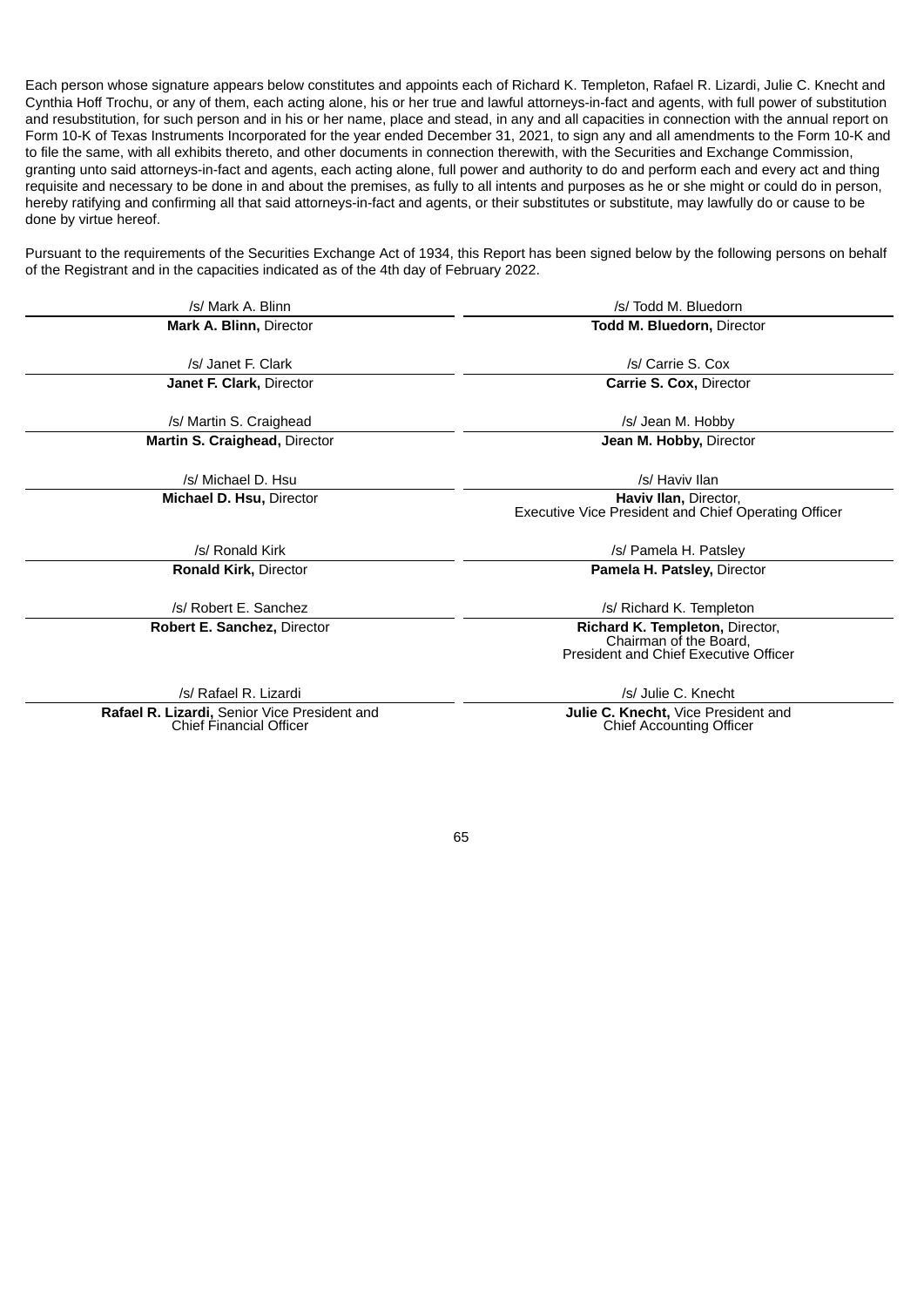## TEXAS INSTRUMENTS INCORPORATED AND SUBSIDIARIES LIST OF SUBSIDIARIES OF THE REGISTRANT

<span id="page-65-0"></span>The following are subsidiaries of the Registrant as of December 31, 2021.

| <b>Subsidiary and Name Under Which Business is Done</b> | <b>Where Organized</b> |
|---------------------------------------------------------|------------------------|
| ActSolar, Inc.                                          | Delaware               |
| Algorex Inc.                                            | California             |
| <b>ASIC II Limited</b>                                  | Hawaii                 |
| Benchmarq Microelectronics Corporation of South Korea   | Delaware               |
| Burr-Brown International Holding Corporation            | Delaware               |
| Energy Recommerce Inc.                                  | California             |
| innoCOMM wireless                                       | California             |
| Integrated Circuit Designs, Inc.                        | Maryland               |
| Mediamatics, Inc.                                       | California             |
| National Acquisition Sub, Inc.                          | Delaware               |
| National Semiconductor (Maine), Inc.                    | Delaware               |
| National Semiconductor Corporation                      | Delaware               |
| National Semiconductor International B.V.               | Netherlands            |
| National Semiconductor International, Inc.              | Delaware               |
| National Semiconductor Labuan Ltd.                      | Malaysia               |
| Telogy Networks, Inc.                                   | Delaware               |
| Texas Instruments (India) Private Limited               | India                  |
| Texas Instruments (Philippines) LLC                     | Delaware               |
| Texas Instruments (Shanghai) Co., Ltd.                  | <b>PRC</b>             |
| Texas Instruments (U.K.) Holdings Limited               | <b>United Kingdom</b>  |
| Texas Instruments (U.K.) Limited                        | <b>United Kingdom</b>  |
| Texas Instruments Asia Limited                          | Delaware               |
| Texas Instruments Austin Incorporated                   | Delaware               |
| Texas Instruments Australia Pty Limited                 | Australia              |
| Texas Instruments Benelux B.V.                          | Netherlands            |
| Texas Instruments Business Expansion GmbH               | Germany                |
| Texas Instruments Canada Limited                        | Canada                 |
| Texas Instruments China Sales Limited                   | Hong Kong              |
| Texas Instruments China Trading Limited                 | Hong Kong              |
| Texas Instruments CZ, s.r.o.                            | Czech Republic         |
| Texas Instruments de Mexico, S. de R.L. de C.V.         | Mexico                 |
| Texas Instruments Denmark ApS                           | Denmark                |
| Texas Instruments Deutschland GmbH                      | Germany                |
| Texas Instruments Education Technology GmbH             | Germany                |
| Texas Instruments Electronics Malaysia Sdn. Bhd.        | Malaysia               |
| Texas Instruments EMEA Sales GmbH                       | Germany                |
| Texas Instruments España, S.A. Unipersonal              | Spain                  |
| Texas Instruments Finland Oy                            | Finland                |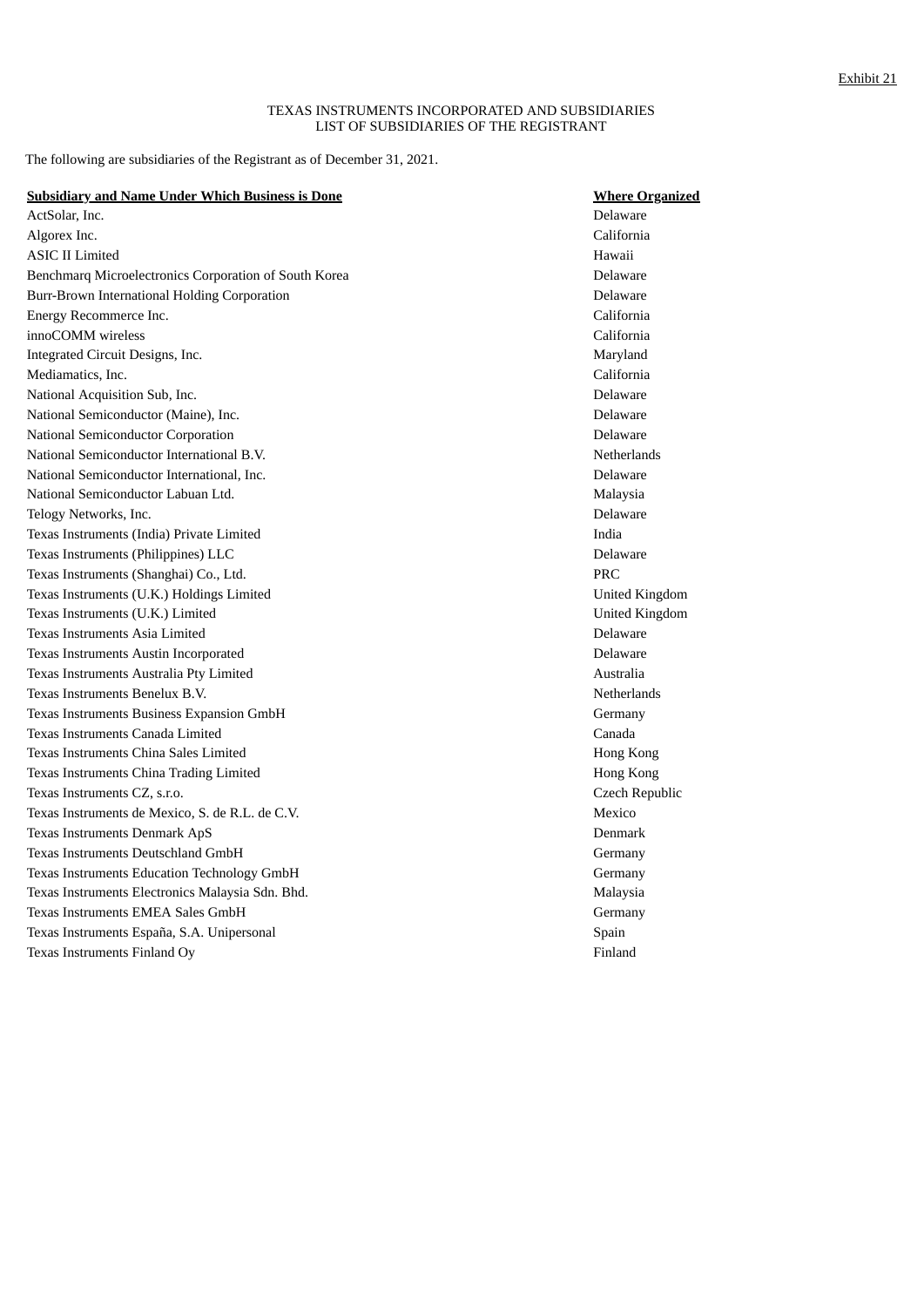## **Subsidiary and Name Under Which Business is Done Where Organized**

**Texas Instruments France SAS** France SAS France SAS France SAS France **France** France **SAS** France **France France France France France France France France France France France France France Fran** Texas Instruments Gesellschaft m.b.H. Austria Texas Instruments Holland B.V. Netherlands Texas Instruments Hong Kong Limited Hong Kong Texas Instruments Hungary Korlatolt Felelossegu Tarsasag entertainments Hungary Texas Instruments International (U.S.A.) Inc. Delaware Texas Instruments International Capital Corporation Delaware Texas Instruments International Management Company B.V. Netherlands Texas Instruments International Trade Corporation Delaware Texas Instruments Ireland Trading Limited **Ireland** Ireland Texas Instruments Israel Ltd. Israel Texas Instruments Italia S.r.l. Italy **Texas Instruments Japan Limited Serverse Serverse Serverse Serverse Serverse Serverse Serverse Serverse Serverse Serverse Serverse Serverse Serverse Serverse Serverse Serverse Serverse Serverse Serverse Serverse Serverse** Texas Instruments Korea Limited **Korea Example 2018** Korea Korea Korea Korea Korea Korea Korea Korea Korea Korea Korea Korea Korea Korea Korea Korea Korea Korea Korea Korea Korea Korea Korea Korea Korea Korea Korea Korea K Texas Instruments Lehigh Valley Incorporated Delaware Texas Instruments Limited United Kingdom Texas Instruments Low Power Wireless San Diego LLC Delaware Texas Instruments Malaysia Sdn. Bhd. Malaysia Sdn. And Malaysia Sdn. Malaysia Sdn. Malaysia Sdn. Malaysia Sdn. Malaysia Sdn. Malaysia Sdn. Malaysia Sdn. Malaysia Sdn. Malaysia Sdn. Malaysia Sdn. Malaysia Sdn. Malaysia Sdn. Texas Instruments Management GmbH & Co. KG Germany Texas Instruments Northern Virginia Incorporated Delaware Texas Instruments Norway AS Norway Texas Instruments Palo Alto Incorporated California Texas Instruments Richardson LLC Delaware Texas Instruments Russia Sales LLC Russian Federation Texas Instruments Santa Rosa Incorporated California Texas Instruments Semiconductor Manufacturing (Chengdu) Co., Ltd. PRC Texas Instruments Semiconductor Technologies (Shanghai) Co., Ltd. PRC Texas Instruments Semiconductor Trading Limited Company Turkey Texas Instruments Semicondutores e Tecnologias Ltda. Brazil Texas Instruments Singapore (Pte) Limited Singapore Texas Instruments Southeast Asia Pte. Ltd. Singapore Texas Instruments Sunnyvale Incorporated Delaware Texas Instruments Sweden AB Sweden Texas Instruments Taiwan Limited **Taiwan** Compared Taiwan Compared Taiwan Taiwan Taiwan Taiwan Taiwan Taiwan Taiwan Taiwan Taiwan Taiwan Taiwan Taiwan Taiwan Taiwan Taiwan Taiwan Taiwan Taiwan Taiwan Taiwan Taiwan Taiwan T Texas Instruments Tucson Corporation Delaware TI (Philippines), Inc. Philippines and the contract of the contract of the philippines of the Philippines of the Philippines of the Philippines of the Philippines of the Philippines of the Philippines of the Philippines of TI Europe B.V. Netherlands Unitrode Corporation **Maryland** Maryland Maryland Maryland Maryland Maryland Maryland Maryland Maryland Maryland Maryland Maryland Maryland Maryland Maryland Maryland Maryland Maryland Maryland Maryland Maryland Maryland M Unitrode-Maine Maine and the Maintenance of the Maintenance of the Maintenance of the Maintenance of the Maintenance of the Maintenance of the Maintenance of the Maintenance of the Maintenance of the Maintenance of the Mai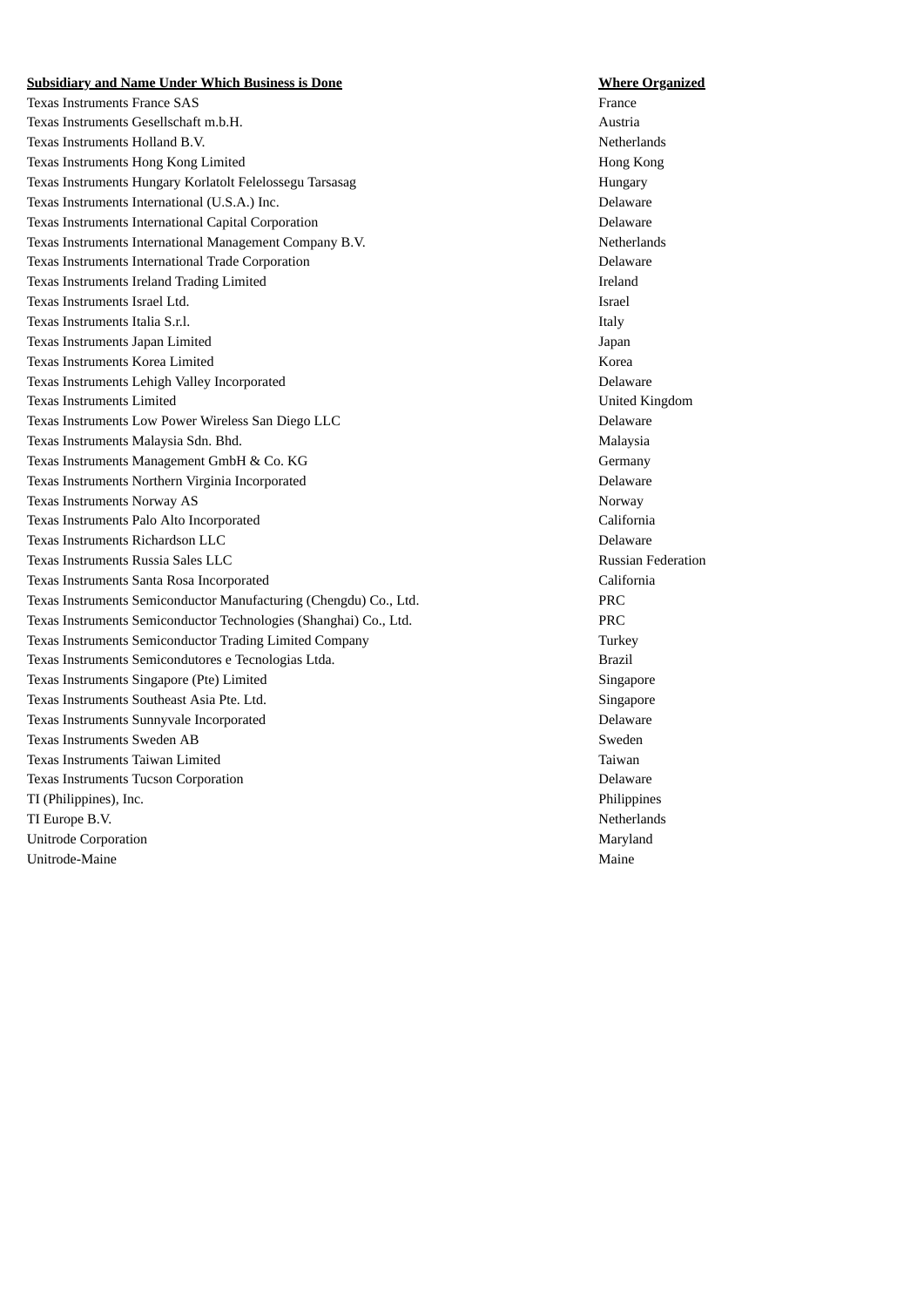## CONSENT OF INDEPENDENT REGISTERED PUBLIC ACCOUNTING FIRM

<span id="page-67-0"></span>We consent to the incorporation by reference in the following registration statements of Texas Instruments Incorporated and in the related prospectuses of our reports dated February 4, 2022, with respect to the consolidated financial statements of Texas Instruments Incorporated, and the effectiveness of internal control over financial reporting of Texas Instruments Incorporated, included in this Annual Report on Form 10-K for the year ended December 31, 2021: Registration Statements (Forms S-8) No. 333-158933, No. 333-158934, No. 033-42172, No. 33-54615, No. 033-61154, No. 333-07127 (as amended), No. 333-41913, No. 333-41919, No. 333-31321 (as amended), No. 333-31323, No. 333-48389, No. 333-44662, No. 333-107759, No. 333- 107760, No. 333-107761, No. 333-127021, No. 333-177235, No. 333-195692, No. 333-211111, No. 333-197792 (as amended), No. 333-103574, No. 333- 31319 (as amended), No. 033-21407 and No. 333-224639; Registration Statements (Forms S-3) No. 333-141048, No. 333-165045, No. 333-186803, No. 333-209678, and No. 333-229797; and Registration Statements (Forms S-4) No. 333-89433 (as amended), No. 333-87199, No. 333-80157 (as amended), No. 333-89097 and No. 333-41030 (as amended).

/S/ ERNST & YOUNG LLP

ERNST & YOUNG LLP

Dallas, Texas February 4, 2022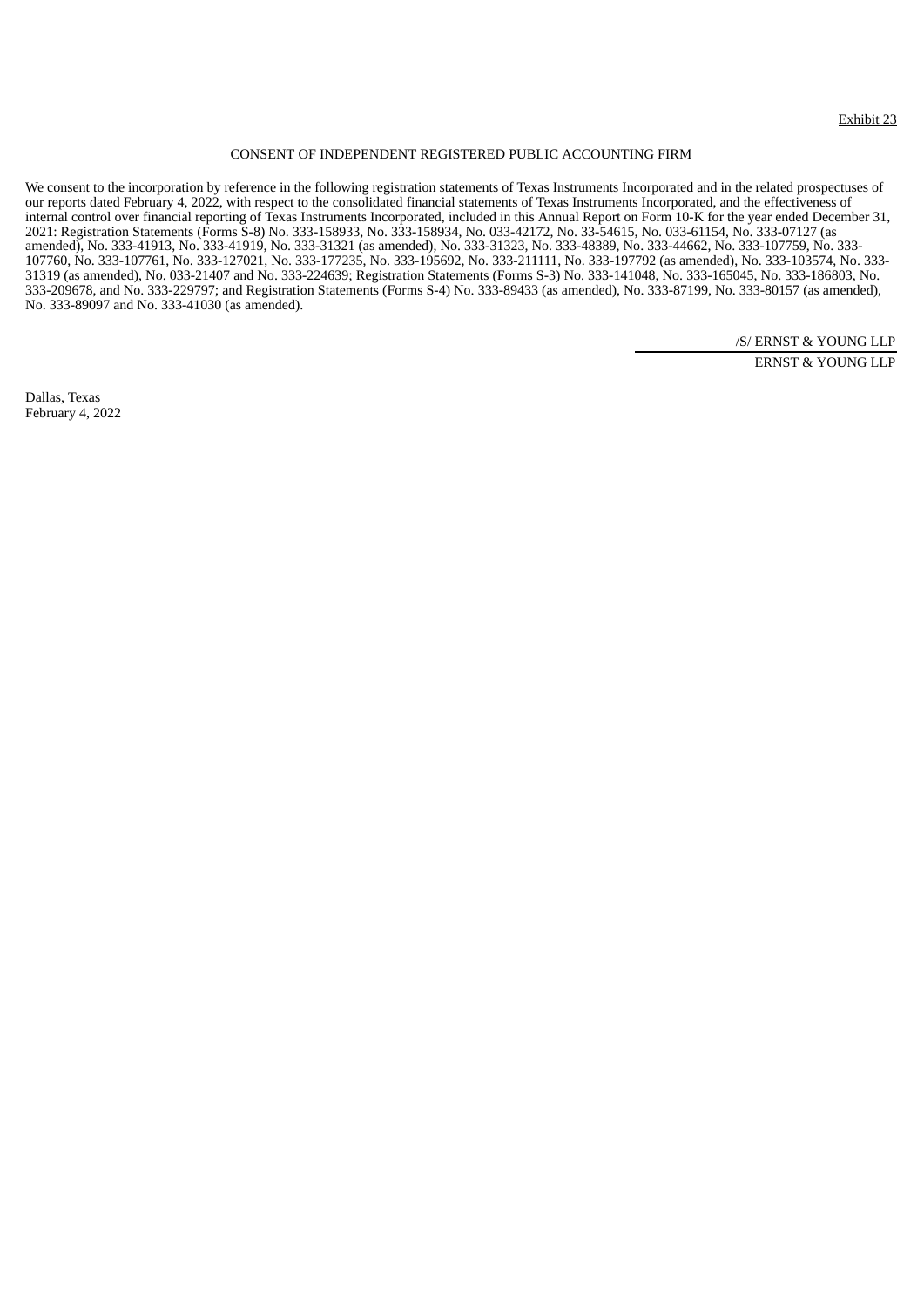## **CERTIFICATIONS**

<span id="page-68-0"></span>I, Richard K. Templeton, certify that:

- 1. I have reviewed this report on Form 10-K of Texas Instruments Incorporated;
- 2. Based on my knowledge, this report does not contain any untrue statement of a material fact or omit to state a material fact necessary to make the statements made, in light of the circumstances under which such statements were made, not misleading with respect to the period covered by this report;
- 3. Based on my knowledge, the financial statements, and other financial information included in this report, fairly present in all material respects the financial condition, results of operations and cash flows of the registrant as of, and for, the periods presented in this report;
- 4. The registrant's other certifying officer(s) and I are responsible for establishing and maintaining disclosure controls and procedures (as defined in Exchange Act Rules 13a-15(e) and 15d-15(e)) and internal control over financial reporting (as defined in Exchange Act Rules 13a-15(f) and 15d-15(f)) for the registrant and have:
	- (a) Designed such disclosure controls and procedures, or caused such disclosure controls and procedures to be designed under our supervision, to ensure that material information relating to the registrant, including its consolidated subsidiaries, is made known to us by others within those entities, particularly during the period in which this report is being prepared;
	- (b) Designed such internal control over financial reporting, or caused such internal control over financial reporting to be designed under our supervision, to provide reasonable assurance regarding the reliability of financial reporting and the preparation of financial statements for external purposes in accordance with generally accepted accounting principles;
	- (c) Evaluated the effectiveness of the registrant's disclosure controls and procedures and presented in this report our conclusions about the effectiveness of the disclosure controls and procedures, as of the end of the period covered by this report based on such evaluation; and
	- (d) Disclosed in this report any change in the registrant's internal control over financial reporting that occurred during the registrant's most recent fiscal quarter (the registrant's fourth fiscal quarter in the case of an annual report) that has materially affected, or is reasonably likely to materially affect, the registrant's internal control over financial reporting; and
- 5. The registrant's other certifying officer(s) and I have disclosed, based on our most recent evaluation of internal control over financial reporting, to the registrant's auditors and the audit committee of the registrant's board of directors (or persons performing the equivalent functions):
	- (a) All significant deficiencies and material weaknesses in the design or operation of internal control over financial reporting which are reasonably likely to adversely affect the registrant's ability to record, process, summarize and report financial information; and
	- (b) Any fraud, whether or not material, that involves management or other employees who have a significant role in the registrant's internal control over financial reporting.

Date: February 4, 2022

/s/ Richard K. Templeton

Richard K. Templeton Chairman, President and Chief Executive Officer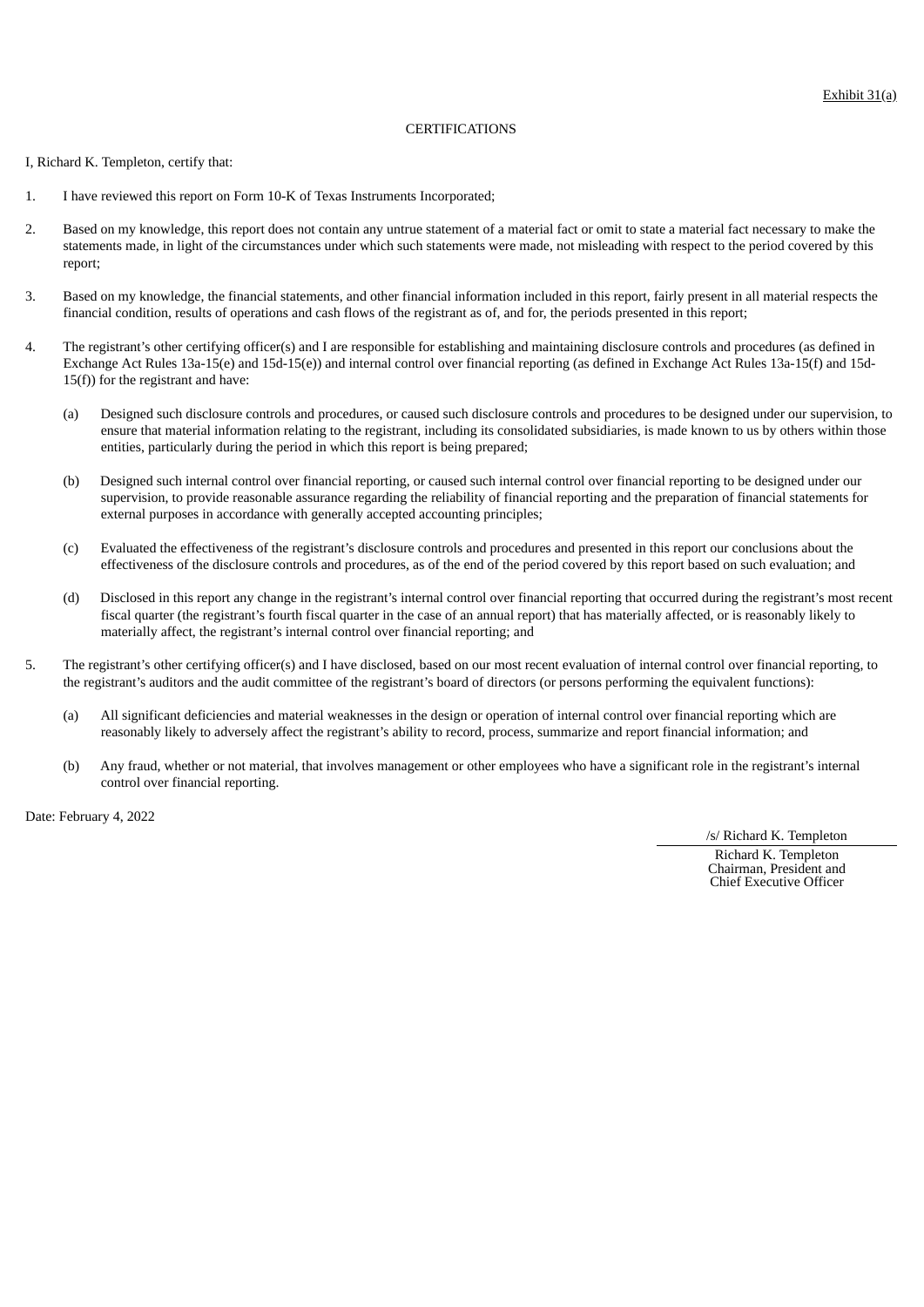## **CERTIFICATIONS**

#### <span id="page-69-0"></span>I, Rafael R. Lizardi, certify that:

- 1. I have reviewed this report on Form 10-K of Texas Instruments Incorporated;
- 2. Based on my knowledge, this report does not contain any untrue statement of a material fact or omit to state a material fact necessary to make the statements made, in light of the circumstances under which such statements were made, not misleading with respect to the period covered by this report;
- 3. Based on my knowledge, the financial statements, and other financial information included in this report, fairly present in all material respects the financial condition, results of operations and cash flows of the registrant as of, and for, the periods presented in this report;
- 4. The registrant's other certifying officer(s) and I are responsible for establishing and maintaining disclosure controls and procedures (as defined in Exchange Act Rules 13a-15(e) and 15d-15(e)) and internal control over financial reporting (as defined in Exchange Act Rules 13a-15(f) and 15d-15(f)) for the registrant and have:
	- (a) Designed such disclosure controls and procedures, or caused such disclosure controls and procedures to be designed under our supervision, to ensure that material information relating to the registrant, including its consolidated subsidiaries, is made known to us by others within those entities, particularly during the period in which this report is being prepared;
	- (b) Designed such internal control over financial reporting, or caused such internal control over financial reporting to be designed under our supervision, to provide reasonable assurance regarding the reliability of financial reporting and the preparation of financial statements for external purposes in accordance with generally accepted accounting principles;
	- (c) Evaluated the effectiveness of the registrant's disclosure controls and procedures and presented in this report our conclusions about the effectiveness of the disclosure controls and procedures, as of the end of the period covered by this report based on such evaluation; and
	- (d) Disclosed in this report any change in the registrant's internal control over financial reporting that occurred during the registrant's most recent fiscal quarter (the registrant's fourth fiscal quarter in the case of an annual report) that has materially affected, or is reasonably likely to materially affect, the registrant's internal control over financial reporting; and
- 5. The registrant's other certifying officer(s) and I have disclosed, based on our most recent evaluation of internal control over financial reporting, to the registrant's auditors and the audit committee of the registrant's board of directors (or persons performing the equivalent functions):
	- (a) All significant deficiencies and material weaknesses in the design or operation of internal control over financial reporting which are reasonably likely to adversely affect the registrant's ability to record, process, summarize and report financial information; and
	- (b) Any fraud, whether or not material, that involves management or other employees who have a significant role in the registrant's internal control over financial reporting.

Date: February 4, 2022

/s/ Rafael R. Lizardi

Rafael R. Lizardi Senior Vice President and Chief Financial Officer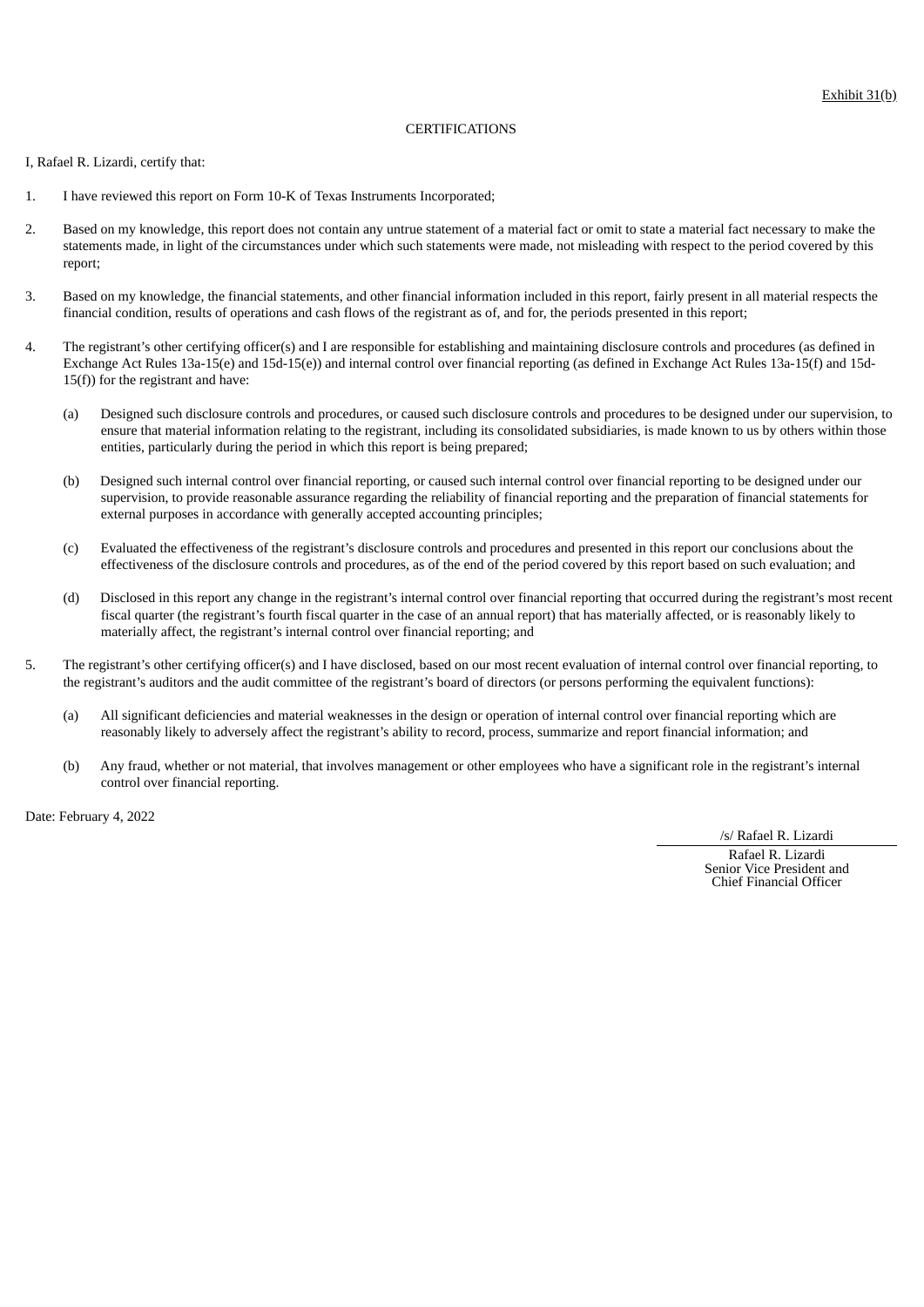#### Certification of Periodic Report Pursuant to 18 U.S.C. Section 1350

<span id="page-70-0"></span>For purposes of 18 U.S.C. Section 1350, as adopted pursuant to Section 906 of the Sarbanes-Oxley Act of 2002, the undersigned, Richard K. Templeton, chairman, president and chief executive officer of Texas Instruments Incorporated (the "Company"), hereby certifies that, to his knowledge:

(i) the Annual Report on Form 10-K of the Company for the year ended December 31, 2021, as filed with the Securities and Exchange Commission on the date hereof (the "Report") fully complies with the requirements of Section 13(a) or 15(d) of the Securities Exchange Act of 1934; and

(ii) the information contained in the Report fairly presents, in all material respects, the financial condition and results of operations of the Company.

Dated: February 4, 2022

/s/ Richard K. Templeton

Richard K. Templeton Chairman, President and Chief Executive Officer